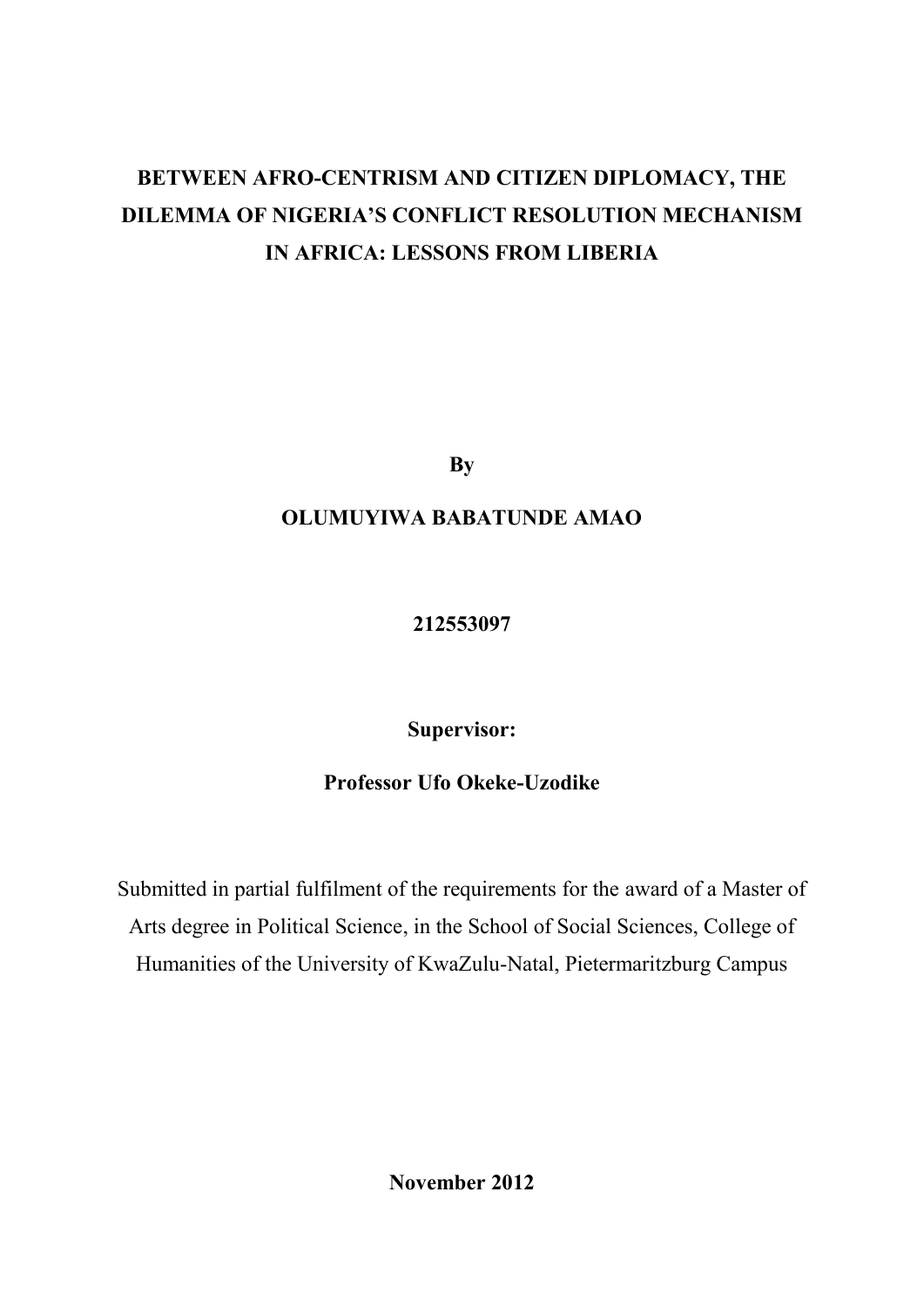## **DECLARATION**

I **Olumuyiwa Babatunde Amao,** Student Number **212553097** hereby make the following declaration:

- (i) That the research initiative reported in this thesis except where otherwise stated is my original work.
- (ii) That this thesis has not been submitted for any other degree for examination at any other University.
- (iii) That this thesis does not contain any other person"s data, pictures or graphs including any other information without due acknowledgment of those sources.
- (iv) That this thesis does not contain any other person"s writing unless specifically acknowledged, has been referenced and where other sources have been quoted, I certify that;
	- (a) Their words have been re-written and that any general idea attributable to them has been duly referenced;
	- (b) And where their exact words have been used, they have been placed in quotation marks and equally referenced.

Signature……………………………. Date……………………………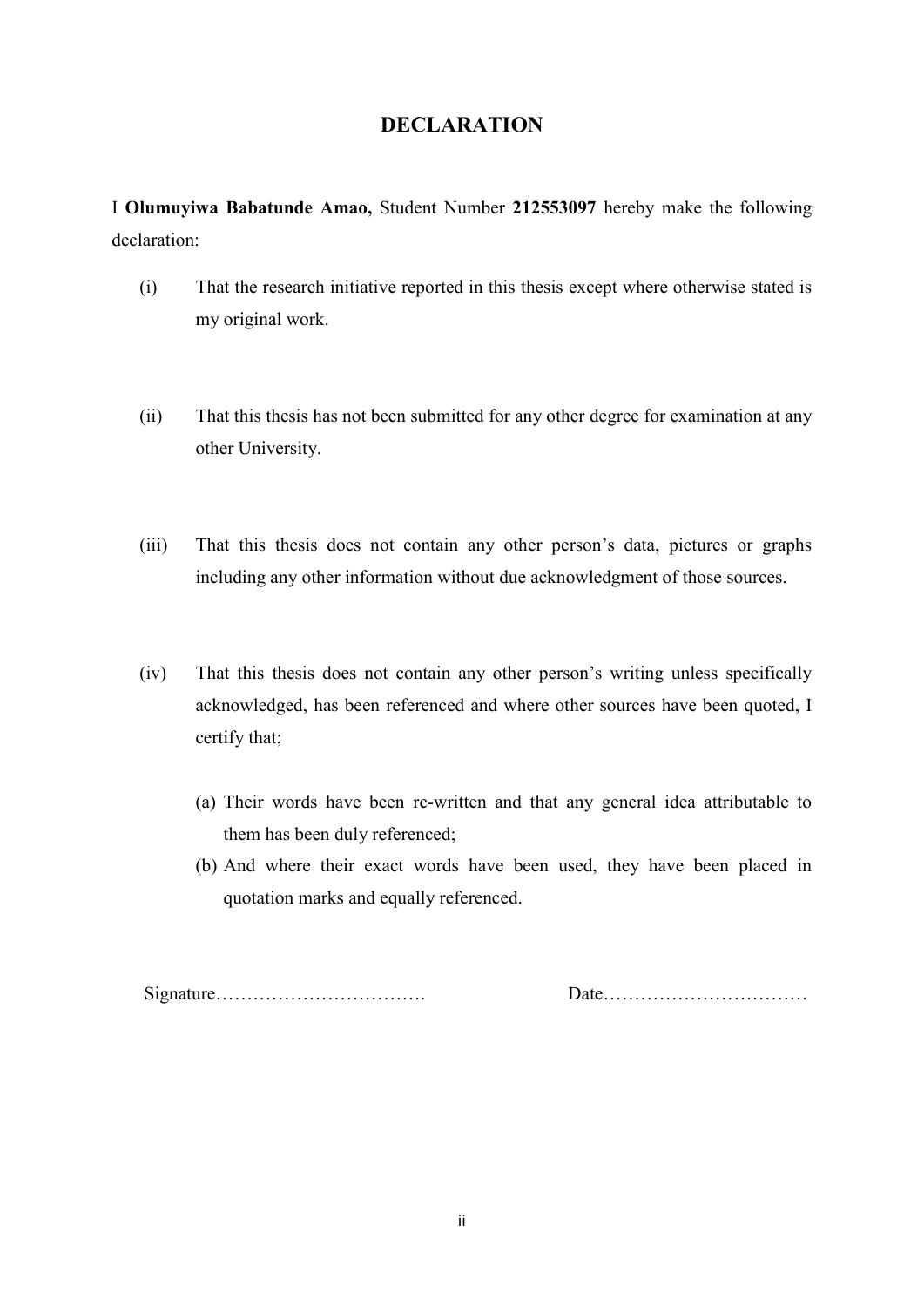## **DEDICATION**

### **To**

## **ALMIGHTY GOD**

## <span id="page-2-0"></span>**For giving me the privilege to be alive to tell the Story**

**To**

#### **MR & MRS AMAO**

### **For being alive to their responsibilities when it mattered most**

**To** 

## **OGUNDARE OLUYEMISI MABEL and AKINOLA SARAH FAITH**

**….an irreplaceable 'mother' and sister who could not wait to reap the fruits of their labor** 

**To** 

### **MY SUPERVISOR**

### **Without whom this story would never have been told**

**And** 

**To**

### **All the Martyrs and Legends who watered the**

**Tree of Liberty and Peace**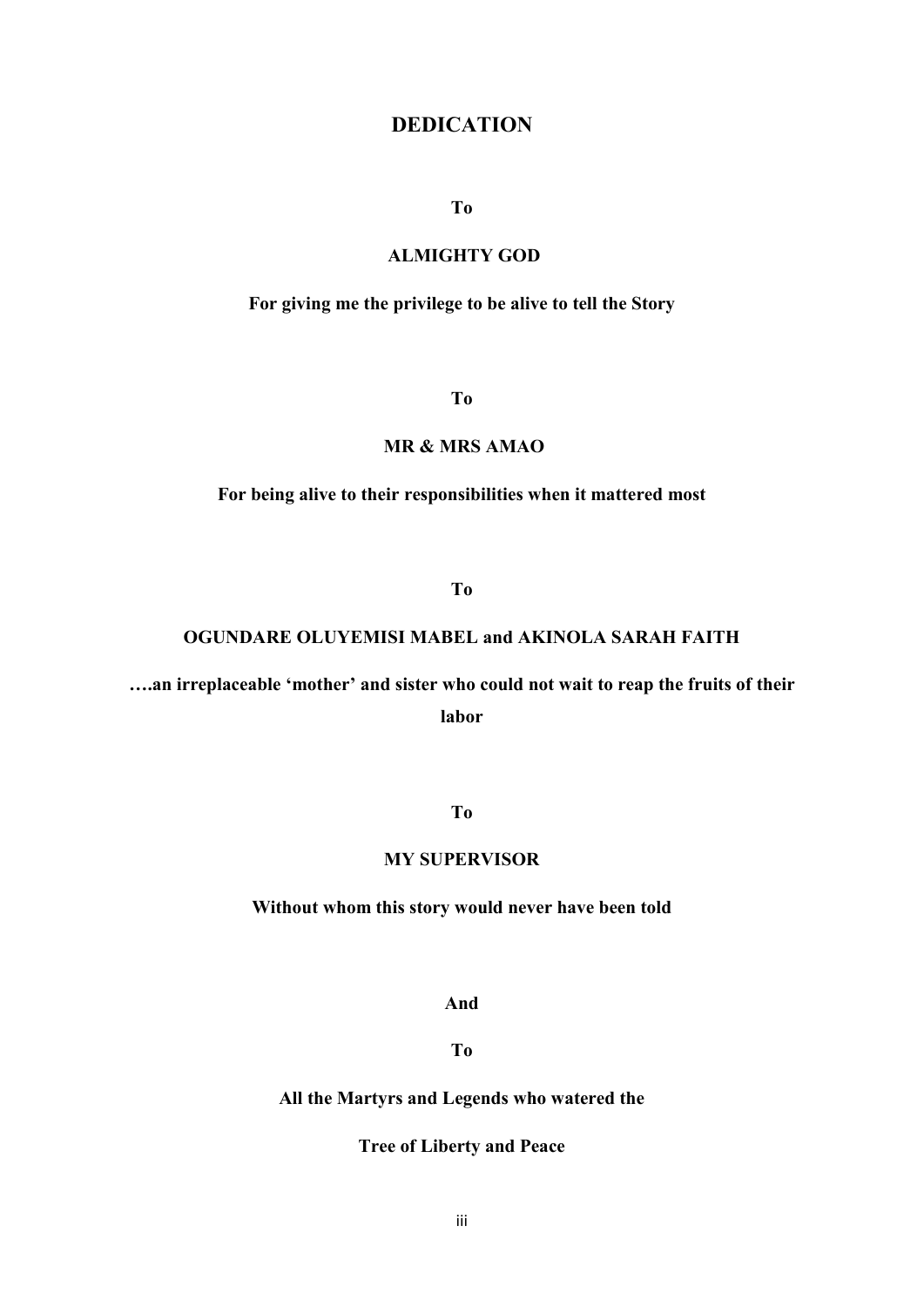## **ACKNOWLEDGEMENTS**

<span id="page-3-0"></span>I would like to extend my sincere gratitude to the best supervisor any student could ever have hoped for, Professor Ufo Okeke-Uzodike; a scholar par excellence in whose intellectual sagacity I have been privileged to be baptized! Recalling the events of that cold Monday morning when I walked into his office to announce my decision to return home owing to my state of penury, I cannot but remain grateful to him for giving me that lifeline which saw me to this point. In this distinguished Professor, I must say that I have enjoyed the best of attention and support I never thought existed. He was undoubtedly a *Godsend* and more than anything else, my pillar of support all through this journey. May his fountain of knowledge never run dry!

I am grateful to: Adeoye Akinola and Adeogun Tolulope who staked everything they had in the defense of truth without which I probably would never have seen KwaZulu-Natal; Kudzai Goto, for being more than a friend; Hakeem Onapajo, an emerging scholar and my "selfappointed supervisor', whose consistent critique and input saw this work to where it is today; Richards Ogunnubi; Oluwaseun Tella; Ms Darniel Small; Uduak Johnson; Mzwandile Makhoba; Stella Shulika; Redempta Rwebangira; "*Super'* Lulu Mmakola; Calda de Vries; Moses Kaufulu; Nancy Mudau; Thenji Gumede; and Zizwe Memela; for their academic and strategic support all through the journey and to Opoola Olaide Omawunmi, for giving me the assurances that our tomorrow will be better and greater than this.

I also cannot forget in a hurry everyone in Nigeria whose widow"s mite laid the foundation for my onward expedition to this beautiful rainbow nation. I am thankful in particular to the "Cokers', from whose financial generosity I have immensely benefited: Yagboyaju, Dhikru, Adewale (PhD) for instilling in me the desire to take up a career in the academia; and to; Pastor Olayinka Olatundun; the Adeagbos; Stella Ajobo; Adekunle Adeniji; Mathew Olaniyi; Kabir Adeboye and Abdu-wasi Adewole; all this may not have been possible without you.

Of all the bends I negotiated in the course of this journey, writing this homily has been more than difficult, because everyone I have been privileged to come across clearly deserves some mention. Unfortunately, I do not have the liberty of space to do so, but I take consolation in the words of Longfellow when he said "Not to die is to live forever in the hearts of those who love you". You will all live forever in my heart and please know that I surely owe you much more than time and posterity will see me pay! I do hope we can do this again at PhD level! *Gracias*!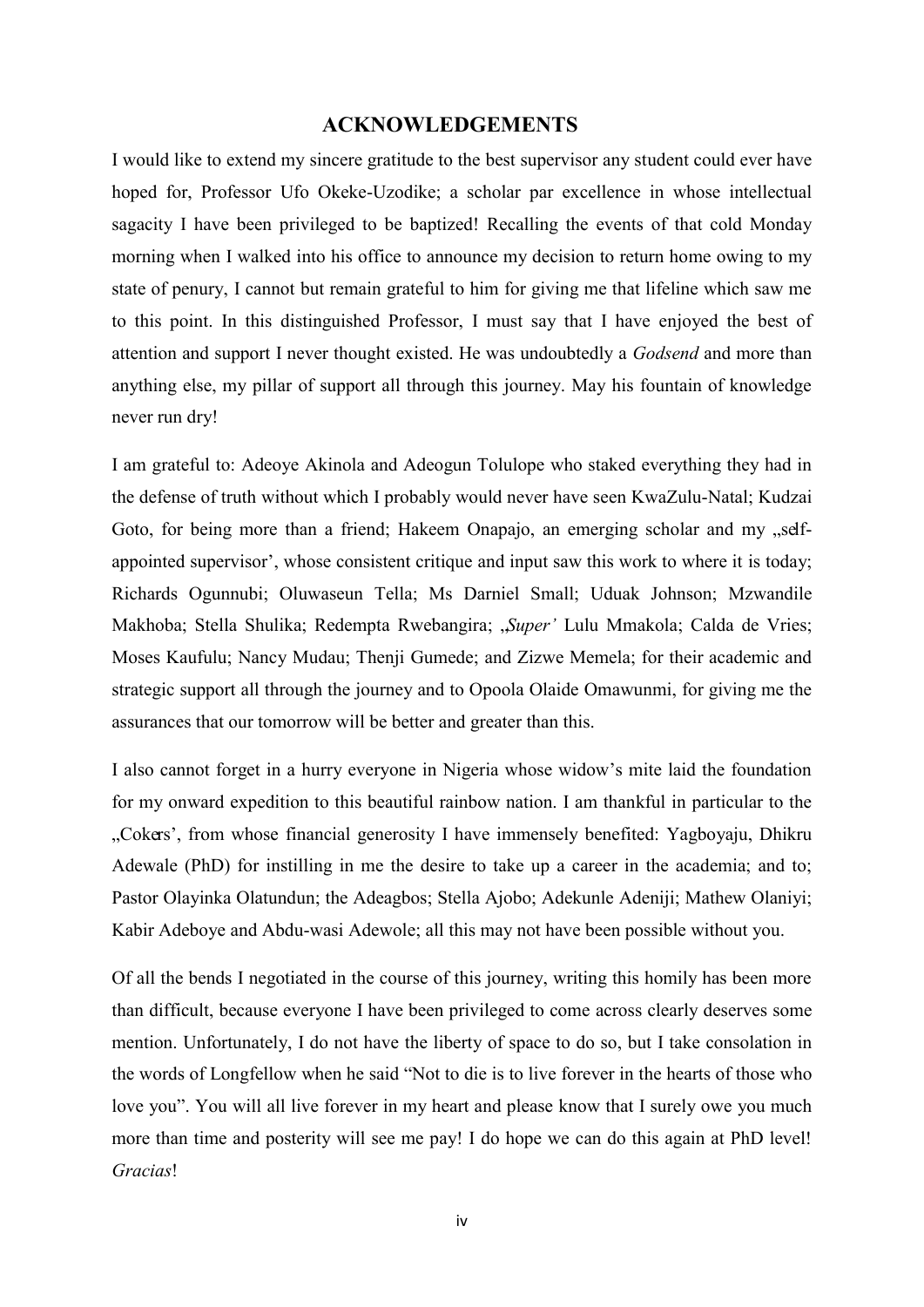## **ACRONYMS AND ABBREVIATIONS**

|    | 1. ADB          | <b>African Development Bank</b>                            | 50           |
|----|-----------------|------------------------------------------------------------|--------------|
| 2. | <b>ADSP</b>     | African Defense and Security Policy                        | $\mathbf{I}$ |
|    | $3.$ AFP        | <b>Agence France-Presse</b>                                | 60           |
|    | 4. AFL          | Armed Forces of Liberia                                    | 45           |
|    | 5. ANC          | <b>African National Congress</b>                           | 26           |
|    | 6. AU           | African Union                                              | 1            |
|    | 7. ARPM         | African Peer Review Mechanism                              | 1            |
| 8. | <b>CEWS</b>     | Continental Early Warning Scheme                           | $\mathbf{1}$ |
|    | 9. COAS         | Chief of Army Staff                                        | 72           |
|    | 10. CPC         | Comprehensive Peace Agreement                              | 45           |
|    | 11. CRC         | <b>Central Revolutionary Council</b>                       | 45           |
|    | 12. ECCAS       | Economic Community of East and Central African States      | $\mathbf{1}$ |
|    | 13. ECOWAS      | Economic Community of West African States;                 | 1            |
|    | 14. ECOMOG      | Economic Community of West African States Monitoring Group | 3            |
|    | <b>15. EWRS</b> | Early Warning Response System                              | 16           |
|    | 16. EU          | European Union                                             | 59           |
|    | 17. FOL         | Friends of Liberia                                         | 60           |
|    | 18. IA          | <b>International Alert</b>                                 | 60           |
|    | 19. ICJ         | <b>International Criminal Court</b>                        | 91           |
|    | 20. IGAD        | Inter-Governmental Authority on Development                | 1            |
|    | 21. IGNU        | Interim Government of National Unity                       | 53           |
|    | 22. INPFL       | <b>Independent National Patriotic Front</b>                | 45           |
|    | 23. ING         | <b>Interim National Government</b>                         | 72           |
|    | 24. INN         | <b>International Negotiations Network</b>                  | 60           |
|    | 25. ITIP        | International Training Institute for Peace                 | 60           |
|    | 26. LPC         | Liberian Peace Council                                     | 45           |
|    | 27. LWI         | Liberian Women's Initiative                                | 60           |
|    | 28. MFA         | Ministry of Foreign Affairs                                | 73           |
|    | 29. MPLA        | Movement for the Popular Liberation of Angola              | 26           |
|    | 30. NEPAD       | New Partnership for African Development                    | 1            |
|    | 31. NIA         | Nigerian Intelligence Agency                               | 78           |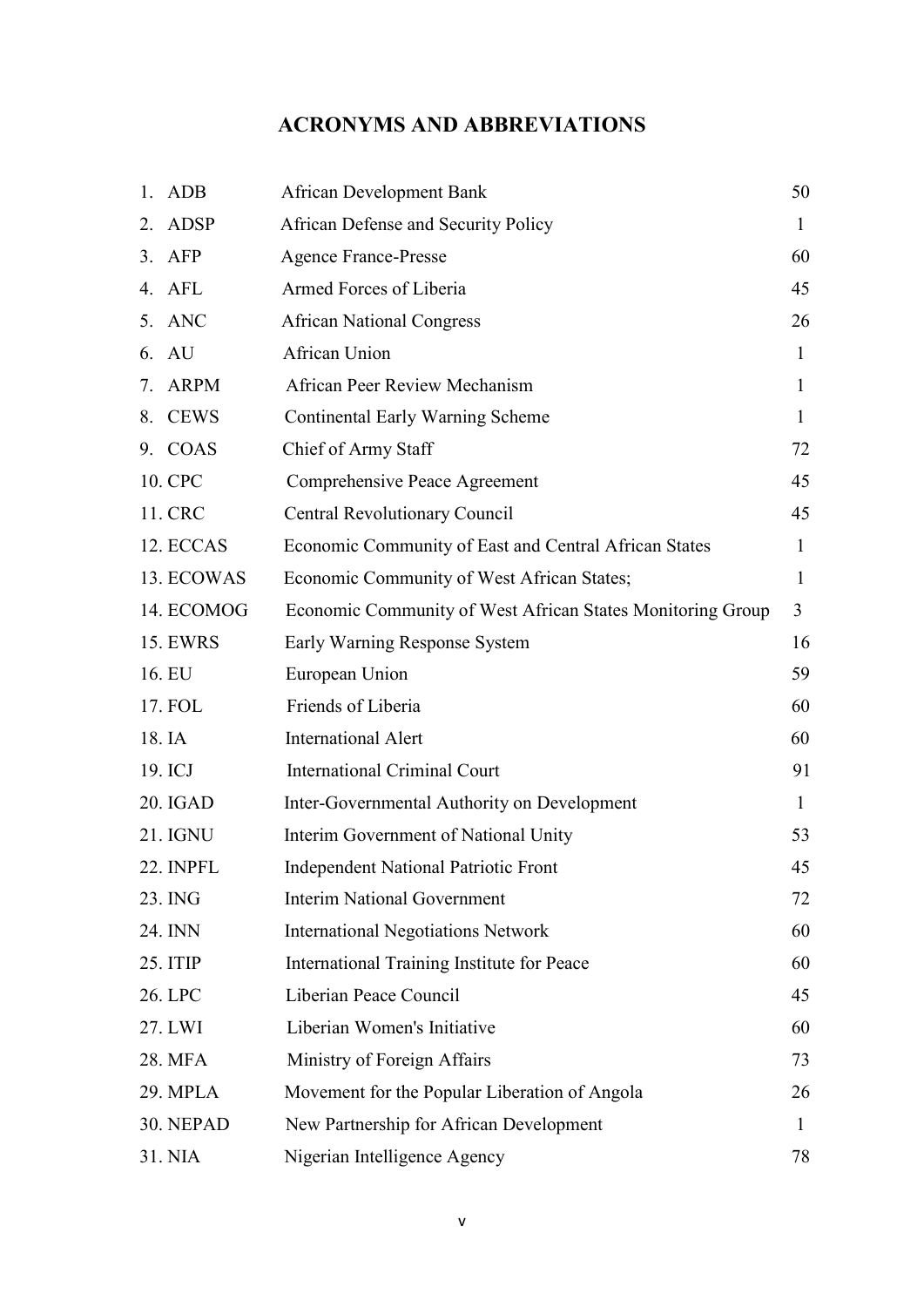| <b>32. NPLF</b> | National Patriotic Front of Liberia                 | 45           |
|-----------------|-----------------------------------------------------|--------------|
| <b>33. NNBS</b> | Nigerian National Bureau of Statistics              | 27           |
| 34. OAU         | Organization of African Unity (OAU)                 | 46           |
| 35. PSC         | Peace and Security Council                          | $\mathbf{1}$ |
| <b>36. RAPF</b> | Rapid Action Peacekeeping Force                     | $\mathbf{1}$ |
| 37. SRSG        | Special Representative of the Secretary-General     | 56           |
| 38. SWAPO       | South-West Africa Peoples' Organization             | 26           |
| 39. UK          | United Kingdom                                      | 60           |
| 40. ULIMO       | United Liberation Movement of Liberia for Democracy | 45           |
| 41. UNMIL       | United Nations Mission in Liberia                   | 57           |
| 42. UNOMIL      | United Nations Observer Mission in Liberia          | 56           |
| 43. US          | <b>United States</b>                                | 48           |
| 44. USIP        | United States' Institute for Peace                  | 61           |
| 45. UN          | <b>United Nations</b>                               | 78           |
| 46. UNSCR       | United Nations Security Council Resolution          | 56           |
| 47. ZANU-PF     | Zimbabwe Africa National Union-Patriotic Front      | 26           |

## **TABLES**

<span id="page-5-0"></span>

| Table 1: Liberia: Economic Human Development Indicators, 1985 - 2009                | 63 |
|-------------------------------------------------------------------------------------|----|
| Table 2: Liberia: The Social and Human Indicators 1985-2009                         | 64 |
| Table 3: A Taxonomy of Nigeria's Participation in Peace keeping in the World        | 85 |
| Table 4: Nigeria's Contribution of Peace Commanders and Chief Military Observers to |    |
| Peace support operations (1960 - 2009)                                              | 86 |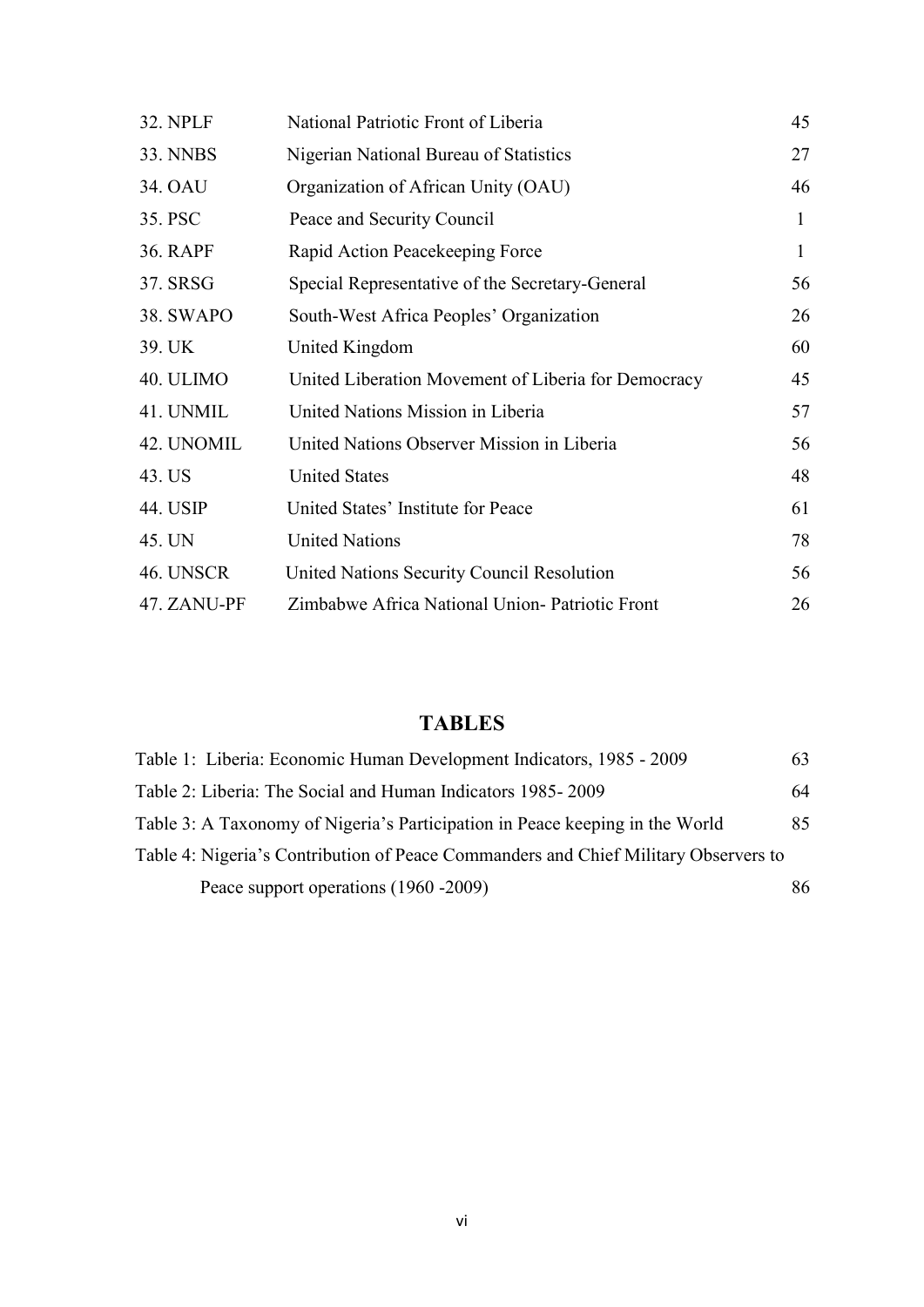## **ABSTRACT**

<span id="page-6-0"></span>Given the destabilizing effect which conflicts have had on Africa"s socio-economic and political development, attempts have been (and are still being) made by a combination of state and non-state actors towards ensuring the prevention of conflicts before they occur, including the setting up of the required capacity to deal with them. Epitomizing this tradition is Nigeria, which courtesy of its regional hegemonic status and geographic location as well as its military and economic strength has been one of the leading nations in conflict resolution, peace building and peacekeeping in Africa. In view of the foregoing, this study revisits Nigeria"s conflict resolution mechanisms in Africa, through an analysis of its role within Economic Community of West African States (ECOWAS)-sponsored projects; such as the Nigerian-led military intervention in Liberia between 1990 and 1997. Using the realist approach as its framework of analysis and content analysis as its research methodology, the study interrogates the connection between Nigeria"s interventionist role in Africa and the possible nexus or otherwise with its foreign policy dictates. The study further examines the gains or otherwise that have been achieved courtesy of the Africanization of Nigeria's foreign policy objectives from 1960 to 2010; and the probable factors responsible for the much "politicized" shift to citizen diplomacy. The study reveals that what is presently at play is a continuation of Nigeria"s traditional Afro-centric posture and advocates the need for Nigeria to put an end to its seemingly , charity inclined foreign policy orientation'. It recommends a re-definition of Nigeria's foreign policy focus to accommodate a "People first' approach towards conflict resolution in Africa both in theory and in practice.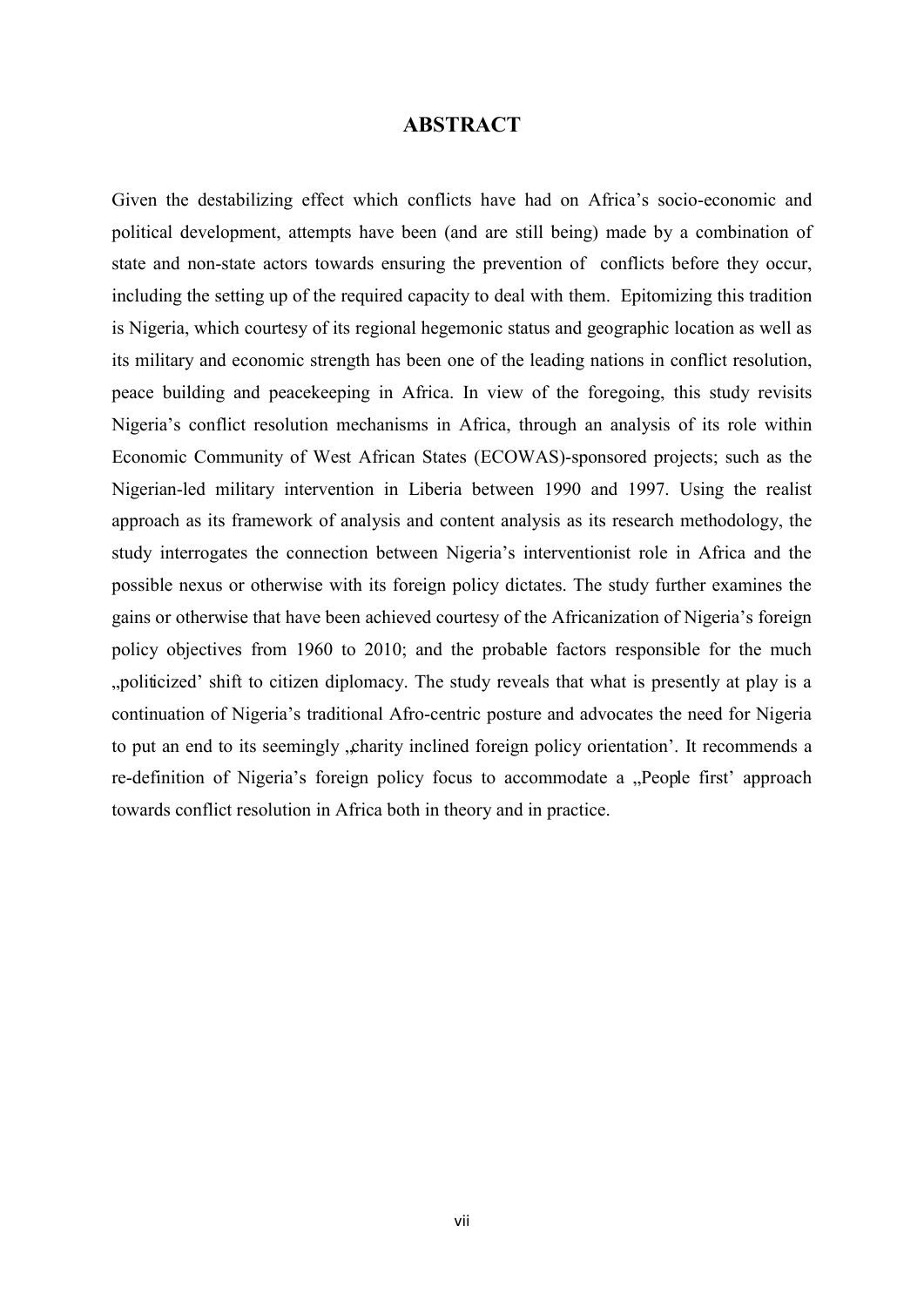## **TABLE OF CONTENTS**

## 

## **CHAPTER TWO: A Literature Review on the Notion of Conflict Resolution and**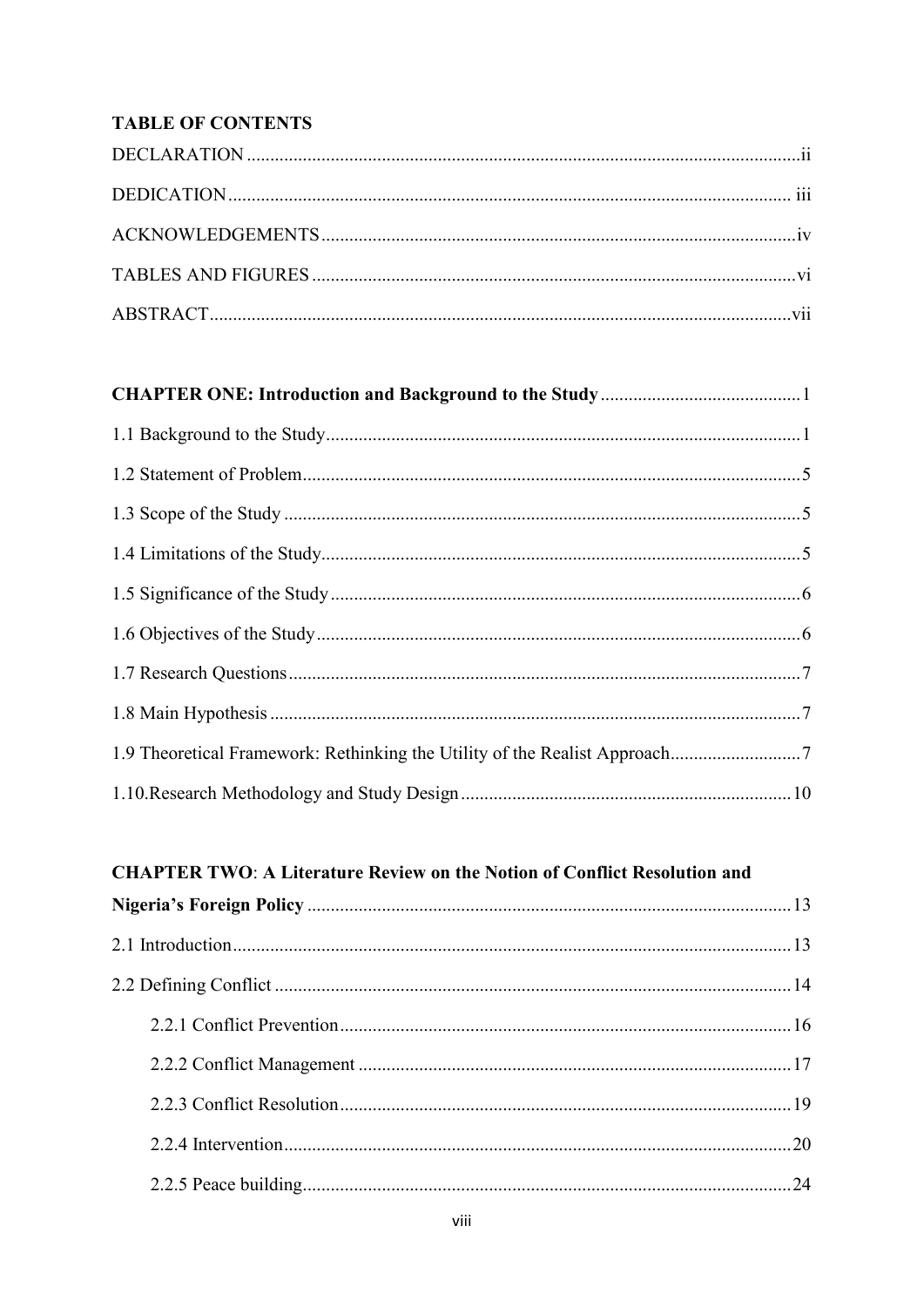## **[CHAPTER THREE](#page-54-0)**: **[Nigeria's Interventionist Role in the Liberian Civil War: The](#page-54-1)  [Myths and Realities of Pax Nigeria](#page-54-1)**na

| 3.5 Three Alternative Explanation(s) for Nigeria's Involvement in Liberia 53 |  |
|------------------------------------------------------------------------------|--|
|                                                                              |  |
|                                                                              |  |
|                                                                              |  |
|                                                                              |  |

## **[Chapter FOUR](#page-79-0)**: **[The Nigerian State, its Foreign Policy Institutions and its History with](#page-79-1)  [Conflict Resolution in Africa](#page-79-1)**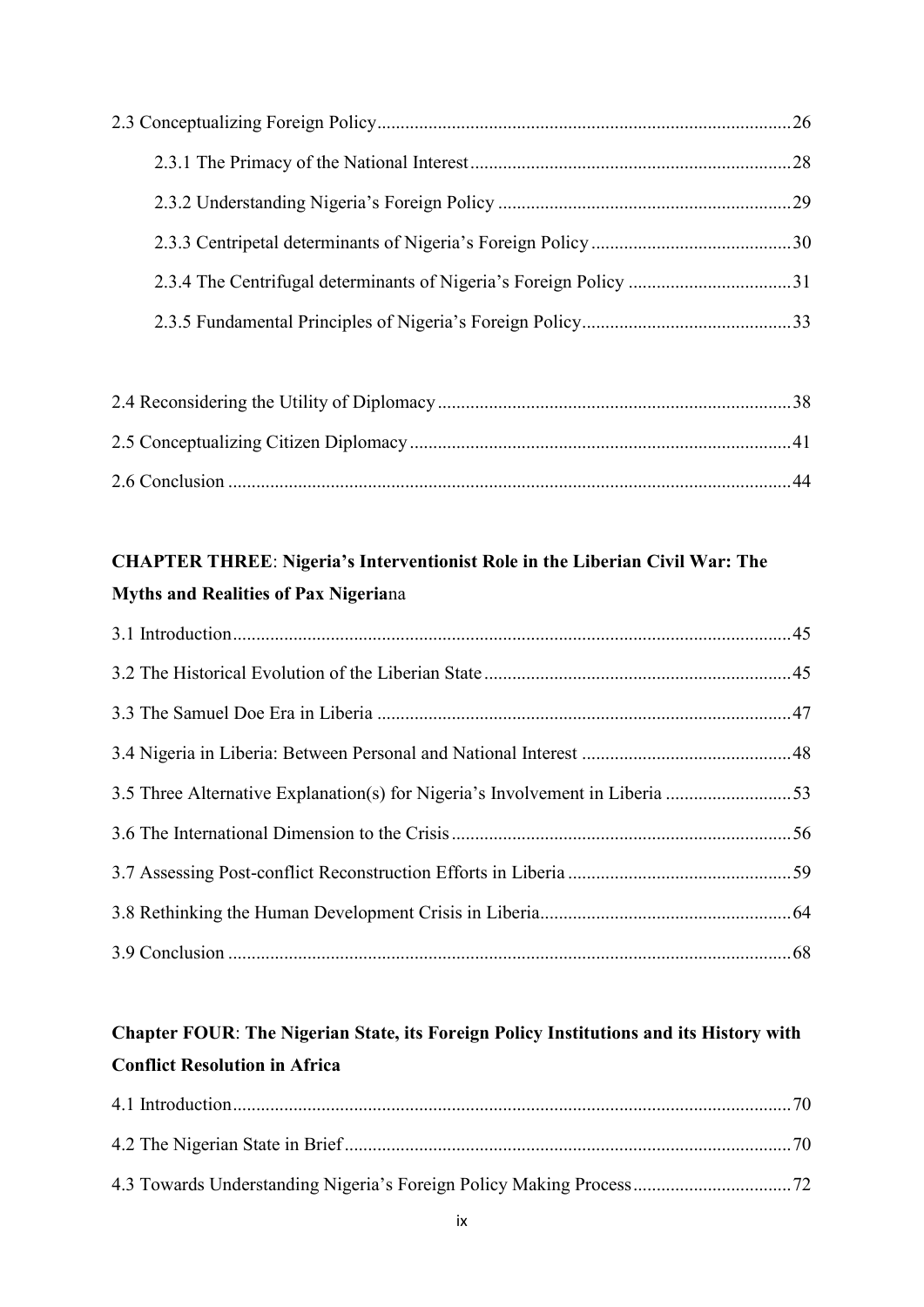| 4.4 Regime Type, Foreign Policy Orientation and Commitment to Afro-centrism |  |
|-----------------------------------------------------------------------------|--|
|                                                                             |  |
|                                                                             |  |

## **[CHAPTER FIVE](#page-101-0)**: **[Summary, Recommendations and Conclusion](#page-102-0)**

## **6 [BIBLIOGRAPHY](#page-109-0)**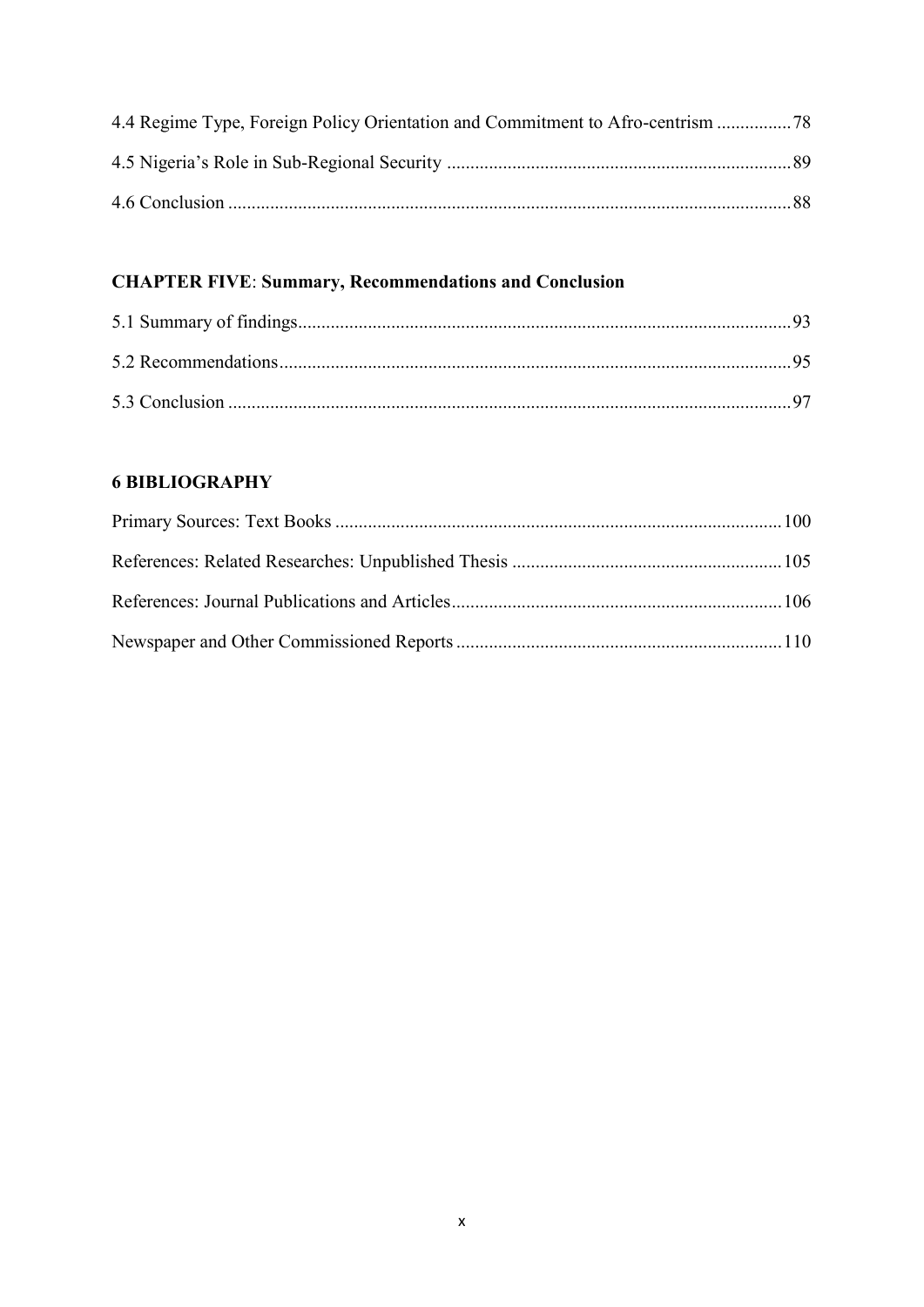## **CHAPTER ONE**

### **Introduction**

#### <span id="page-10-1"></span><span id="page-10-0"></span>**1.1 Background to the Study**

In the past fifty-two (52) years (1960-2012), Africa has been plagued by a multiplicity of civil wars and protracted conflicts. Notable among such conflicts were the Darfur crises in Western Sudan which erupted in 2004, the Chadian conflicts from 1975 to 2008, the unending post-Mobutu Sese Seko crisis in the Democratic Republic of Congo which dates back to 1998, the Mozambican civil war from 1977 to 1992, the Angolan crisis from 1975 to 2002, the Western Sahara conflict between the Polisario movement and the Morrohaqis (1975 to 1991), and the genocide in Rwanda (1994), among others (Obiekwe, 2009:1). Given the destabilizing effect which these conflicts have had on Africa's socio-economic and political development, it has become imperative for state and non-state actors to set up the required capacity to deal with them.

Motivated by the need to put an end to these quagmires, the African Union (AU) adopted a resolution at its extra-ordinary session held in Tripoli, Libya in February 2004 to commission a peacekeeping force known as the Rapid Action Peacekeeping Force (RAPF). The RAPF was conceived as a mechanism that can effectively guarantee continental peace and security. This move is seen as a follow-up to other instruments of African solidarity and cohesion such as the African Peer Review Mechanism (APRM), the New Partnership for African Development (NEPAD), and the African Defense and Security Policy (ADSP) (Adedeji and Zabadi, 2004:20).

These institutional frameworks also led to the setting up of a Peace and Security Council (PSC) whose major responsibility is to prevent conflict and a Continental Early Warning System (CEWS), expected to serve as an operational instrument for conflict prevention. The onus for ensuring the success of these efforts thus fell on sub-regional organizations on the continent as they are expected to provide the political and economic support required for the successful implementation of these initiatives. Prominent among these organizations are; the Economic Community of West African States (ECOWAS), the Southern African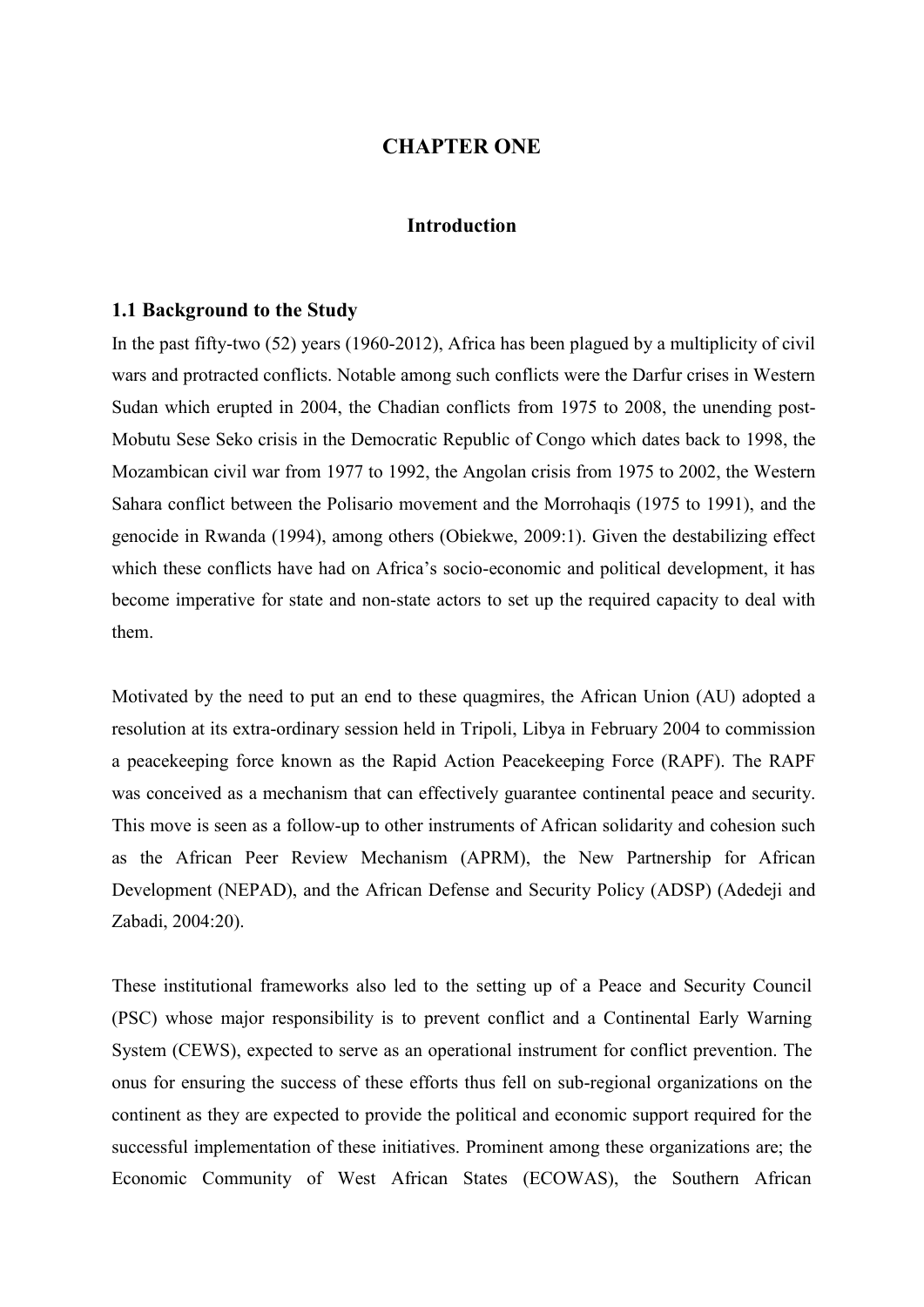Development Community (SADC), the Inter-Governmental Authority on Development (IGAD) in East Africa and the Economic Community of Central African States (ECCAS).

On an international level, attempts have also been (and are still being) made by a combination of state and non-state actors towards ensuring the resolution and prevention of these conflicts, particularly by non-state actors endowed with the political, economic and military resources to do so. According to Kuna (2006:1-2) and Adebajo (2008:12), Nigeria, courtesy of its hegemonic status<sup>1</sup>, geographic location, economic strength and military capabilities has been taking a definitive role in conflict resolution in Africa, from its attainment of independence in 1960 to date (2012). This is evident in the series of peaceoriented initiatives the country has undertaken in West Africa in particular and in Africa in general. Examples of these interventions include: Nigeria"s involvement in the Congolese civil war of 1960, the Chadian crisis of 1979-82, the Liberian civil war of 1990 to 1997, the Guinea-Bissau political unrest of 1998 to 2000, the Sierra Leonean civil war of 1991 to 2002, and the Ivorian crisis of 1997 to 2002, among others (Fawole, 2003).

Whil analyzing Nigeria's role in conflict management within and outside Africa, Kuna; (2005:3-4) noted that such an analysis could be best situated within the context of the country"s foreign objectives. On attainment of independence in 1960, Nigeria adopted a pro-West, non-aligned and Africa-oriented foreign policy posture. It is however imperative to note that the above assumption has been subject to various contending arguments among scholars. Idisi and Idise (1996:169) note that this argument is divided between two camps: those who believe that Nigeria"s Africa-centred foreign policy concentration is *blatantly* pursued without any specific regard for the country"s domestic interests and economic woes and; those who maintain that Nigeria, by virtue of its huge socio-economic and military resources, has the responsibility to do so. This later school of thought is composed mainly of the National Interest, the Prestige, the Economic Diplomacy and the Hegemonic Stability schools of thought.

Idisi & Idise (1996:171) argue that the underlying assumption of the Prestige school of thought is that Nigeria, by virtue of being a force to be reckoned with in Africa, is

1

<sup>1</sup>Hegemonic status as used here refers to the economic, political and military capabilities *cum* reputation of Nigeria on the continent. Other examples of hegemonic powers on the continent are the Republic of South Africa and Egypt (Adebajo, (2003): *In search of Hegemonic War Lords in Liberia*).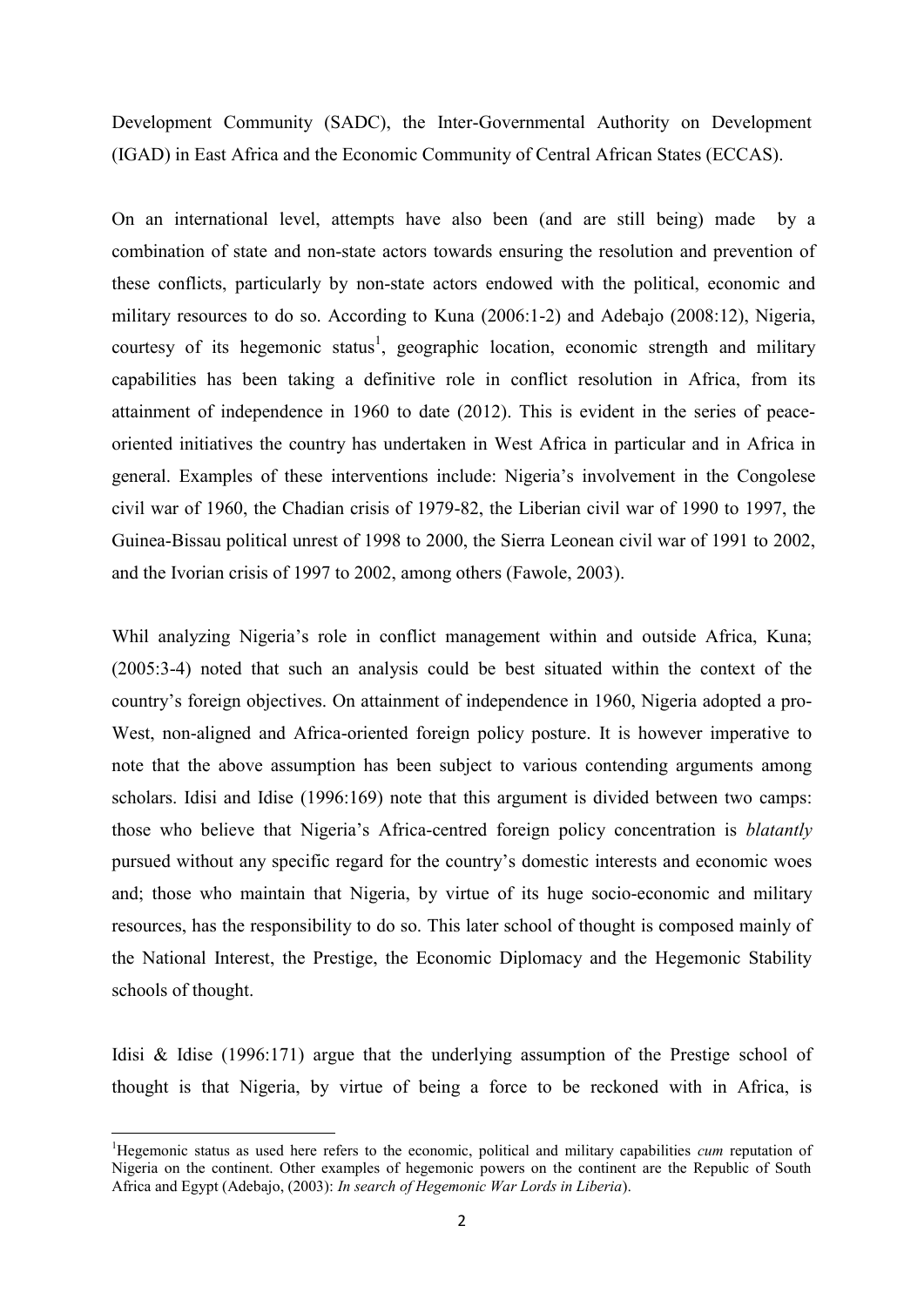predestined to lead in the promotion of peace, as well as in championing Africa"s socioeconomic and political development. Such an assertion perhaps informed Ebohon and Obakhedo"s (2012: 163) observation that:

*Playing such a noble role in the economic construction and reconstruction of the region presents Nigeria with an opportunity to assert her dominant position in the region as a matter of prestige. Analysts argue that if Nigeria fails to do so, other credible and contending regional challengers such as Ghana, Egypt, Cote d' Ivoire (formerly Ivory Coast) and South Africa would take on such responsibilities* (Ebohon and Obakhedo (2012: 163)).

In examining Nigeria"s role in conflict resolution in Africa, the Economic Diplomacy school of thought argues that such a role could contribute meaningfully towards ending the plethora of intrastate and interstate crises which have become the defining characteristics of most states in the sub-region and on the continent. Moreover, it also believed that Nigeria, by virtue of its being at the forefront of regional economic integration and transformation will help to facilitate a socio-economic and political environment conducive to economic growth and progress (Ebohon and Obakhedo, 2012:163). Such progress is impossible if the atmosphere of war and instability is allowed to remain unchecked; according to Ebohon and Obakhedo (2012:163), this brings to the fore the nexus between politics and economics in inter-state relations.

Similarly and in line with the argument often advanced by the proponents of the Hegemonic Stability school of thought, Rugumamu (2004: 9) citing Keohane (1980) argues that it is the duty of the hegemon to champion the cause of cooperation and integration by showing the less willing and less able countries the way. He adds that this is necessary in order to overcome the difficulties often associated with countries having to move on at the same pace and within the same time-frame. Rugumamu (2004: 10) further argues that the economic strength and political stability of any hegemon (such as Nigeria) is capable of strengthening the region"s economic vitality and political stability; this inevitably supports regional economic integration. Consequently and in line with Ebohon and Obakhedo"s (2012: 163) argument, Nigeria"s leadership role in the politico-economic and military activities of both ECOWAS and the AU have often been premised on the underlying assumptions of the theory of hegemonic stability.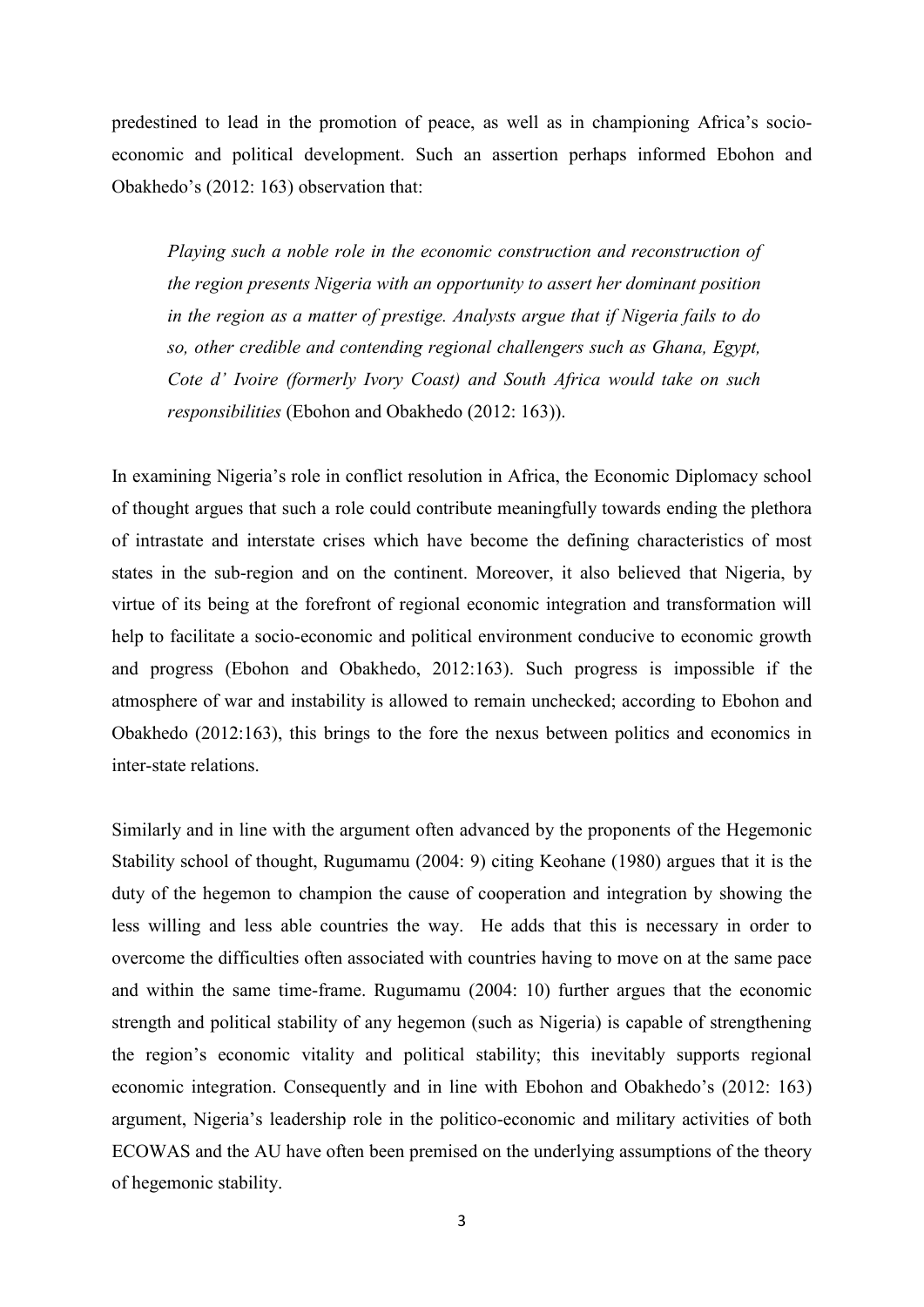Ebohon and Obakhedo (2012: 163) argue that this hegemonic presence is believed to have the capacity to serve as a positive force for developing and nurturing a viable economic and cooperative arrangement, as well as building a regional peace and security system. It can therefore be concluded, as Agedah (1993:145) observed, that the above schools of thought are of the opinion that Nigeria"s assumption of an "altruistic big brother role" in the subregion and indeed on the continent is in response to the fulfilment of its manifest destiny of promoting the African cause and its unity.

However, after close to five decades of the pursuance of an Afro-centric foreign policy drive, the Nigerian government announced a shift in foreign policy orientation in 2007 from its hitherto Africa-centered ideology to what the erstwhile Minister for Foreign Affairs, Ojo Maduekwe, conceptualized as "citizen diplomacy" (Bakare, 2007). Citizen diplomacy, as construed by Nigeria, implies the country"s adherence to a foreign policy approach essentially premised on the protection, expansion and advancement of the national interests of the country and her people (Mbachu, 2007).

According to the then Minister for Foreign Affairs (Ojo Maduekwe) the term does not necessarily mean a departure from the country's traditional Africa-centered foreign policy posture. Rather, it advocates for a re-channeling of foreign policy orientation to cater for the yearnings, aspirations, wellbeing and the national interest(s) of Nigeria and its people. This new foreign policy drive, therefore, seeks to address the ostensible priority placed on Africa by the preceding foreign policy focus and to also strive for a synergy between the broad issues encapsulated in Nigeria"s domestic and foreign policy concentration (Mbachu, 2007).

Informed by this introduction, this study attempts an appraisal of Nigeria's approach towards conflict resolution in Africa. In doing so, it undertakes an assessment of the ECOWASsponsored and Nigeria-led military intervention in Liberia between 1990 and 1997. This is crucial to establish the underlying motive(s) behind Nigeria"s commitment of resources to the resolution of the conflict which could have been used to provide social infrastructure and other basic amenities for its growing population. This study will also examine the gains or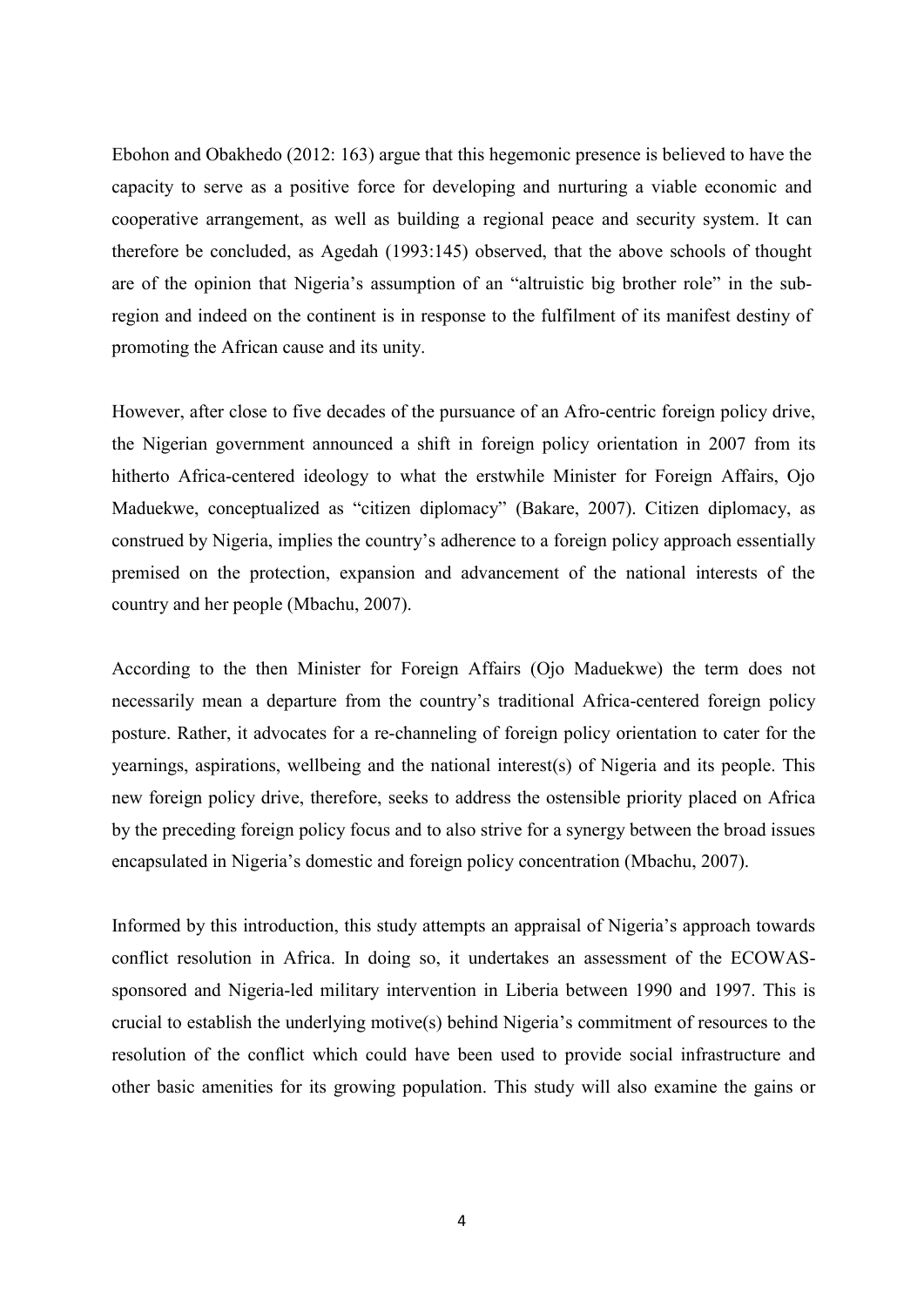otherwise that have been achieved through the Africanization<sup>2</sup> of Nigeria's foreign policy goals, the feasibility of its new foreign policy approach of citizen diplomacy and its implications for Nigeria's commitment to peace in Africa.

### <span id="page-14-0"></span>**1.2 Statement of Problem**

After about forty seven (47) years of the operationalization of an Africa-centered foreign policy drive, in 2007 the Nigerian government announced a shift to citizen diplomacy. Against this backdrop, this study intends to unravel the underlying motive(s) behind the seeming redirection of Nigeria's foreign policy from Afro-centrism to citizen diplomacy. Using Nigeria's interventionist role in the Liberian crisis as its case study, the study aims to establish the reasons behind the country"s interventionist role in Liberia and the possible gains or otherwise achieved by virtue of that intervention. Furthermore, the study aims to establish the veracity or otherwise of the reported shift in Nigeria"s traditional Afro-centric posture to citizen diplomacy. This will include an examination of the probable nexus or otherwise between the shift in foreign policy focus (if any) and the country"s interventionist role in future mediations. Finally, the study aims to identify the possible changes that have occurred over time in Nigeria"s foreign policy goals, particularly as these affect the country"s commitment to conflict resolution in Africa over the past five decades.

### <span id="page-14-1"></span>**1.3 Scope of the Study**

This study will focus on Nigeria's role in the resolution of conflicts in Africa, with particular focus on Nigeria"s contribution to the ECOMOG-led intervention in the Liberian crisis. This will be examined from the foreign policy perspective of the Nigerian state, with specific focus on the existing nexus or otherwise between the Liberian intervention and Nigeria"s national interest. Concrete attempts will also be made to contextualize other interventionist roles played by Nigeria in the discharge of its commitment to peace and stability in Africa.

## <span id="page-14-2"></span>**1.4 Limitations of the Study**

**.** 

The study may be constrained by difficulties in gaining access to some relevant materials related to the research due to national security restrictions. Issues associated with security are classified as official secrets in most countries. Another possible limitation is the use of

 $2$  Africanization refers to the continental domestication of certain parts of a country's derivative principles of state policy or objectives.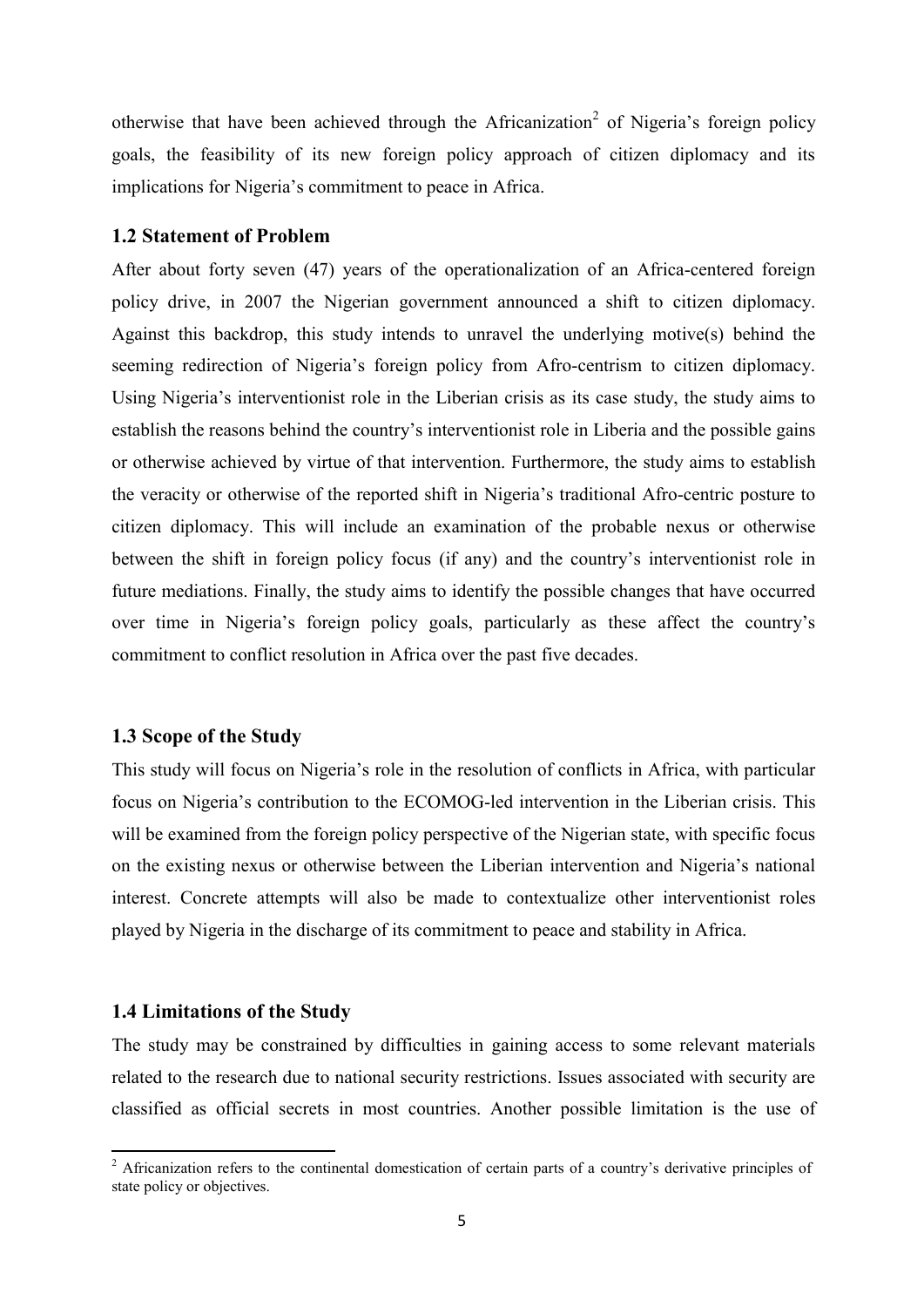secondary data as the study"s research methodology; more often than not, data gathered through this medium may have been sourced previously for other research initiatives. As a result, the accuracy, dependability and relevance of such data to the study may be called into question. Furthermore, the dearth of literature on citizen diplomacy - a concept which, the Nigerian government claims as her present foreign policy focus - might also serve as a limitation to the study because of its recent introduction.

## <span id="page-15-0"></span>**1.5Significance of the Study**

The relevance of the study will be appreciated by academics interested in researching Nigeria"s efforts towards conflict resolution and peace building in Africa. The study will bring to the fore the social, political and economic impact which the country has brought to bear on the continent through her conflict resolution and management efforts. Furthermore, the study will attempt to assess the reasons for Nigeria"s seeming unwillingness to continue with its Africa-centered foreign policy approach and the causal factors which prompted the embracement of a *people first foreign policy approach*. Furthermore, the study will be a useful guide to academics, resource persons and individuals undertaking a course in foreign policy dynamics or conflict resolution - especially those related to the African continent.

#### <span id="page-15-1"></span>**1.6Objectives of the Study**

The study seeks to:

- 1. Undertake a critical appraisal of the nexus between Nigeria"s role in conflict resolution in Africa and the protection of its national interests;
- 2. Analyze the connection between Nigeria"s foreign policy objectives and her interventionist role in Africa,
- 3. Appraise the strategies that have been applied by Nigeria towards conflict resolution in Africa with particular emphasis on the Liberian civil war; and;
- 4. Examine the rationale behind the shift in Nigeria"s foreign policy objectives from Afro-centrism to citizen diplomacy, particularly as it concerns peace building and conflict resolution in Africa.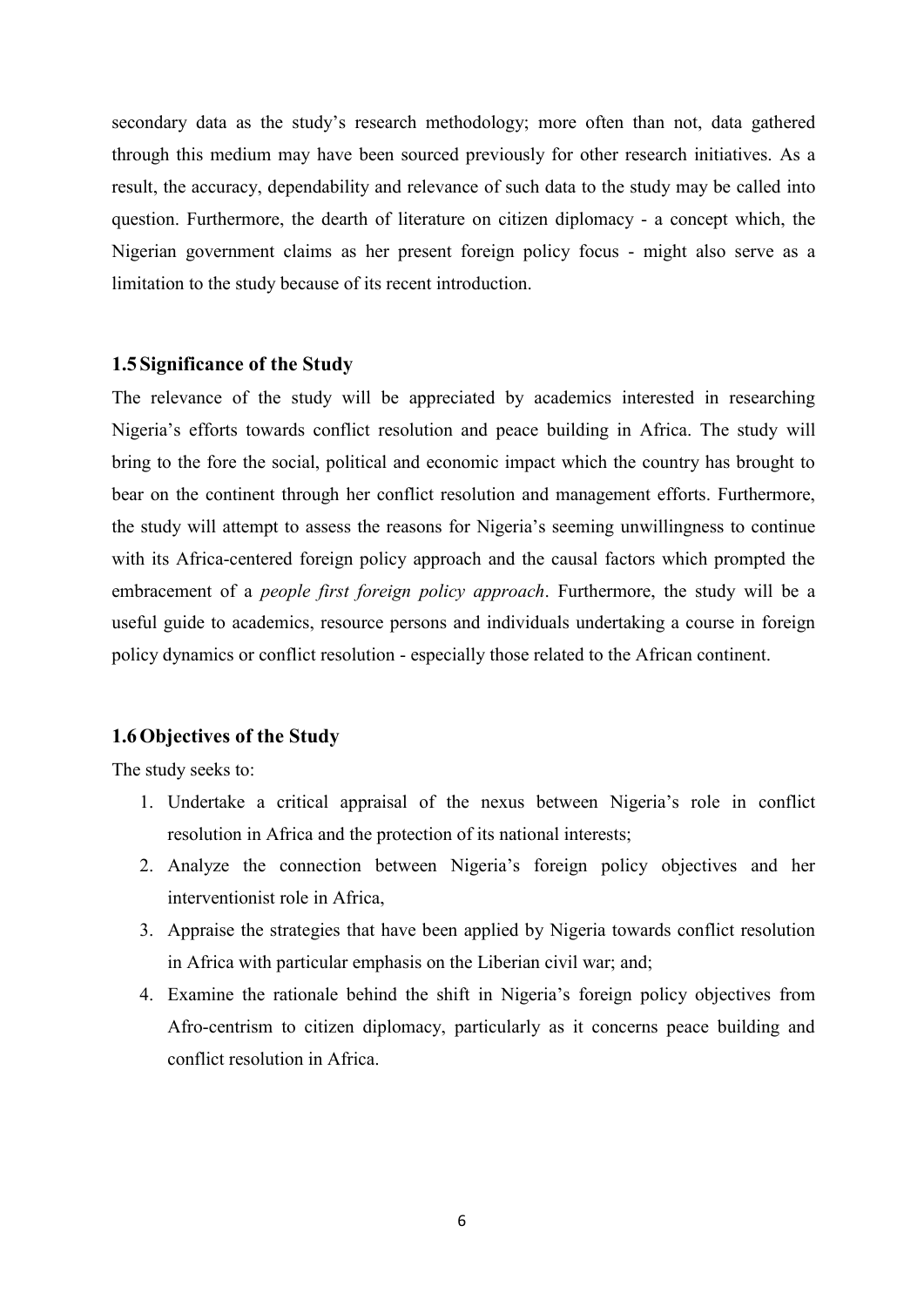## <span id="page-16-0"></span>**1.7Research Questions**

This study intends to examine the following:

- 1. What has been the role of Nigeria in conflict resolution in Africa?
- 2. How are the foreign policy goals of Nigeria related to her interventions in Africa"s troubled regions?
- 3. What are the strategies that have been advanced by Nigeria in resolving conflicts in Africa?
- 4. Has there been any change in Nigeria's traditional primary foreign policy objective of Afro-centrism to citizen diplomacy? If so, how has this affected its interventionist policies in Africa?

## <span id="page-16-1"></span>**1.8Main Hypothesis**

Nigeria"s interventionist role and commitment to peace and stability in Africa are determined by the dictates of its foreign policy objectives.

## <span id="page-16-2"></span>**1.9Theoretical Framework: Rethinking the Utility of the Realist Approach**

According to Bull (1966:20), the traditional and scientific points of view are the two major approaches towards understanding the dynamics of the study of foreign policy. The central argument embedded in the traditional school of thought stems from the emphasis it places on the observance of law, morality, and the use of history in the study of foreign policy and in the pursuit of its goals. This school of thought makes the following key assumptions: that states act in a particular way based on their historical experiences and strategic situations and that the basic principles of international law (such as respect for the international sovereignty of nation-states) are operative in the behavior of all nations in foreign relations; that violating basic international laws and morality in the pursuit of foreign policy objectives could be detrimental to the cordial relations existing between a state and other nations. The central notion of Bull"s (1966) argument is premised on the necessity and desirability of making judgments informed by history, law and a sense of morality; this, in turn, is vital in the determination of actions to be taken when relating to external state actors.

In contrast, the main thesis of the scientific point of view is the realist theory. Following its emergence as an off-shoot of the Idealist approach, Realism has come to be identified with the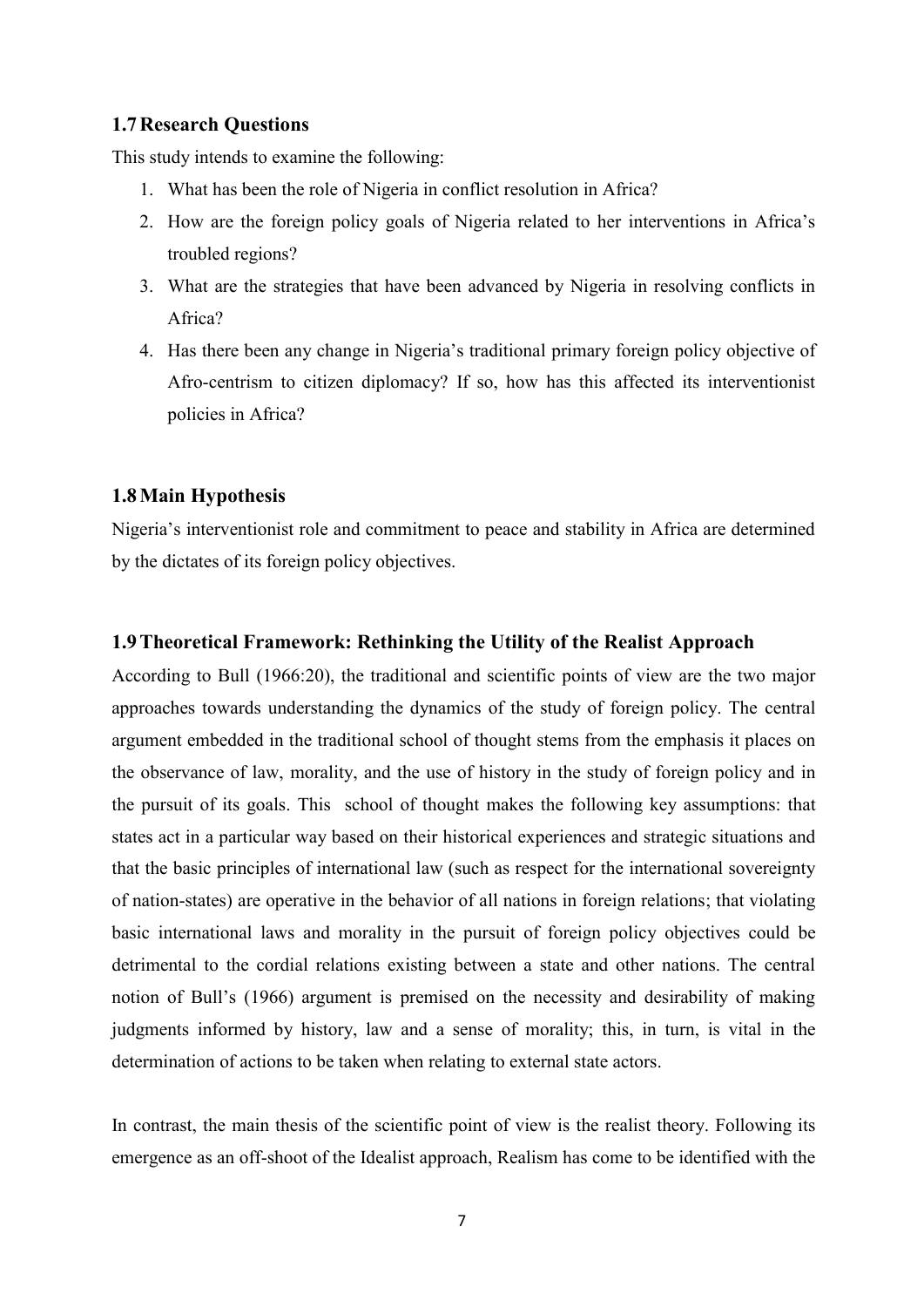great debates which occurred during the early 1930s and the 1940s between the inter-war idealists and a new generation of Realist writers. This group of scholars included the likes of E.H. Carr, Hans J. Morgenthau, Reinhold Niebuhr, and Frederick Schuman and George Kennan. (Dunne and Schmidt, 2005:163). According to Meinecke (1957:1) the essential argument embedded in realism is "premised on the assumption that the state, by virtue of being a major player at the international stage must seek and pursue power, and that it is the duty of the statesman to calculate realistically the most suitable measure(s) to adopt in order to guarantee and protect its interest in a threatening or hostile environment" (Meinecke, 1957:1).

Dunne and Schmidt (2005), further suggests that realists believe that the survival of the state cannot be guaranteed because of the assumption that the use of force in war situations is a legitimate instrument of statecraft. They argue that the sole interest of nation-states at the international level is to strive for their survival in the midst of competing challenges, and high level political volatility. Bearing this in mind, it is also instructive to note that Realism as a concept in international relations does not recognize the place of morality or ethics in the conduct of international politics. More often than not, Realists are cynical about the argument for the existence of universal moral principles. They maintain that the primary responsibility of state leaders is to protect the interests of their states and not act in compliance with any unfamiliar notion of ethical conduct.

As Morgenthau (1948:25) argued; international politics, like all other aspects of politics, remains a struggle for power, and as a result, the basic structure of international politics is laden with a high prevalence of anarchy. Consequently, there is a natural tendency for an increased incidence of violence in the international system. This scenario arises from the fact that every sovereign state considers itself to be its own highest authority and therefore does not recognize any other power as being above it. Therefore, and, as a follow-up to this struggle for control, domination and relevance at the international level, the main concern of state leaders is to ensure the survival of their state, without recourse to the rules of engagement or violence.

Dunne and Schmidt (2005:164) further identify classical, structural, neo-classical and relational choice realism as the main variants of the realist approach. Classical realism emphasizes that the logic of power has universal applicability, and that the nature of man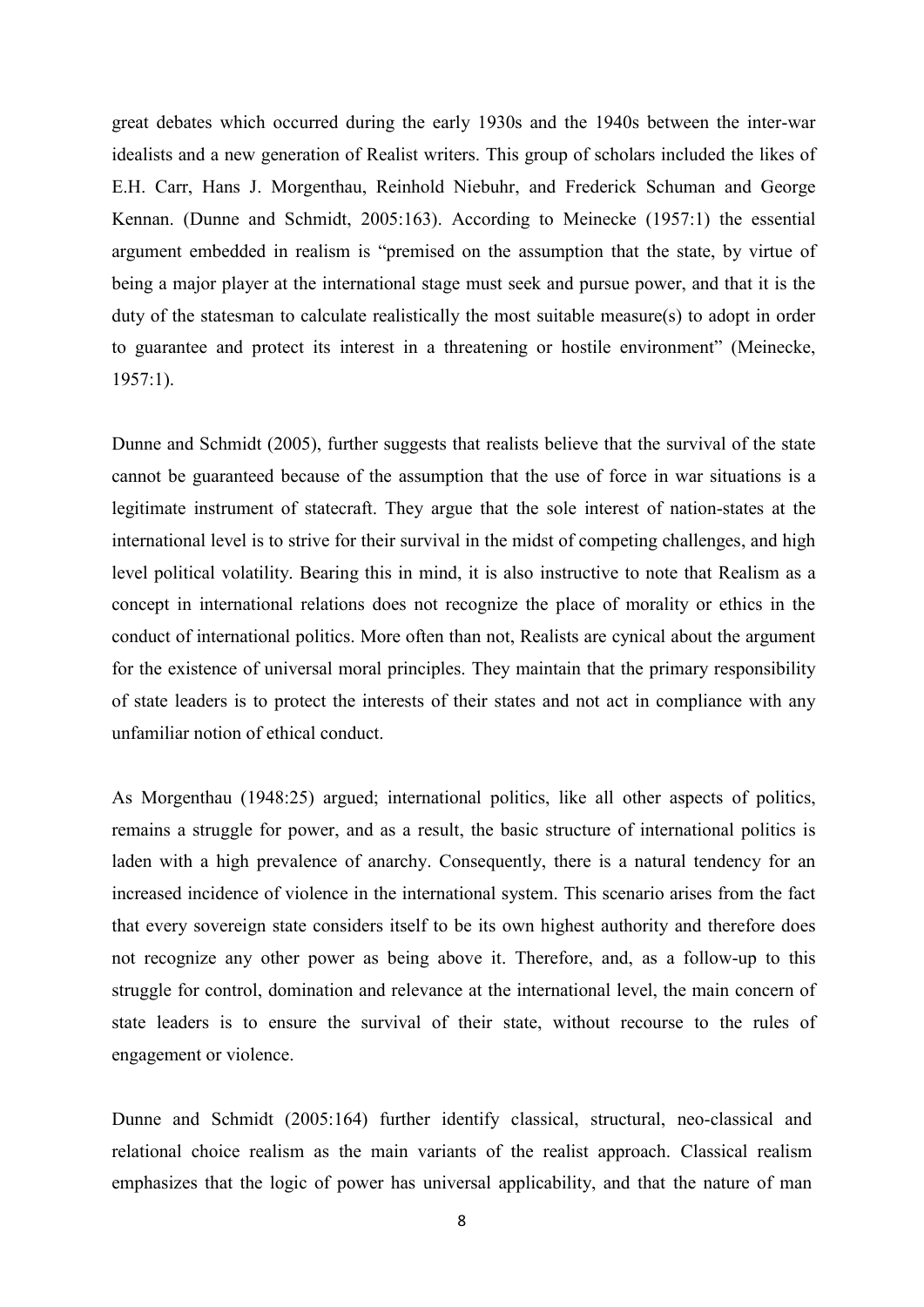explains certain dominant features of the international system such as rivalry, fear and war. Structural realism maintains the view that the whole idea of the international system is about the struggle for power, and that the pervasiveness of insecurity, unhealthy rivalry among states and the prevalence of inter-state conflicts in the international system are due to the absence of a supreme authority which oversees the affairs of states, including the distribution of power in the international system.

Neo-classical realism on the other hand, contends that the systemic account of world politics is imperfect and argues for it to be supported by a better account of unit-level variables potent enough to effectively determine the perception of power and how it is exercised. Finally, advocates of choice realism re-affirm their belief in the all-important role which institutions play in international politics, although problems associated with their relative gains, could also mean that they exert less causal force, contrary to the view point held by neo-liberals (Dunne and Schmidt, 2005:164).

In line with the foregoing, this study aligns itself with the viewpoint of structural realism because of its subscription to what Dunne and Schmidt  $(2005:173-176)$  call the "three Ss' of realism; statism, survival and self-help - three fundamental notions which to a large extent determine the level and manner of interaction existing in the international system. By way of explanation, the chief idea embedded in statism relates to the notion that a state prefers to see itself as the only actor on the international stage and, as such, considers every other state as less important. The notion of self-help pre-supposes that the idea of co-existence in international politics is only achieved when a state is able to maintain a balance of power and that limited cooperation is only feasible when a state stands to gain more than others. However, the concept of survival; the last of the "three Ss" in realism, concerns the protection of the supreme national interest which all political leaders must adhere to. This suggests that, entrenched in the realist approach is the emphasis it places on the notion and protection of the national interest - a term which in the opinion of Abegurin (2003:7) concerns "the means of providing the link between trying to understand international politics and the facts to be understood".

Consequently, when situated within the context of foreign policy, realism interrogates the role of specific variables such as the economy, leadership proficiency, military capability and geographical location in shaping the foreign policy decisions of a nation. In line with these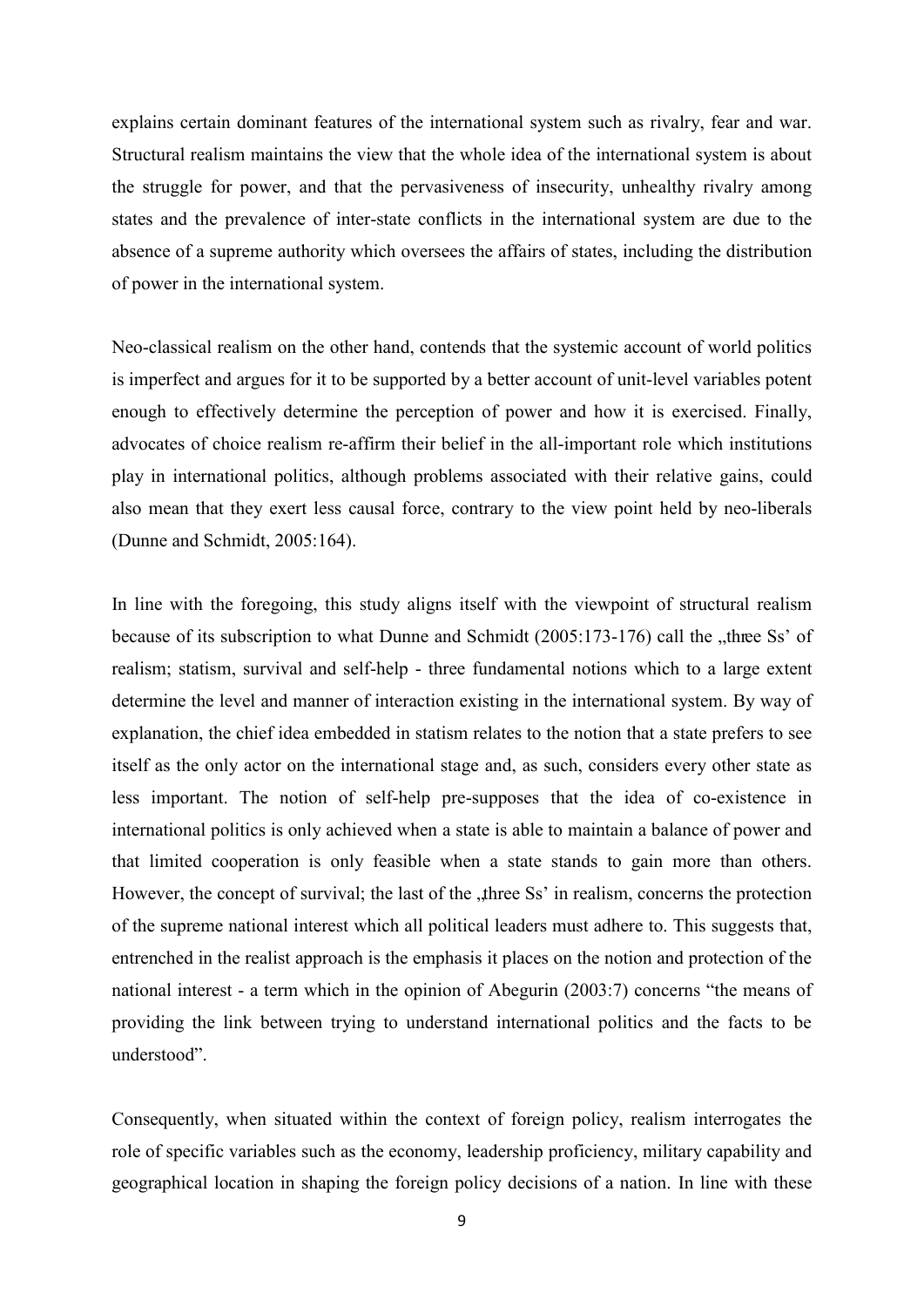assumptions, scholars such as Idang (1973), Aluko (1981), Ogunsanwo (1986) and Gambari, (1989) have argued that the realist approach is relevant in understanding Nigeria"s foreign policy. This assertion is premised on the assumption that Nigeria"s behavior towards the external environment is often anchored on the need to protect its national interest. Accordingly, Nigeria's national interest, according to Aluko (1981), includes: (1) selfpreservation; (2) defense and maintenance of Nigeria's territorial sovereignty; (3) promotion of the economic and social wellbeing of its people; (4) to defend, preserve and promote democratic values and institutions; and (5) enhancement of Nigeria"s status in Africa and the world through the promotion of world peace.

This, therefore, implies that the foreign policy of any nation is a product of a multiplicity of its national interests, and, as Kissinger (1969:27) earlier noted, "foreign policy begins where domestic policy ends". Based on the above, it may be posited, that the notion of national interest remains an important consideration in foreign policy formulation. Consequently, and, in view of the nexus between Nigeria"s foreign policy and its interventionist principle in Africa, this study interrogates its conflict resolution mechanisms from the point of view of the Realist theory. The choice is informed by the emphasis placed on the need to protect the national interest as a cardinal reason why states intervene in conflicts.

Therefore, when one considers the intrinsic relationship between what constitutes Nigeria"s national interest, particularly as it affects Nigeria"s principle of four concentric circles as espoused earlier, the adoption of the theory enables us to put into perspective the seeming correlation (or otherwise) between Nigeria's national interest and the motivations behind its interventionist role in African conflicts. More importantly when approached from the perspective of Nigeria"s seeming adherence to a set of Africa-centered ideology; a policy which has been the determinant of Nigeria's external behavior and the guiding principle for its interventionist activities in Africa over the last fifty-two years (1969-2012).

## <span id="page-19-0"></span>**1.10 Research Methodology and Study Design**

As a research tool, methodology entails the description and evaluation of the methods, techniques and procedures used in the investigation of a research objective; it deals with the aims of the study and also attempts to justify the reason(s) for its usage. There are two types of research methods: quantitative and qualitative, and the data collection method could further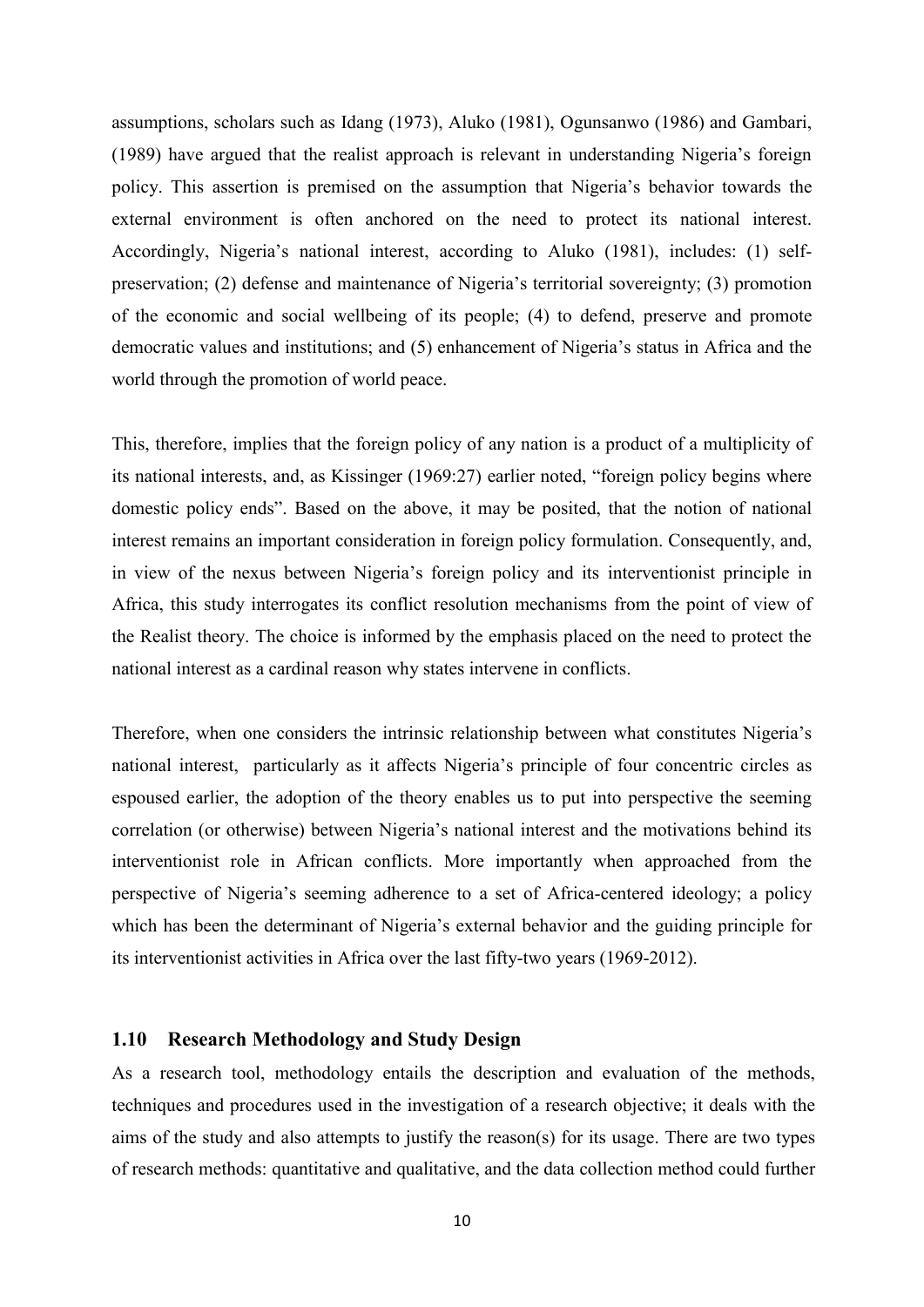be classified as primary or secondary (Barbie, 2008:.351; Neuman, 2011:254). This study, having taken cognizance of the complex and immeasurable nature of the phenomenon under investigation (foreign policy), will employ a qualitative research methodology (Liebscher, 1998:669).

The analysis of the data will be premised largely on a content analysis approach using secondary sources and methods of data collection. This methodology was arrived at based on the relative accessibility of past literature and an avenue to build on what has previously been done. Shank (2002:6) observes that the content analysis approach has the following advantages: it allows for relatively easy access to data and also provides the researcher with the prerogative of deciding what to use, how to use it and where to use it. Nevertheless, the fact that the origin of the information may be questionable, and the doubts often associated with the validity and reliability of the data gathered could serve as impediments to the approach. To overcome this phenomenon, the researcher will critically evaluate the data gathered with a view to avoiding a misrepresentation of facts.

In line with the above, and for the purposes of this study, Liberia has been chosen as case study. This choice is informed by the huge responsibility assumed by Nigeria under the auspices of ECOWAS throughout the crisis period in Liberia (1990-1997). Two other countries, Sierra-Leone, where Nigeria was active and Sudan, where it remains actively involved, were not adopted because Liberia offers the researcher the opportunity to undertake a review of Nigeria"s interventionist role in Africa from an individualistic point of view. Added to this is the fact that Nigeria"s role in Liberia is more distinctly defined, unlike in Sierra-Leone where the country was involved in a tussle with Ghana at some point over the leadership of the peacekeeping force and in Sudan, where Nigeria is presently engaged as a non-state actor.

In view of the above, the investigation of Nigeria's conflict resolution mechanisms in Africa, with an emphasis on its role in the resolution of the Liberian civil war from 1990 to 1997 will be carried out using the content analysis approach. Content analysis, according to Patton (2002:452), implies, "any qualitative data reduction and sense-making effort which evaluates a volume of qualitative material and attempts to justify their core consistencies and meanings". It is expected that the use of this approach will provide a better understanding of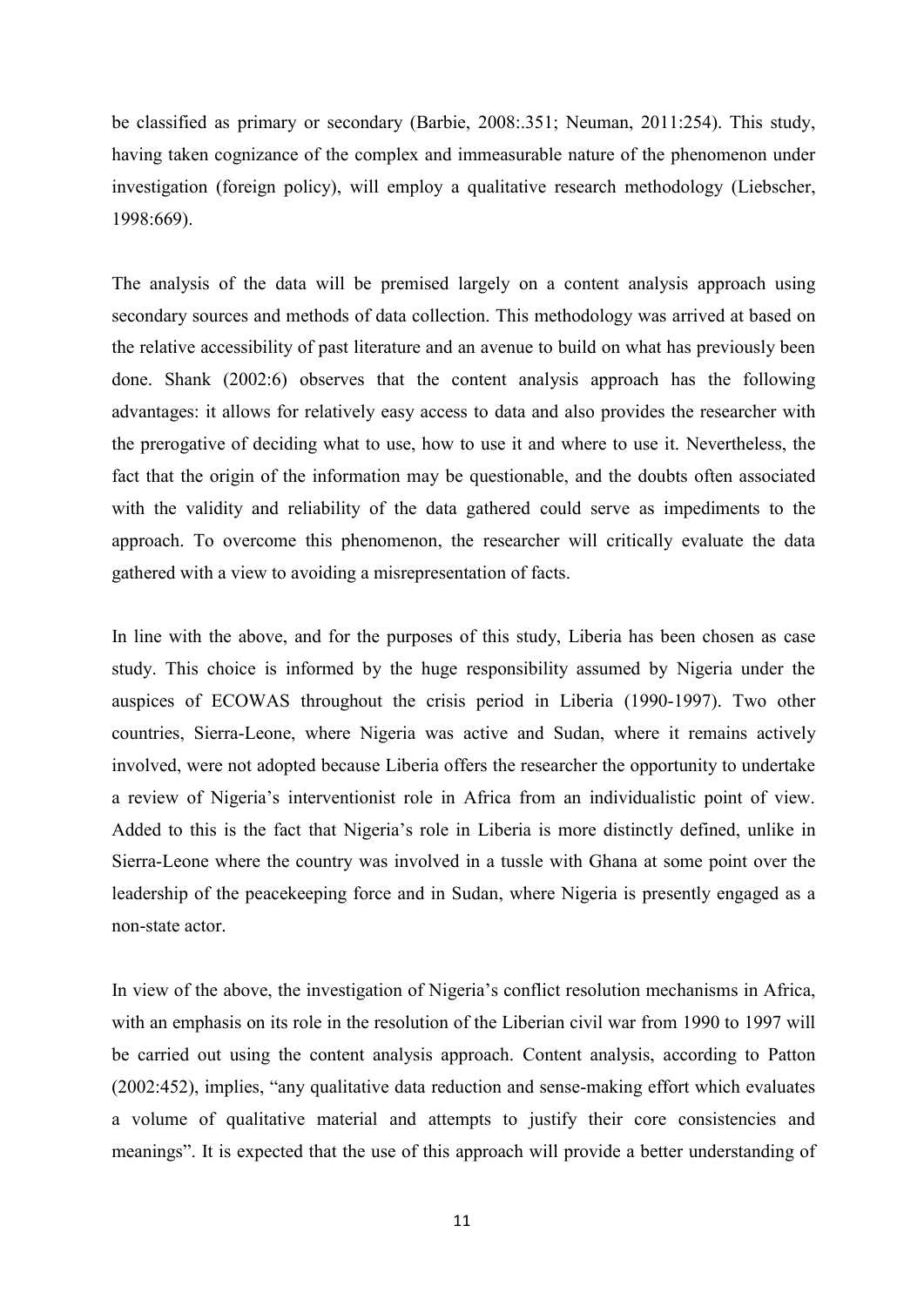the motivating and underlying factors surrounding Nigeria"s interventionist mission in Liberia.

This approach will also afford the researcher an opportunity to examine the alignment between such interventions and the core issues encapsulated in Nigeria"s hitherto Africacentered foreign policy. Finally, the approach will provide the researcher with a detailed understanding of the motivations behind the purported shift in Nigeria"s Afro-centric external policy to citizen diplomacy. This will be achieved through a survey of relevant academic books, journals, seminars, articles, government gazettes, and documentaries.

The following chapter will focus on a review of relevant literature on the notion of conflict resolution and Nigeria"s foreign policy. This is intended to provide more insight into the connection between Nigeria"s foreign policy and its interventionist role in conflicts on the continent.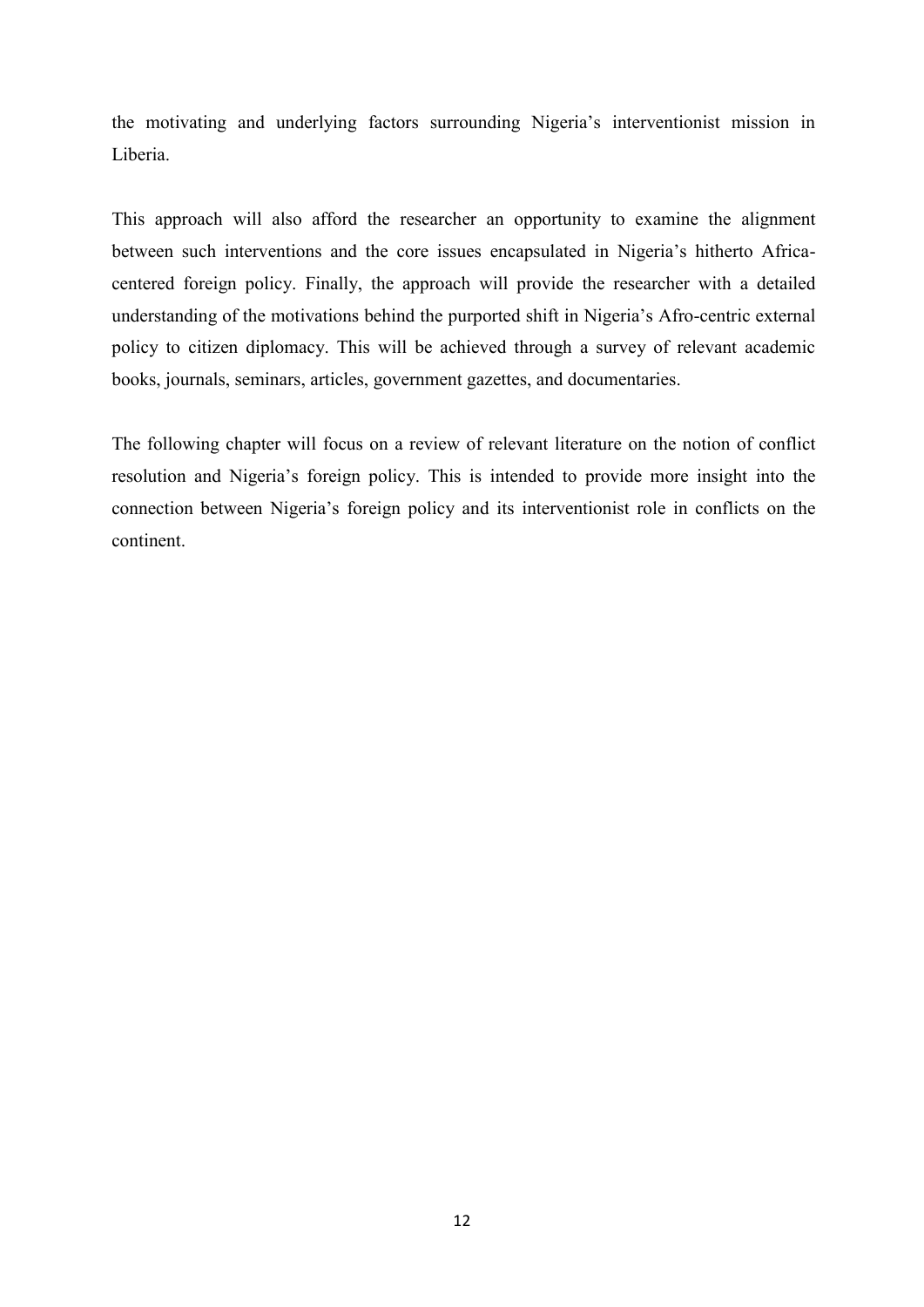## <span id="page-22-1"></span>**CHAPTER TWO**

## <span id="page-22-0"></span>**A Review of Literature on the Notion of Conflict Resolution and Nigeria's Foreign Policy**

## <span id="page-22-2"></span>**2.1 Introduction**

Given the seeming absence of effective conflict management mechanisms to manage Africa's myriad protracted conflicts, it is important to review the concept of conflict and the mechanisms involved in its resolution. A proper understanding of the nature of a conflict remains an indispensable necessity for its effective management.

The majority of conflicts that have occurred on the African continent have been triggered by a number of issues. These range from agitations for resource control (such as the struggle for control over crude oil and gas, and other solid minerals) to politically motivated conflicts, as was the case during the Chadian, Liberian, Ivorian and the Sierra Leonean wars. In the past, Africa has also witnessed conflicts whose causes are attributable to the quests for selfdetermination, leading to a number of secessionist or separatist wars, as seen during the Nigerian civil war of 1967-1970, the ongoing war of independence between Sudan and South-Sudan and the war between Ethiopia and Eritrea (Obiekwe, 2009:1).

This implies that when a citizenry is deprived of basic rights, either through some form of injustice or the uneven distribution of available resources by the state or its leadership, the possibility of resistance in the form of either civil disobedience or a total breakdown of law and order becomes inevitable. More often than not, this deprivation is usually manifested in the lack of quality education, the absence of social security, the unavailability of basic societal amenities and high levels of unemployment. In such situations, the worst hit are the able bodied youths; because they represent the bulk of the steady source of recruits for forceful revolt as witnessed during the Liberian and Sierra Leonean wars.

It is also important to note, that these multifaceted goals pose a great challenge to the resolution and managements of conflicts in Africa, including the diverse perspectives of member nations and other multilateral organizations seeking to either resolve or manage them. This chapter will provide a synopsis of the causes of conflicts in Africa, as well as a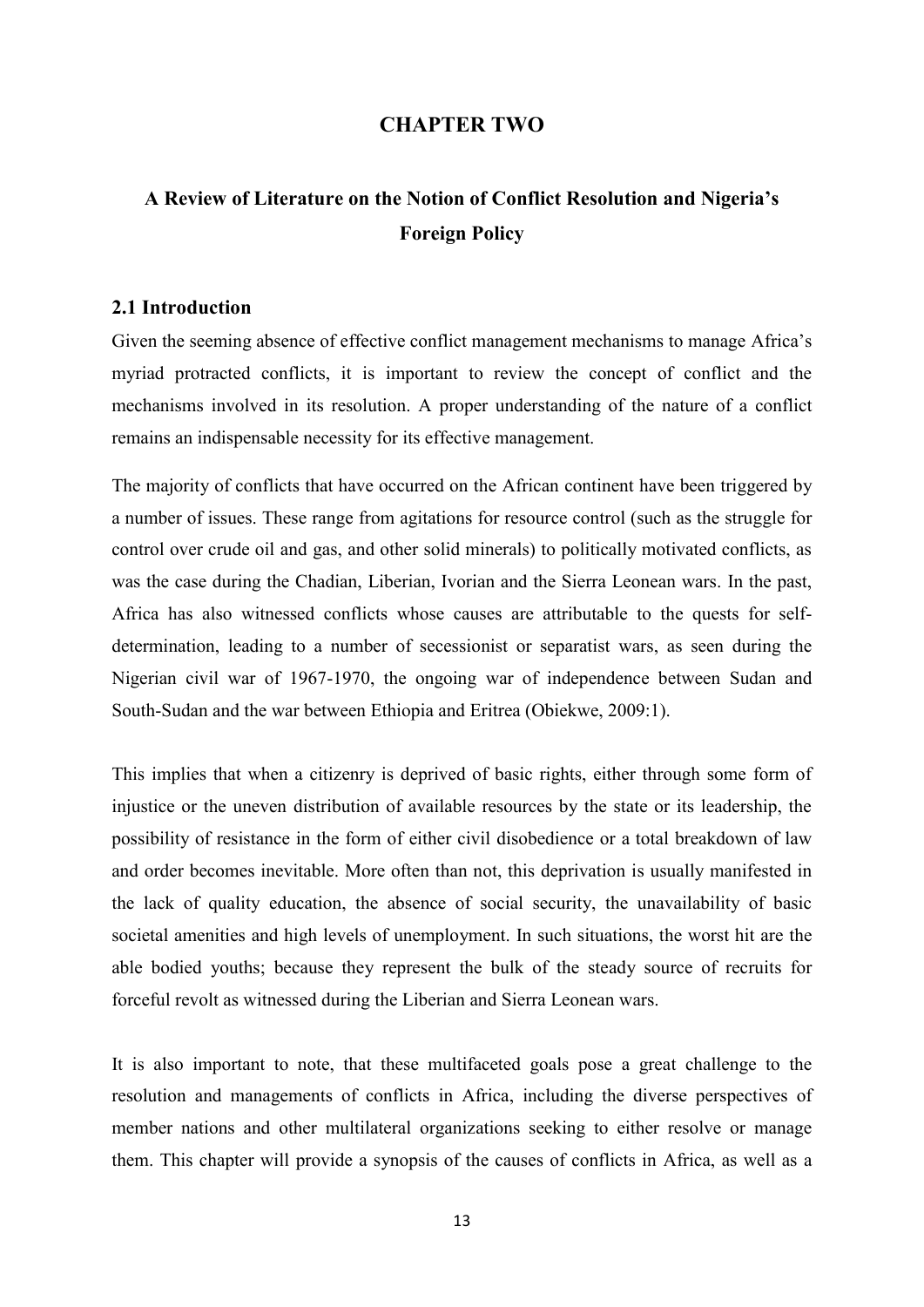review of extant literature and terminological clarifications related to the concepts of conflict and conflict resolution, including its variants, forms and universality. The relevant literature related to the concepts of diplomacy, citizen diplomacy, foreign policy and Nigeria's foreign policy will also be examined.

## <span id="page-23-0"></span>**2.2 Defining Conflict**

Before engaging in a discourse on the notion of conflict resolution, it is important to define the concept of conflict itself; this research study borrows the definitions offered by Coser (1956), Fink (1968) and Galtung (1992). In Coser"s (1956:8) opinion, a conflict may be said to mean "a struggle over values and claims to scarce status, power and resources or a struggle in which the aims of the opponent are to neutralize, injure or eliminate its rivals". Fink (1968:456) perceives conflict to mean "the existence of non-compatibility or disagreements between two actors (individuals, groups, organizations or nations) in their interaction over issues of interests, values, beliefs, emotions, goals, space, positions and scarce resources".

According to Deutsch, (1973:10), a "conflict exists wherever incompatible activities occur". Similarly, Himes (1980:14) perceives the phenomenon as "the purposeful struggle between collective actors who use social power to defeat or remove opponents and to gain status, control, resources and other scarce values". For Pruitt and Rubin (1986:14), a conflict occurs when there is a "perceived divergence of interest, or a belief that the parties' current aspirations cannot be achieved simultaneously". Rhoodie (1991:21) argues that a "conflict usually occurs where a group or several groups of people compete for scarce resources."

In Galtung's (1992:54) view, "a conflict situation takes place when there are instances of incompatibility among two or more parties, thus leading to one goal standing in the way of the other". Galtung (1992:55) further explains that a conflict may take the form of the "less crystallized and the crystallized". He notes that when "a conflict is in the less crystallized form; it is seen as an incompatibility between the objective interests of parties in a society, and when in the crystallized form, conflict represents an incompatibility between the subjective goals of action in a society" (Galtung, 1992:55).

Typology wise, scholars such as Maslow (1943), Coser (1956), Fink (1968), Burton (1984), Galtung (1992) and Miller (2005) identified the following as the main types of conflicts that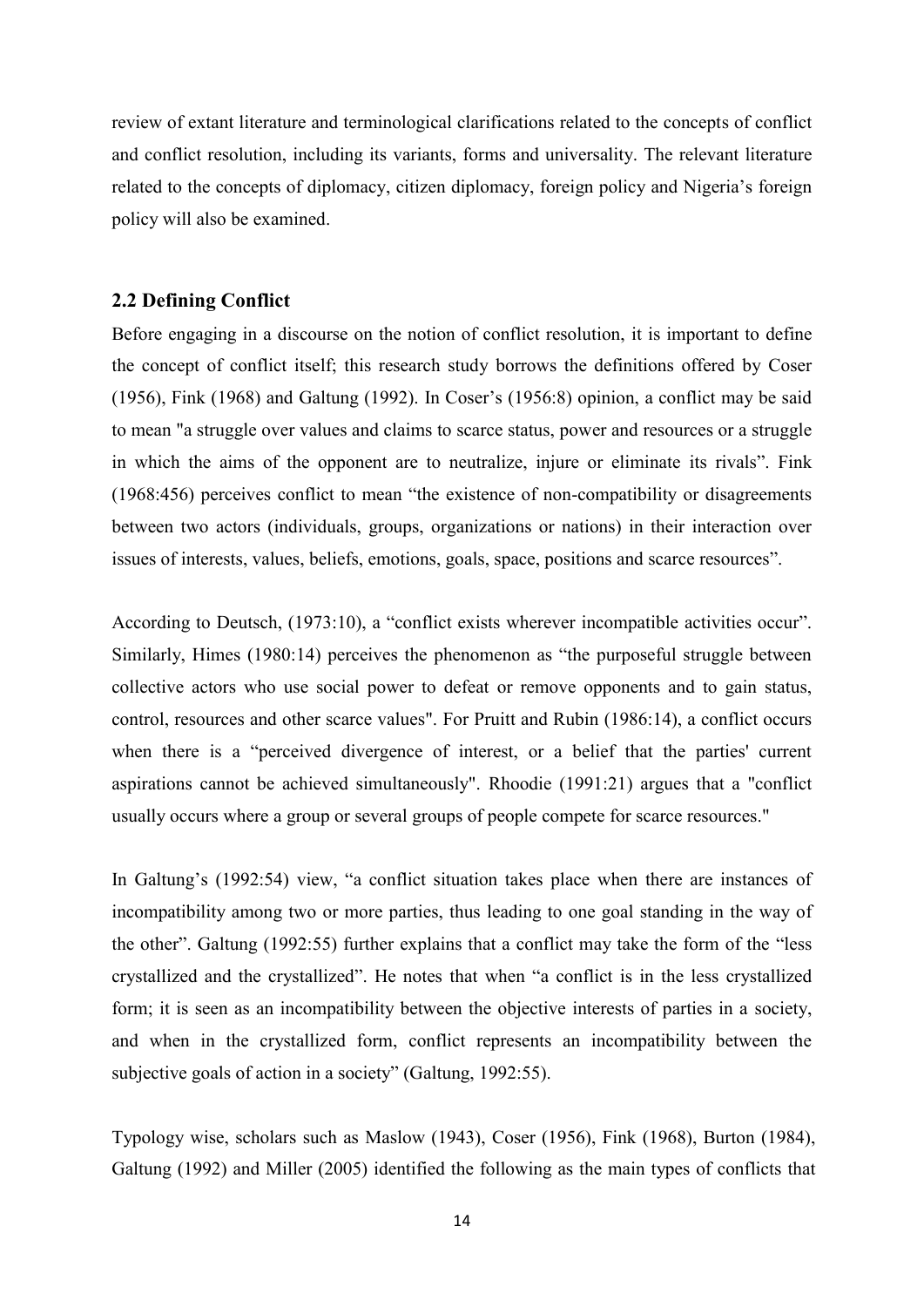are pervasive in society, although the list cannot be said to be exhaustive. They include but are not limited to: **Needs based conflict,** which draws references from Abraham Maslow"s hierarchy of needs. This theory holds the view that human beings have basic needs which they are driven to satisfy. These needs may be physical or psychological, and they could be quite complex to define. Prominent among these needs are the need for identity, security and control; the denial of these needs can lead to deep-rooted conflict if not well managed (Maslow, 1943).

**Value based conflict** essentially concerns issues arising from differences of opinion and values. The values in this case may be religious, political, or ideological. Examples include a clash between the Capitalist and Socialist ideologies or a religious clash between Muslims and Christians. It is instructive to note that many of the unending social conflicts in the world are value based conflicts and they are usually difficult to manage, due to the adoption of a one zero-sum approach by the actors involved (Coser, 1956). The notion of **Deep-rooted social conflict**, on the other hand refers to conflicts between authorities, individuals and several competing groups within a society over scarce resources (Burton, 1984).

An **Interest based conflict** arises from the insatiable material requirements of human beings and their limited supply. People compete for money, natural resources, jobs and social status. Most of the conflicts which occur among individuals and groups fall into this category (Galtung, 1992). Finally, **Structural conflict**, according to (Miller 2005), refers to a disagreement in socio-economic and political structures. Its distinguishing characteristic is that it pits human beings against one another in what can be likened to a zero sum association<sup>3</sup>

Arising from the explanations offered above, it can be argued that a conflict occurs in a society for various reasons, but more often than not, it is largely a function of the following: (1) competition for scarce resources among people, (2) the insatiability of human needs, (3) selfishness, ego and the desire to outwit others. Given the above, it is therefore necessary to

**<sup>.</sup>**  $3$  A zero-sum association is a variant of the Games theory and it is often used as a weapon of negotiation, war or for the settlement of disputes. Its central argument is premised on the assumption that the loss of one party is automatically the gain of the other, thus leading to fierce rivalry among the contending parties with the ultimate intention of outwitting one another. There are no holds barred in this type of warfare because of its Machiavellian attributes.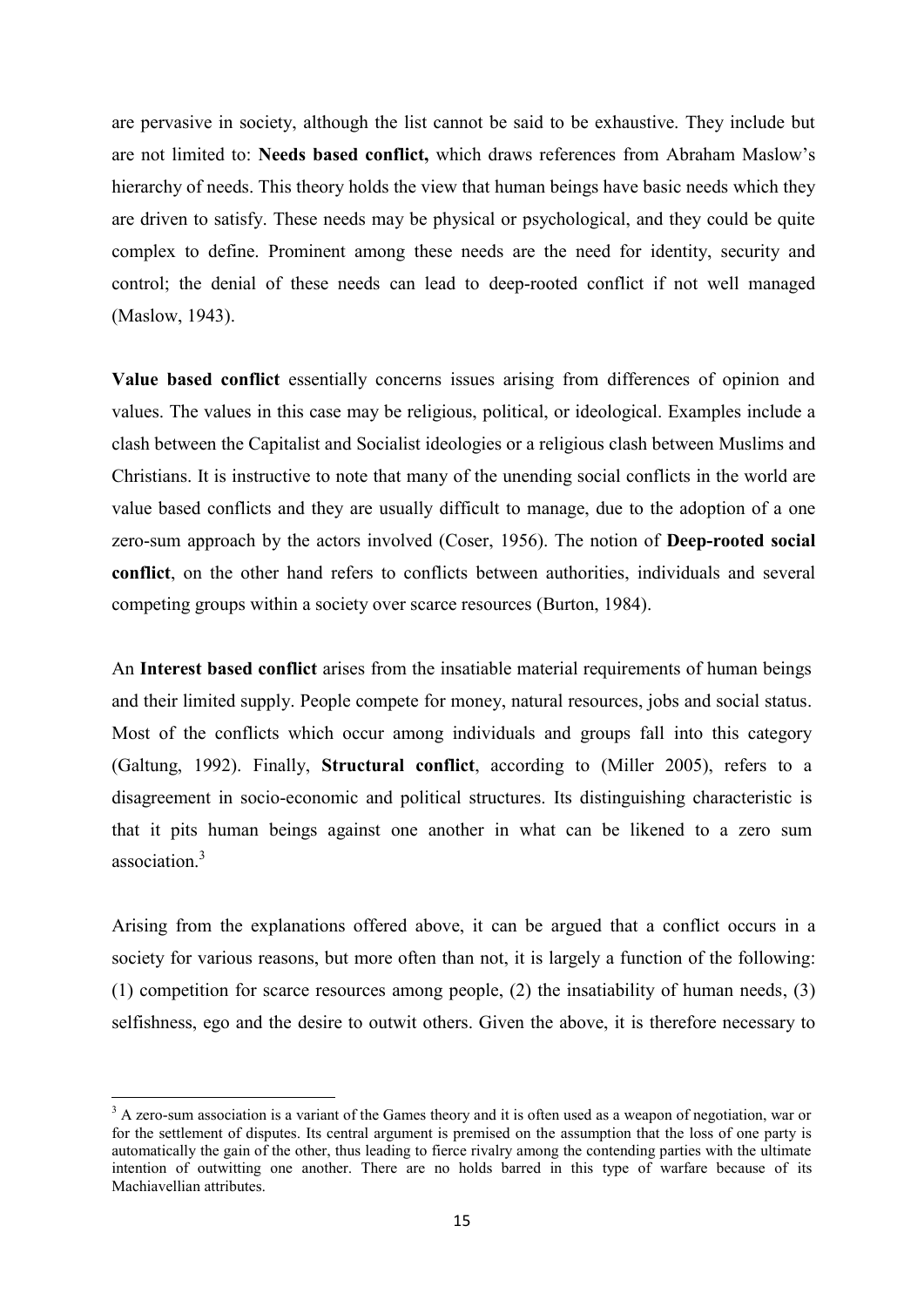provide an antidote capable of preventing such conflicting situations from arising in the first place. This antidote is usually referred to as the notion of conflict prevention.

## <span id="page-25-0"></span>**2.2.1 Conflict Prevention**

The term , conflict prevention' has been defined by Burton  $(1990:18)$  as "the process of dealing with the causes of conflict before it manifests including the removal of the causal conditions, to enable the positive promotion of environments conducive to collaborative relationships". Miller (2005) also notes that the term is often referred to as preventive diplomacy or conflict prevention. Miller sees conflict prevention as including "any activity involving the maintenance of status quo due to potential threats associated with the crises or the anticipated outcomes from engaging in a dispute" (Miller, 2005:25).

In more specific terms, conflict prevention is often associated with the concept of the Early Warning system. From an academic perspective, Austin (2004:2), views "Early Warning as any initiative that focuses on systematic data collection, analysis and/or formulation of recommendations, including risk assessment and information sharing, regardless of whether they are quantitative, qualitative or a blend of both". He further refers to an Early Response as "any initiative that occurs in the latent stages of a perceived potential armed conflict which aims at reducing, resolving or transforming the conflicting situation to a new peaceful order". Dorn (2004:17) views Early Warning as "the act of alerting a recognized authority (such as the African Union) to a new (or potential) threat to peace at a sufficiently early stage".

As a follow up to the explanation offered by Dorn (2004), Adelman (2008) identified the essential concern of Early Warning as detecting rising tensions which could lead to violent conflicts and putting mechanisms in place that can stem rising tensions. He added, however, that the concept may not necessarily have the ability to prevent the tensions from arising at all. Adelman (2008) further observed that Early Warning not only includes the gathering of data, but its analysis in order to develop strategic options potent enough to provide an accompanying response when faced with a conflict situation.

Building on the definition offered by Austin (2004), Woocher (2008: 3) similarly identifies the following as the major responsibilities of the Early Warning system: estimating the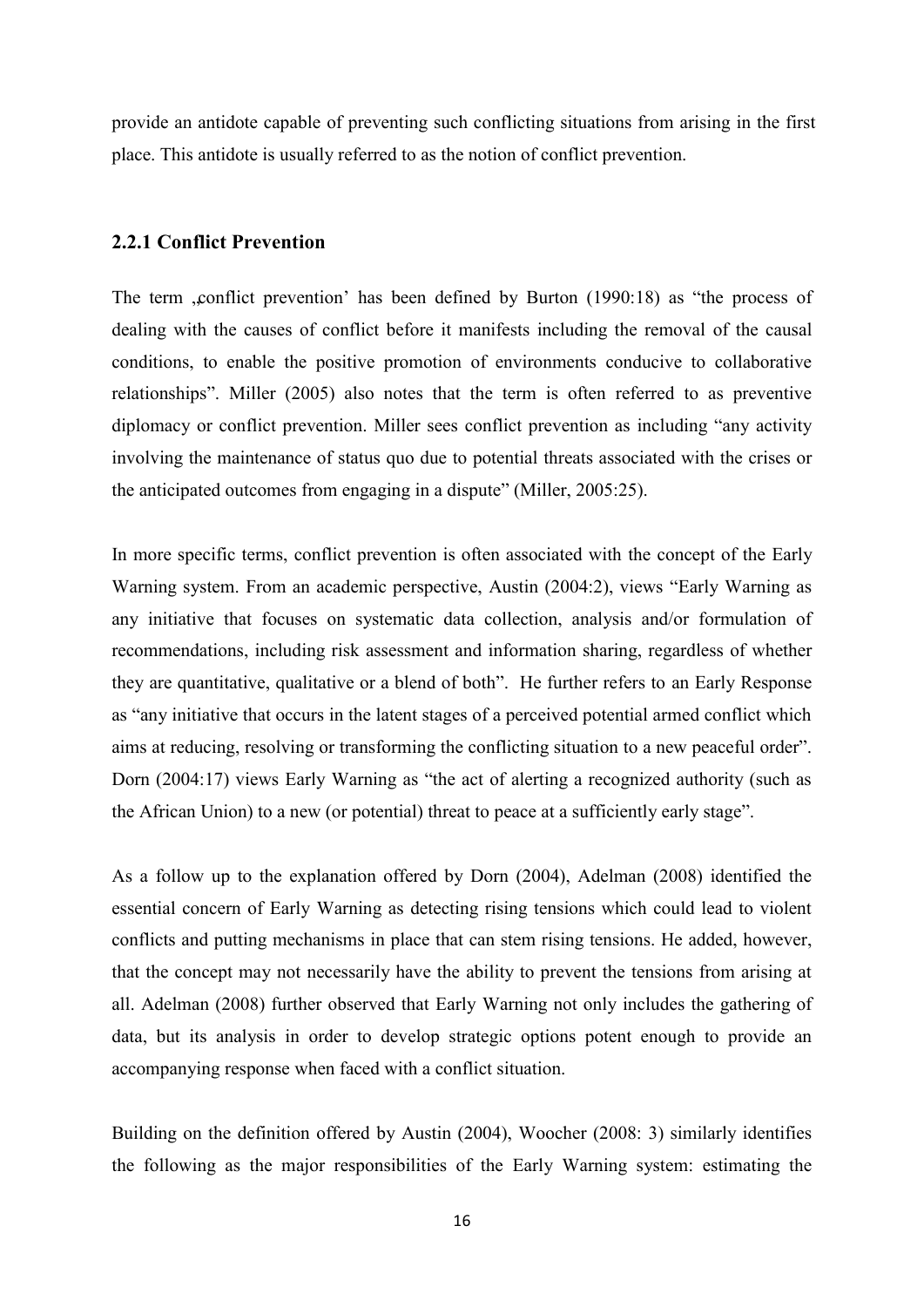magnitude and timing of the relative risks of emerging threats, (2) analyzing the nature of these threats and describing plausible scenarios, and, (3) communicating warning analyses to decision makers (Woocher, 2008: 3). From the foregoing, it can be inferred that the basic assumptions of the Early Warning Response System (EWRS) are deeply rooted in the belief that "international actors have a responsibility to act as "protectors' once the available information is processed in line with the rules and procedures that can prevent the occurrence of conflicts within an international or regional organization" (Barrs, 2006: 1).

Given the above, it can be inferred that the essential concern of conflict prevention is to initiate effective conflict prevention efforts, solid enough to stand the test of time even in the face of egregiously violent circumstances. Such efforts may be constrained by issues such as geo-strategic concerns, security interests, cost-benefit analyses, and refugee issues. The combination of these constraints and their peculiarities has placed the responsibility of conflict prevention on the shoulders of state and non-state actors. Furthermore, Reimann (2004:1) notes that, "whenever this responsibility is assumed by either the nation-states (state actor) or international organizations (non-state actor) they must also endeavor to be neutral if any meaningful result is to be achieved" (Reimann, 2004:1). ). However, if the process of preventing conflict fails to produce the desired result; it may be necessary for the intervener to devise some other means of managing the conflict, an analysis of which is presented below.

## <span id="page-26-0"></span>**2.2.2 Conflict Management**

Scholars such as McGarry and O"Leary (1993); Wallenstein (2002); Fisher *et al*. (2002); Miall, (2004) and Hamad, Ahmad and Azem (2005) have argued that the idea of conflict management basically involves two schools of thought: the Negativists and the Positivists. They noted that while the , negativists' are of the opinion that a conflict situation cannot be totally remedied, the "positivists" hold the belief that it is possible to eliminate conflicts. For this group (Positivists) conflict management is seen as a stage in the handling of conflicts, which could be followed by later stages. However, as Burton (1984:183) observed, a conflict could only be seen as "settled if the outcome entails a loss for one side and a gain for the other, or a compromise in which all or some of the parties are losers to some degree", while a conflict stands resolved when the fundamental cause of the conflict is addressed in a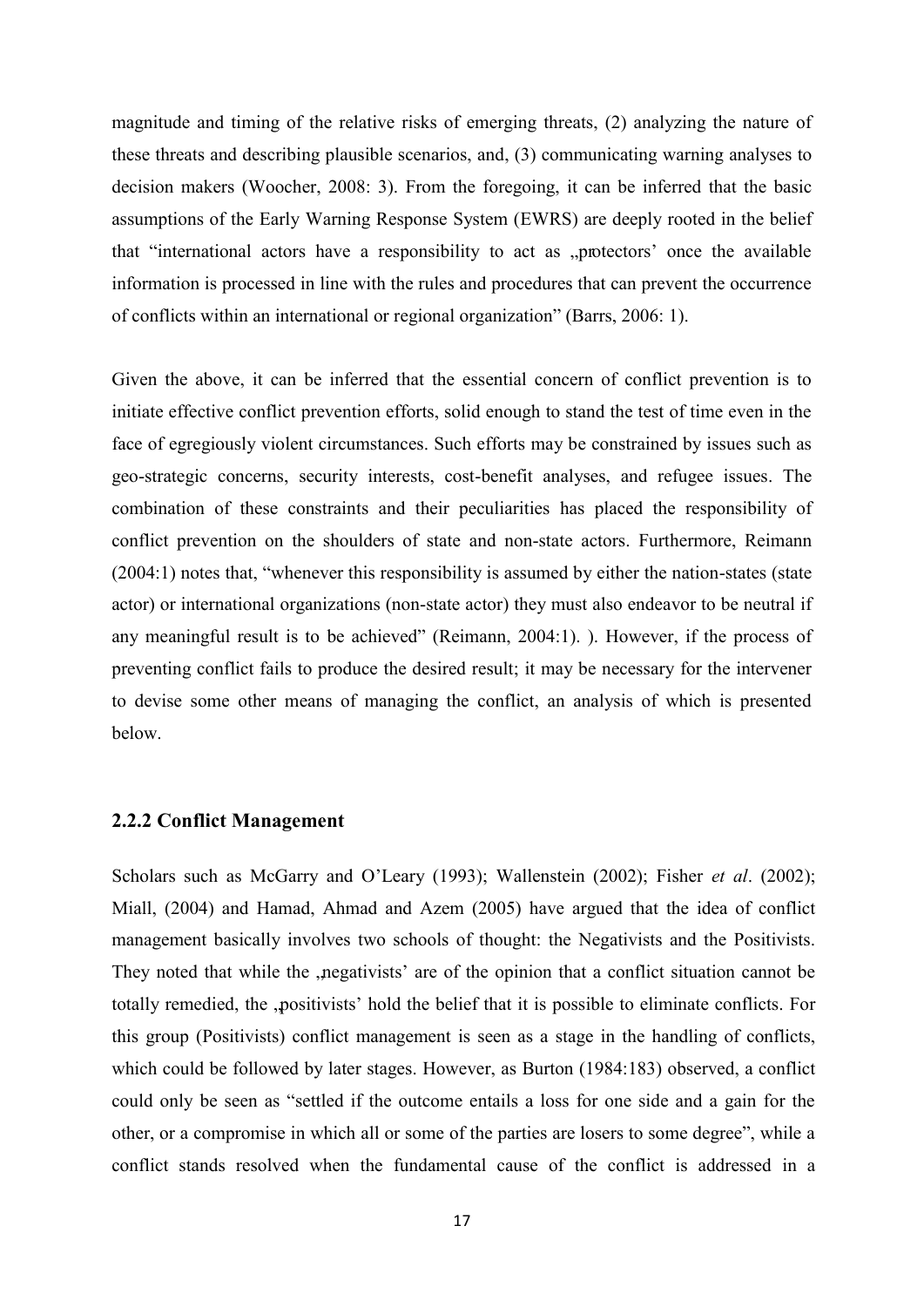"transparent", "fair" and "unbiased manner", particularly by an independent party (Burton, 1984:183).

In their analysis of ethnic conflict regulation, McGarry and O"Leary (1993:4) identified two primary concepts: conflict management and conflict termination. They noted that while the former concerns the handling of the consequences of differences between the conflicting parties, the latter emphasizes the processes that lead to its termination. A case in point is a situation where the parties involved in a conflict are obliged to share scarce resources in such a way that none is completely satisfied. In most cases, parties resort to coercion. However, the conflict stands resolved if the outcome fully meets the needs and interests of all the parties concerned. This occurs where the "parties" agree to exploit and share resources in a way that completely satisfies everyone"s values and interests.

The above scenario, according to Wallenstein (2002:53), emphasizes the containment function of conflict management. He further adds that:

*Conflict management typically focuses on the armed aspects of conflict: bringing the fighting to an end, limiting the spread of the conflict and, thus, containing it. …conflict resolution is more ambitious, as it expects the parties to face jointly their incompatibility and find a way to live with or dissolve it (Wallenstein,* 2002:53).

This implies that conflict studies views "conflict management as being on the same level as conflict settlement or containment. In other words, the general view of conflict management is that it is less advanced and it covers a narrower range of treatment of conflict in comparison with other more ambitious or advanced methods of dealing with the problem"(Wallenstein, 2002:53). This perhaps underpinned Fisher *et al.*'s (2002:7) observation that, "while there are no claims of a universally accepted typology for the methods used in addressing conflict, there are still some consistent terms, seen as steps in a process and each step taken includes the previous one". The authors classify these steps as conflict prevention, conflict settlement, conflict management, conflict resolution and conflict transformation and submit that conflict management is intended to limit and avoid future violence by promoting positive behavioral changes among the parties involved (Fisher *et al*., 2002:7).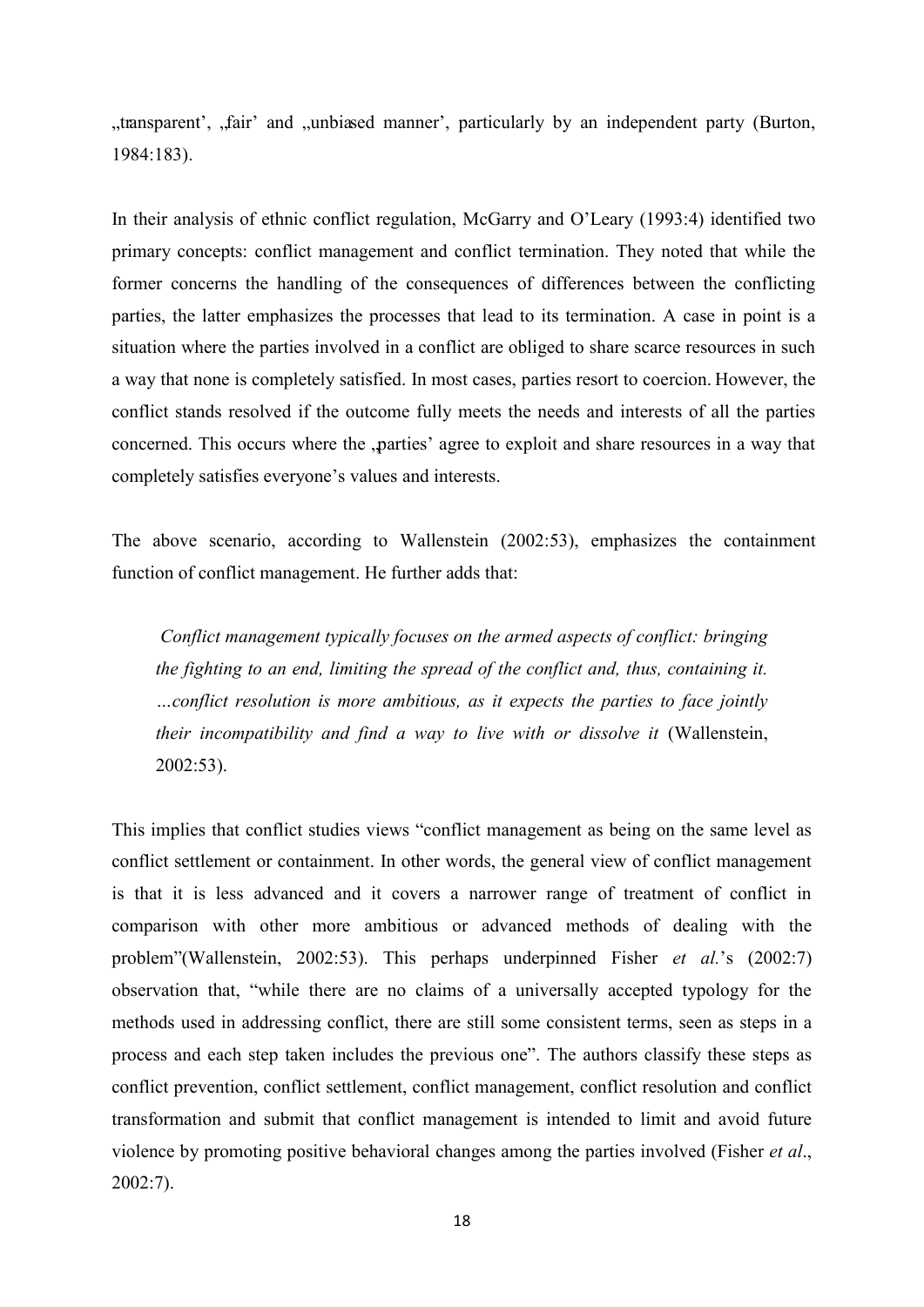In line with the above interpretations, Miall (2004) argued that due to the largely ineradicable consequence of the differences in values and interests within and between communities in a conflict situation, the conflict resolution process essentially becomes unrealistic. Therefore, the best that can be done is to manage and contain conflicts and to occasionally reach a historic compromise which allows for the setting aside of violence for normal negotiations to resume. Hamad, Ahmad and Azem (2005) also observed that conflict resolution and transformation are phases in the treatment of a conflict, and are often more advanced than conflict management. According to them, conflict transformation refers to the process of addressing the wider social and political sources of a conflict while also seeking to transform the negative energy of war into positive social and political change (Hamad, Ahmad and Azem, 2005).

If the process of managing the conflict espoused above fails to yield the expected result, there may be a need for the introduction of a conflict resolution mechanism whose major intent is to resolve the differences created by the conflict. This mechanism is usually called conflict resolution.

## <span id="page-28-0"></span>**2.2.3 Conflict Resolution**

According to Golwa (2009:279), conflict resolution refers to "the limitation, mitigation and containment of violent conflicts through the use of both forcible (coercive) and non forcible (non-coercive) instruments to stop the recurrence of humanitarian emergency situations". In the view of Snodderly (2011:17) the primary responsibility of conflict resolution is to address the fundamental causes of conflicts by finding common interests, and by abiding by its allembracing goals. These, according to him, include: "nurturing positive attitudes and generating trust through reconciliation initiatives, including the building or strengthening of the institutions and processes through which the parties can interact peacefully" (Snodderly, 2011:17).

In order to achieve the goals identified above, Miall (2004) further suggests the need to recognize the interests of the conflicting parties, including their needs, perspectives, and continued existence. He argued that for a conflict resolution technique to be effective and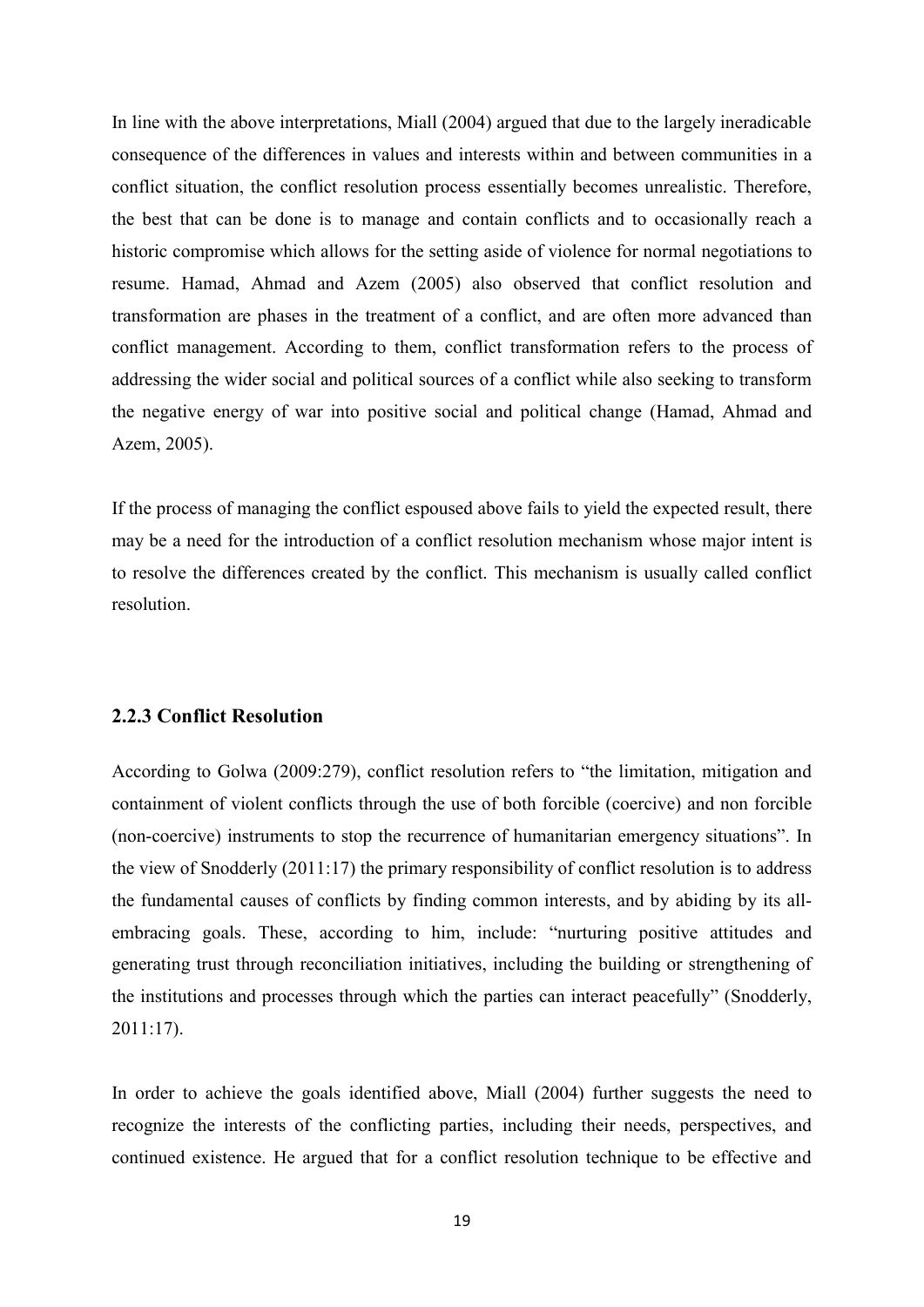transformative, it must take cognizance of the identification of the underlying causes of the conflict and address them through solutions that will be mutually satisfactory, selfperpetuating, and self-sustaining in the long run. On the practicability of conflict resolution serving as an alternative dispute resolution mechanism, Miall (2004) suggests the use of cooperation, non-confrontation, non-competition, and positive-sum orientation as possible strategies when dealing with actors and gladiators involved in the conflict.

Miall (2004:14) concludes by noting that "serious challenges are found when warring parties favor for various reasons, the continuation of a conflict over its resolution, in such instances, the role of an external mediator may be quite useful". This is because the involvement of an external party could help to create a balance of power, in the enforcement of sanctions, and also in making incentives available where and when necessary. However, for this mediation to succeed, Miall (2004) argued for the need for the mediator to be neutral in the resolution or negotiation process.

In situations where a conflict is not responding positively to a non-violent resolution process, there may be the need for the application of some subtle force. Such force and its subsequent application is what Boutros Boutros-Ghali (1992) refers to as peacekeeping; a concept which is the pillar on which Nigeria"s interventionist mechanism in Africa rests. It follows therefore that in resolving conflicts, different kinds of mechanisms are involved and generally speaking, the concept of intervention is often seen as the practical aspect of conflict resolution. A wide range of issues and conditions must be satisfied before an intervention can take place. A synopsis of these is presented below.

## <span id="page-29-0"></span>**2.2.4 Intervention**

Murphy (1996:11) refers to the concept of intervention as including, "the threat or use of force across state borders; either by a state or group of states in order to end widespread and grave violations of the fundamental rights of its people and other nationals". According to Rodt (2011:3), "the International Commission on Intervention and State Sovereignty (ICISS) notes that an external intervention becomes inevitable when there are obvious tendencies of genocide or mass killings in an on-going conflict, and, or the actual occurrence of ethnic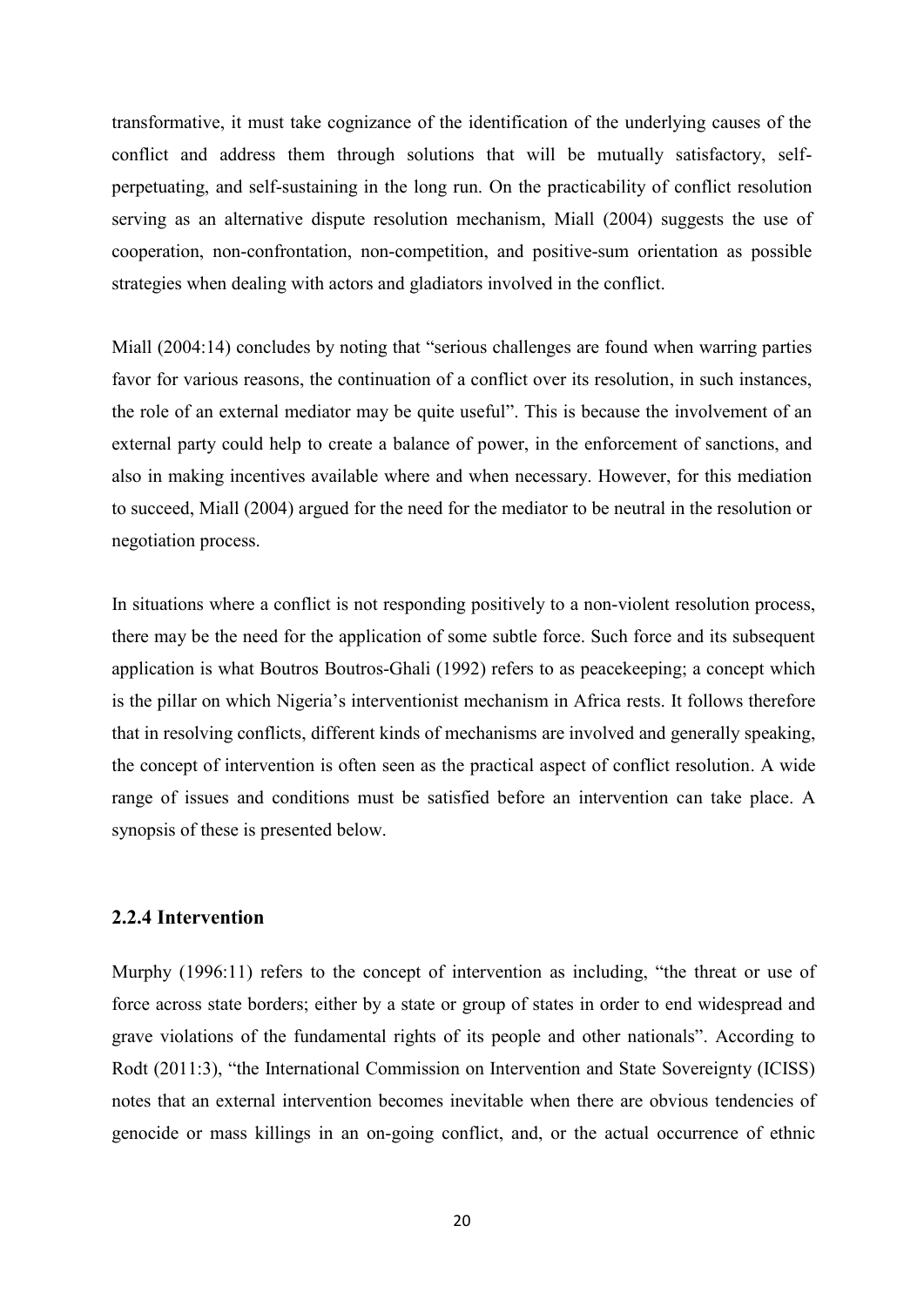cleansing". This has been a feature of a number of African conflicts in recent times, examples of which include the Rwanda genocide in 1994 and the Darfur genocide in 2005.

Motivated by the desire to forestall or put an end to this occurrence in Africa, the leadership of the African Union<sup>4</sup> (AU) has put mechanisms in place to deal with the quagmire. This is reflected in Article 4(h) of the Constitutive Act of the African Union (2000), which empowers the AU to "intervene in a member state, pursuant to the decision of its assembly of heads of states and head of government. However, this intervention is only expected to be enforced in situations where , grave atrocities', such as, war crimes, genocide and crimes against, humanity are been committed against the citizens". Following the ratification of this Act by its Council of Head of States and Government, the AU put the treaty to test in Burundi (2003), Sudan (2004) and Somalia (2007) (Mashudu, 2011:32 -53).

As Rodt (2011:3) observed, the essential argument rooted in the concept of intervention is the challenge it poses to the realist notion of state security, particularly as it involves recognition of the responsibility to protect the civilian population  $(R2P)^5$ , when a state fails in its obligation to exercise its sovereignty according to the wishes of its people. Thus according to Crocker (2007:33), the notion of non-intervention should be seen as a conditional right because it could be withdrawn from a state when it can no longer guarantee the security of its own people, as it happened in Bosnia and Herzegovina, (1992-1995) Kosovo, (1999), Sierra Leone (2002), and in Darfur in 2003.

Crocker  $(2007:34)$  further identifies ,proponents' and ,opponents' as the two major viewpoints associated with the concept of intervention. The proponents view the assumption of the sanctity of sovereignty as a mere responsibility and not a right; due to the internally

**<sup>.</sup>** <sup>4</sup>The African Union succeeded the Organization of African Unity in 2002 following the ratification of the Sirte Accord by its 53 (now 54 with South Sudan since 2011) member countries. It has as its chief objective the responsibility of promoting peace and stability in Africa while pursuing the socio-economic and political development of its member countries. The body"s headquarters is located in Addis-Ababa, Ethiopia and it recognizes the Council of Heads of States and Government as its highest decision making organ.

<sup>&</sup>lt;sup>5</sup>The doctrine of Responsibility to Protect (R2P) emerged as a concept following the work by the International Commission on Intervention and State Sovereignty. Its central goal is to end mass killings and other crimes against humanity; including genocide and also to ensure the protection of civilians, ideally by their own state. However, if the state lacks the will or the ability to fulfill this set of obligations, the international community can intervene and take over responsibility for the protection of civilians within that state"s territory. The concept was adopted by the UNSCR in 2006 under UNSCR 1674 on the protection of civilians and the 2009 UN General Assembly sessions on implementing the Responsibility to Protect.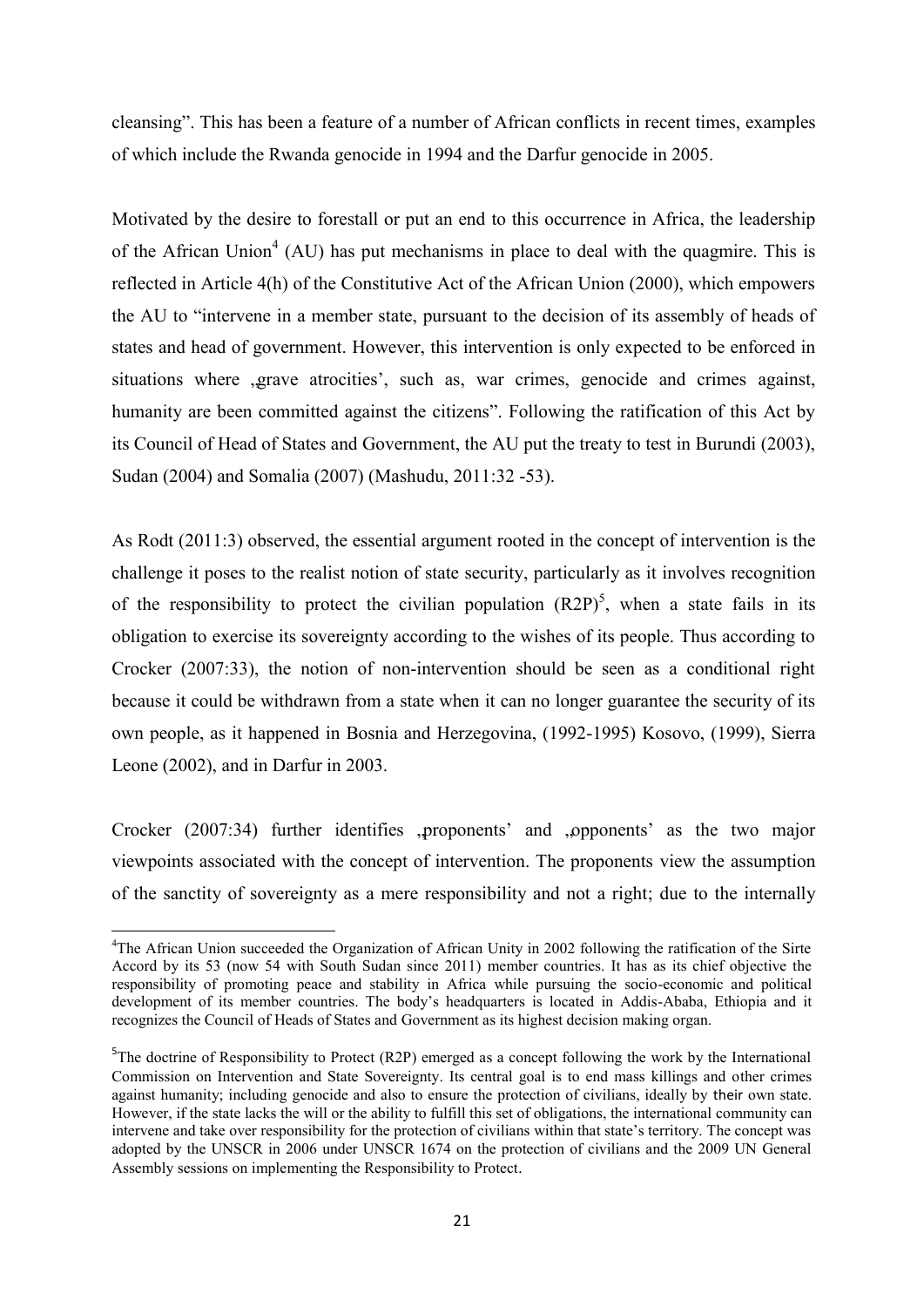derived characteristics of conflicts and their tendency to create a stalemate, external intervention becomes inevitable. Crocker notes that this in contrast to the opposing claims made by the critics of intervention. He noted the following as very crucial to the success or otherwise of any intervention: (1) the competence, capability and determination of the intervening forces, (2) the involvement of the affected people, and lastly, (3) the leadership ability of the elites within the conflict zones (Crocker 2007:35).

The point to note from the explorations offered above is that, more often than not, any conflict which does not subscribe to a peaceful form of negotiation or what Crocker (2001) calls diplomatic intervention would have to be resolved through military intervention. Crocker (2001:231) had earlier distinguished between diplomatic intervention and military intervention when he observed that the former meant the use of persuasive tools to negotiate for peace among warring parties. This, he noted, can take several forms and when sustained, it becomes the central feature of a state's foreign policy towards a country. A case in point is the mediatory role assumed by the United States in the Middle East, which dates back to 1948.

Similarly, Hoffman, (2001:273) commented on the idea of humanitarian intervention in his analyses of the traditional views of intervention and asserted that the justifications for intervening in domestic conflicts, fall into the category of the *jus ad bellum*<sup>6</sup>. He argued that issues such as the justness of defending human rights, the principles of national sovereignty and the selectivity and inconsistency in choosing who to attack are key considerations which determine the efficacy of any humanitarian intervention. Hoffman (2003:274) also noted that the concept of humanitarian intervention is not without its own shortcomings. He identified issues such as the type of rights to be protected, the lack of proper authority to intervene and the use of military force as some of these inadequacies.

Betts (2001:286) noted that for any intervention to achieve its purpose, it must be seen to be both limited and impartial, because when an intervener takes sides in a conflict, this undermines the effectiveness and legitimacy of the external involvement. He stressed that limited intervention is capable of ending a war if the intervener takes sides; when this happens, the balance of power may tilt towards the advantage of the "weak". However, on the other hand, he noted that impartial intervention may end a conflict if the outsider takes

**.** 

<sup>&</sup>lt;sup>6</sup> Jus ad bellum, according to Hoffman refers to a theory whose central thesis is premised on having a just cause to intervene in conflicts; such decisions must be made by a legitimate authority or state.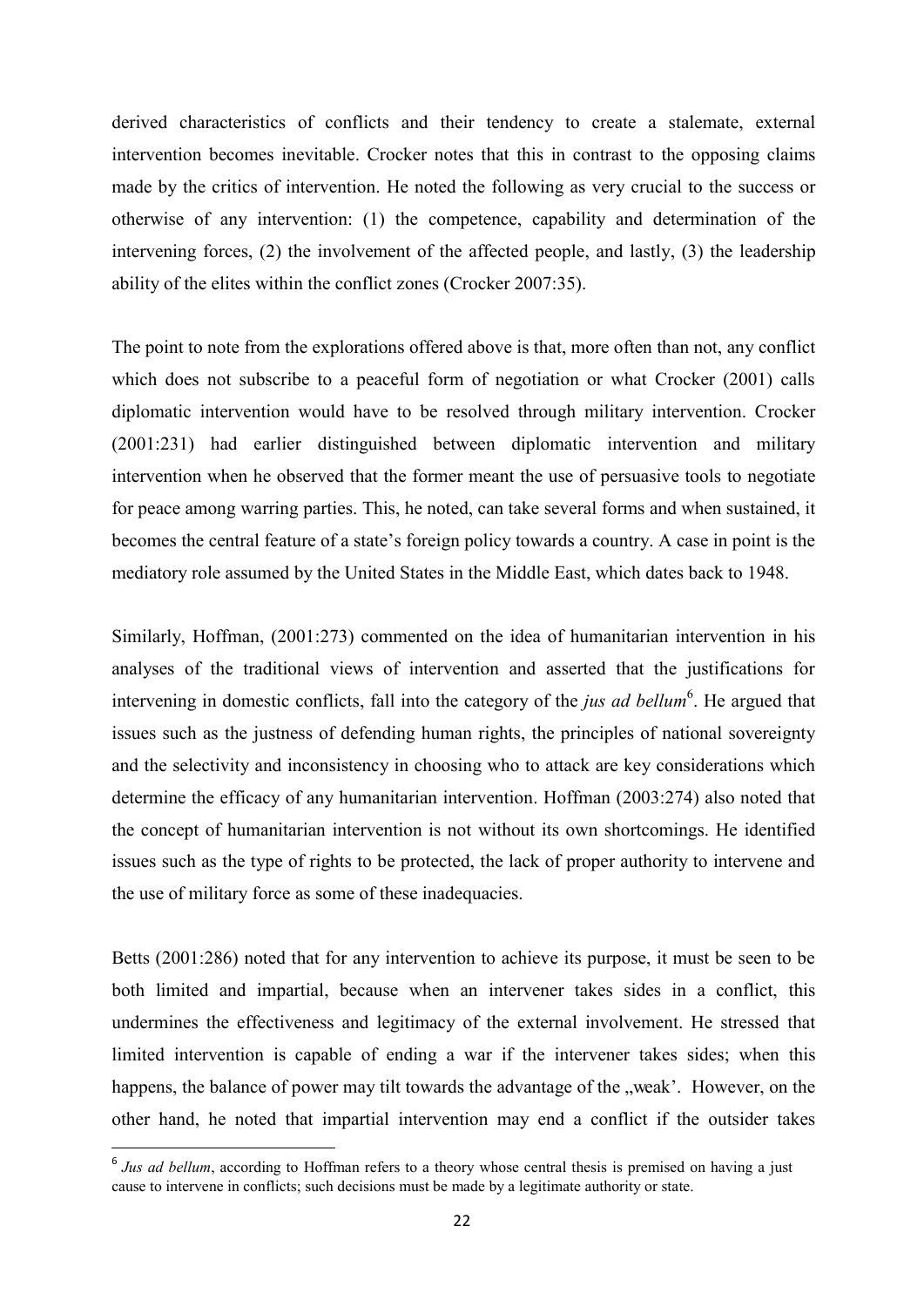complete command of the situation, intimidates the local competitors and imposes a peace settlement (2001:286-288).

Given the above, it suffices to say that no matter how humanitarian an effort seems, there is an underlying interest attached to it; central to this consideration is the place of foreign policy in intervention. In the contemporary international system, states intervene in conflicts for the singular reason of protecting their "interests' even when the issues at stake are not necessarily a direct affront on the sanctity of their national interest. The latter point was evident in the enforcement of the UNSCR 1973 of 2011 on Libya, the consequences of which led to the ousting and eventual death of its leader, Col. Muammar Gadhafi. While the enforcement of the resolution may be targeted towards protecting the civilian population, could the same also be said of the unspoken reasons attached to the enforcement of the .No Fly Zone'?

If not, how then do we reconcile the nexus between the intervention and its relationship with the national interest of the key actors (the United States, Britain and France) who enforced the resolution? The probable answer to this questions may be anchored on the doctrine of the responsibility to protect, but behind all this is the undeclared doctrine of necessity to protect either the economic or political interest (or both) of the intervening states. This further lends credence to the fact that crucial to the survival of any foreign policy is the protection of the national interest - a phenomenon which ultimately helps to shape national identity and goals.

In view of the foregoing, this study situates Nigeria"s interventionist role in the Liberian crisis within the context of the failure of the Liberian state under the leadership of Samuel Doe to guarantee the lives and properties of its people; hence the justification for the external intervention. It is also imperative to note that the specificity of reasons for intervention varies widely. It could be political, as in the case of Nigeria's commanding role in the Liberian and Sierra Leonean civil wars; or economic, in terms of what the intervening state stands to gain (for instance the role of the Americans in Iraq and the interest of Russia and China in Syria at the moment (2012)) and it could also be historical, as demonstrated in the case of America"s long standing support for the state of Israel and the French intervention in the civil war in Ivory Coast.

In addition this, is the foreign policy orientation of the intervening state as it was the case with Nigeria's intervention in Liberia, which was premised on the country's Africa-centered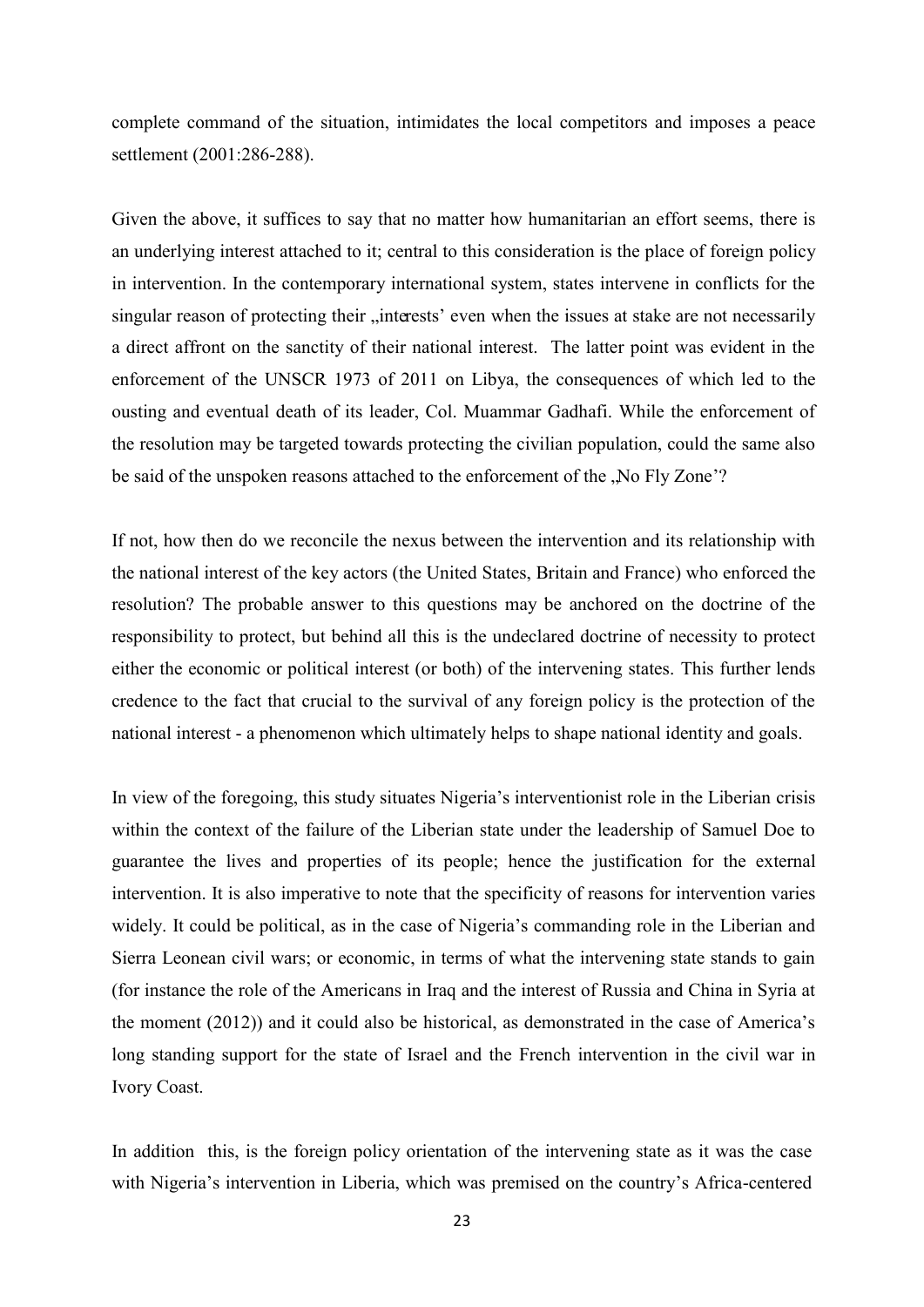foreign policy; a phenomenon that has become the defining characteristic of its conflict resolution mechanisms in Africa. Flowing from the above explication, one can therefore situate Nigeria's intervention in the Liberian civil war under the auspices of ECOMOG as one which was guided by the principles of its four concentric circles whose major pillar is anchored on the need to maintain peace with its contiguous states in particular and Africa in general. It is however, imperative to note that after every successful intervention in a conflict situation, there is need to put some machinery in motion in order to avoid a relapse into conflict and sustain the fragile peace. This process is often associated with the notion of peace building.

## <span id="page-33-0"></span>**2.2.5 Peace building**

**.** 

In undertaking an assessment of the literature on peace building, this study draws references from the classification of peace offered by Galtung (1964). Galtung is often seen as a pioneer of peace studies. He offered a two stage categorization of the concept of peace: positive peace or preventive initiatives and negative peace (curative measures). The defining characteristics of positive peace according to Galtung, are structural integration, optimism, prevention, and encouraging peace by peaceful means, while negative peace refers to the absence of violence, pessimism and the facilitation of peace through a relatively non- peaceful means (Galtung, 1964). Modern academic discourses on peace studies and peace building are credited to Boutros-Ghali<sup>7</sup> (1992), who argued that post-conflict peace-building is vital if a successful transition to normalcy is to be achieved in a post-war environment. He views the idea of peace-building as a "course of action intended to identify and support structures" which are capable of strengthening and solidifying peace in order to avoid a relapse into conflict.

Boutros-Ghali (1992) further noted that in the aftermath of an international war, post-conflict peace building may take the form of concrete cooperative projects capable of linking two or more countries in a mutually beneficially way. This in turn, can lead to a rapid socio-

<sup>&</sup>lt;sup>7</sup> Boutros Boutros-Ghali, politician and diplomat hails from Egypt. He served as the secretary-general of the United Nations (UN) from January 1 1992 to December 31 1996. Boutros-Ghali is reputed to be an academic. He submitted *An Agenda for Peace*, a detailed suggestion on how the UN could respond to violent conflicts around the world. However, he was criticized for the UN's failure to act during the 1994 genocide in Rwanda, which officially left about one million people dead and was also unable to garner the support of the UN Security Council for a military intervention that could have ended the civil war in Angola. One of his major challenges while in office was the dilemma of how to deal with the crisis that resulted in the disintegration of the former Yugoslavia.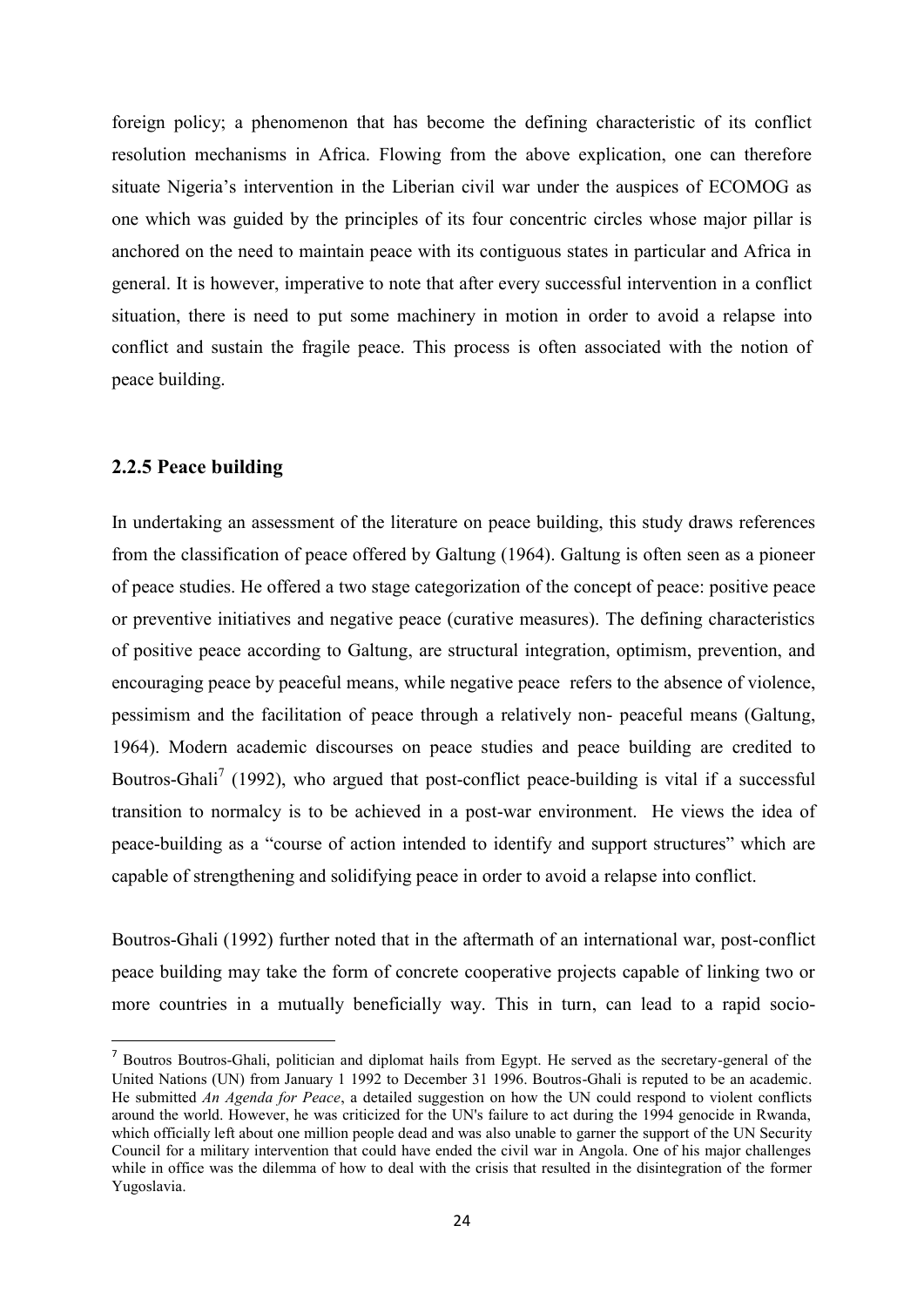economic development and also enhance the confidence of all concerned. Consequently, in the opinion of Boutros-Ghali (1992), peace building places emphasis on the need for a gradual but consistent transformation of a conflict situation to peace. These transformative efforts can be achieved through the use of preventive diplomacy; peace-making and peace building. According to Boutros-Ghali (1992:1), "preventive diplomacy refers to an action which seeks to prevent disputes from arising between parties, preventing existing disputes from escalating into conflicts and limiting the spread of the latter when they occur".

On the other hand, peace-making refers to any action aimed at establishing an accord or truce among the warring parties through negotiations or peaceful bargaining, while peacekeeping expands the possibilities for both the prevention of conflict and the making of peace (Boutros-Ghali, 1992). Similarly, Lederach (1997) conceptualized peace building as the long-term transformation of a war system into a peace system, inspired by a quest for the values of peace, justice, truth and mercy. The key dimensions of this process are the changes in the personal, structural, relational and cultural aspects of conflict and this usually happens over a period of time. He also noted that peace building has been concerned with an appropriate time-frame, including concentrating on mid-term steps towards building a peace constituency, while at the same time embracing a vision of the desired future and an awareness of the prevalent crisis.

Clements (2004) however, notes that peacebuilding may at times involve unmasking the powerful and balancing unequal relationships by solving a recurring problem. The central emphasis in peacebuilding according to him is "on justice and fairness rather than on political harmony and political order". Similarly, Schirch (2008:8) views peacebuilding as "the process of restoring normal relations between people through the reconciliation of differences, the apology and forgiveness of past harm, the establishment of a cooperative relationship between groups, and the replacement of the adversarial or competitive relationship that used to exist" (Schirch, 2008:8).

Schirch (2008) further identifies four main issues as the primary concern(s) of peacebuilding. These include: providing security, establishing the socio-economic foundations for peace, setting up the political framework for long-term peace, and generating reconciliation through the healing of the wounds of war and justice. The three main spheres of peacebuilding according to Schirch (2008:5) are: political peacebuilding, which centers on agreement, legal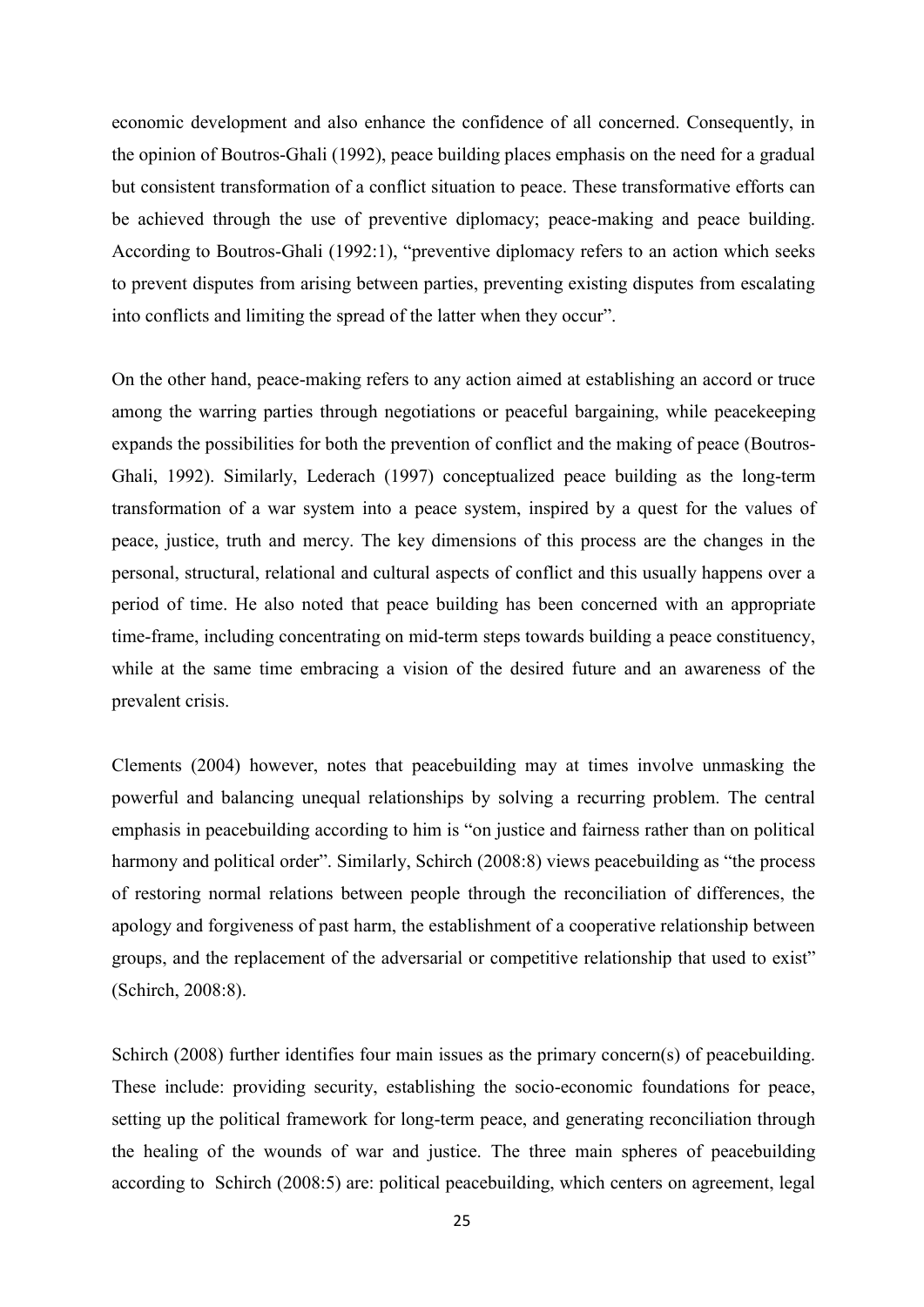issues, formal negotiations and diplomacy; structural peacebuilding which concerns infrastructure such as; "building economic, military, social and cultural systems that support a culture of peace through activities such as voter education, disarming warring parties, police training, building schools, and good governance; and social peacebuilding; this encompasses building relationships which focuses on feelings, attitudes, opinions, beliefs, and sustaining societal values through the use of dialogue, community-building activities and training" (Schirch, 2008:5).

Flowing from the above explications, it could be argued that Nigeria's role in peacebuilding in Africa has been anchored on the wings of promoting peace and harmony in Africa; this has been demonstrated in a number of interventions, including in Congo, Chad, Equatorial-Guinea, Liberia, Sierra-Leone, Sudan, etc. It is also pertinent to note, that many of these mediations have been made possible by the dictates of Nigeria's Africa-centered foreign policy objectives. This takes the form of an Afro-centric policy which emphasizes the need to maintain peace among its contiguous states (Benin Republic, Cameroon, Niger and Chad), while also maintaining a broader Africa-centered foreign policy disposition. The combination of these factors has helped shape the direction or pattern which Nigeria"s conflict resolution mechanisms in Africa have followed in the past five decades.

In order to gain a proper understanding of the nexus or otherwise between Nigeria's foreign policy and its conflict resolution mechanisms in Africa, it is necessary to undertake a brief review of the essential elements embedded in foreign policy articulation.

## <span id="page-35-0"></span>**2.3 Conceptualizing Foreign Policy**

In the words of Macridis (1962:2), foreign policy implies the process through which policy making institutions and official actors define their positions and that of their states *vis-à-vis* the outside world, usually over a period of time. For Handrieder (1967:971), foreign policy is a "coordinated strategy through which institutionally designated decision-makers manipulate the international environment in their bid to achieve certain national objectives". In similar vein, Crab (1972:2) offers a more comprehensive explanation of the concept by referring to "foreign policy as consisting of two elements; with the first bothering on the national objectives to be achieved while the second focuses on the means of achieving them". Consequently, the interactions between the national goals and the resources for attaining these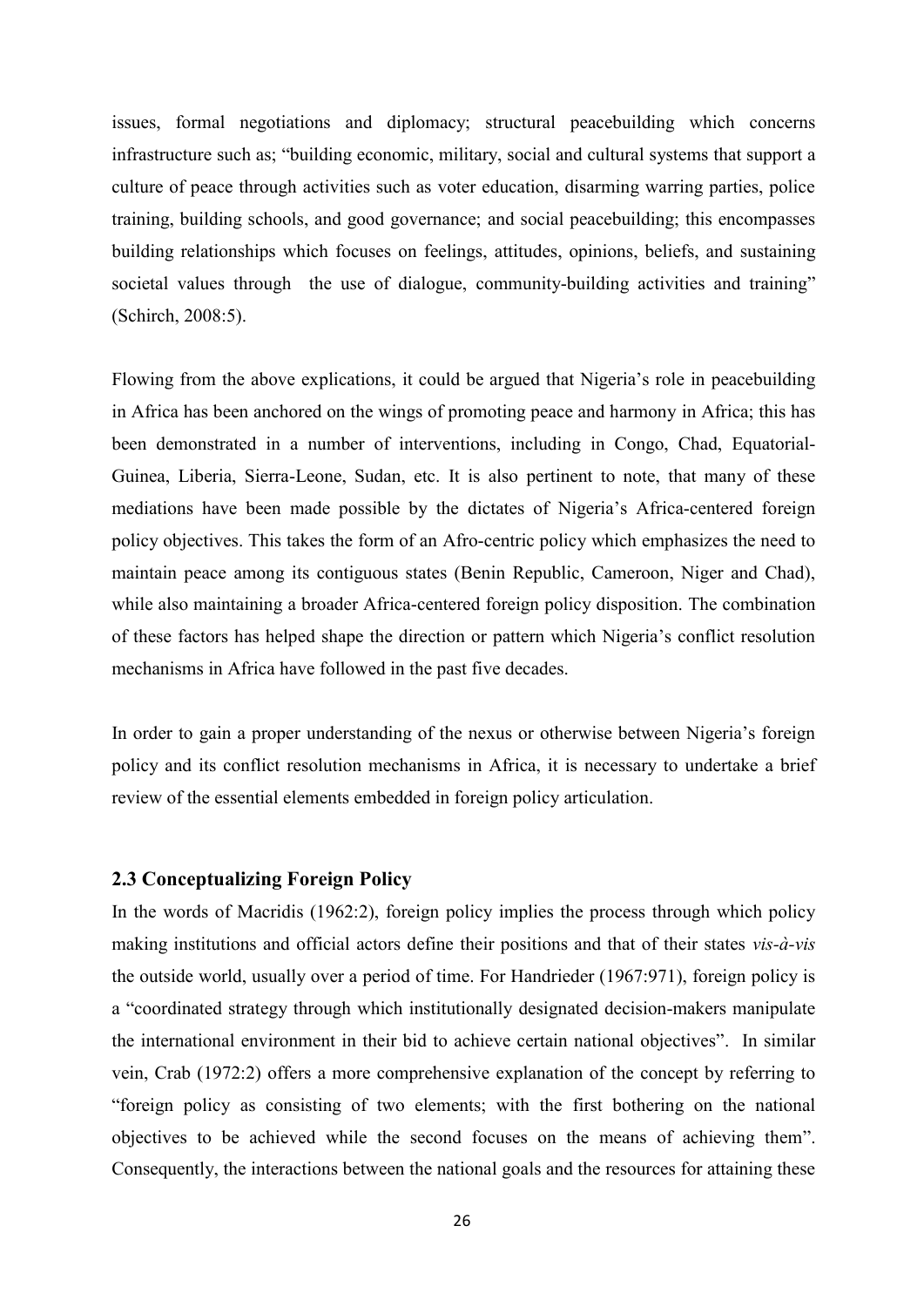objectives are the perennial subjects of statecraft, while its ingredients are the foreign policy of nations, whether great or small (Crab, 1972:2).

Lenther (1974:3) sees foreign policy as representing the existing intersection between the domestic and international life of a country. In Reynolds' (1976) view, foreign policy represents a range of governmental actions in its relations with other bodies, acting on a stage for the purpose of advancing the national interest. Similarly, Rosenau (1980:6) sees "foreign policy as an authoritative action which a government takes or is committed to take in order to preserve the desirable aspects of the international environment or alter the undesirable aspect". Rosenau (1980) further argues that the concept of foreign policy is more often than not a function of an adaptive behavior consisting of all attitudes and activities through which organized national societies seek to cope with and benefit from their external environment. Similarly, Lerch and Said (1979:3) conceptualized foreign policy as the "general principles by which a state governs its reaction to the international environment".

The point to note from the definitions offered above is the presentation of foreign policy from the perspective of nation-states, taking into cognizance their roles as state actors in their interactions with other states and also the notion of the external environment as the fundamental objective of state policy. However, as Fawole (2003) observes, other non-state and non-human factors are involved in foreign policy considerations. These include the international environment, domestic factors (such as the economy and the political configuration operational in a state at that point in time), and the leadership factor. Fawole"s (2003) analysis appears to be in line with Modelski"s (1967:6) conceptualization of foreign policy as a "system of activities evolved by communities for changing the behaviour of other states and for adjusting their own activities to the international environment".

Drawing inferences from these scholarly assessments, it is useful to conclude these definitional issues with Abegurin"s (2003:5) concept of foreign policy as "the attempt by human beings to protect against, relate to, and adapt to that which is external while benefitting from it and using same for their constituents" advantage". The external factor, according to Evans and Newnman (1998:180), is vital in explaining foreign policy behaviour because it comprises of all those characteristics of a particular state considered by any other state or community to represent that which is different or unfamiliar. He added that when the policy makers of a nation-state perceive that sovereignty and a relatively great power are clashing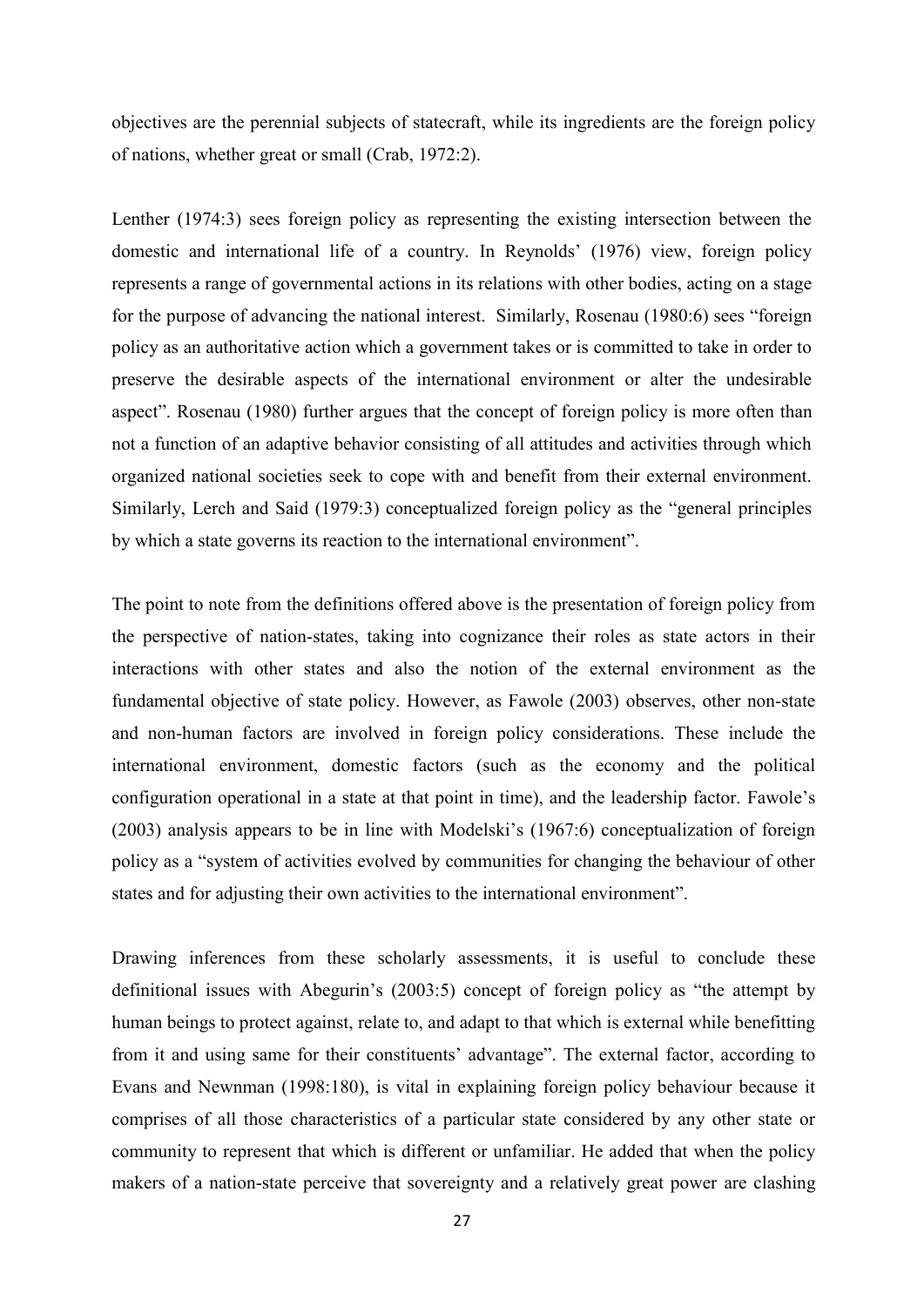with a high degree of external factors, the external factors are likely to be considered a threat or a potential threat to the state. While the constituents" advantage, according to Idang (1973:5), represents the protection of the national interest, the primary task of all framers of foreign policy is to articulate their country"s national interests and to relate them to those of other nations within the international system.

## **2.3.1 The Primacy of the National Interest**

According to Barnett (2005:263), the protection of the national interest is a key determinant of the foreign policy of any state. There are two schools of thought on the subject of national interest: the subjectivist and the objectivist. While the objectivists argue that "the best interest of a state is a matter of objective reality, the subjectivists contend that what constitutes the national interest of a state rests on the preferences of the leaders, their idiosyncrasies and their priorities. This latter view suggests that the concept of national interest differs from "one country to another" (Barnett, 2005:266). For example, Crab (1974) identifies the national interest of the United States of America as predicated on her collective national security - a term anchored on freedom, equality, democracy, the open market and fundamental human rights; that of Britain, according to Taylor (2000), is defined by its commitment to conservatism, equality and fundamental freedom. Lee (1997) notes that France"s conception of its national interest implies a commitment to European economic integration and the wellbeing of its people, while according to Thomas (2000), that of Russia and China are governed by the sanctity of their economic sovereignty.

South Africa, a leading hegemonic force in Southern Africa has as its national interest the protection of its national sovereignty, national prosperity and respect for the core values captured in its constitution (Naidoo, 2010:210). Egypt, a major force in North Africa, maintains a national interest anchored on its security in the Middle East and respect for its military and religious institutions (Boutros-Ghali, 1977). It is important to note that the protection of the national interest is crucial to any foreign policy articulation. Krasner (1978) defines this encapsulates the general societal goals perceived over time with a consistent ranking of importance, thus serving as a guideline for the conducting of a country's foreign policy and its relationship with the external environment.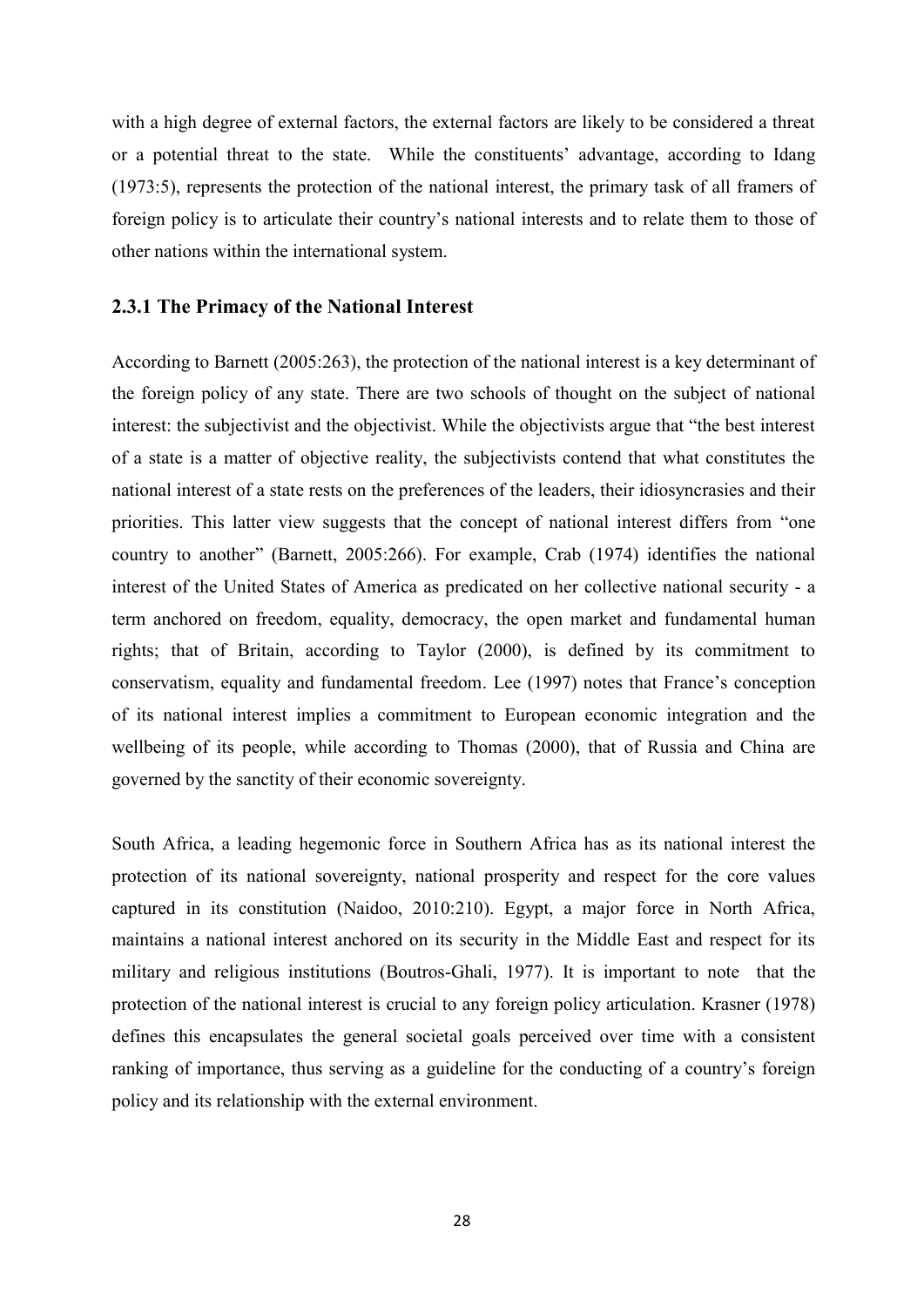## **2.3.2 Understanding Nigeria's Foreign Policy**

Following the attainment of independence on October 1, 1960, Nigeria assumed the obligation of getting involved in a multiplicity of socio-political and economic issues that are inextricably tied to the African continent. Politically, the country championed a number of decolonization struggles in Africa, including support to several liberationist movements in Southern Africa. Notable among these are the African National Congress (ANC) in South Africa, the South-West Africa People"s Organization (SWAPO) in Namibia, the Zimbabwe Africa National Union-Patriotic Front, (ZANU-PF) and the Movement for the Popular Liberation of Angola (MPLA), among others.

Nigeria has also been at the vanguard of other peacebuilding and conflict resolution initiatives in Africa. The combination these initiatives have earned the country the appellation of  $\phi$ , big brother'.<sup>8</sup> The point to note however is that such interventionist policies have largely been a function of the country's foreign policy dictates which, according to Nigeria's first Prime Minister, Sir Abubakar Tafawa Balewa is premised on the underlying principles of total commitment to the promotion of African unity, decolonization and a just world order.

Years after the articulation of the above foreign policy guidelines, they have continued to form the underlying and guiding principles of Nigeria external relations with the rest of the world. This Africa-centered ideology, which pre-supposes that Africa will remain the centerpiece of Nigeria's foreign policy considerations and will receive priority in its engagement with the rest of the world, has remained a constant in Nigeria's engagement with other countries in Africa. Scholars such as Aluko (1981), Akinyemi (1989), Abegunrin (2003), Fawole (2003) and Akinterinwa (2010) have argued that the decision by Nigeria to make Africa its focus was occasioned by a number of factors. These range from geo-political considerations, which see Nigeria as strategically located within the West African subregion, to demographic explanations; the country is the most populous nation in Africa and the largest Black nation in the world, with a population of over 160 million people. In economic terms, Nigeria accounts for more than 51% of the West African Gross Domestic Product (GDP), with its GDP estimated at more than \$407.042B (NNBS, 2012). As a result,

1

<sup>&</sup>lt;sup>8</sup> The term ,big brother' is popularly ascribed to Nigeria by the virtue of its proven track record in issues involving peacekeeping, peace building and conflict resolution in Africa, including its commitment to decolonization on the continent.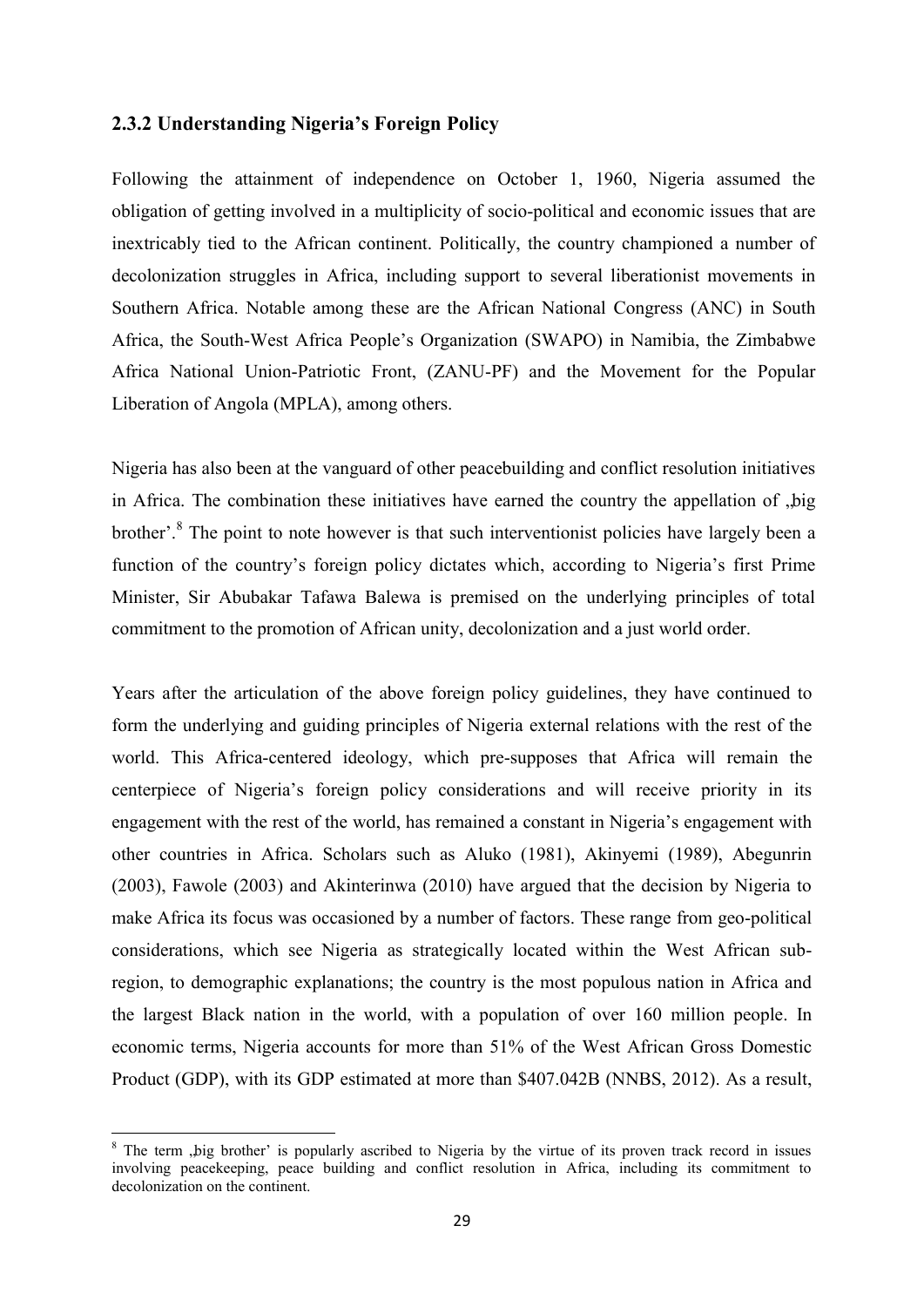Nigeria possesses the wherewithal to intervene in conflicts to protect its economy and hegemony both within the sub-region and in Africa.

By virtue of its many years of diplomatic commitment and external relations with Africa, Nigeria has undoubtedly contributed immensely to the growth and development of the continent since its attainment of formal independence in 1960. Some critics of Nigeria"s Afro-centric foreign policy have questioned the rationale behind its decision to concentrate its influence in Africa, particularly when considered from the perspective of the socio-economic and political implications for its citizenry. To this end, a review of Nigeria"s foreign policy is best considered in the context of what constitutes its national interest, its foreign policy objectives and the foreign policy orientation of its leaders from independence to date. In doing so, concrete efforts will be made to interrogate the nexus between these foreign policy variables and the factors that have influenced Nigeria"s external behavior in the past five decades, including the reasons for the seeming shift from its hitherto Afro-centric posture to what the government prefers to call citizen diplomacy.

#### **2.3.3 Centripetal determinants of Nigeria's Foreign Policy**

Broadly speaking, the general idea behind classifying foreign policy into centripetal and centrifugal notions is rooted in the belief that there are domestic and external issues involved in any country"s foreign policy formulation. In the case of Nigeria, the centripetal factors involved in its foreign policy formulation are generally built around*: the Notion of Four Concentric Circles of National Interest.* According to Gambari (1989:21), at the heart of this notion is the assumption that Nigeria must in the course of its engagement with the international community, protect its own security, independence and prosperity; this will be achieved through the maintenance of the spirit of good neighborliness with its contiguous states - Benin, Cameroon, Chad and Niger. The second circle concerns Nigeria"s relations with its West African neighbors; the third focuses on continental issues relating to peace, development and democratization; and the fourth circle involves Nigeria's relations with organizations, institutions and states outside of Africa. This concept is fundamental to the formulation of what was later to become Nigeria's foreign policy thrust.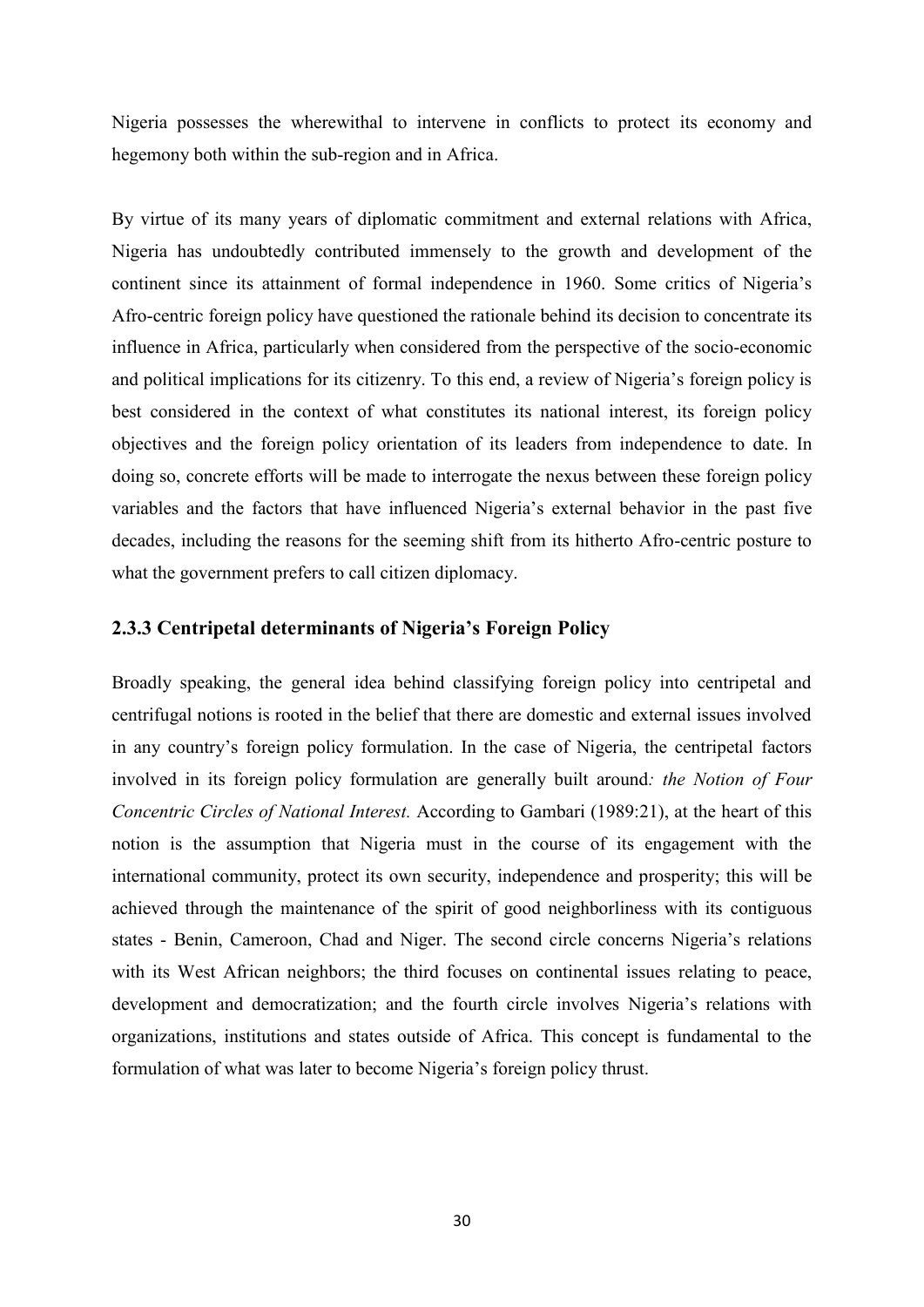## **2.3.4 The Centrifugal determinants of Nigeria's Foreign Policy**

Aluko (1977:2) maintains that the following essential components comprise the centrifugal forces determining Nigeria"s foreign policy:

- (1) Commitment to the maintenance of peace and good neighborliness with its immediate neighbors;
- (2) A general commitment to the African cause (the policy of Afro-centrism); and
- (3) A commitment to the principles of non-alignment.

He adds that despite the changes that have occurred in Nigeria"s foreign policy dictates over the years, these three elements have remained constant. Aluko (1977), further argues that factors such as the colonial heritage and the legacy the country inherited from the British, the foreign policy machinery of government, the outcome of its civil war and other national and economic interests are key determinants that have helped shape the country"s behavior towards its neighbors in Africa and indeed the rest of the world.

In consonance with the factors listed above, Aluko (1977) broadly captures the following as the essential foreign policy focus of the Nigerian state: the sovereign equality of all African states; respect for the independence, sovereignty and territorial integrity of every African state; an unwavering commitment to functional co-operation, African Unity and economic development; a general commitment to the principle of non-interference in the internal affairs of other African states; and the maintenance of a just economic world order (Aluko, 1977:2).

It could be argued that Nigeria"s compliance level with the second item on the above list (respect for independence, sovereignty and territorial integrity) is debatable. The country has intervened in a number of conflicts in Africa, and in all cases, the Nigerian state has justified its actions in terms of the overriding compulsion and responsibility to protect its national interest, including the political stability of the West African sub-region. However, it is important to note, that the whole essence of intervention should not just be premised on the need to protect a country"s national interest. It is also important for the intervening state to seek and obtain approval from the *de jure* government or a well-recognized supra-national institution (such as the UN, AU, and ECOWAS); if it fails to do so, it renders the intervention illegal. When intervention is enforced, this could be interpreted as an encroachment on the sovereignty of another state.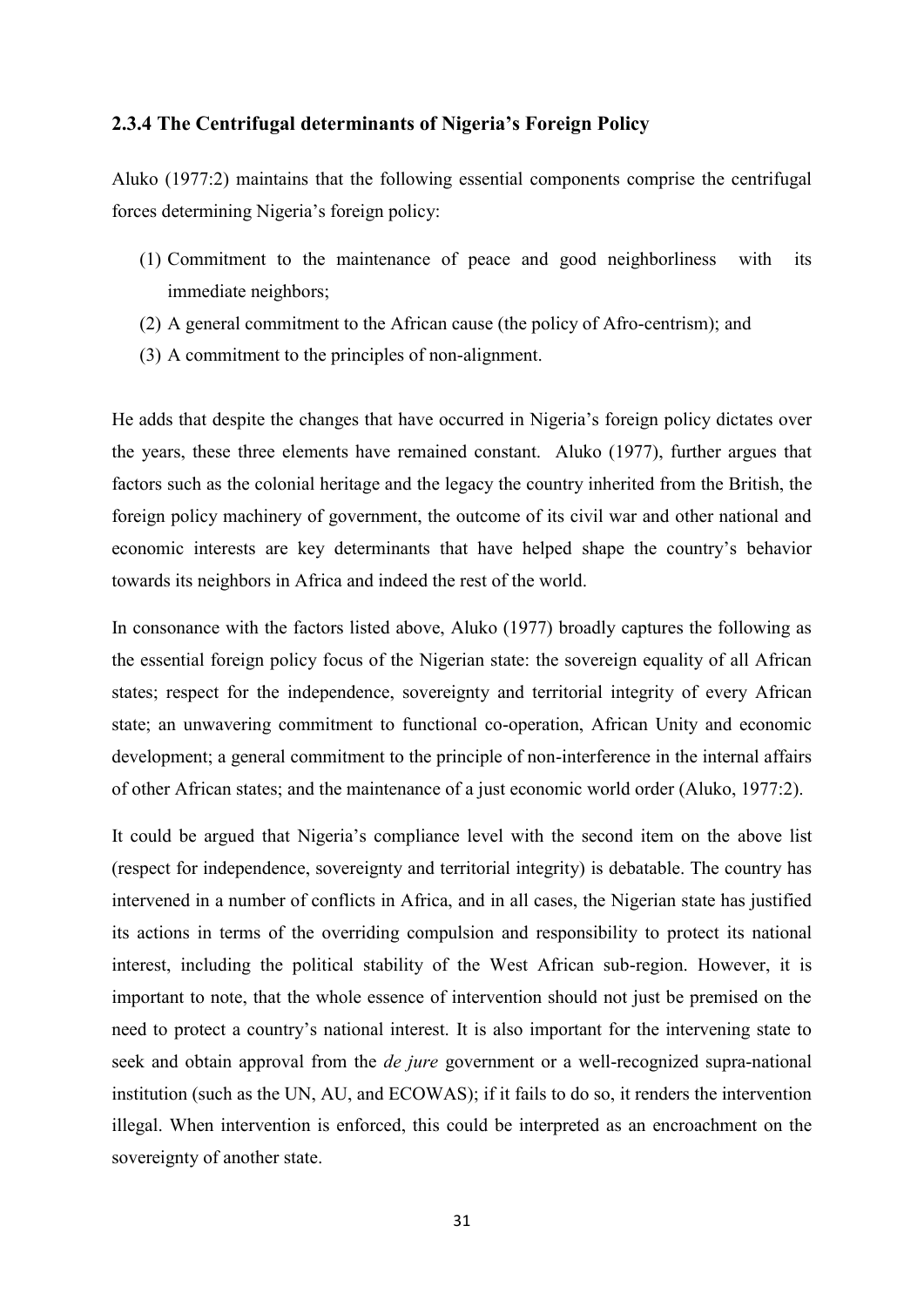Ogwu (1986) also identifies political considerations, the Nigerian constitution, bureaucratic tendencies, economic variables, military interests, and idiosyncratic elements as the essential issues that have contributed to the shaping of Nigeria"s foreign policy direction in the past. In interrogating Nigeria"s external relations, particularly with the Western world, Ogwu (1986) noted that the ability of Nigeria to determine its productive forces and its very low reliance on foreign aid accounted for the robust state of its foreign policy between 1960 and 1980:

 *The improved state of Nigeria's economy bestowed on it a leverage which it did not possess in the first decade of independence. More significantly, perhaps was the government's ability to determine its own policies independent of external influences* (Ogwu, 1986:2).

This is in line with an earlier observation by Aluko (1980:1) who, while exploring the reason for Nigeria's foreign policy vibrancy between 1960 and 1980, stated:

 *The phenomenal growth of the economy largely as a result of the oil boom has strengthened Nigeria's influence in Africa and indeed the rest of the world, such that neither of the superpowers (US or USSR) could make use of foreign aid as a political leverage on Nigeria… heavy American dependence on Nigeria's oil means that Nigeria is free not only to criticize the United States but also to put pressure on her* (Aluko, 1980:1).

Both comments were made in response to the foreign policy articulation and vibrancy witnessed during the short but impressive reign of the Murtala/Obasanjo administration (1975-1979). This period saw the country calling the bluff of former United States" President Gerald Ford over its recognition of and support for the Jonas Savimbi led UNITA rebels against Nigeria and the OAU"s preference for the nationalist aspirations of the MPLA, led by Augustine Neto. Nigeria also nationalized some British interests, including Barclays Bank, which became Union Bank and British Petroleum, whose name was changed to African Petroleum by the Obasanjo/ Sheu Yar" Adua regime in reaction to the now infamous *toothless dog* reference made regarding that particular government by *iron lady* Margret Thatcher, the then Prime minister of Britain (Adebajo, 2003: 22; Fawole, 2003: 41; Gambari, 2008: 3; and Osuntokun, 2008: 2).

Lending his voice to the discourse, Gambari (1986: 1-5) captured the major characteristics of Nigeria"s foreign policy as including: national consensus, dynamism in foreign policy, Afro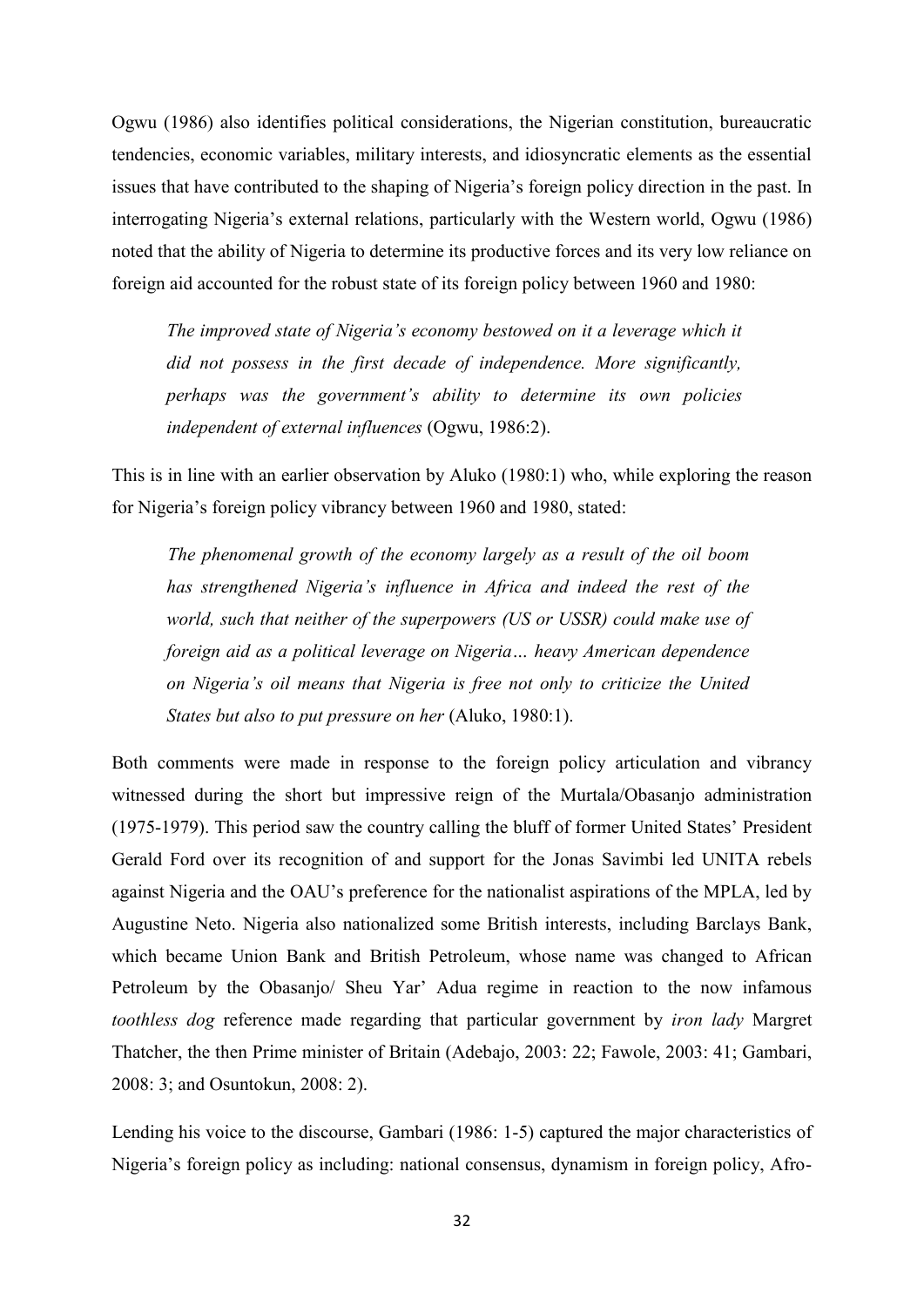centrism and the protection of the national interest, although he averred that these are still largely unrepresented, poorly articulated and lacking in vigor and direction. Flowing from these assessments, this study also considers it necessary to establish exactly what the foreign policy objectives of Nigeria are. In whose interests were they formulated? And to what extent have they been effective? Providing adequate answers to these questions requires an interrogation of the fundamental principles encapsulated in Nigeria"s foreign policy. This is the task of the following sub-section.

#### **2.3.5 Fundamental Principles of Nigeria's Foreign Policy**

A first glimpse of the shape which Nigeria"s foreign policy would take was provided by Nigeria"s first Prime Minister, Sir Abubakar Tafawa Balewa, on the occasion of the country"s admittance as a member of the United Nations. In his acceptance speech, Balewa declared:

*It is the desire of Nigeria to remain on friendly terms with all the nations and to participate actively in the work of the United Nations Organizations. Nigeria, by virtue of being the most populous country in West Africa has absolutely no territorial or expansionist ambitions. We are committed to uphold the principles upon which the United Nations is founded. Nigeria hopes to work with other African countries for the progress of Africa and to also assist in bringing all African countries to a state of independence*  (Balewa, 1960) cited in Aluko, 1977:2).

While there may be no denial of Nigeria's commitment to a clearly Afro-centric foreign policy approach, it is important to point out that the direction, pattern and shape which the pursuance of this approach has taken in the past has been a function of the political orientation, leadership style and personal aspirations of the individual in power. This is traceable to the foundation laid by Prime Minister Tafawa Balewa, who on assumption of office on October 1, 1960, pronounced the following as the core principles of Nigeria"s foreign policy: (1) Non-alignment with any of the then existing ideological and military power blocs, especially NATO and the Warsaw Pact; (2) respect for the legal equality, political independence, sovereignty and territorial integrity of all states; (3) respect for the doctrine of non-interference in the domestic affairs of other states; (4) seeking membership of both continental and global multilateral organizations based on their functional importance to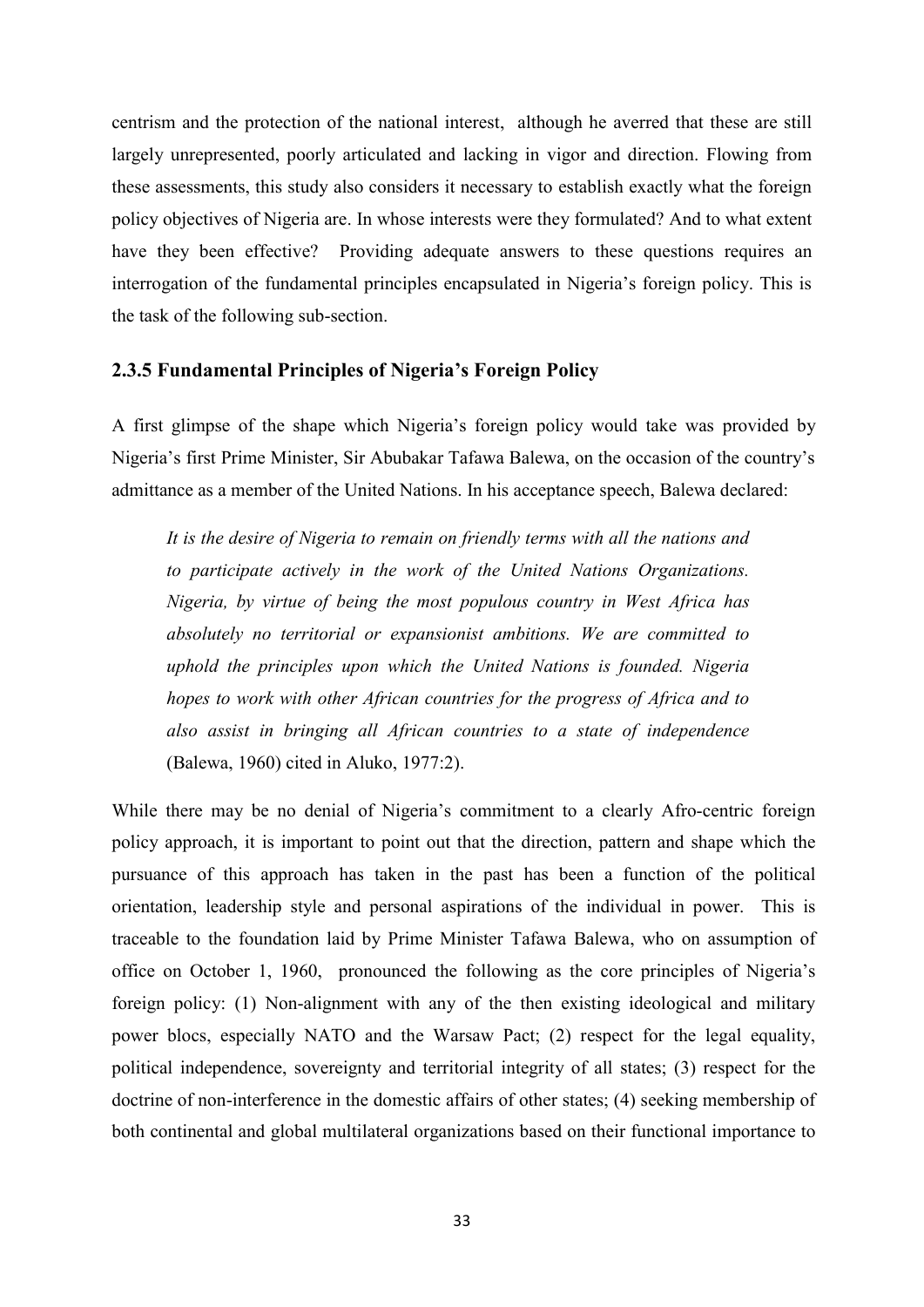Nigeria; and (5) the recognition of Africa as the centerpiece of Nigeria's external relations (Fawole, 2003:42).

Sir Tafawa Balewa's extrapolation of his government's foreign policy orientation is believed to have provided the underlying philosophy which informed Nigeria"s adherence to its principle of Afro-centrism - a development which saw Nigeria"s foreign policy orientation between 1966 and 1993 tilting towards a firm commitment to decolonization and the social and political and economic liberation of other colonized (occupied) African countries. According to Idang (1973:6-9), Ogunbadejo (1980:675), Abegunrin (2003:33-58) and Fawole  $(2003:52-81)$ , the period between 1960 and 1993 represents the  $\mu$  golden era' of Nigeria's foreign policy because it marked the announcement of Nigeria as a key player in Africa by virtue of the successes recorded at that particular point in time.

Similarly, and, according with section 19 of the 1960, 1979 and 1999 constitutions of Nigeria, the country derives its foreign policy objectives from two main sources, namely: the constitution and the actions of its leaders. The essential ingredients embedded in Nigeria"s foreign policy, according to section 19 of the 1999 constitution, includes the following:

- (1) Commitment to the Principles of Non-alignment;
- (2) Respect for the Legal Equality, Political Independence, Sovereignty and Territorial Integrity of all States;
- (3) Respect for the Principles of Non-Interference in the Affairs of other States;
- (4) Seeking Membership of International Organizations as a means of promoting functional cooperation; and
- (5) Africa as the Center-piece of Nigeria"s foreign policy.

In order to gain a more comprehensive understanding of the essential elements embedded in Nigeria"s foreign policy, it is important to provide a concise explanation of each of the principles listed above.

#### **(1) Commitment to the Principles of Non-alignment**

This principle was informed by the bipolarity in world politics at the time of Nigeria's independence in 1960. As noted by Fawole (2003:42), the world was precariously bifurcated into two antagonistic ideologies of capitalism, as supported by the United States (US) and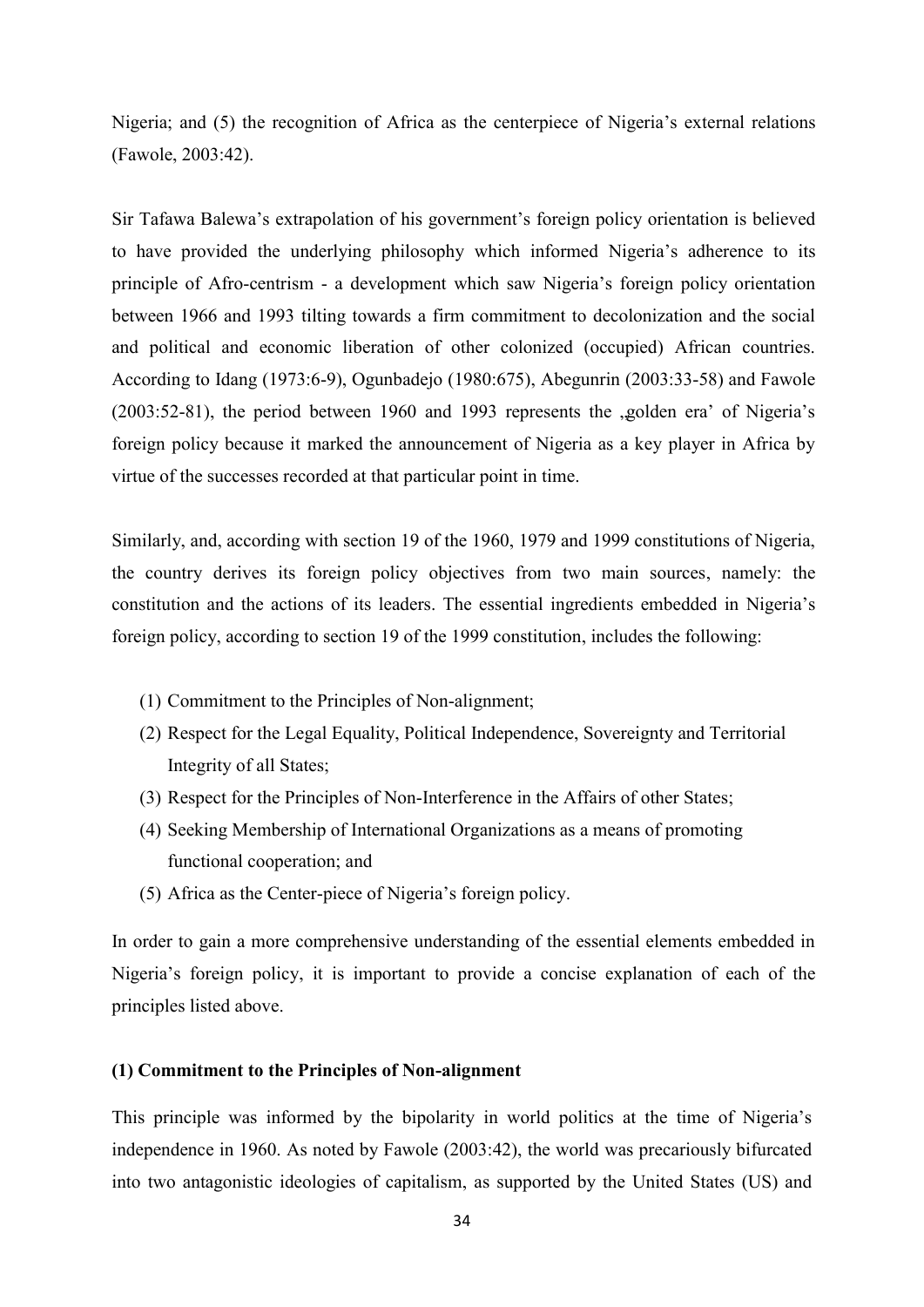communism which was championed by the former Soviet Union (USSR). Mindful of this situation, and informed by the desire to protect its nascent independence, Nigeria opted to be non-partisan in the power play between the Western and the Eastern blocs. However, scholars and critics of Nigeria's foreign policy have argued that this principle was respected more in theory than in practice. As Fawole (2003:43) argued, "Even the government of Sir Balewa, the progenitor of the idea did little to respect it" Balewa, he added was "so rabidly pro-British and concomitantly pro-Western". He cited Nigeria"s signing of a bilateral Defense Pact with Britain (a very strong ally of the US) in 1960; this was intended to allow the British to establish a military base in Nigeria. The Defense Pact was later abrogated in 1962, following severe and sustained pressure from the parliamentary opposition and the overwhelming disapproval of Nigerians (Fawole, 2003:43).

# **(2) Respect for the Legal Equality, Political Independence, Sovereignty and Territorial Integrity of all States**

Scholars such as Ogunbadejo **(**1966), Idang (1973) Aluko (1977 & 1980) and Fawole (2003) have interpreted this principle as the expression of Nigeria's willingness and readiness to conduct its external affairs with other states according to the civilized rules of interaction. By so doing, Nigeria appears to be affirming its belief that the UN remains the legitimate supranational authority that can guarantee a just world order and that abiding by the decisions reached by the UN is non-negotiable. Nigeria, according to Fawole (2003:44), believed that abiding by and adhering to the dictates of international law and civilized rules of behavior is vital to guarantee the security of newly independent and weak states in a world laden with intense competition between antagonistic superpowers.

Another motivating factor was Nigeria"s desire to assure its contiguous states (Benin, Chad, Niger and Cameroon) and all other states on the continent that the country would not at any point in time impose its authority on any of its neighbors in Africa. As Balewa put it:

*We shall never impose ourselves upon any other country and shall treat every African territory, big or small, as our equal because we honestly feel that it is only on that basis that peace can be maintained in our continent* (Balewa, 1960 cited in Fawole, 2003:42)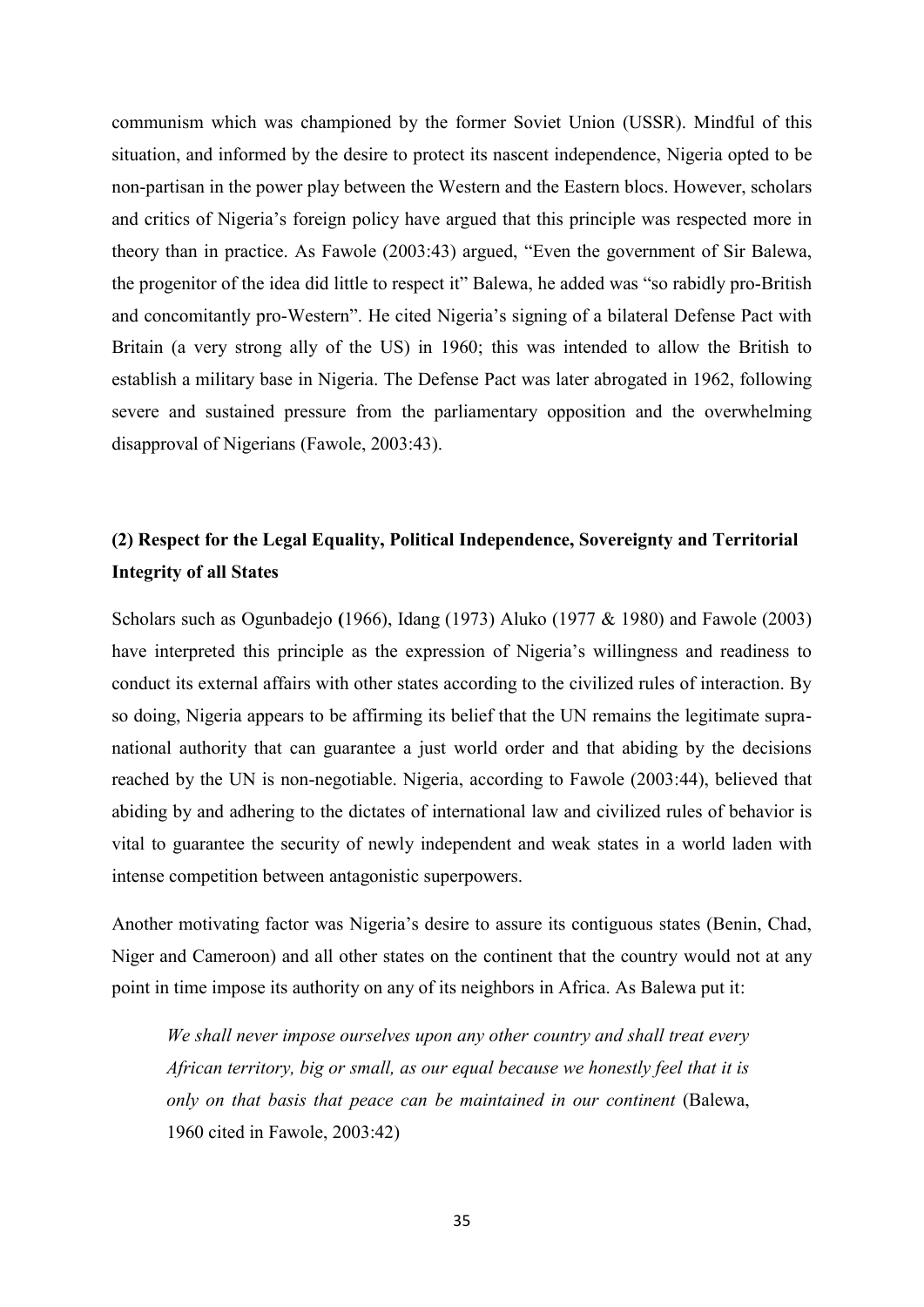Balewa's assurances to Nigeria's neighbors and the rest of Africa were intended to prevent any of these nations falling into the embrace of the then power blocs and more importantly, to protect its hard-won independence and that of its contemporaries from the overtures being made by Kwame Nkrumah, through his *Pan African* movement. Balewa argued that this idea would lead to a loss of sovereignty and as such would return Africa to the pre-colonial age. Fawole (2003: 42) quotes him as saying that, "Nigeria was big enough and does not need to join others and that if others wish to join forces with the country, their legal standing and positions would be made clear to them in such a union".

#### **(3) Respect for the Principles of Non-Interference in the Affairs of other States**

The basic idea encapsulated in this principle is the expression by Nigeria of its readiness and desire not to interfere in any domestic dispute that could arise in other African countries. The key challenge in this commitment is the doctrine of the protection of the national interest, which often compels the country to intervene in order to ensure peace amongst and within its contiguous neighbors. When this happens, the justification for such intervention is couched in what Hoffman (2003); Miall (2004); Crocker (2007); and Peen Rodt (2011) call the Responsibility to Protect' (R2P). This has led to Nigeria becoming involved in what ordinarily would have been a negation of its policy of non-interference, although such interventions have been largely executed in its capacity as a non-state actor. Examples include Nigeria"s active role in the United Nations Peace Keeping Mission in the Congo in 1960, its support for a number of liberation movements in Southern Africa between 1970 and 1994, and its role in the resolution of the Liberian (1990-2003) and Sierra-Leonean civil wars (1998-2002), among others.

# **(4) Seeking Membership of International Organizations as a means of promoting functional cooperation**

Nigeria"s subscription to this principle, according to Fawole, (2000:45) and Gambari (2008:58), has been influenced by the overriding advantage which functional cooperation has over a subscription to an African political union which at that time could not guarantee a certain future for a newly independent country like Nigeria. Therefore, Nigeria hoped that its commitment to working with other non-state actors would guarantee it some form of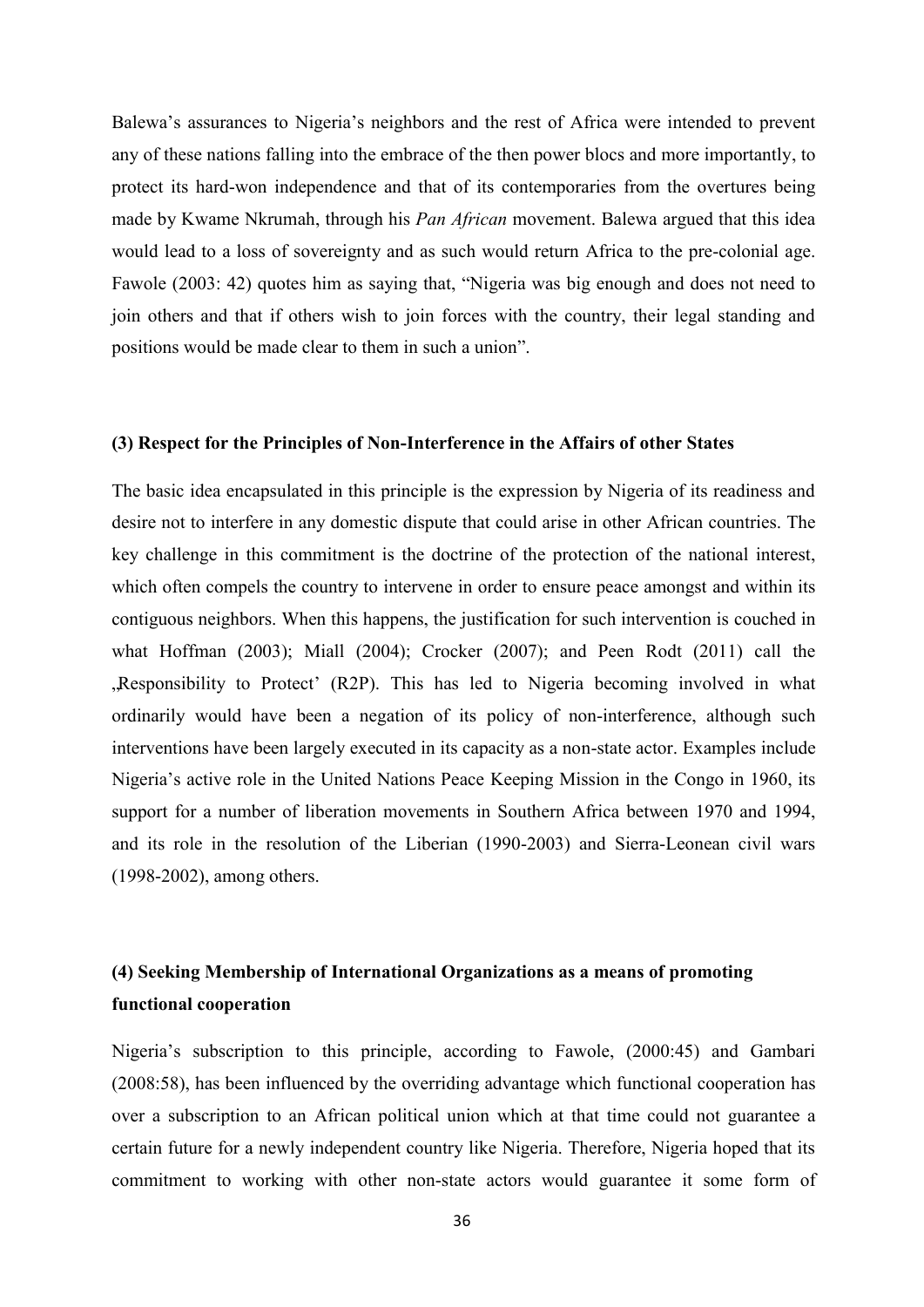protection, particularly given the bipolarity that existed at that time. As a consequence of this principle, Nigeria has, over the past fifty-one years, demonstrated its support for international organizations such as the United Nations (UN), the Commonwealth of Nations, the Organization of Petroleum Exporting Countries, the AU, and ECOWAS, to name but a few.

## **(5) Africa as the Center-piece of Nigeria's foreign policy**

Following Sir Abubakar Tafawa Balewa"s announcement at the UN General Assembly of Nigeria"s intention to make the African cause its top priority, the principle has over the years grown to become the cornerstone of Nigeria"s foreign policy thrust. As noted by Fawole (2003:47), Nigeria"s commitment to a radical Afro-centric policy in the 1970s was more of a product of the psychological belief in and concurrence with what Sir Nnamdi Azikwe called Nigeria"s historic mission in Africa and its manifest destiny to rule and dominate the continent. Long before its independence and the economic/oil boom of the early 1970s which catapulted Nigeria to an enviable economic height in Africa, its people have always believed that the country was preordained to play an important and leading role in African affairs. It is instructive to note that this notion did not only germinate in the minds of Nigerians; it was also believed and validated by the membership of the international community who saw Nigeria as being capable of making a difference in the world on account of its vast potential (Fawole, 2003:47).

Commenting on Nigeria"s participation in the UN"s peace keeping mission in the Congo in 1960, barely one month after the country"s independence Cowan (1962:124) noted that "the dispatch of Nigerian troops to the Congo, created a new public awareness at home for the country, and also placed the country on the world map as well as on the African political space". Cowan (1962) pointed out that given the size, military might and economic potential of Nigeria, the country was expected to play a leading and decisive role in Africa. The amalgam of this potential and the leadership aspirations of Nigeria's past and present leaders can be said to have helped sustain and guarantee the continuing pursuit of this cause. By virtue of this commitment, Nigeria has committed substantial resources to peacekeeping and conflict resolution in Africa.

The following section interrogates the place of diplomacy in a country's foreign policy articulation.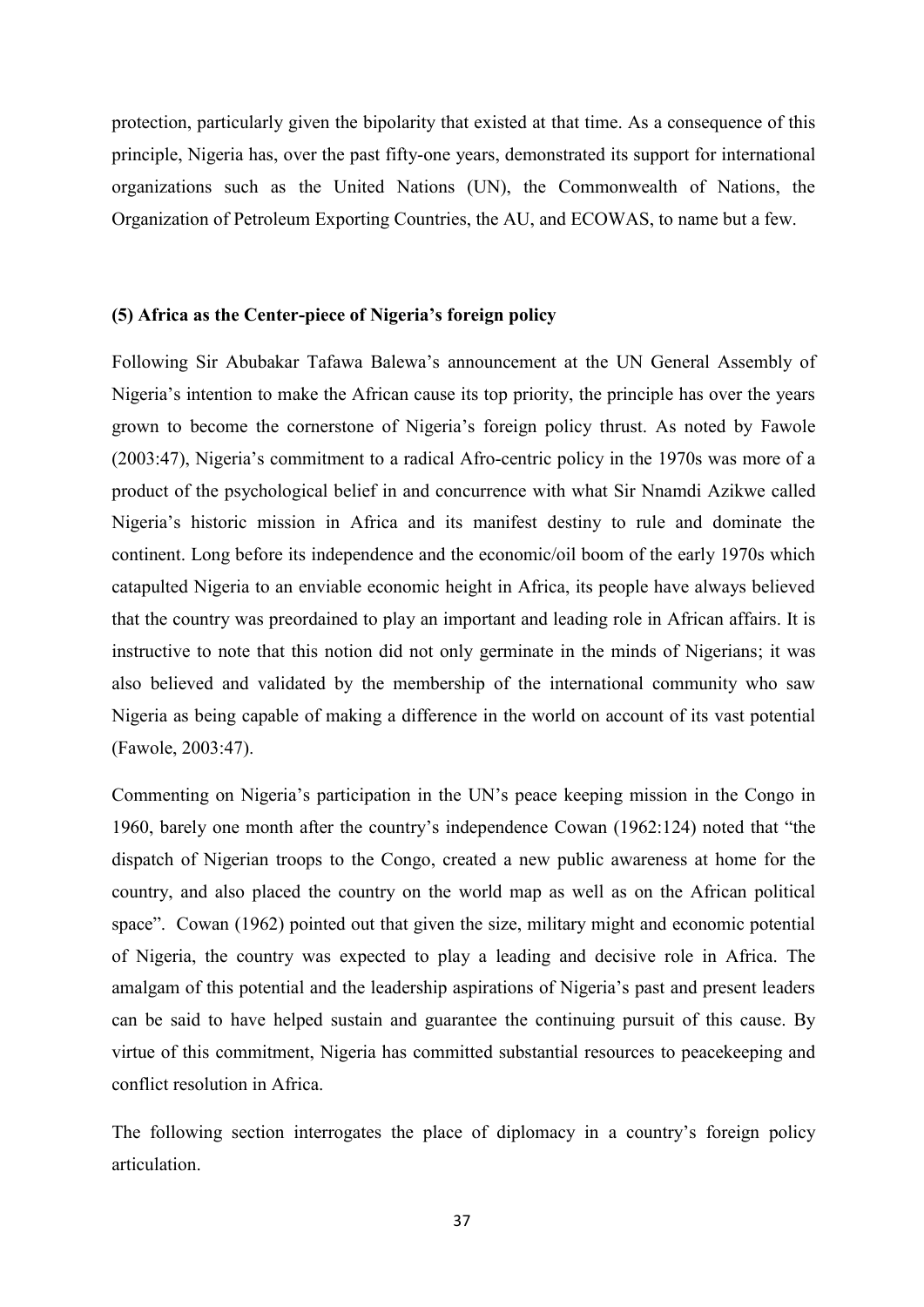## **2.4 Reconsidering the Utility of Diplomacy**

Satow (1966:1) maintained that diplomacy refers to "the application of intelligence and tact to the conduct of official relations between the governments' of independent states". McDermott (1973:37) defined diplomacy as "a science which permits its practitioners to say nothing and shelter behind mysterious nods of the head…, a science in which the most successful exponent is the person who can swim with his head in the streams of events he pretends to be conducting". For Morgenthau (1948), diplomacy implies "the technique for accommodating conflicts of interest, and the promotion of national interest by peaceful means." Morgenthau further captures the following as the basic expectations of diplomacy:

- (1) The ability to determine its objectives in the light of actual and potential power and make use of the power that best suits these objectives;
- (2) The ability to assess the objectives of other nations while taking into cognizance the actual and potential power available for the pursuit of these objectives;
- (3) The ability to determine the extent to which these objectives are compatible with each other; and
- (4) Finally, diplomacy must be sufficient to employ the means best suitable for the pursuit of its objectives (Morgenthau, 1948:529).

He noted, however, that, if during its practice, diplomacy fails to meet any of these obligations, then the protection, advancement and success of a country"s foreign policy objectives and world peace may be in jeopardy. In similar vein, Plischke (1977:41) refers to diplomacy "as the political process where states establish and nurture official relationships, directly and indirectly in the pursuance of their respective goals and interest including their substantive and procedural policies in the international environment."

The point to note from the above is that, if statesmen or diplomats were asked why they take particular actions in their dealings with certain international organizations, their response may very well be premised on the primacy and need to protect the national interest. This lends credence to the importance attached to the sanctity of the national interest in foreign policy articulation, especially on the international stage. If this is true, it then becomes the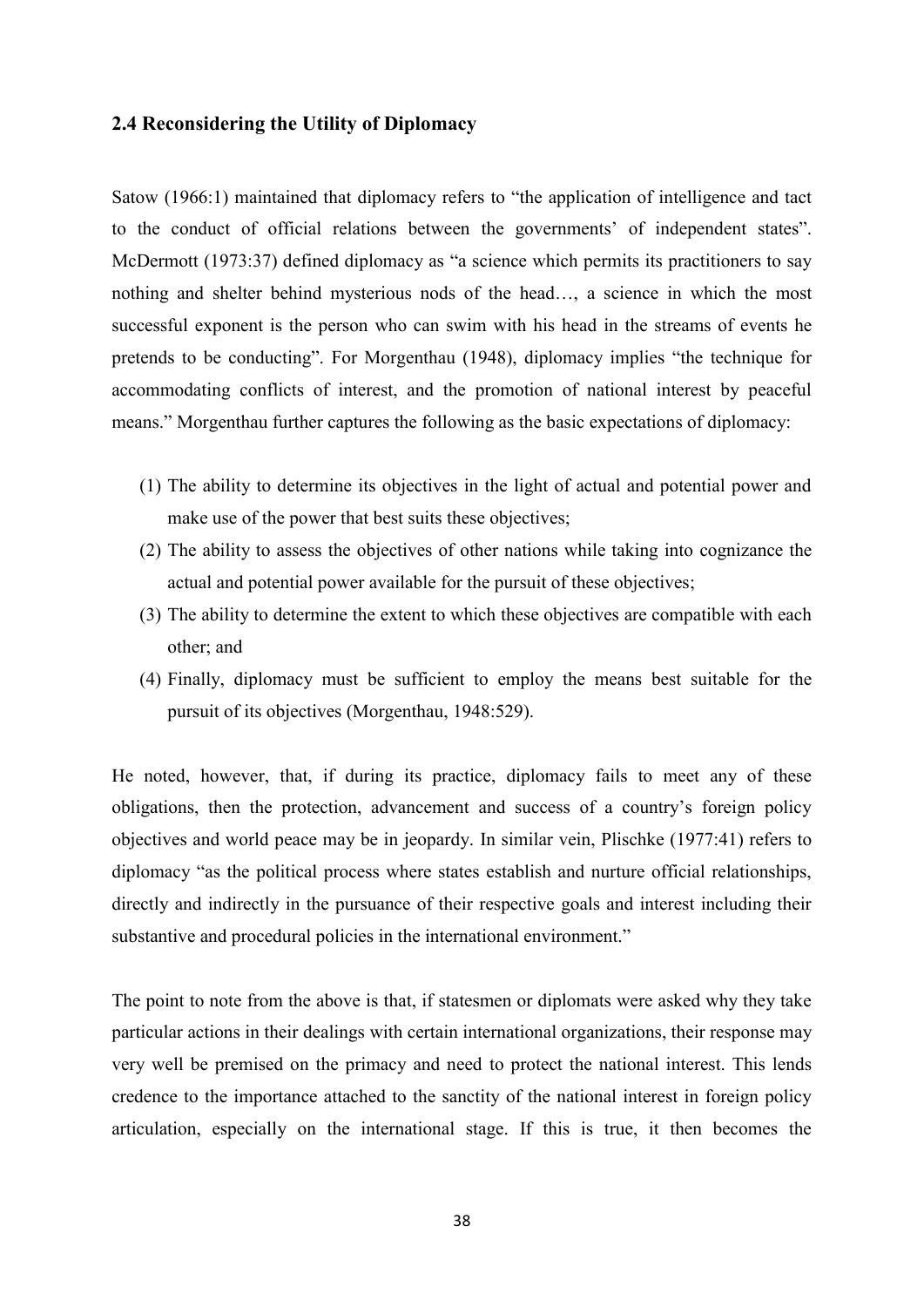responsibility of an effective diplomacy to provide the machinery and the personnel by which a state"s foreign policy is to be executed.

In the opinion of Mingst (2004), the underlying principle behind diplomacy is the attempt made by states to influence the behavior of others either through negotiation, specific action or by refraining from such. Mingst (2004) further argues that when diplomacy is used to project power, the other actor (state) reserves the right to either publicly or privately, express its unhappiness with a policy choice using the same diplomacy as its tool of expression. Mingst (2004) suggested that a better association may follow if the targeted action changes in a specific (positive) way. He was, however, quick to point out that negative consequences might follow if the other state's action continues to move in a specific direction (negative).

Mingst (2004) notes that if both actors are unable to resolve their differences through the use of diplomacy, they may have to resort to a supra-national institution<sup>9</sup> in order to seek a multilateral legitimization of their positions, by enlisting the support of other states on their side. This, according to Mingst (2004), could be achieved by giving the target state what it wants, which could take the form of diplomatic recognition or foreign aid in return for a desired action; should problems arise from the above relationship, the donor state reserves the right to reduce the foreign aid, withdraw its diplomats or completely severe diplomatic ties with such a state. This, for Mingst (2004), represents the inherent strength in the use of diplomacy.

In the practice of contemporary international relations, it is expected that states must operate within an international environment where there are always competing values and interests. To this end, state actors in the international system usually gear their efforts towards the maximization of their socio-economic and political values in their bid to minimize the effects of these conflicting interests and maximize the chances of realizing their state"s objectives. Diplomacy thus becomes the basic technique of state action or the primary instrument for the execution of its foreign policy and it functions as the main stratagem by which a state

1

<sup>&</sup>lt;sup>9</sup> Supra-nationalism according to Price (2004) is derived from a Latin expression which implies to "be above'. It refers to the existence of an international institution established beyond national sovereignties and is joined by all the participating countries such that there is an expression of partnership and mutual help among them. More often than not, such an authority takes advantage of their partially joined national sovereignties for the protection of the interests of the member countries and also maintains a spirit of cordiality amongst them.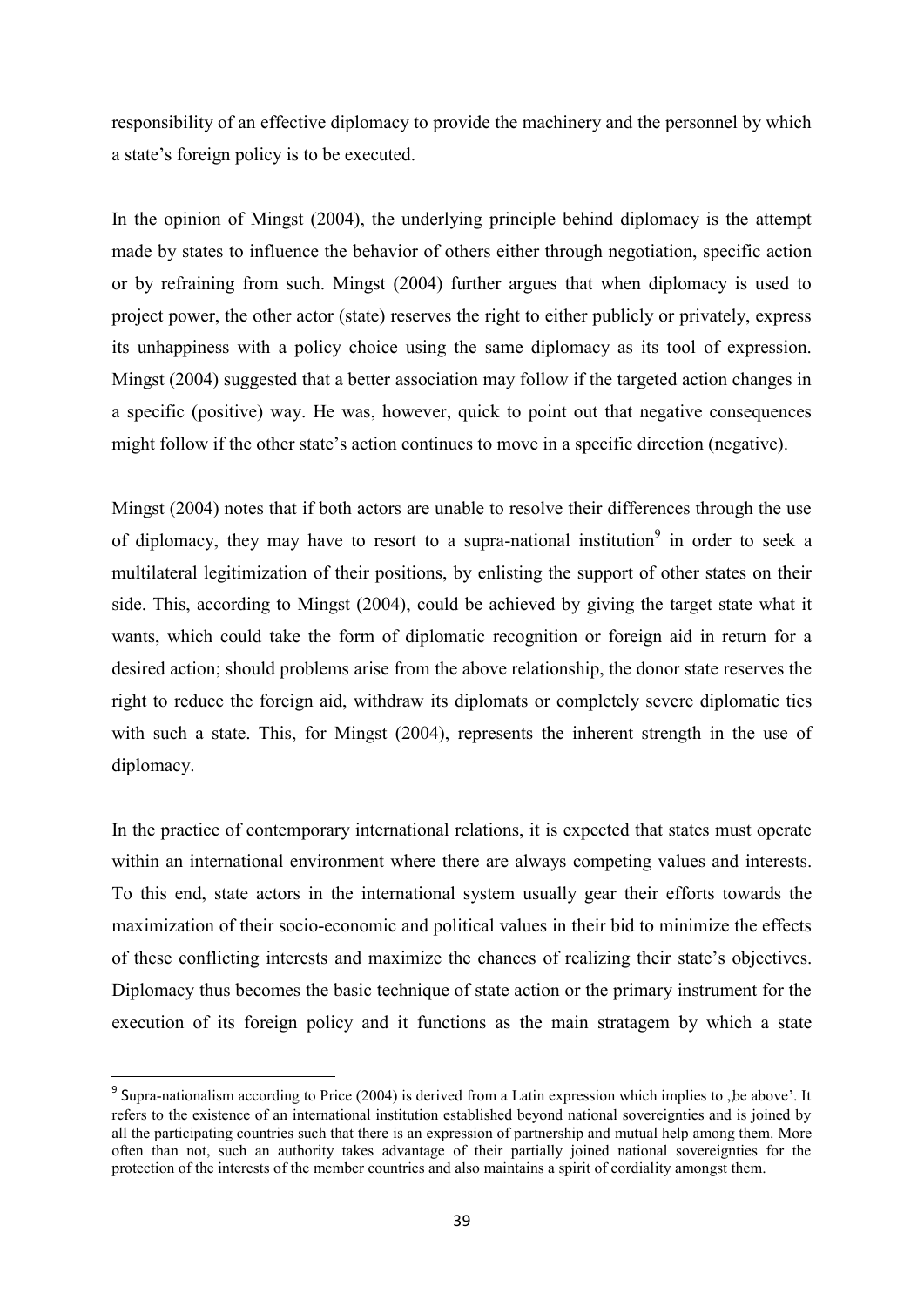communicates its desires into the decision-making mechanisms of other states. This could be executed through persuasion, modification and the adjustment of the state's position through the use of force or negotiation.

Flowing from the above, it is can be inferred that the primary responsibility of diplomacy is that it functions and serves as a tool for the preservation and advancement of a country"s national interests. Another important instrument often employed in diplomacy is the notion of collective bargaining. This process, according to Mingst (2004), refers to some form of direct or indirect communication conducted tacitly among the negotiating parties, with each party knowing that a move in one direction could lead to a response by the other party. This suggests that effective diplomacy remains an indispensable tool for a state's foreign policy execution. It is only when diplomacy fails, that war and the use of force could be used to defend a country"s national interest.

Robinson (cited in Rosenau, 1986:189) asserts that the "primary interest of all nations should be focused on its territorial integrity and security, and the protection of the lives and properties of the people in whose interest it represents". Holsti (1992:83) similarly captured the collective objectives of a state as self-preservation, security, well-being, prestige, power, and the promotion and protection of its ruling ideology. However, in what appears to be a distinction between foreign policy and diplomacy, Childs (1984:64) posits that the foreign policy of a state is "the substance of a state"s foreign relations, while diplomacy concerns itself with the process through which foreign policy is carried out". He concludes by positing that, a country"s foreign policy is usually a combination of efforts made by many different persons and government agencies; nevertheless, the final call is still made at the highest level, although subject to many different kinds of controls.

In the case of Nigeria, its national interests, according to Ogunbadejo, (1980); Aluko (1981) Ogunbanbi (1986); Adebajo (2008) and Gambari (2008) include but are not limited to the following: internal cohesion, national unity, the creation of a happy and egalitarian society, the creation of a state where career opportunities are open to talent, where there is employment for those who want to and are qualified to work and where traditional rights such as freedom of speech, religion, association, and, equality before the law are respected, including the defense of the fundamental rights of all peoples, irrespective of race, color, sex, and religion through deliberate government actions and policies.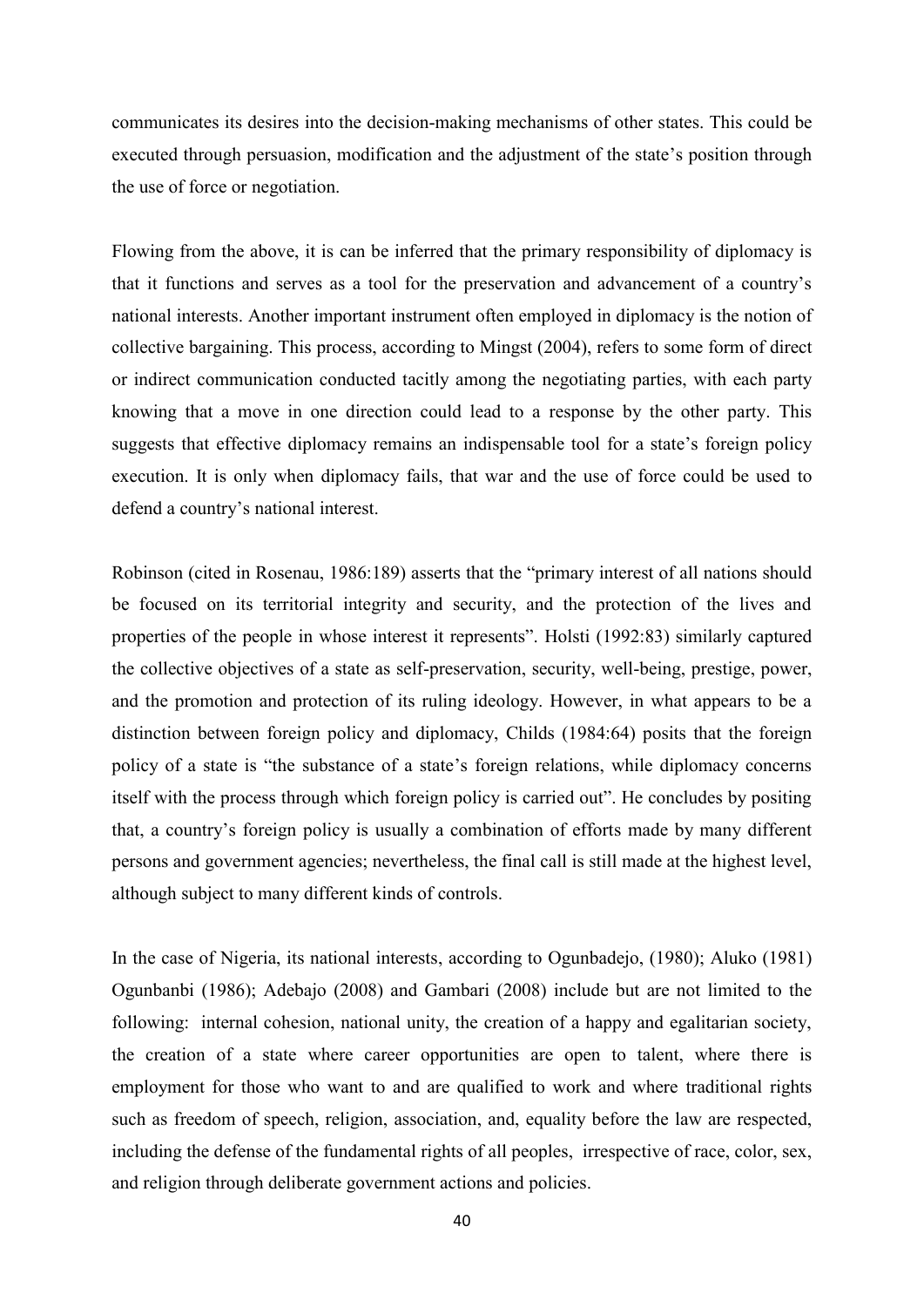It can be argued that a country's interventionist role in conflicts is often predicated on its belief in, respect for and commitment to the sanctity of internal cohesion and national unity. Consequently, Nigeria"s Africa-driven ideology that seeks to create a just, happy and egalitarian society is not limited to the country itself, but extends to its contiguous states and the African continent. This is considered to be the driving force behind its active participation in conflict resolution efforts and peace keeping missions in the Congo in 1960, Chad in 1980, and in Liberia and Sierra-Leone in 1990 and 1998 respectively.

Based on the above analysis, could the purported shift in Nigeria's foreign policy focus from its hitherto traditional Afro-centric posture to citizen diplomacy represent a more aggressive protection of the country"s national interest? This question is addressed in the following section.

## **2.5 Conceptualizing Citizen Diplomacy**

This section provides a brief examination of the foreign policy focus which the Nigerian government under the leadership of President Olusegun Obasanjo from 1999 to 2007 conceptualized as "citizen diplomacy". Although citizen diplomacy appears self-explanatory, this study will nevertheless analyze the meaning, form, and operationalization of the term as it pertains to Nigeria. Eze (2007:8) defines citizen diplomacy as being people oriented; the domestic and foreign policy objectives of Nigeria seek to promote the welfare and security of its citizens all over the world. The key difference between this approach and the Afro-centric approach, according to Eze (2007:8), is the prioritization of the overall interest of Nigeria and its people over any other sub-regional or continental considerations.

Similarly, Mbachu (2007:9) views citizen diplomacy as a structured action that government takes in order to fast-track the foreign policy objectives of a state as set by policy makers. He noted that these policy objectives must take into cognizance the wellbeing and aspirations of the people in whose interests they were established. Mbachu (2007) further notes that the concept portrays quite significantly, a re-invigoration of Nigeria's foreign policy pursuit in such a way that its end product (bilateral or multilateral agreements) will be both economically and politically beneficial to Nigerians. According to him, this arose from the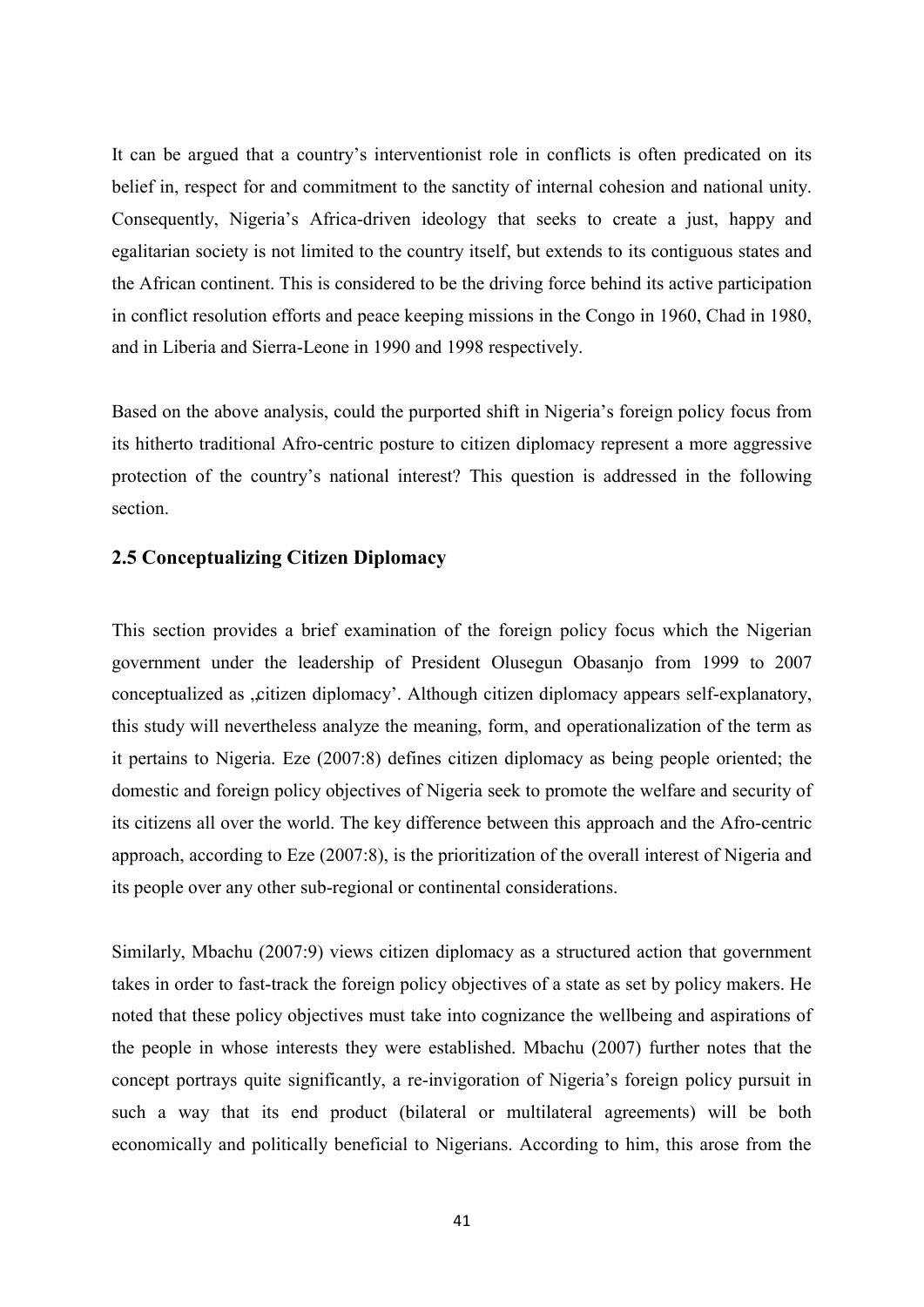realization that the progress, prosperity and survival of the nation must be the concern of every Nigerian at home and in the diaspora.

In the opinion of Okocha and Nzeshi (2007:3), the central idea behind the notion of citizen diplomacy is the protection of the image, integrity and interests of Nigeria and its people, while also reacting against countries that are hostile to the Nigerian cause and that of its people, including those who brand Nigeria as corrupt. Lending credence to this assertion, Ogunsanwo (2007) advocated the need for Nigerians abroad to be at the heart of Nigeria"s national interest; therefore the country"s entire diplomatic machinery should be geared towards protecting them. He further pointed out that any diplomacy that does not take this into consideration will be running contrary to the basic tenets of the concept.

Maduekwe (Minister for Foreign Affairs and the progenitor of citizen diplomacy in the Olusegun Obasanjo government) provided the following justification for the change in Nigeria"s foreign policy from an Afro-centric approach to citizen diplomacy:

 *Our foreign policy has come of age and the age of innocence is over. We remain proud of our track record from Tafawa Balewa up till now. The country that is the largest black Nation in the world could not have done otherwise. A world where one in every six black men in the world is a Nigerian could not have done otherwise, or where one in every four Africans is a Nigerian could not have done otherwise. We should ask ourselves some hard question: to what extent has our foreign policy benefited Nigerians? To what extent has our foreign policy put food on our tables? In other words where is the citizen in our foreign policy?*  (Maduekwe, quoted in Ogunsanwo, 2007:2).

Maduekwe argued that Nigeria carries an enormous burden which requires it to be the symbol of the success of the Black nation and that there could never be a Black story, "unless it is a Nigerian success story". Thus citizen diplomacy according to Maduekwe, implies ensuring that Nigeria"s foreign policy becomes the most powerful way to express who Nigeria and who its people are, although he was quick to add that embracing citizen diplomacy as an external policy approach should be seen as a branding and not necessarily a total change in the fundamental principles of Nigeria"s foreign policy. Akinterinwa (2010), however, argued for the need for citizen diplomacy to go beyond rhetoric and urged the Nigerian government to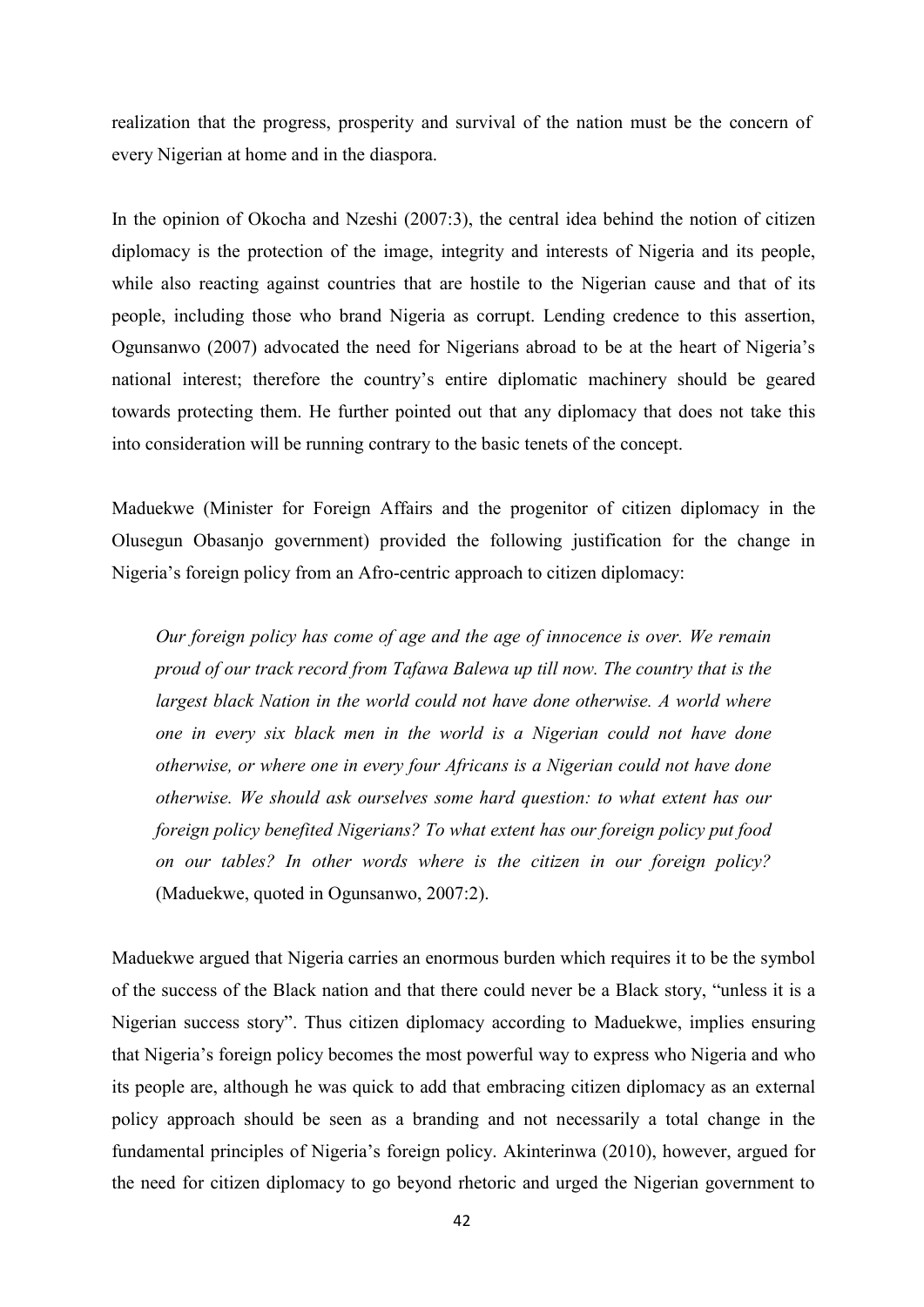use the policy to immediately address problems such as the refusal to grant entry visas to Nigerians who have legitimate documentation and reasons for wanting to travel, the shabby treatment Nigerians at home and abroad are confronted with and the need to ensure that Nigerian business entrepreneurs benefit from the country"s regional and sub-regional peacemaking and peace-building efforts, particularly as they relate to humanitarian aid that could be locally sourced.

It is important to note that while the Olusegun Obasanjo government, through Maduekwe, documented the existence of citizen diplomacy as a concept it never went beyond that point. Rather, it seems to have been an attempt to show Nigerians that the government was serious about reforming the country"s foreign policy orientation. Not much of substance could be said to have been achieved. Furthermore, the economic meltdown experienced by most countries around the world at that particular time stymied the proper implementation of the policy. Given his responsibility as a career diplomat, Maduekwe was expected to protect Nigeria's national interest; however, several observers of Nigeria's foreign policy process have argued that citizen diplomacy was very similar to the country"s traditional Afro-centric orientation (See Adebajo, 2008; Gambari, 2008; and Osuntokun, 2008).

Another major issue which probably militated against the success of this shift in foreign policy is the lack of policy continuity and inconsistency that has been the defining characteristic of successive governments in Nigeria. Yar" Adua, succeeded Obasanjo spent half of his three years in office battling ill health and legal suits/a legitimacy crisis that were triggered by the alleged fraudulent electoral process that brought him to power (Adebajo, 2008:3). This was coupled with an increase in agitation spearheaded by militants from the Niger-Delta who took up arms against the state in an attempt to control the natural resources (oil) they claimed belonged to them.

This left the Yar" Adua administration incapacitated and unable to continue with Maduekwe's citizen diplomacy project. Instead, the administration appeared to revert to a foreign policy docility that a common feature during the dying days of the Abacha regime, until Yar" Adua passed away on May 5, 2010 after a protracted illness. President Goodluck Jonathan, who was next in command to the late president, also failed to define the pattern which Nigeria's foreign policy would follow in the wake of the high level politicization of the processes which led to his emergence as acting president. Armed with a fresh mandate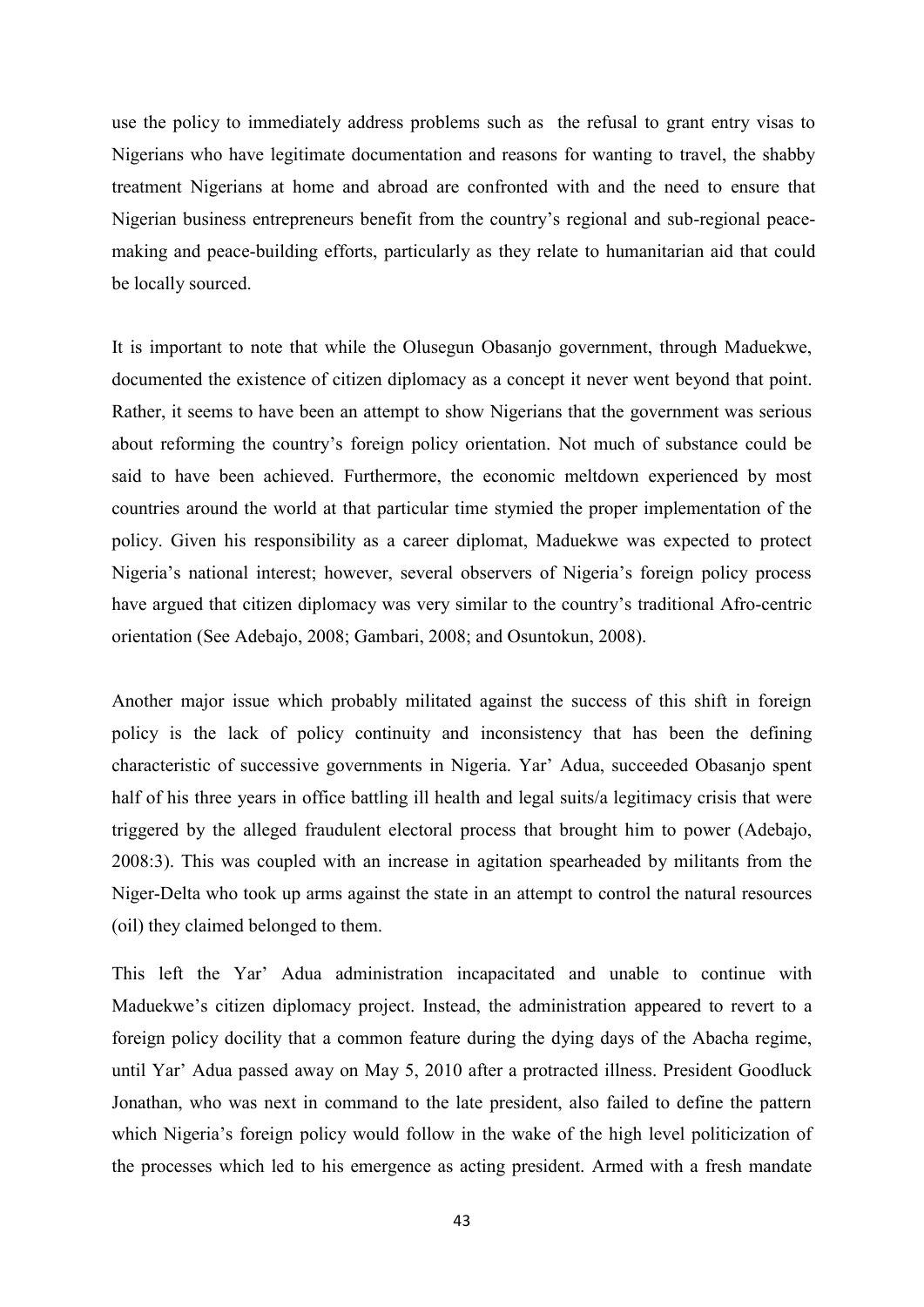from the general election held in April, 2007, government indicated that the administration was set to resuscitate the economic diplomacy approach that emerged during the last years in office of the Babangida regime.

## **2.6 Conclusion**

This chapter has conceptualized the notion of conflict resolution as well as concepts such as peace building, intervention, conflict management and prevention, etc. It also focused on the relationship between Nigeria"s foreign policy and the underlying principles behind the country"s conflict resolution mechanisms in Africa. A brief analysis of each of the essential attributes embedded in Nigeria"s foreign policy established that there appears to be a connection between these interventions and Nigeria"s long held commitment to the African cause. It was noted that most of these interventions are a by-product of centripetal issues such as the disposition and orientation of the country"s leaders at various point in time, Nigeria"s vast population and its socio-economic and political resources affords it the luxury of embarking on such undertakings.

The chapter also revealed that factors such as the politics of oil diplomacy and the power play or configuration amongst various actors at the international level were also significantly responsible for Nigeria"s interventionist role in Africa. The chapter ended with a discussion of the possible reasons for the shift in Nigeria"s foreign policy focus from Afro-centrism to citizen diplomacy and observed that not much has really changed in terms of the way Nigeria has handled issues related to Africa. This is evident in a number of interventions the country has made in Africa, including its deployment of troops to Sudan under the auspices of the United Nations and more recently in 2012 (five years after the policy was expected to have commenced) to Mali under the auspices of the Economic Community of West African States peace keeping force (ECOMOG).

The next chapter will focus on Nigeria's interventionist role in the Liberian civil war from 1990 to 1997. Aside from the widely publicized belief that the country was obliged to act in terms of the doctrine of the responsibility to protect, the chapter will investigate whether there was any other motivation attached to Nigeria"s involvement in the crisis.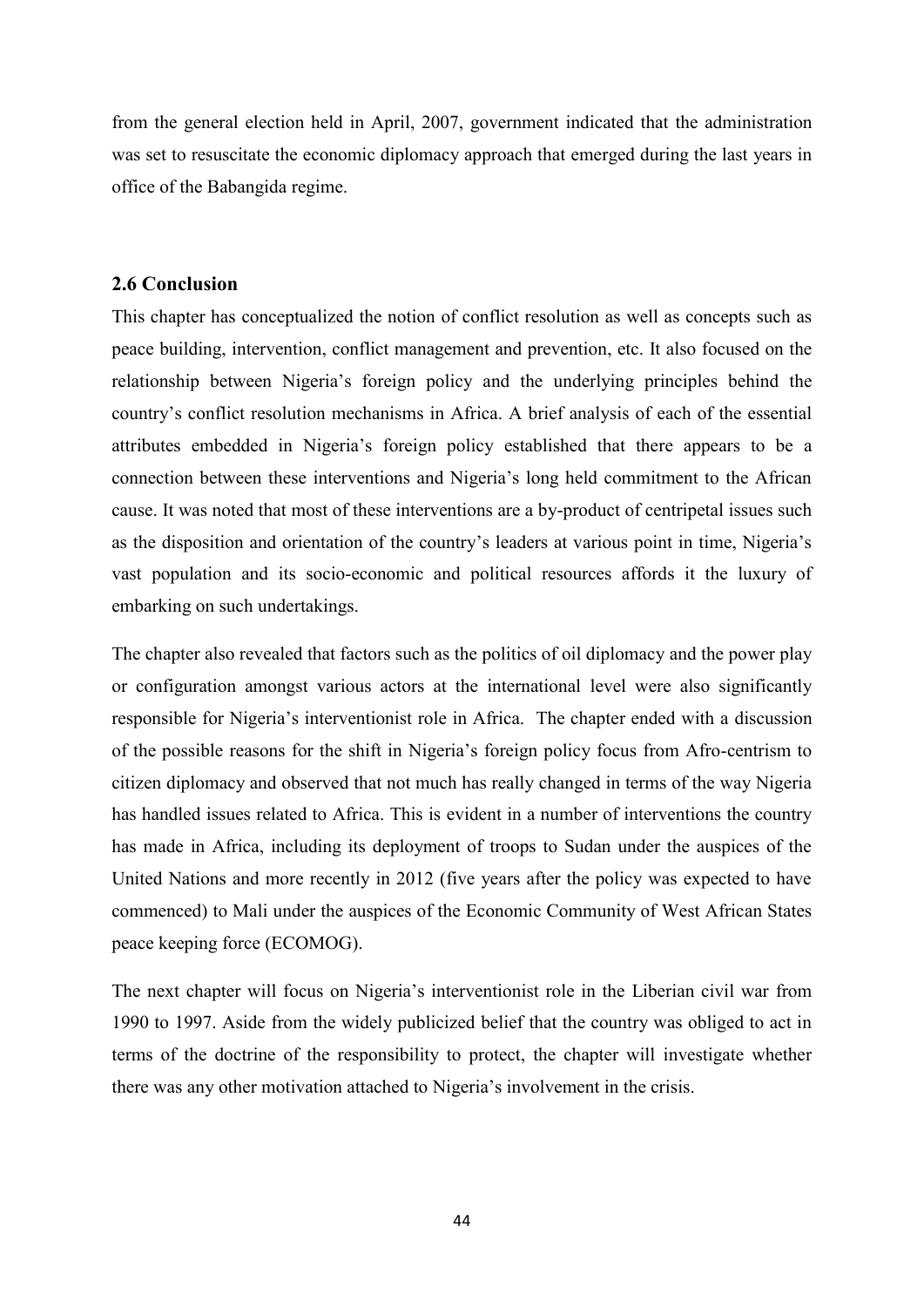## **CHAPTER THREE**

# **Nigeria's Interventionist Role in the Liberian Civil War: the Myths and Realities of Pax Nigeriana**

## **3.1 Introduction**

**.** 

This chapter provides an analysis of the ECOWAS<sup>10</sup> led intervention in the Liberian Civil war, which eventually came to an end in 2003 following the signing of a comprehensive peace agreement which led to a general election. The focus of this chapter is the role played by Nigeria under the auspices of ECOMOG between 1990 and 1997, in order to determine the nexus or otherwise between the country"s foreign policy objectives. This chapter provides background information on the historical evolution of the Liberian state, a synopsis of the causative factors of the war, the key actors involved in its prosecution, the international dimensions attached to the crises and post-war reconstruction efforts in Liberia. It concludes with suggestions on how to prevent such occurrences in the future.

#### **3.2 The Historical Evolution of the Liberian State**

The history of Liberia dates back to 1821, when the American Colonization Society began its campaign to send freed slaves from the United States to Africa; the country achieved formal independence in 1847. According to Hadden (2006:2-4), Liberia literally means the "Land of the Free". It is approximately 43,000 squares miles in size, a few degrees north of the equator and lies along the great western bulge of the continent with a coastline approximately 370 miles long. Liberia is divided into 15 counties which are in turn broken down into localities; these include: Bomi; Bong; Gbarpolu; Grand Bassa; Grand Cape Mount; Grand Gedeh; Grand Kru; Lofa; Margibi; Maryland; Montserrado; Nimba; River Cess; River Gee and Sinoe counties.

Liberia"s population was estimated at close to about four million people in 2011. Its immediate neighbors are Sierra-Leone to the west, Ivory-Coast to the east and Guinea to the

<sup>&</sup>lt;sup>10</sup> ECOWAS-Economic Community of West African States was formed in May, 1975 for the purpose of fostering sub-regional economic development among its 16 member countries in West Africa. Its membership strength dropped to 15 after Mauritania withdrew its membership in the 2000. The organization's military/peacekeeping arm is known as ECOMOG (the ECOWAS Monitoring Group). It has successfully resolved a number of conflicts within the West African sub-region, most notably in Liberia (1990-1997) and Sierra-Leone (1998-2002).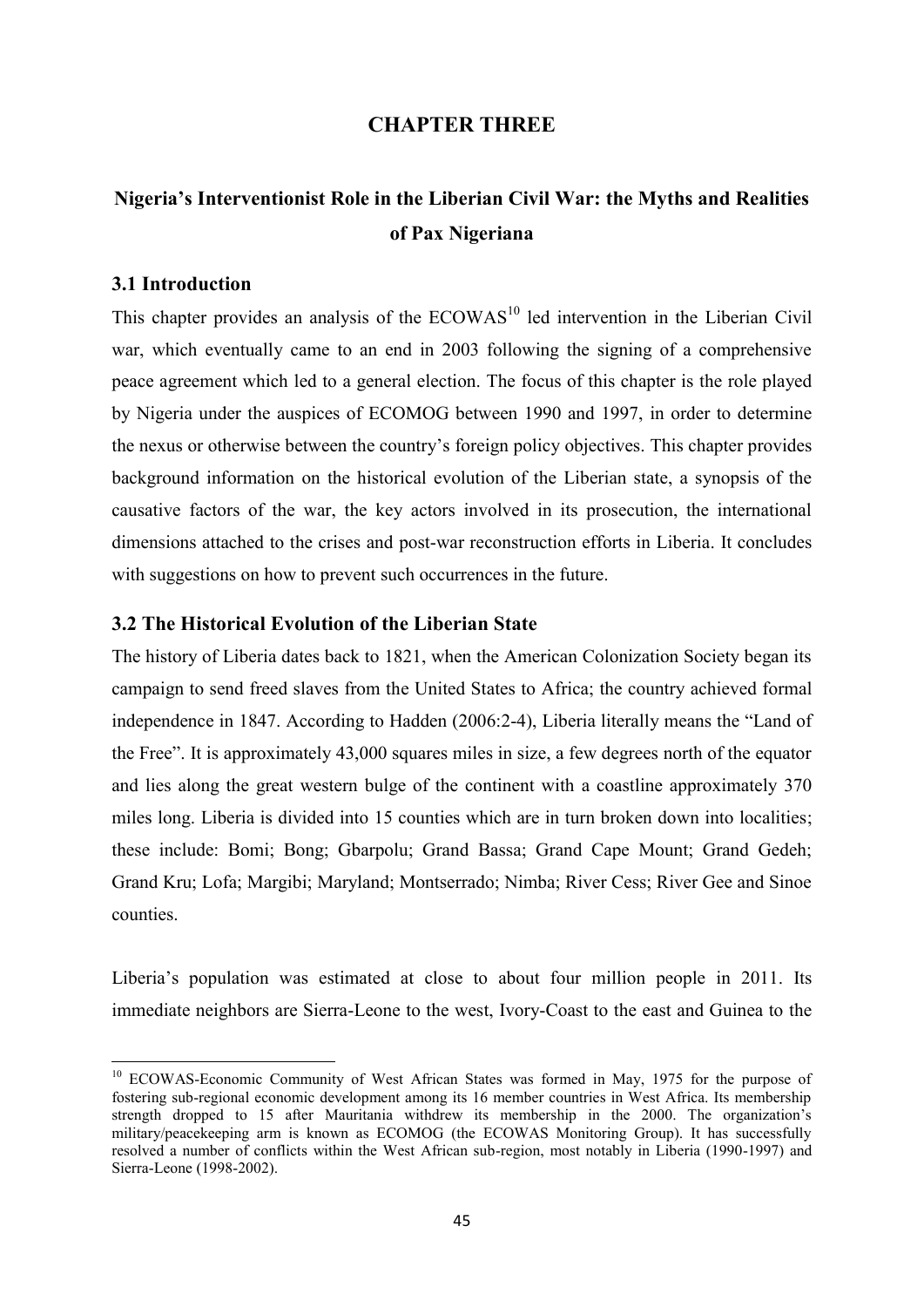north. Its dominant ethnic groups are the Kpelle, Brassa, Gio, Mano, Kru, Lorma, Kissi and the Gola peoples (World Bank, 2011). Its first semblance of nationhood began in 1847, when freed slaves from the United States of America established the first Black-ruled republic in Africa. Out of their experience of slavery, Americo-Liberian group brought with them the ideals of freedom, and respect for the principles of human dignity; the country served as a "safe haven" for a number of Black Americans who had been victims of oppression (Hadden, 2006).

However, this new wave of "freedom and good governance" eventually lost its steam and was replaced by the domination ofan Americo-Liberian political elite $^{11}$ . In 1878 the Americo-Liberians formed the True Whig Party which took charge of Liberia"s socio-economic and political resources between 1847 and 1980. The party subsequently became known for its zero tolerance of any organized political opposition; this resulted in a series of unrelenting uprisings, rebellion and unrests on the part of Natives. The Americo-Liberians controlled key economic resources. They had a higher level of technical and educational skills and enjoyed mutually beneficial relationships with a number of American institutions, including the American government. This led to social stratification and the creation of a cultural and racial caste system in Liberia<sup>12</sup> (Adebajo, 2002: 22).

The Americo-Liberians were able to maintain their grip on power courtesy of the unwavering support they received from the United States. This continued until 1980, when the uprising led by Master Sergeant Samuel  $Doe<sup>13</sup>$  brought their dominance to an abrupt end. Adebajo (2002:23) notes that for more than a decade, Liberia was the theatre of one of the deadliest wars in Africa with well over 200,000 Liberians killed and more than a million others displaced. The attacks, he noted, were reportedly launched from neighbouring Cote d"Ivoire

1

<sup>&</sup>lt;sup>11</sup> American-Liberia elite domination refers to a system of oppression and abuse which transformed Liberia into an ineffective and corrupt system that had become the defining characteristics of many states in post-colonial Africa.

<sup>&</sup>lt;sup>12</sup> A pyramidal societal structure refers to the entrenchment of a system in Liberia, which encouraged and supported the socio-politico- and economic domination of the Americo-Liberians over the local people, thus leading to a system where the former occupied the apex positions in society while the locals were relegated to the base

<sup>&</sup>lt;sup>13</sup> Master Sergeant Samuel Kayon Doe was the President of Liberia between 1980 and 1990; with the support of the White House, he was reputed to have ruled Liberia with an iron fist, earning himself a place in the class of the late Idi-Amin of Uganda and the self-proclaimed Emperor Jean-Bedel Bokassa. He was overthrown, arrested and subsequently executed by rebels loyal to Lt. Yormie Johnson in a publicly televised execution.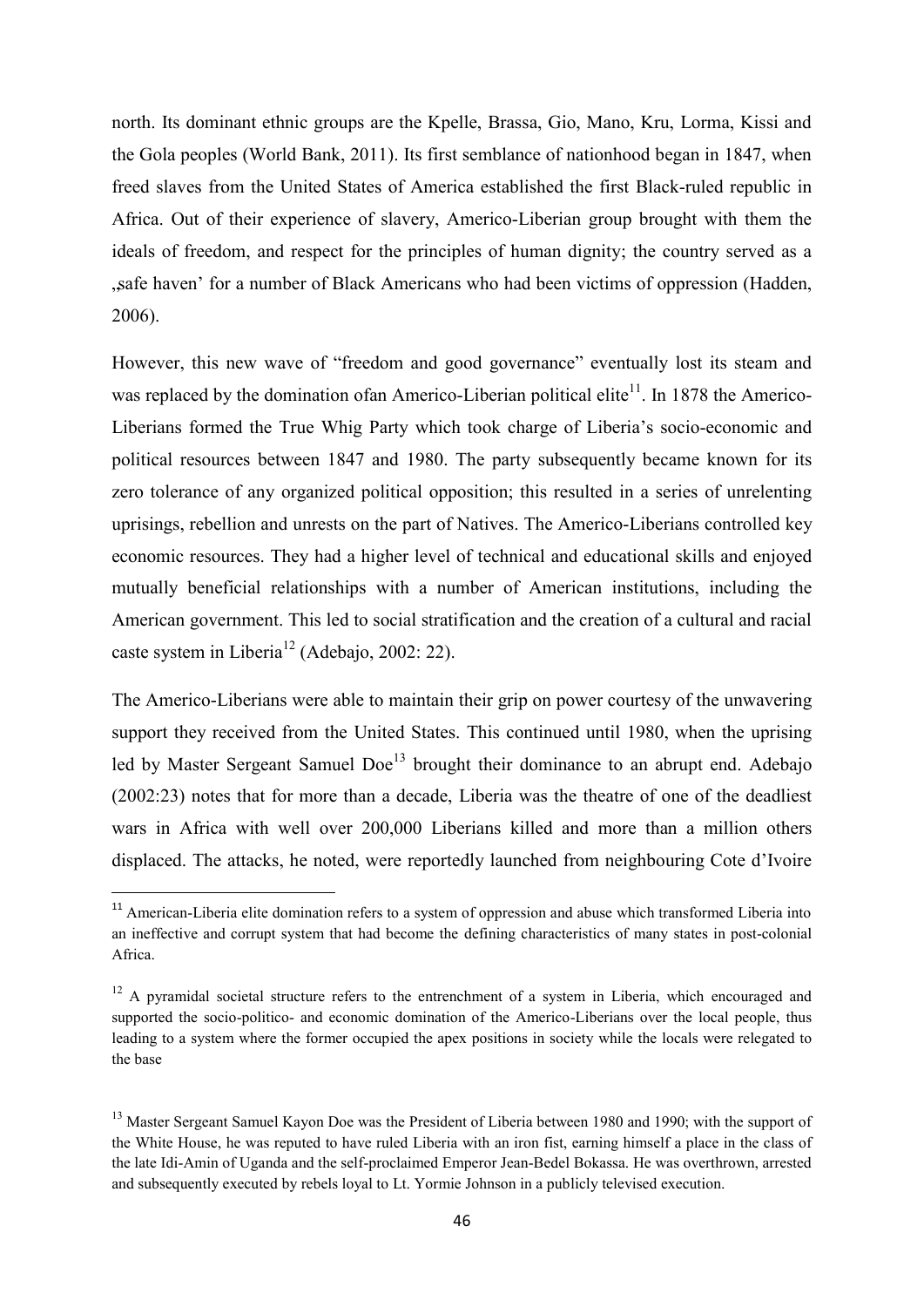by a small group of dissidents, trained and armed by Libya with the assistance of Burkina Faso. This left the country with painful memories of destruction, unprecedented, protracted violence, killings and an unparalleled level of state incapacitation, (Adebajo, 2002:23).

### **3.3 The Samuel Doe Era in Liberia**

Like most African states, Liberia is a multi-ethnic and multi-plural society. It comprises mainly of two large ethnic configurations; the Americo-Liberians and the Natives; the former dominated the country"s political space from independence in 1847 until 1980 when Master Sergeant Samuel Kayon Doe overthrew the administration of President William Tolbert in a military coup. According to Osaghae (1996:10), amongst the reasons for this coup were:

- (1) The fact that the Americo-Liberians constitute only about 3% of the country"s (1.5 million people in 1980) entire population but have been at the helm of affairs since independence in 1847;
- (2) The Americo-Liberians have been in control of the socio-economic and political structures in Liberia since independence; this negated the principles of true independence the country stood for; and
- (3) Regardless of the fact that Liberia gained independence in 1847, the country remained largely dominated by outsiders, thus leading to what the natives perceived as marginalization until the revolt against the government of President William Tolbert, (himself an Americo-Liberian) by Samuel Doe (Osaghae, 1996:10).

Doe remained in office until 1990; his arbitrariness and despotic tendencies saw him transform himself to a civilian president, in a manner that has been described by Ajayi (1998:182) as lacking in transparency and integrity. As Ajayi (1998:182) noted "Doe ruled Liberia with an iron fist and the situation became so tense and unbearable for Liberians until it eventually culminated into a civil war". This marked a turning point in Liberia's history and the commencement of a fratricidal war described by Nwolise (1992:58) as filled; "with untold hardship, and gross indiscipline amongst the Armed forces of Liberia and on the part of the rebel troops who subsequently got involved in the indiscriminate kidnap of foreign citizens" (Nwolise, 1992:58).

Similarly, Adebajo (2002:19) identified the following as the causes of the Liberian civil war:

(1) The exclusionary rule of the Americo-Liberian oligarchy;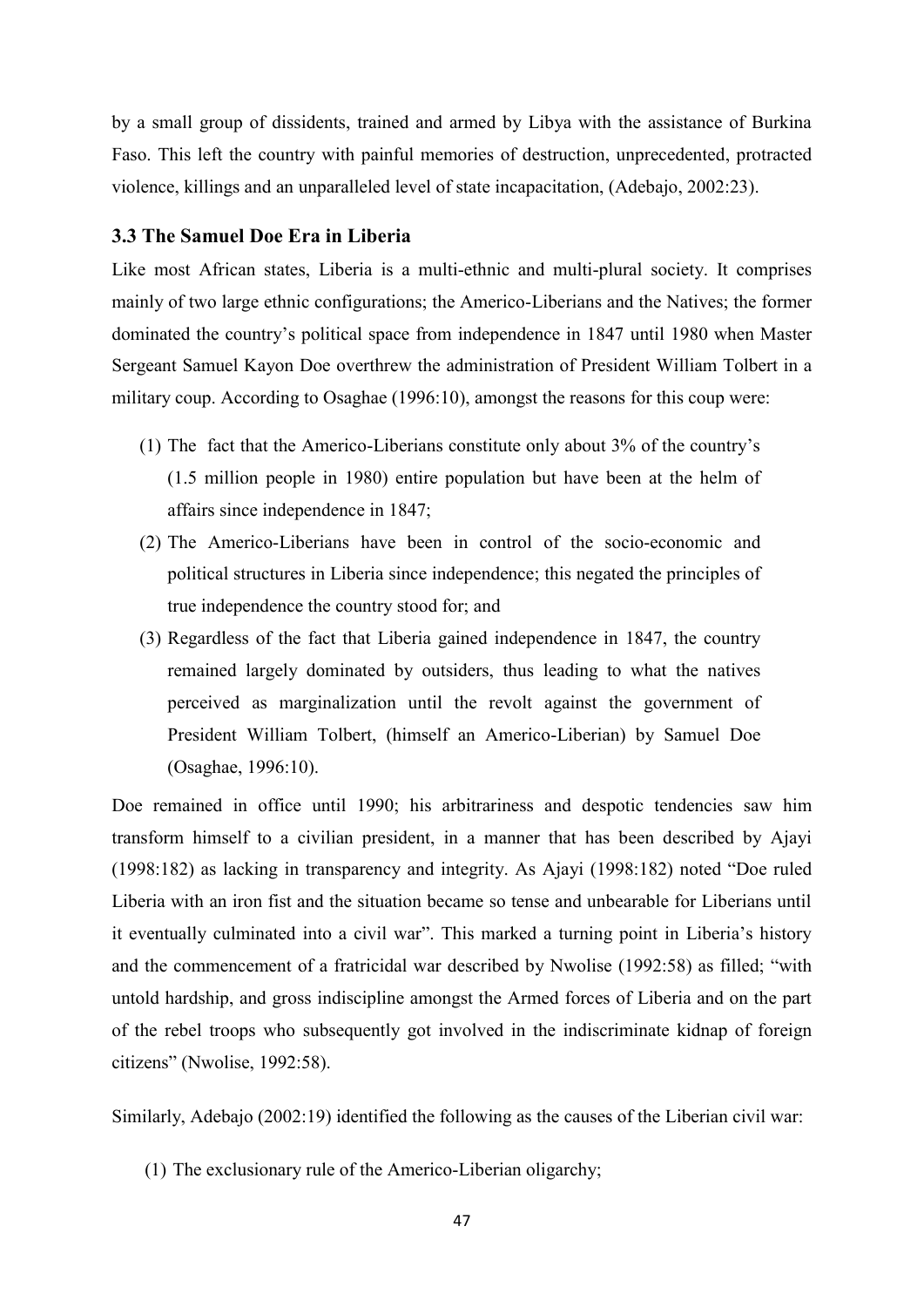- (2) The brutal and inept rule of Master-Sergeant Samuel Doe;
- (3) The deleterious effect that Doe's misrule had on the Armed Forces of Liberia; the ethnic rivalries and personal ambitions that resulted from this rule;
- (4) The sub-regional tensions and rivalries that resulted from Doe's bloody rise to power; and
- (5) The destabilizing effect of the sudden withdrawal of US support for Doe, who until then had been a strategic Cold War ally (Adebajo, 2002:19).

Adebajo (2002) listed the six main actors involved in the war: the National Patriotic Front of Liberia (NPFL); the Independent National Patriotic Front (INPFL); the NPFL-Central Revolutionary Council (CRC); the Armed Forces of Liberia (AFL); the United Liberation Movement of Liberia for Democracy (ULIMO); and the Liberian Peace Council (LPC) (Adebajo, 2002:20). It is however instructive to note, that despite the several attempts made by ECOMOG to ensure the containment of the war within Liberia, it nevertheless had a spillover effect on its neighbouring countries. Consequently, dozens of foreigners were killed in the crises; with countries like Sierra Leone, Ghana and Nigeria witnessing a large influx of refugees (Adebajo, 2008:178).

After a series of peace accords, including the election of a former warlord (Charles Taylor) as president, together with the signing of a Comprehensive Peace Agreement (CPA), in 2003 the Liberian government and rebel groups put a framework in place for peace building and postconflict reconstruction. This was consolidated with a successful transition towards democratization, which in November 2005 resulted in a general election that brought Africa"s first female president to office; a development described by Eso (2003:11) as an exceptional phenomenon in a predominantly male-dominated political environment.

An understanding of the reasons for Nigeria's involvement in the Liberian crisis is necessary to facilitate a proper understanding of the basis for its intervention and its nexus with Nigeria"s conflict resolution mechanisms in Africa.

## **3.4 Nigeria in Liberia: Between Personal and National Interests**

Nigeria's affinity with Liberia dates backs to the events leading to the formation of the now defunct Organization of African Unity (OAU), particularly the past ties these nations share as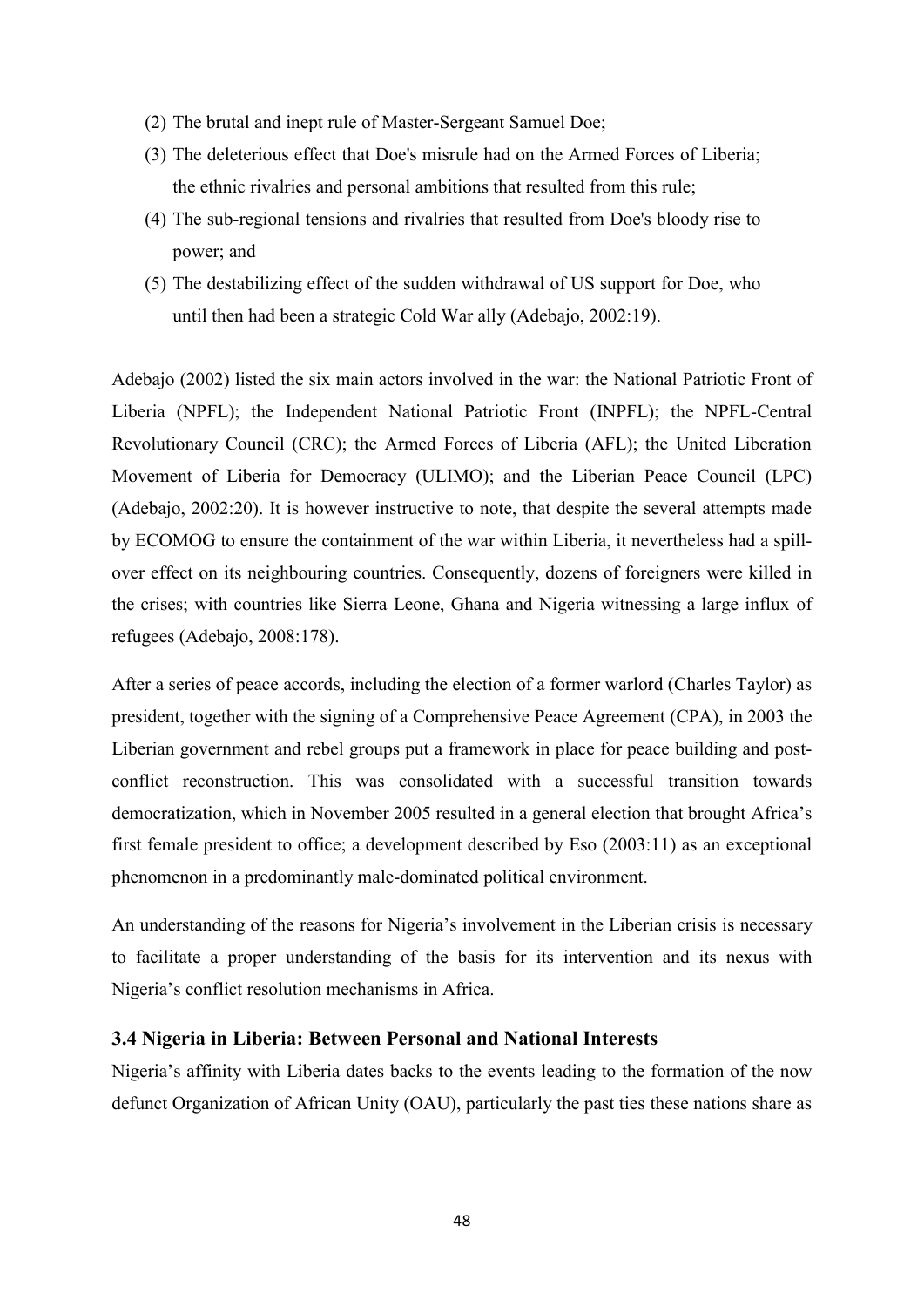members of the Monrovia group<sup>14</sup>. It was therefore not surprising that the Federal Republic of Nigeria became involved in the Liberian crisis at its onset in the early 1990s through the ECOMOG. Historically, Nigeria's involvement in the crisis has its root in the 13th session of the ECOWAS Authority of Heads of State and Government held from 28 to 30 May, 1990 at the Gambia. According to Ajayi (1998:183-184), President Babangida of Nigeria canvassed for a community standing mediation committee to intervene in the Liberian dispute, with Nigeria, Ghana, Sierra Leone and Guinea as members.

As Ajayi (1998) observed, the ECOWAS cease-fire Monitoring Group (ECOMOG) drew its military contingent from the member countries of the mediation committee and was subsequently mandated to restore peace to war-torn Liberia. Courtesy of its hegemonic status, geographic location, economic strength and military capabilities, Nigeria assumed command of the operation and also contributed about 80% of the of the ECOMOG force in terms of logistics, manpower and financing. For a better understanding of Nigeria's role in Liberia, it is necessary to examine the interventionist role played by ECOMOG in the crisis.

This is necessary because Nigeria was the only contributing member whose exit from the operation would likely have meant the end of that mission, for the following reasons:

- (1) Most of the financial costs of that operation were borne by the Nigerian government, firstly under the administration of General Ibrahim Babangida and later under that of General Sani Abacha. It was estimated that Nigeria committed a total amount of \$4 billion.
- (2) Nigeria had the largest number of troops in the 3,600 strong contingents that were deployed for that mission; although Nigeria had the capacity to intervene alone in the conflict, it involved other ECOWAS countries in a bid to still public perceptions of its hegemonic aspirations (Adebajo, 2008:184).

**.** 

<sup>&</sup>lt;sup>14</sup>The Monrovia group was a rather conservative ideological movement whose merger with the Casablanca and Libreville group later led to the emergence of the Organization of African Unity on May 25, 1963. On July 9, 2002 the OAU changed its name to the African Union following the ratification of the name change by its Council of Heads of States and Government at an extra-ordinary session held in Tripoli, Libya in 2001.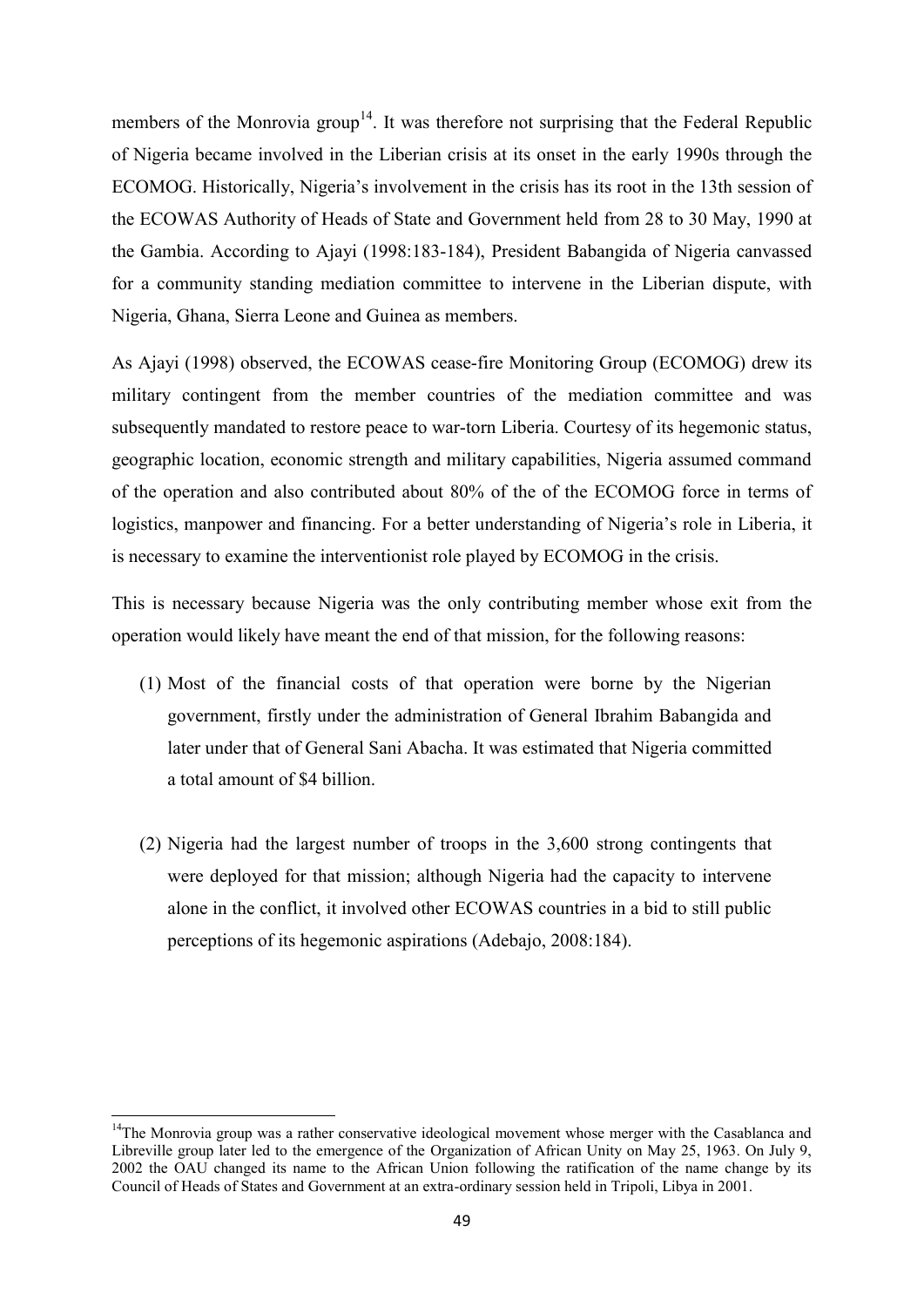#### **The Contending Arguments for Nigeria's Involvement in Liberia**

This research study examines the reasons for Nigeria's involvement in Liberia from two relatively different viewpoints and seeks to establish a balance between them. The first school of thought, as captured by Adebajo (2008:185), includes scholars such as: Mays (1994:114), Ofuatey-Kodjoe (1994:273), Adeleke (1995:577-599), Reno (1995:115), Sesay (1996:67), Tarr (1998:115), Walraven (1999:11) and Ellis (1999:5). The following is a summary of their arguments as to why Nigeria intervened:

- (1) The close connection existing between Nigeria"s Head of State, Gen. Babangida and his Liberian counterpart, Samuel Doe;
- (2) The holding of Nigerians hostages by the NPFL;
- (3) Nigeria"s rumored concern over the perceived ambition of the Libyan government under Muammar Gadhafi to establish an anti-Nigerian alliance in concert with Burkina Faso and Ivory Coast in Liberia; and
- (4) Nigeria"s longstanding suspicion of the French government"s politicoeconomic ambition to orchestrate an anti-ECOMOG alliance in West Africa.

Each of the reasons cited above are examined in order to establish their veracity or otherwise. The counter arguments provided by Adebajo (2008) against each of the claims are also outlined.

#### **The Babangida/Doe Connection**

The authors argued that understanding the relationship between General Ibrahim Babangida and Samuel Doe is crucial to understanding the reasons behind Nigeria committing such huge resources to restoring peace to Liberia. An undefined, special relationship between Nigeria"s Ibrahim Babangida and Liberia"s Samuel Doe is assumed to have existed. This is premised on the significant investments the Babangida regime made in Liberia during this period.

It was noted that "Babangida had contributed about \$1 million towards the establishment of the Ibrahim Babangida Graduate School of International Studies at the University of Liberia; sent a large cache of military supplies to Doe to quell the NPFL rebellion; both countries had just recently signed an Economic, Scientific and Technical Agreement in 1988". Nigeria had also paid for the Liberian section of the Trans-African highway which the Liberian government named after Babangida; settled the debt (of \$25million) Liberia owed the African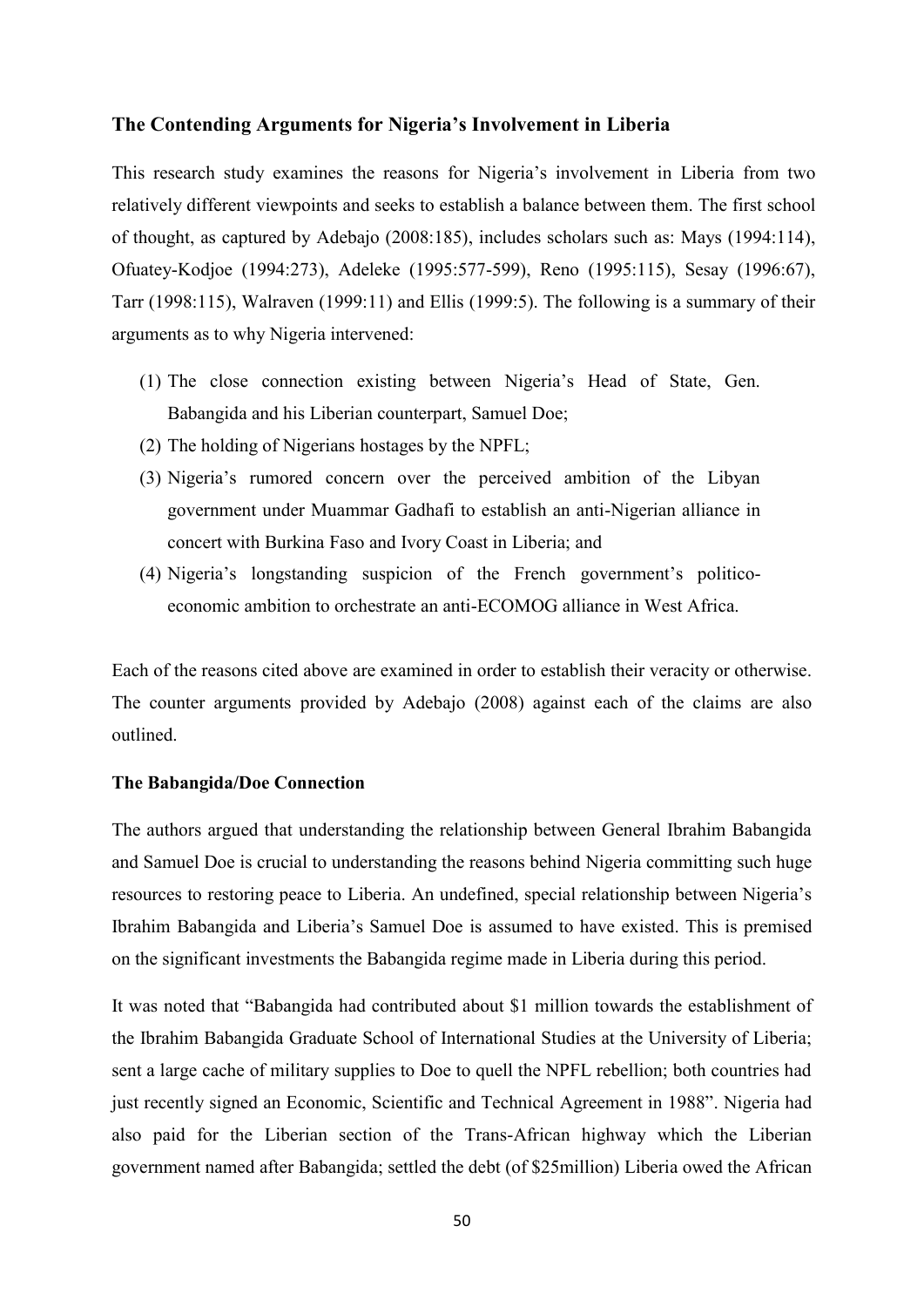Development Bank (ADB) and invested another \$25million in the joint Liberia-Guinea Mifergui iron project, (James, 1990:124; Aning, 1994:15; Sesay, 1996:67; Dunn, 1998:89; Tarr, 1998:115; Walraven, 1999:11; and Ellis, 1999:5).

While agreeing that Babangida and Doe had a financial relationship, Adebajo (2008:185), expressed reservations about the "special relationship' believed to exist between them. Adebajo (2008:185) was of the opinion that the issue had been exaggerated. He noted that Babangida had always been very disdainful in his attitude towards Doe, who was a Master Sergeant but promoted himself to General without rising through the ranks; by the time the war began in 1990, he had become an embarrassment to himself and Babangida. Secondly and contrary to the widely held belief that Babangida and Doe were the best of friends, Adebajo (2008:185) argued that Benin, Togo and Niger enjoyed more economic and political ties with Nigeria than Liberia. This, he argued was further buttressed by Babangida"s decision to get Doe to resign (which he never did) despite having supplied him with some weapons at the beginning of the crises. This, he noted, was crucial to the success of the Nigerian-led ECOMOG mission.

Adebajo (2008:185) further contended that Doe"s rejection of the peace plan offered by ECOMOG when he learnt that it called for his resignation (with Babangida fingered as the brain behind the plan) and the fact that Doe was murdered shortly after the ECOMOG forces entered Liberia and the subsequent granting of asylum to Prince Yommie Johnson all point to the fact that Nigeria"s interventionist role in Liberia was not directly targeted at saving Samuel Doe..

#### **On the Hostage taken of Nigerians in Liberia**

Another reason that was advanced by this group of scholars for Nigeria"s intervention in Liberia was that about 3,000 Nigerians were reported to have been held hostage on account of the on-going war in Liberia. By August 1990, the NPFL forces had launched attacks on Nigerians (mostly embassy staff and lecturers at the University of Monrovia). Although the Babangida regime eventually evacuated the Nigerians, some casualties had already been recorded. Thus calls into question how well the administration protected Nigeria's national interest in Liberia when countries like the United States and other European countries not only evacuated their citizens but also making use of their security apparatus to protect their assets in Liberia.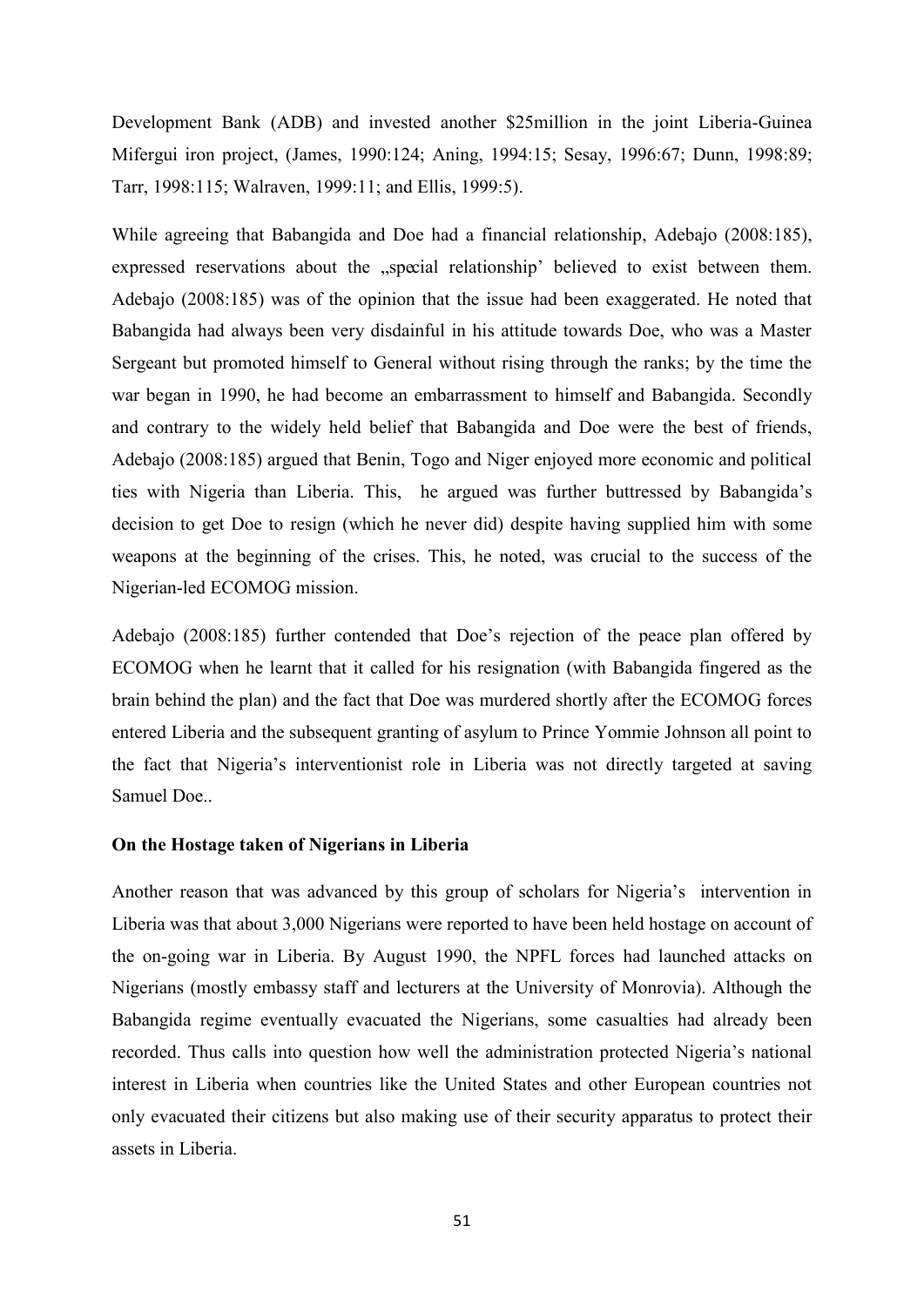Adebajo (2008:187) agreed that Nigeria"s intervention in Liberia was partly premised on the need to free Nigerians held hostage by the NPFL; but he argued further that this could not have been solely responsible for Nigeria's intervention in Liberia. He noted that the ECOMOG intervening force under the leadership of Nigeria spent about seven years in Liberia; this buttresses the argument that the intervention was a sincere commitment to peace rather than an attempt to support Nigeria's hegemonic aspirations.

#### **On the Perceived Anti-Nigerian Alliance in Liberia**

Mays (1994:114), Ofuatey-Kodjoe (1994:272), Adeleke (1995:577-599) and Ellis (1999) suggest that Nigeria's interventionist role in Liberia was an attempt to foil the renewed efforts by Libya"s Muammar Gadhafi to annex of Burkina Faso, thus removing it from Nigeria"s reach. According to Adebajo (2008:186), this was later proven to be not the case; Libyan expansionism in Liberia was not a particular foreign policy interest to Nigeria; rather the desire to stay committed to the country's long held principle of its "four concentric circles" mattered most to the country at that point in time, hence its commitment of significant resources for the resolution of the crises through the ECOMOG.

#### **On Nigeria's Perceived Growing Influence of the French in Liberia**

Contrary to the widely held belief advanced by Tarr (1998:115) that Nigeria became involved in Liberia to check the growing influence of the French in that country, Adebajo (2008:186) argued that regardless of the fact that the French business community benefitted through some of their dealings in the NPFL's controlled territory, the French authorities as an institution, showed little or no interest to events in Liberia, which in any case was Anglophone due to colonial antecedents. Instead, what happened was that some private French concerns were involved in several "shady' business transactions with the Charles Taylor-led NPFL.

Adebajo (2008:186) further notes that the argument raised by this school of thought has failed to differentiate between private French interests in the NPFL-controlled areas and the official position the French government adopted through its foreign policy. Adebajo (2008) noted that, not only did the French decline to give military support to the pro-NPFL camp but the country also availed the ECOMOG of some tacit military support through the UN Trust Fund established in 1993. Furthermore, Babangida undertook a state visit to Paris in 1990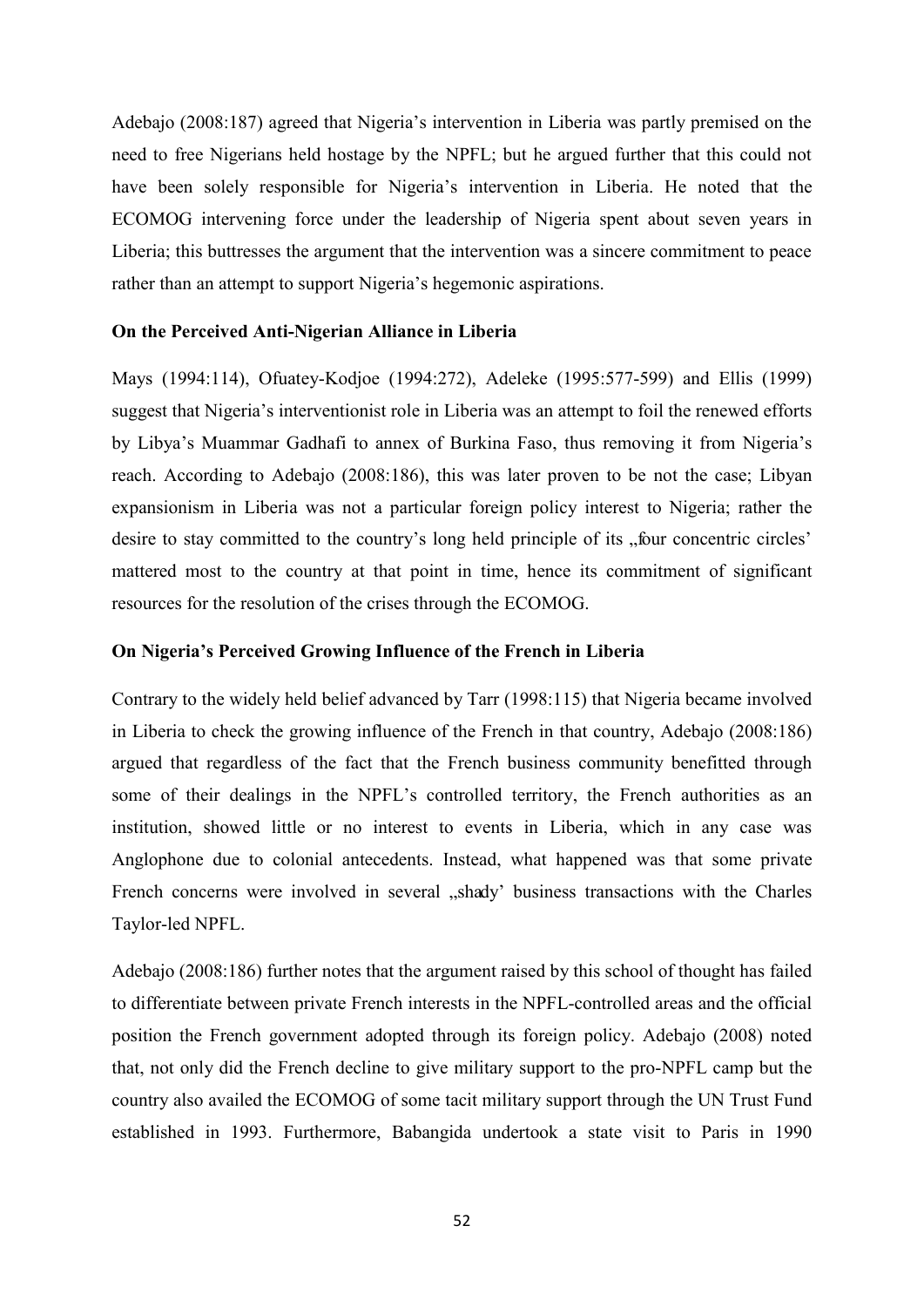ostensibly to build the improved political relationship that had blossomed at a time when the war had already begun.

Against the backdrop of the analysis presented by both schools of thought, this study concludes that there are three alternative explanations for Nigeria's intervention in Liberia; these are presented below. The below explanations are drawn from the seeming correlation between the arguments presented by scholars and records from that particular point in time.

## **3.5 Three Alternative Explanation(s) for Nigeria's Involvement in Liberia**

According to the views expressed by Kupolati (1990); Fawole (2008), and Adebajo (2008) the following constitute the "three alternative explanations" for Nigeria"s decision to intervene in Liberia through ECOMOG:

- (1) Following the new world order that emerged during and after the Cold War, the possibility of Nigeria flexing its muscles in Africa was enhanced as neither of the two main ideological blocs (east and west) showed renewed interest in Africa after the war ended in 1989. Consequently, it became practicable for Nigeria to command and exert its authority in West Africa; a phenomenon which has been popularly associated with its idea of *Pax Nigeriana.*<sup>15</sup>
- (2) Another possible explanation for Nigeria"s interventionist role in Liberia was General Babangida's desire to create an image of himself as "a fearless, brave and great leader" whose memory he had hoped would remain indelible in Nigeria's contemporary history; and
- (3) The aspirations of the Nigerian Army to show the West African sub-region, Africa and indeed the rest of the world that it had the necessary resources and capabilities to maintain peace within its own constituency (West Africa) (Adebajo, 2008: 87).

It could thus be inferred from the above that Nigeria"s involvement in Liberia was anchored on the desire by the Babangida administration, through the use of the Nigerian Army, to

<sup>1</sup> <sup>15</sup>The idea of Pax-Nigeriana according to Adebajo (2008:12) was first mooted in 1970 by Professor Bolaji Akinyemi, Nigeria's Foreign Affairs Minister between 1985 and 1987. It is a foreign policy term which connotes Nigeria"s leadership role in the establishment of the Organization of African Unity, but broadly speaking, it represents Nigeria's desire to play a leading politico-economic and military role in Africa, in the United Nations and within the fold of the Non-Aligned Movement where it serves as one of its founding members.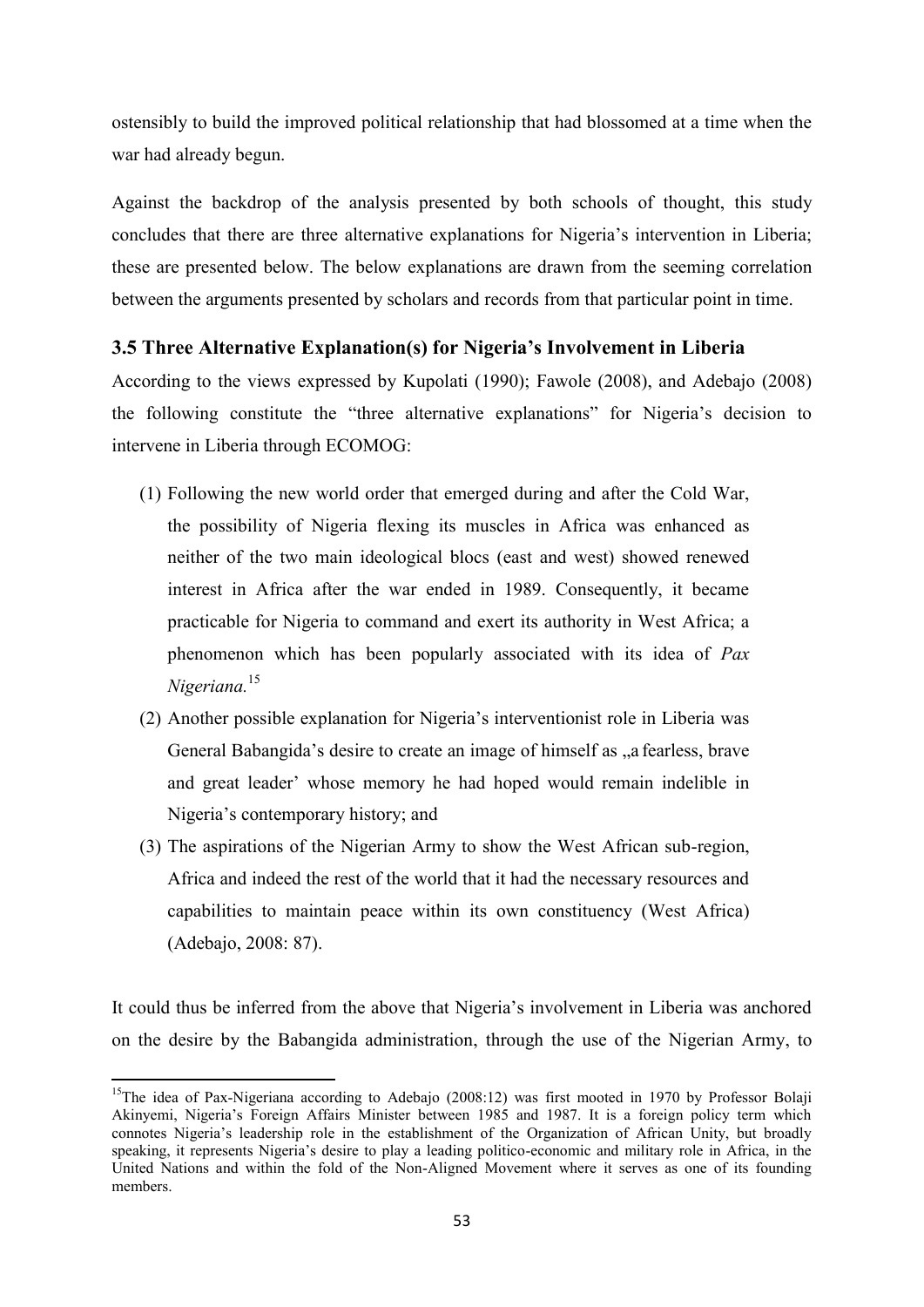prove that the country under his leadership possessed everything it takes be a peacemaker. This suggests that leadership aspirations were a centrifugal determinant of Nigeria"s foreign policy. General Babangida saw Liberia as the most suitable platform to showcase his charismatic traits and morale and also to boost his ego.

A graphic illustration of Babangida"s drive for power and recognition as a statesman was made by Soyinka (1996:14):

*Babangida's love for power was visualized in actual terms to mean: power over Nigeria, over the nation's impressive size, its potential, over the nation's powerful status and within the committee of nations. The potency of Nigeria was an augmentation of his own sense of power* (Soyinka 1996:14).

Alluding to the amount of power and influence wielded by Babangida between 1985 and 1993, Othman (1989:142-143) observed that "no other Nigerian leader had established such a firmer grip over the military hierarchy and the country than the way Babangida did". Babangida, he said, relished his personal contribution to Nigeria"s contemporary history, together with the way he exerted his influence and personal authority on matters of state and those concerning Nigeria"s relationship with Liberia.

Adebajo (2008:188) further argues that Babangida"s desire to demonstrate his leadership potential to West Africa and indeed the world, led to the use of Liberia as a centerpiece of his administration"s foreign policy focus; a development which further exacerbated the already strained relationship between Nigeria and the Charles Taylor-led NPFL rebels. Consequently, the Ministry of Foreign Affairs under Babangida became an instrument in the hands of the presidency rather than an "engine room' for foreign policy articulation and propagation. Power was so concentrated in the Presidency that no one, not even the Ministries of Defense and Foreign Affairs could tell exactly how much Nigeria had spent on the ECOMOG mission in Liberia (Adebajo, 2008:188).

Citing a final reason which influenced Nigeria"s interventionist role in the Liberian crisis, Kupolati (1990:327) noted that the Nigerian Army has been extremely keen to demonstrate to the international community that it possesses the required professionalism, manpower and resources to maintain peace even outside the Nigerian territory. This was necessary to dispel insinuations that the Nigerian army was only proficient in coup making, particularly given the historical antecedents of Nigeria with *coup d'états.* Considering the fact that the army had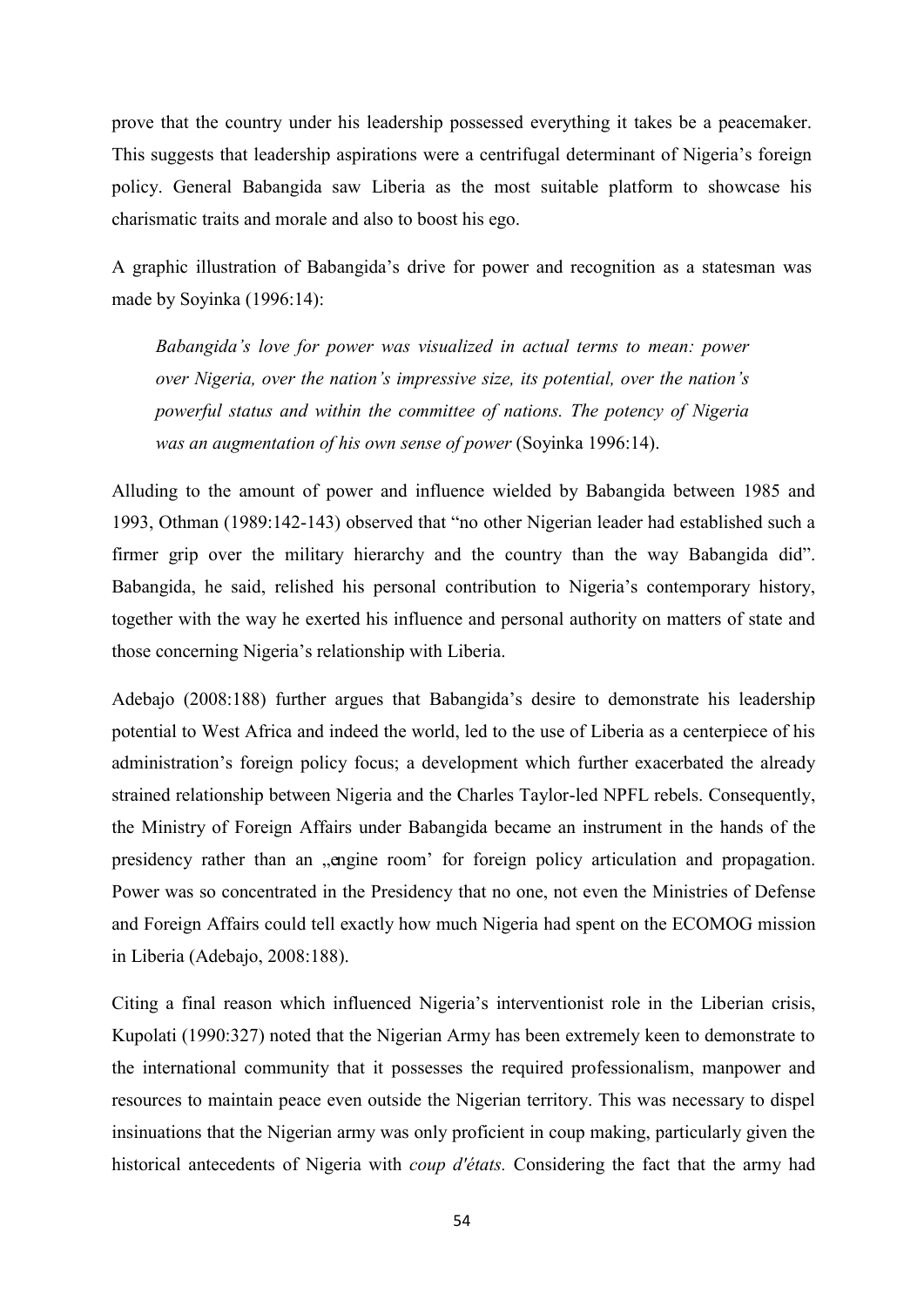been largely inactive after the completion of its mission in Chad between 1980 and 1984, Liberia therefore offered the Nigerian military a suitable environment to demonstrate that it remained an effective peace keeper that could maintain peace as well as exert its authority within a sub-region it considers its primary constituency.

This role was further informed by the successes recorded by the Nigerian military in its United Nations (UN) supervised international peace keeping efforts in the Congo, Balkans, Lebanon, Kuwait, Western Sahara, Somalia and Rwanda, and Sudan. Nigeria also saw Liberia as an opportunity to promote its pursuit of a permanent Security Council seat at the United Nations and as a platform to assert its status and authority as a regional power. Furthermore, as Omede (1995:51) notes, "the Nigerian military made use of the Liberian civil war as a testing ground for both its effectiveness and the viability of its arsenals and to also act as a deterrent to any hypothetical enemy"; an aspiration that was made possible by the oil boom enjoyed by Nigeria in the 1970s (Omede, 1995:51). A combination of all these factors led to Nigeria"s involvement in Liberia between 1990 and 1997, under the auspices of ECOMOG.

By October 1999, ECOMOG had withdrawn its final contingent from a conflict which for most of its seven-year duration hardly touched on Western consciousness. The conflict was a manifestation of a post-cold-war intra-state conflict with all the attendant signs and defining characteristics of state failure; tribal conflict and political disintegration; and a rather overdue response from the UN. ECOMOG`s impact in Liberia was felt more in the area of peacekeeping, whose absence would have seen the conflict drag on unnecessarily, leading to the loss of more innocent lives to a feud occasioned by Charles Taylor and Samuel Doe"s lust and desire for power.

It is however, instructive to note that all this happened at a cost to the ECOMOG and, by extension, Nigeria. Charles Taylor had always nursed ill feelings towards Nigeria for the latter's role in denying him the "harvest" of his conquest which he felt was inevitable against Samuel Doe before the peace keeping force stepped in, in 1990. This led to the hostility, maltreatment and open confrontation faced by the remaining Nigeria-led ECOMOG troops that stayed back under the terms of the Abuja settlement, as well as the molestation of lawabiding Nigerians resident in Liberia.

It can thus be inferred that Nigeria"s role in Liberia was fuelled primarily by the leadership and international recognition aspirations of the Babangida regime. Through the use of the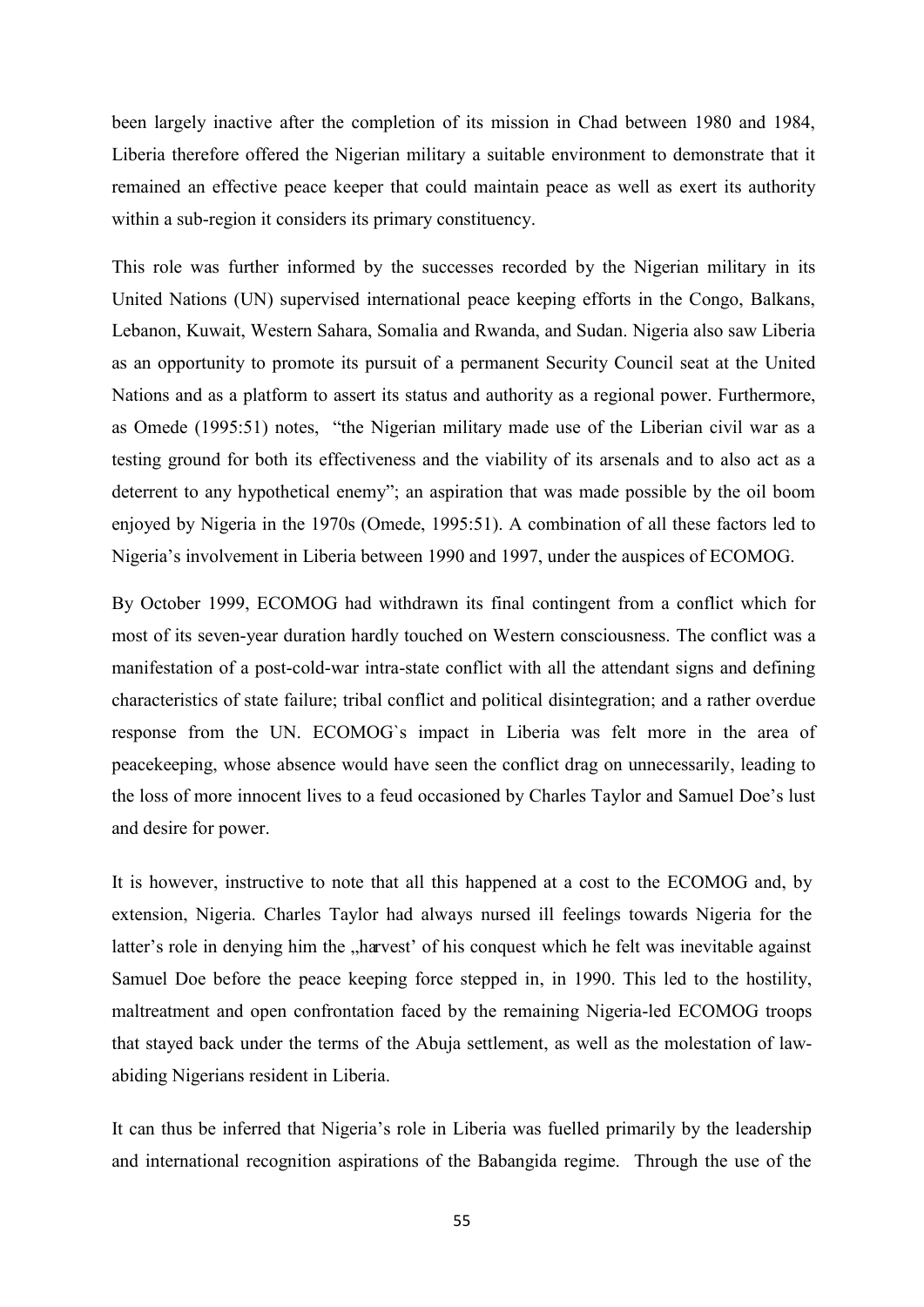army and in terms of the practical interpretation of Nigeria"s theory of four concentric circles (particularly the notion of the need to maintain peace with its contiguous states and West Africa), the regime, as Adebajo (2008:189) notes, assumed the responsibility of restoring peace to Liberia in spite of its huge cost implications. The Babangida administration estimated this cost at more than \$4 billion, although it is believed that it might have been as high as \$10 billion. It is important to note that this happened at a time when the country's debt profile was rising, when average Nigerians was barely living from hand to mouth, when electricity and other key social infrastructure were virtually non-existent and more importantly at a time when Nigeria had (and still has) not escaped the appellation of a but "poor' nations (Adebajo, 2008:189).

The following section examines the role played by other state and non-state actors in the Liberian impasse.

## **3.6The International Dimension to the Crisis**

#### **The Role of the Nigerian-led ECOMOG**

The authority and control exercised by Charles Taylor"s NPFL in the mid-1990s left the government of Samuel Doe with no other choice than to appeal to the Economic Community of West African States through the ECOWAS Standing Mediation Committee (ESMC) for support. By 1993, the mission had assumed a fully fledge peacekeeping role, which necessitated the initial deployment of an approximately 3,000-strong army, 70% of which were drawn from the Nigerian Army outside Monrovia to help supervise the then "irregular" implementation of the Cotonou Accord and those preceding it, albeit with the assistance of the international community whose impact was only really felt from 2003 onwards.

As Adeyemi (1999:19) noted, the ECOMOG operation in Liberia was largely sustained by Nigeria"s willingness to bear the operational costs of the mission and it was by no means an easy one, particularly given the complexities associated with Liberia's ethnic configuration. "Whilst ethnicity was much less of a factor earlier on in the struggle, as the world saw in Bosnia, where the manipulation of ethnic differences by its factional leaders for political purposes led to a conflict increasingly fought along ethnic lines" (Adeyemi, 1999:19). He added that the ethnic politicization of the conflict further embittered the fighting and this led to the adoption of a ,zero-sum' approach to negotiations by both parties; for example, "cease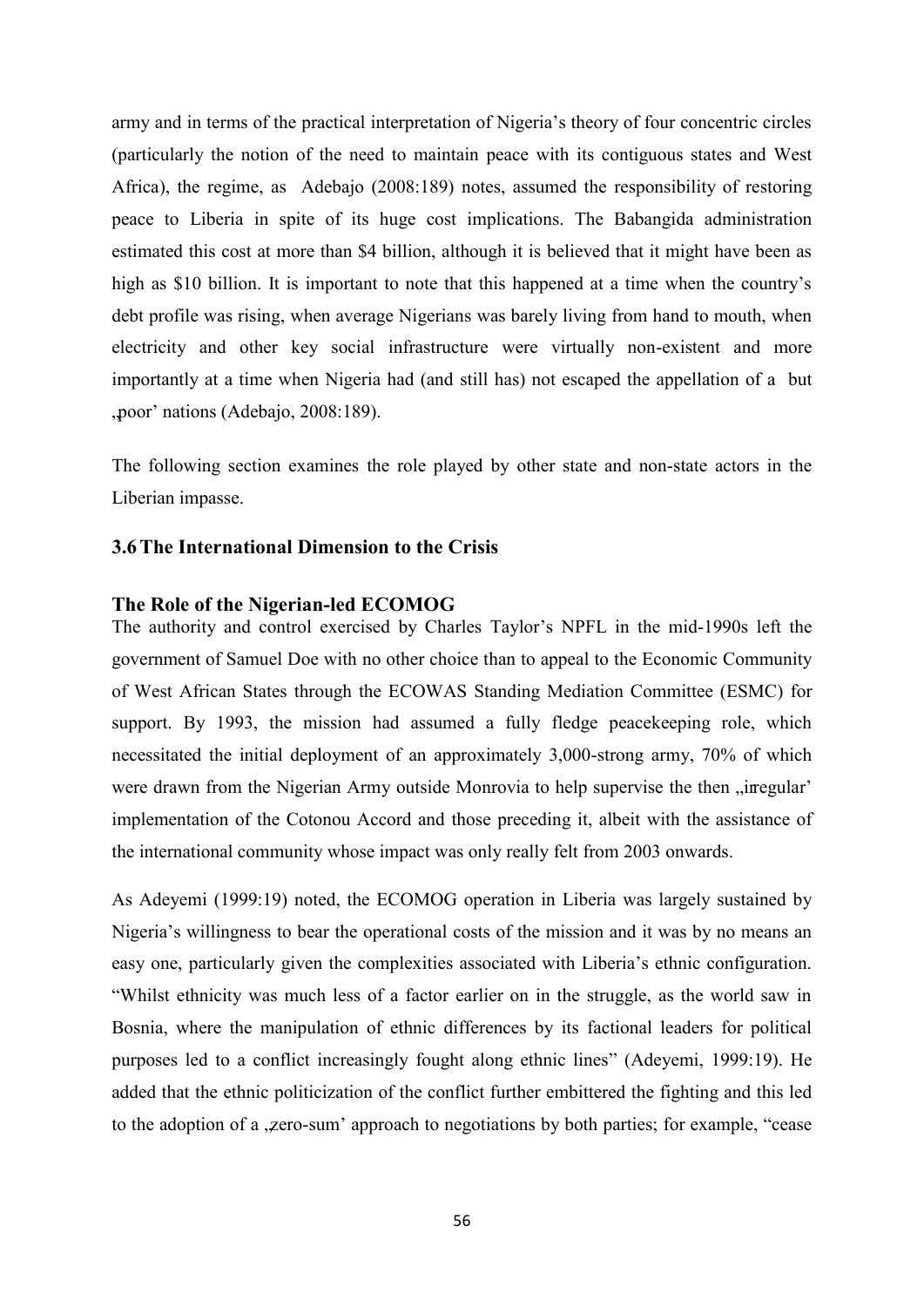fires were often used as a calculated attempt to provide some breathing space so as to enable the warring factions to consolidate and re-arm" (Adeyemi, 1999:19)

In response to the appeal for intervention by the ESMC, Nmoma (2006:7) notes that a meeting was conveyed in Banjul, Gambia, where Dr Amos Sawyer was appointed the president of the Interim Government of National Unity (IGNU). However, Charles Taylor"s conspicuous absence at the conference was a setback to the relative progress that had already been made by the Sawyer-led and Monrovia-based IGNU. While the Sawyer-led IGNU remained in control of the capital, Monrovia, the NPFL under the auspices of Taylor, remained in firm control of the remaining parts of the country, thus dividing the country into two effective seats of government and two effective currencies (Nmoma, 2006).

Undeterred by this development, ECOWAS remained insistent on its drive for peace in wartorn Liberia. Drawing inspiration from Nigeria"s relentless commitment including the deployment of its financial and military resources to achieve peace in Liberia, a number of meetings were scheduled of the contending forces, with the aim of brokering peace. The first in the series of such accords was held in Ivory-Coast from 29 and 30 October 1991; it is known as the Yamoussoukro IV Accord. The meeting was attended by Dr Amos C. Sawyer, President of the Interim Government of Liberia; Mr Charles Taylor of the National Patriotic Front of Liberia (NPFL); Dr Salim Ahmed Salim, the then Secretary-General of the now defunct Organization of African Unity (OAU); and Mrs Dayle E. Spencer, who at that time was the special representative of the International Negotiations Network (INN). The meeting subsequently reached an agreement on the implementation of a peace plan that would include the encampment and disarmament of the warring factions under the supervision of the Nigerian-led expanded ECOMOG force, as well as the establishment of transitional institutions that could bring about democratic elections in Liberia (Ero, 1995; Nwolise, 1992; Adebajo, 2002; and Adebajo, 2008).

Following the failure of the warring parties to honor the agreement reached in Yamoussoukro, Ivory Coast, another peace effort was subsequently conveyed by the leadership of ECOWAS, led by Nigeria"s Ibrahim Babangida in Cotonou, the capital of Benin Republic on 25 July, 1992. The meeting called for the establishment of a government of national unity and further appealed to all parties to observe the ceasefire. This ceasefire was later to be supervised by the UN that had increasingly become interested in the Liberian crisis, following widespread criticism and international condemnation arising from its non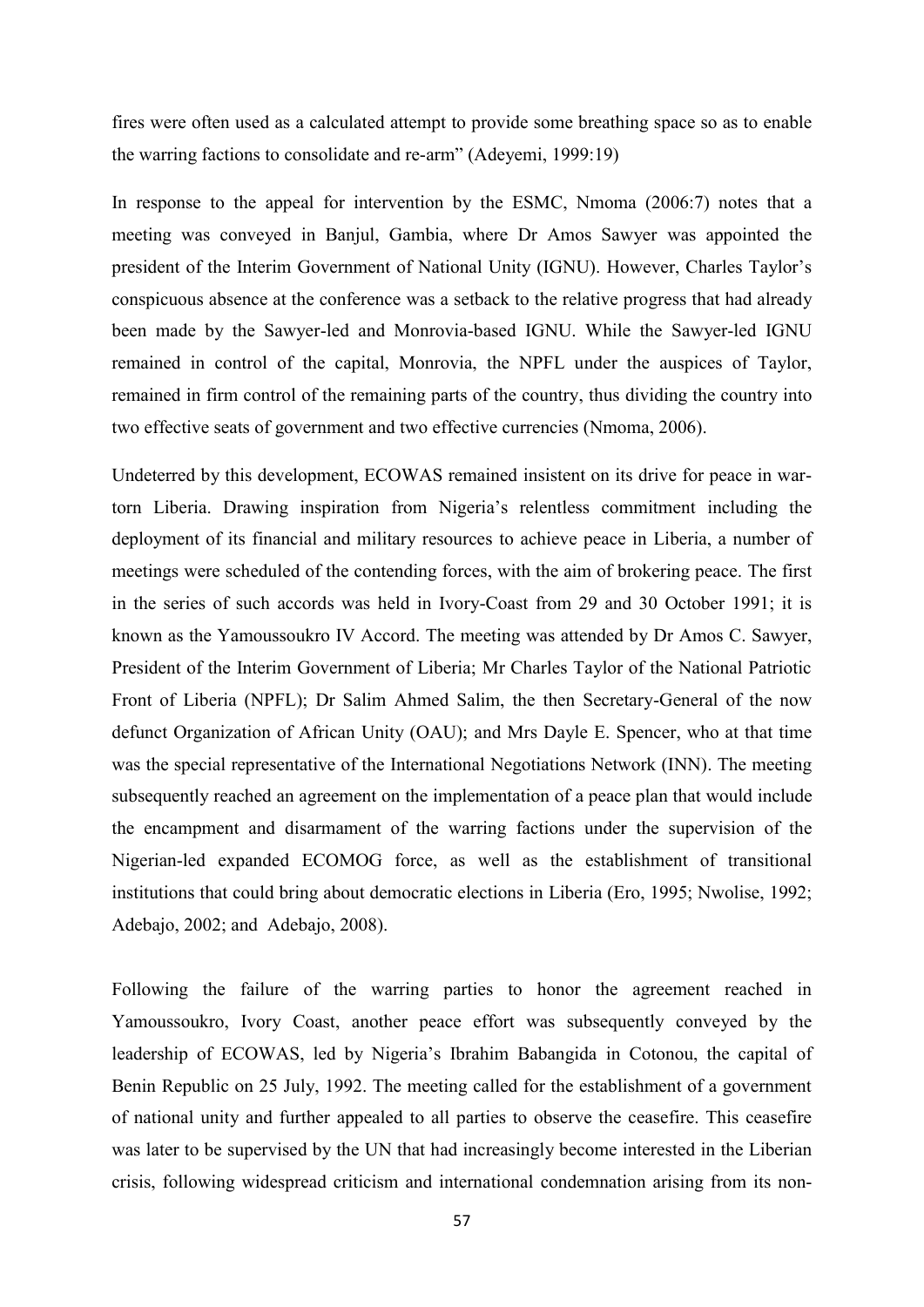prioritization of the need for a supra-national intervention. The Cotonou Accord of 1992 drawn up by the leadership of the Interim Government of National Unity and representatives of the leadership of the two main warring factions; the United Liberation Movement for Democracy in Liberia (ULIMO) and the National Patriotic Front of Liberia. The leadership of the Heads of State of ECOWAS member countries, led by Nigeria, stood as guarantors for the implementation of the agreements reached (Ero, 1995: Nwolise, 1992: Adebajo, 2002; and Adebajo, 2008).

The Cotonou Accord remains the most all-encompassing truce ever signed on Liberia. The agreement covered a total of 19 articles; which ranged from "ceasefire, disarmament, demobilization, the structure of the proposed transitional government, election modalities, repatriation of refugees and a general amnesty plan". The peace plan was conceived and executed by the ECOWAS, OAU and the UN. The signatories to the agreements reached at the meeting included representatives of the IGNU, ULIMO, and the NPFL. Although the UN played a substantial role on the road to Liberia"s peace process, achieving peace in Liberia would have almost been impossible, save for Nigeria's intervention through the instrumentalities of ECOWAS/ECOMOG. This intervention is even more significant because it happened at a time when the world was still uncertain about the pattern which the crisis in Liberia would follow, including the dimension(s) which the intervention should take.

Although the ECOMOG mission in Liberia drew to a close in 1998, a strong detachment of about of 5,000 (out of which about 3,500 were members of the Nigerian Army) troops remained in Liberia, albeit largely in a capacity-building role. This saw them helping with the training of what was to later become the new Liberian armed forces and also the police force. However, by January 1999, ECOMOG was forced to withdraw a large chunk of its troops after disputes broke out between ECOMOG"s forces and Taylor"s erstwhile loyalists who now formed a greater percentage of the newly reconstituted Liberian Armed Forces. These disputes were caused by complaints of maltreatment by ECOMOG troops at the hands of the Liberian forces (Adebajo, 2008).

Despite its relative state of non-preparedness and inexperience in undertaking peace missions in volatile areas, through the ECOMOG, Nigeria played a crucial role in momentarily halting the NPFL"s violent assault against the ill-equipped, poorly-paid and demotivated Liberian Armed Forces. As noted earlier in this chapter, the Nigerian government contributed about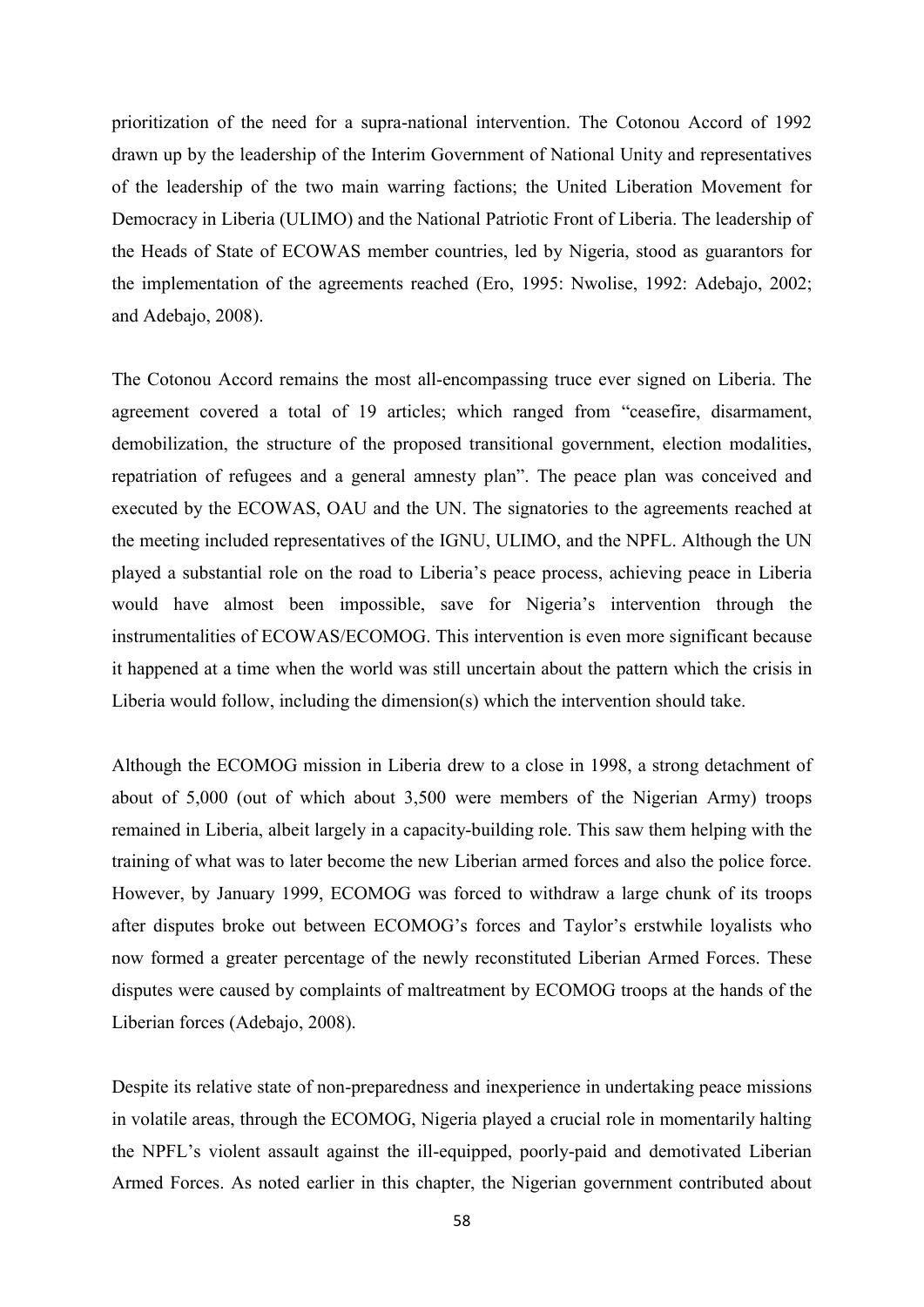80% of the foot soldiers who were instrumental in the restoration of peace in Liberia. Furthermore, the financial cost of the seven-year intervention was shouldered by the government of Nigeria, as in the Chadian conflict in 1980 (Omede, 1995; and Adeyemi, 1999).

As a result of this intervention, an interim government under Nigeria's watch and the leadership of Amos Sawyer was put in place in 2003 and elections were held. Charles Taylor emerged victorious and became president; he was sworn into office on August 2, 1997. Long before his emergence as president, Taylor had held sway in Liberia"s chequered history, particularly during the events leading to the war and courtesy of the support he received from Burkina Faso, Ivory Coast and Libya<sup>16</sup> (See also Tuck, 2000:1; Adebajo, and Ismail, 2004:12; and Akande, 2005:2).

Adebajo, and Ismail (2004:12) noted that on assumption of office as the  $22<sup>nd</sup>$  President of Liberia, Charles Taylor immediately called for an end to ECOMOG"s operations in Liberia; a development which has been described by close observers of the Liberian crisis as a violation of an agreement reached earlier. This agreement would have seen the ECOMOG oversee the training of the newly integrated professional army that was hitherto part of the disbanded guerrilla fighters. Taylor also ignored all those who had fought against the brutal regime of Samuel Doe, causing the rebels to embark on a revenge mission against him just as he did against Samuel Doe. This led to the outbreak of the second civil war from 1997 to 2003.

# **3.7Assessing Post-conflict Reconstruction Efforts in Liberia The Role of the United Nations (UN)**

1

The UN"s involvement in Liberia was necessitated by the ratification of the United Nations Security Council Resolution (UNSCR) 866 of (2003) which approved the constitution of a

<sup>&</sup>lt;sup>16</sup> Charles Taylor remained very active and became a major force to reckon with during the war because of the supply of ammunitions and other financial resources he freely got from the governments of Burkina Faso and Ivory Coast for several reasons. Amongst this reasons however were the desire to revenge the killing of President William Tolbert's son who was murdered alongside his father was married to the daughter of Felix Houphouet-Boigny (the then Ivorian leader) also, Blaise Compaoré of Burkina Faso was also married to the daughter of Felix Houphouet-Boigny- they wanted outright revenge against President Samuel Doe for killing President William Tolbert and his son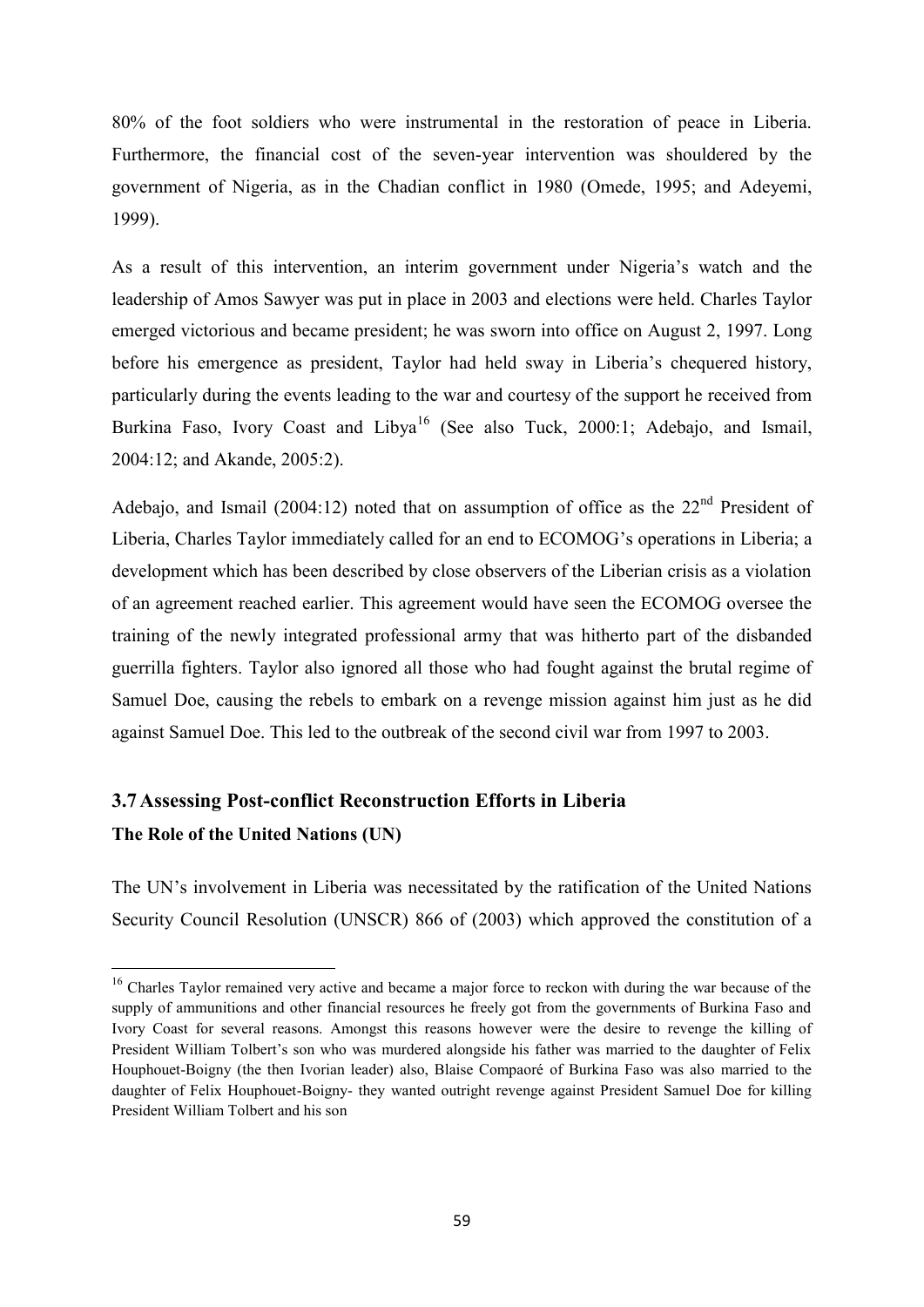United Nations Observer Mission in Liberia (UNOMIL). However, as Akande, (2005:4) observed, the late involvement of the United Nations left it confined within the framework and strategies that were already been used by ECOWAS. This problem also extended to its command and control structures, with UNOMIL having to compete with arrangements that in many cases had been established for years. The exclusive authority assigned to the Special Representative of the Secretary-General (SRSG) were widely regarded as inadequate and the degree of authority over ECOMOG was unclear; the SRSG was therefore left to function more as a mere "co-coordinator" with both the UNOMIL and ECOMOG having different and independent lines of command. Thus, "there was no one to decide categorically when, where, or how ECOMOG was to support the UNOMIL teams" (Akande, 2005:4).

Irrespective of this seeming loophole in the command structure and in the working relationship between ECOMOG and UNOMIL, Akande (2005:5) noted that a general election was eventually held in 2005 and Ellen Johnson Sirleaf was elected president of Liberia. Following her election, the UN wasted no time in signifying its intention to try Mr Taylor for war crimes in a UN Special Court that was to sit in Sierra Leone. Subsequently, Resolution 1638 of 2005 came into force; it empowered the United Nations Mission in Liberia (UNMIL<sup>17</sup>) to arrest, detain and transfer Mr Taylor to the UN court in Sierra Leone if he showed up in Liberia". Taylor never showed up to answer any of these charges. Resolution 1638 of 2005 also expressed gratitude to Nigeria and its President, Olusegun Obasanjo, for Nigeria"s relentless commitment to ensuring a free, peaceful and democratic Liberia and for its leadership role in West Africa. It was acknowledged that Nigeria had acted within international ethical guidelines by providing a temporary stay for the former Liberian warlord; Charles Taylor in Nigeria (Akande, 2005:5).

Close observers of the post-Taylor era in Liberia are of the opinion that Resolution 1638 of 2005"s acknowledgement of Nigeria"s contribution to the restoration of peace in Liberia was intended to massage the ego of the country"s former president, Olusegun Obasanjo who was believed to be a *no-nonsense* man and a firm respecter of the African cause going by his antecedents while he was military head of state between 1976 and 1979. It could therefore be argued that, Resolution 1638 of 2005 was more of a political and diplomatic necessity and

**.** 

<sup>&</sup>lt;sup>17</sup> The United Nations Mission in Liberia was a follow up to the earlier UN intervention named the United Nations Observer Mission in Liberia. The mission was established courtesy of UNSCR 1309 of 2003. The mission initially comprised of about 15,000 UN personnel. UNMIL came into full force in 2003 at a time when the ECOMOG led intervention was facing opposition from the Charles Taylor-led brigade.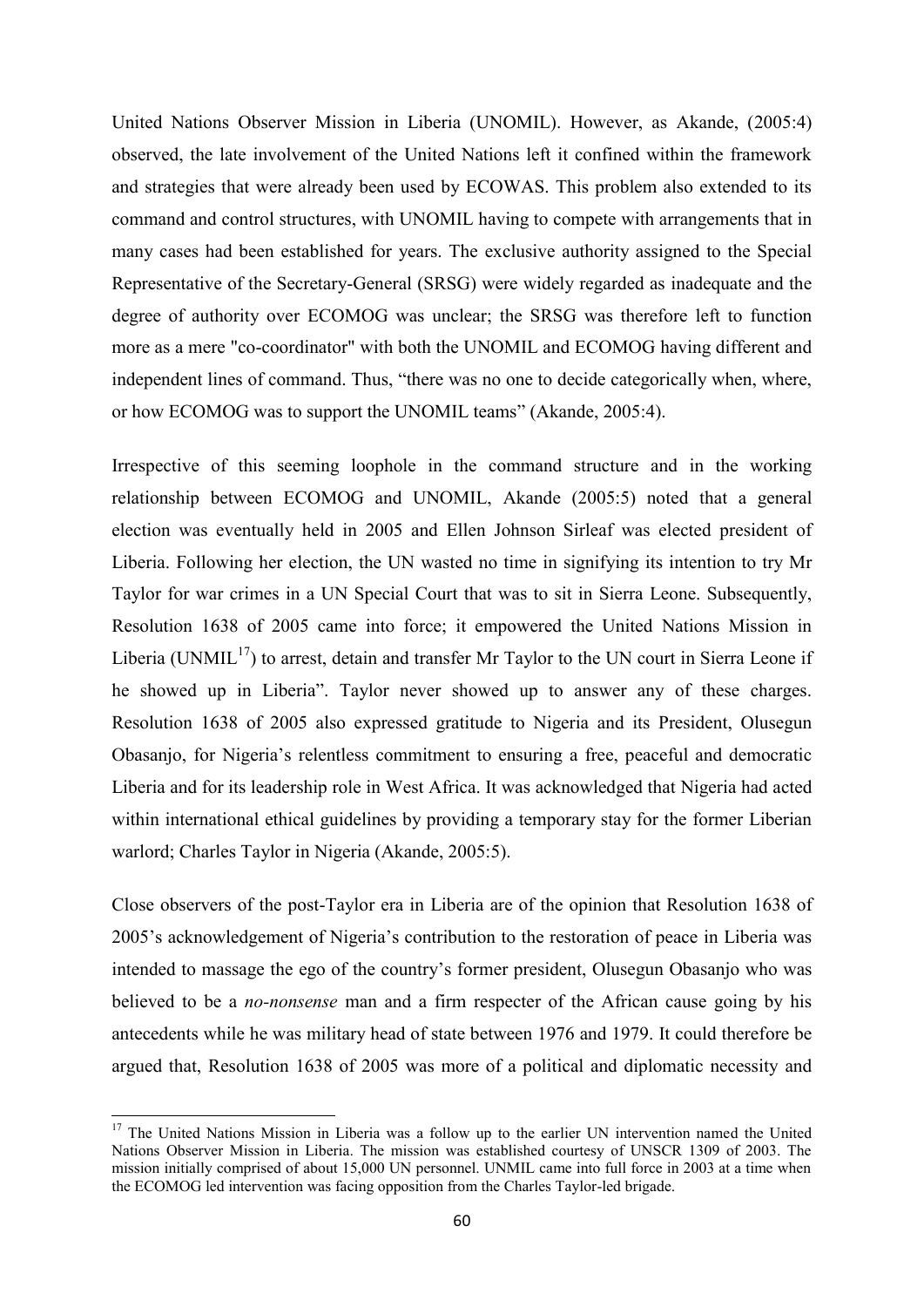did not carry the affirmative weight usually attached to such resolutions. Technically, one could also say that it was intended to avoid a diplomatic face-off with Nigeria as regards the latter"s possible reluctance to hand over Charles Taylor to the UN Special Court on War Crimes which sat in The Hague.<sup>18</sup> At the same time, it could also be interpreted as a note of warning to Taylor to remind him of the temporary nature of his asylum in Nigeria and the need for him to stay out of Liberia, particularly given the speculation that Taylor might still be meddling in the politics of Liberia, even after his relocation to Nigeria.

## **The Influence of the United States of America**

**.** 

As Nmoma (2006) noted, the government of the United States (US) could not be said to have met the expectations of the international community and that of the Liberian people during the country"s 13-year year civil war. One would have expected that given the close historical ties between the two countries, the US ought to have been at the vanguard of the roles that were later assumed by the likes of ECOWAS and the UN; rather than the last minute supply of military assistance and expertise which the US offered. Some analysts have argued that the US"s lack of concern regarding to the plight of Liberians can be best understood from the perspective of the possible consequences of the end of the Cold War. Adebajo (2008:176) noted that this accounted for a relative loss of strategic interest in Africa by the West.

Cobbs (2003:1) similarly noted that the US"s lack of concern about the crises in Liberia drew much criticism and became a matter of public and political discourse on the continent because it coincided with the visit of the then US President, George W. Bush to Africa in 2003. During the visit, President Bush was confronted with questions from the international community as to why the US had chosen to assume a non-participant role in the Liberian

<sup>&</sup>lt;sup>18</sup>The UN Special Court on war crimes was an independent tribunal established jointly by the United Nations to try serious violations of international humanitarian laws, including crimes against humanity, committed by Mr Charles Taylor during the blood diamond saga in Sierra Leone between 1996 and 2003, and also all through the period of the country"s civil war. Taylor and two others indicted by the International Criminal Court sitting at The Hague, Netherlands in May 2012. He was found guilty of having committed war crimes and other crimes against humanity; this was seen as serious violation of the basic principles of modern international humanitarian laws. On 30 May, 2012, Mr Taylor alongside two of his accomplices was sentenced to 50 years imprisonment in a British court for having committed what the court President; Richard Lussick described as unpardonable crimes against humanity. The judgement has not been executed because of the appeal filed by Charles Taylor"s defense team.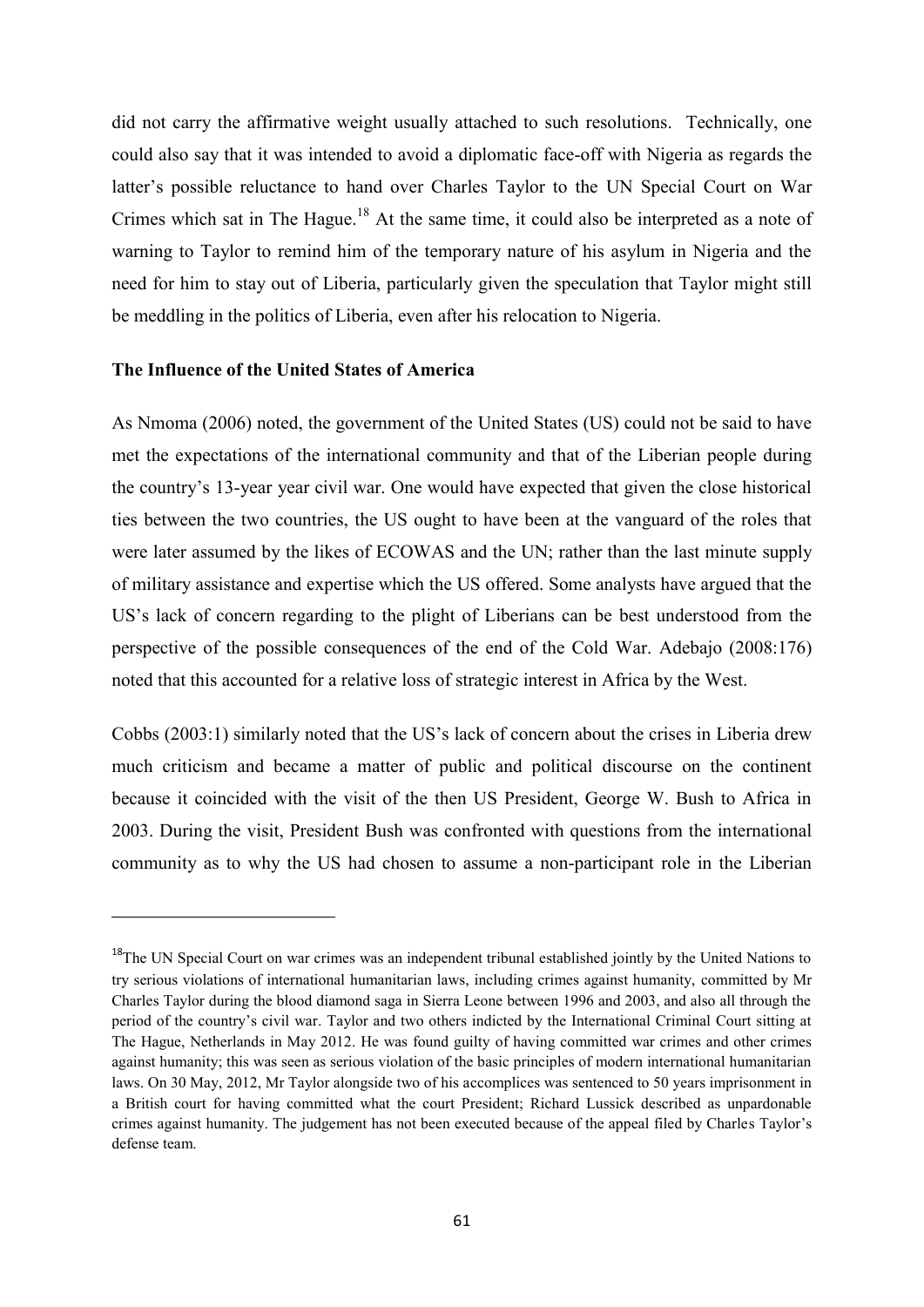crisis. This confrontation was led by representatives of countries like Britain, France, the AU, and ECOWAS. However, in what appeared to be a calculated attempt to evade the questions posed to him, Bush declared that he wanted to get enough information before deciding on whether or not to send troops to Liberia.

According to Cobbs (2003:1), former President Bush was quoted thus: "I am in the process of gathering the necessary information capable of assisting the United States in making a rational decision as to how to enforce and keep the ceasefire in place" Cobb (2003:1). Malan (2009: 11) remarked that in what appeared to be a rather late but appreciated effort, the government of the United States provided some financial support for the reconstitution of Liberia"s security sector, including the reform of the Armed Forces of Liberia (AFL), the Ministry of Defense and the funding of the UNMIL supervised police reform in the country. This according to him, was necessary because in a volatile sub-region such as West Africa and in a country just recovering from conflict, "a newly reconstituted army is not only an instrument of security to secure the state of Liberia in an external environment but also an institution that ensures the security of its people and property" (Malan, 2009: 11).

A 15-week training program was organized for new army recruits; this included a three week course on Liberian civil society and history, as well as international human rights. This was intended to make the "new recruits possess a common base from which to overcome ethnic divisions and begin to think of themselves as fellow citizens, rather than as former enemies" (USIP, 2007:5). In addition, the US, through one of its Private Military Companies (PMCs); DynCorp International and Pacific Architects and Engineers, also teamed up with the government of Liberia to establish a 2,000 capacity light army. The new Armed of Forces of Liberia was intended to be comprised of two infantry battalions, an engineering unit, a military police unit, a military band and medical personnel (USIP, 2007). However as Zounmenou (2008:8) notes, serious concerns have been expressed about the suitability and efficacy of employing private security companies to train a national army, with problems such as the lack of transparency in the recruitment process, uncertainties over accountability issues and the loyalty of the new recruits representing the most serious of such concerns.

The overwhelming impact which the Nigeria-led ECOMOG mission had on the foreign policy posture of the United States in West Africa should also be noted. Before the outbreak of the war, the entire West African sub-region was often believed to be tied to the apron strings of the US. It was assumed that Washington dictated the pace, particularly in terms of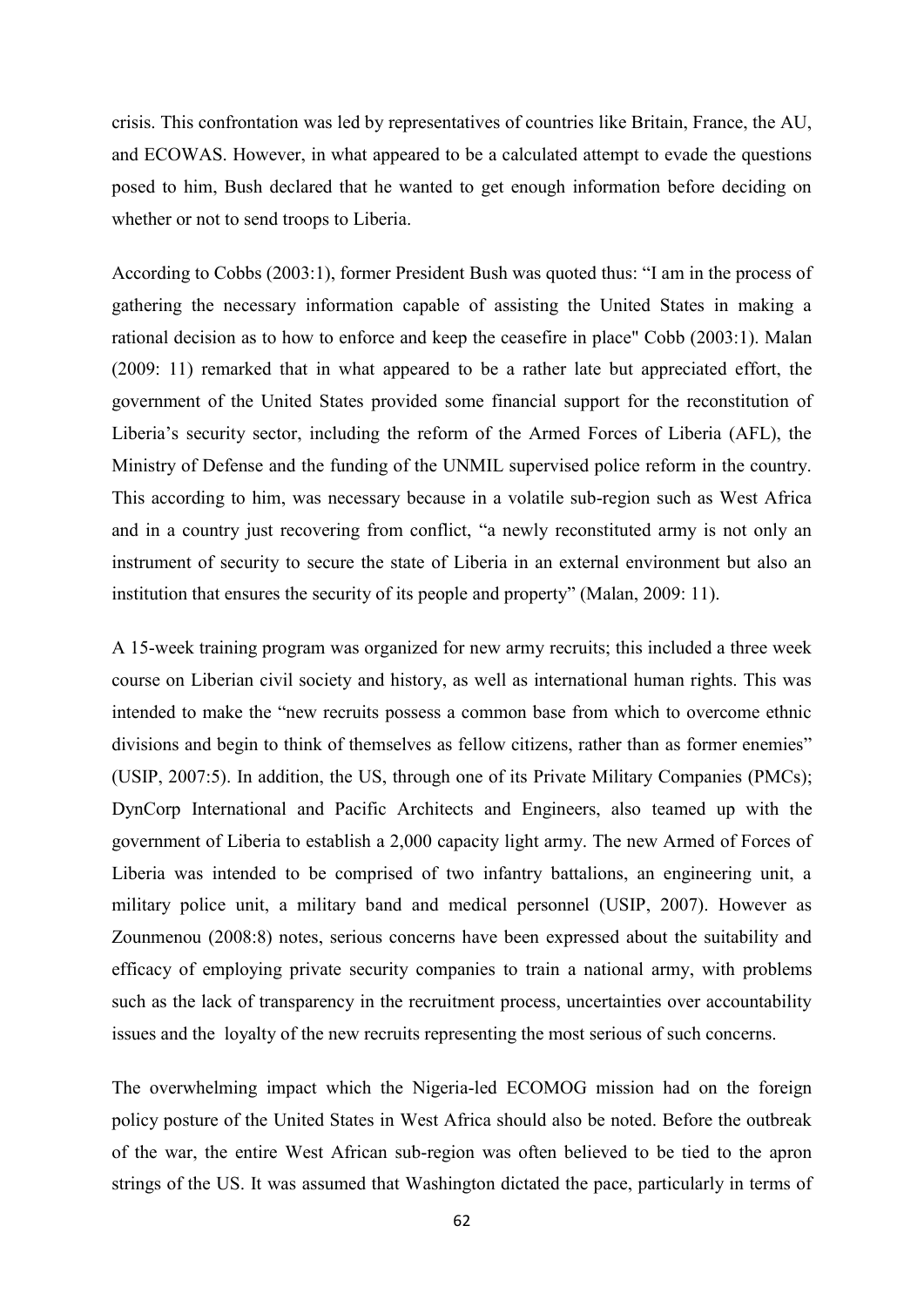who received *what, how and when in these countries,* and most states within the sub-region were believed to be dependent on the US for aid assistance and other forms of official development assistance (ODA). However, the assumption of full responsibility by ECOWAS seems to have changed this, and it is seen as a major victory over the arrogant multilateral posture of the US in the sub-region. It is commendable that Nigeria, a country that has often been referred as lacking the characteristics to act as a sub-regional hegemon in West Africa, could take such strong command of the situation. For example, it has been noted (see, Idisi and Idise, 1996:196; and Adebajo, 2008: 188), that Nigeria"s success in Liberia represents a watershed in the annals of the history of the United States' hitherto firm grip on the region.

For ECOWAS and Nigeria, the Liberian intervention was not just necessary; it was a mission whose long term objective was to demonstrate to the US and the West that the sub-region, after all, is not just a *dumping ground* or a failed entity as previously believed. Nigeria, with the support of its other willing partners in ECOWAS has shown the US and its associates that their days of unquestionable dominance in West Africa"s socio-political and economic issues, if not on the entire continent, are over. Without any form of assistance in Liberia, Nigeria and ECOWAS were able to bring the situation under control, thus highlighting how much Africa can achieve if and when it works together as a team. It is doubtful if the US will be able to regain the hold it used to have on West Africa before the Nigerian-led ECOMOG intervention. If this initiative is well built on, it has the capacity to extricate West Africa and the continent from the shackles of dependency and the often arrogant and imperialistic posture of the US in particular and the West in general in Africa"s domestic affairs.

#### **The European Union (EU)**

As observed by Mays (1998), the EU constantly monitored the unfolding events in Liberia, especially the peace process. The EU supported the integration of ECOWAS through the Common Security and Foreign Policy (CFSP) instrument; and it also rendered some technical and diplomatic support to ECOWAS. It helped enforced UN sanctions against the illegal sale of diamonds in Liberia. The EU also mandated the Liberian government to respect the provisions of Resolution 1343 of 1997 which detail the processes of how sanctions could be lifted. It is instructive to note that the imposition of the sanctions in the first place were part of a comprehensive strategy targeted at tightening up security in the West African sub-region. This is due to the fact that the international community wanted to avoid its efforts and the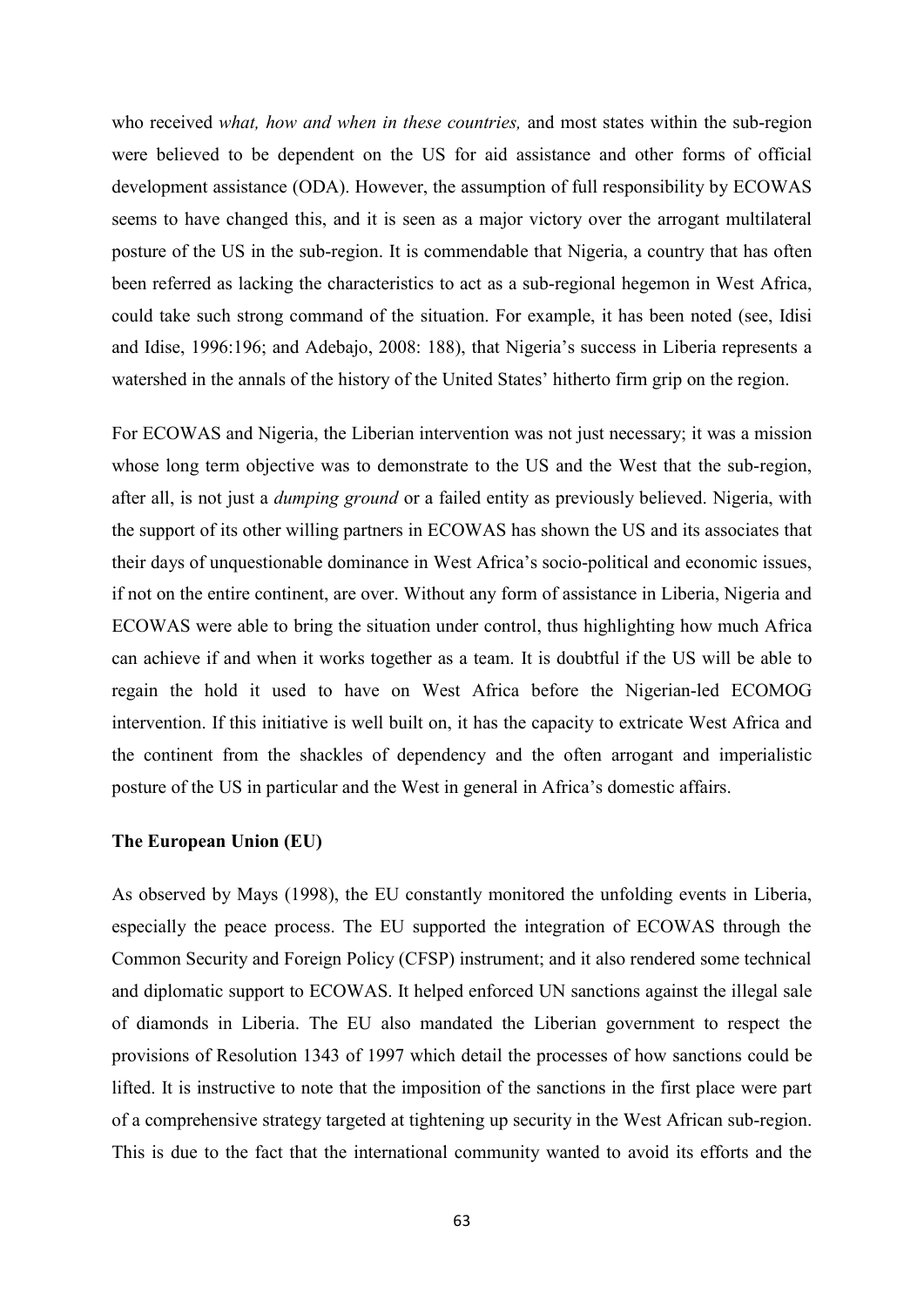considerable resources it invested in bringing about relative peace in Liberia and Sierra Leone being sabotaged by political manipulations at the sub-regional level.

#### **3.8 Rethinking the Human Development Crisis in Liberia**

It is instructive to note, that ever since the attainment of formal independence in 1847, governments at different stages of Liberia"s political history have never considered human capacity development a top priority. This perhaps accounts for why the country"s human development index has been worsening for several decades. For the overwhelming majority of Liberians, life has become close to the Hobbesian state of nature: *short*, *solitary*, *brutish* and *nasty*.

After close to 11 years of in-fighting, (1990-1997 and 1999-2003), which witnessed alarming consequences of immeasurable proportion, the Liberian state was granted a moment of respite by the ushering in of a new post-conflict order. This saw the ascension to office of Africa"s first female president Ellen Johnson Sirleaf on January 16, 2006. Her election raised hopes that Liberia's perennial human development crisis would at least receive some degree of attention. This was affirmed by the President when she said:

 *At the core of the post-conflict human development project in Liberia must be an expansion of people's choices and access to the most valued elements of a stable and democratic society; greater access to knowledge; better nutrition and health services; more secure livelihood, crime protection and physical violence; and a sense of inclusion in community activities* (USIP, 2007).

However, since her assumption of office in 2006, President Sirleaf been unable to clearly return the Liberian state to a path of democratization and freedom; a major reason why the country went to war. The government seems much too comfortable with the neo-colonial construct it inherited from the Americo-Liberians; this may not be unconnected with the fact that Johnson herself was a product of this construct, having served as Minister for Finance under William Tolbert.

As noted in a UNMIL 2007 report on Liberia, it has becoming increasingly clear that the:

*International Monetary Fund and the World Bank, (two arguably imperialist economic institutions), have re-established their influence over the Liberian political economy. Based on the repository of empirical evidence and the*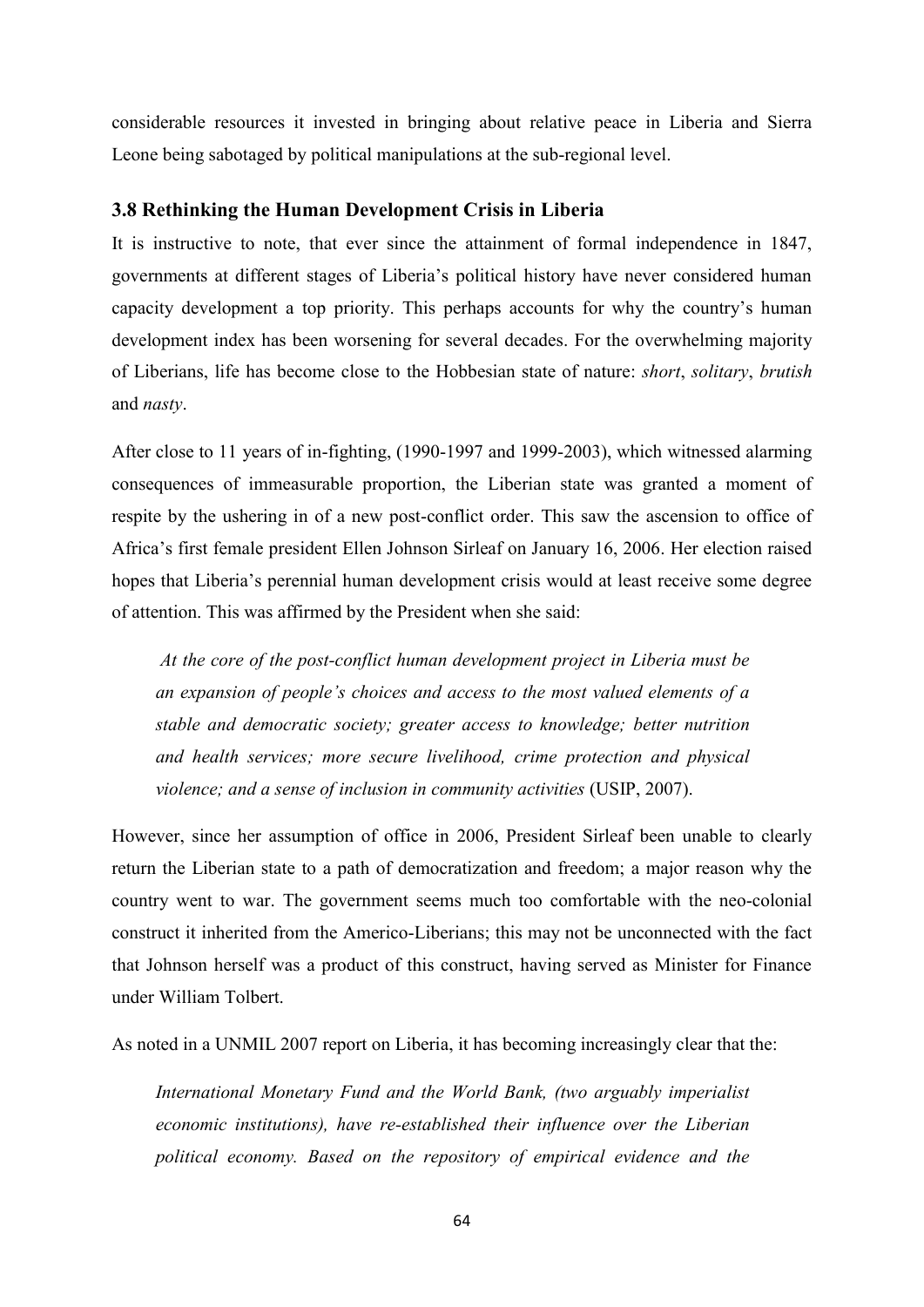*experiences of various third world countries, these Bretton Woods structures have gained notoriety for visiting socio-economic hardships on citizens through their neo-liberal incentives which is more often than not, capable of rolling back the state under the pretext of guaranteeing them a social safety net* (UNMIL, 2007:11).

For a better understanding of the crisis of underdevelopment which the Liberian state faces, this study examines the economic and social dimensions of the crisis.

#### **The Economic Dimension**

| Indicator                                                  | 1985 | 2009 |
|------------------------------------------------------------|------|------|
|                                                            |      |      |
| Unemployment                                               | 85   | 68   |
|                                                            |      |      |
| Poverty Rate (%) (percentage of People Living on less than | 86.1 | 76.2 |
| \$1/day)                                                   |      |      |

**Table 1: Liberia's Economic Development Indicators, 1985 -2009** 

**Sources: the United Nations Development Program, Liberia: Human Development Report, 2010, (New York: Oxford University Press, 2010:1) and the United Nations Development Program, Human Development Report, 1990, (New York: Oxford University Press, 1990:132**).

The economic indicators shown in table 1 vividly capture the two most important indices for the measurement of the human development crisis in Liberia: unemployment and the poverty rate. As shown in table 1, in 1985 85% of Liberians were unemployed; by 2009, the figure had dropped to 68%. The percentage of Liberians living in abject poverty in 1985 stood at 86.1%, thus implying that only about 13.9% of the country"s 1.5 million citizens were living above the poverty line. Twenty-four years later, in 2009, the figure dropped slightly to 76.2%. These economic indicators imply that little has changed in the country, six years after the war ended (2003).

This brings to the fore the seeming inability of the state to overcome the damaging consequences of the 13-year war and it further exposes the inability of the government to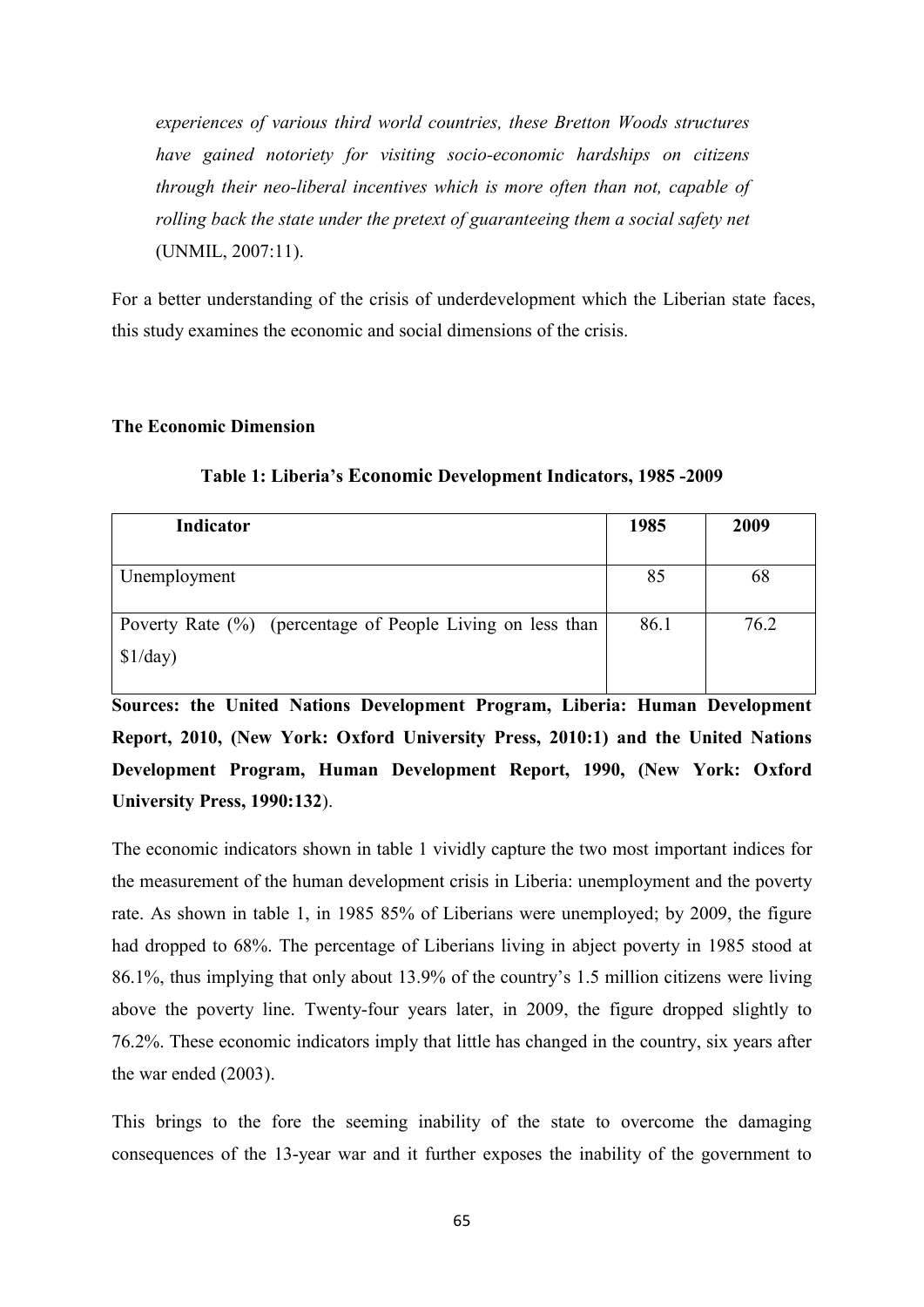formulate and implement the requisite policies that could help create enough jobs to free the Liberian people from the tightening net of deprivation and abject poverty. It is important to note that this does not suggest that the Liberian state is where it is today because of the effects of the war alone. While this was partly responsible for its stagnation and endemic poverty, it is also imperative to note, that the socio-economic and political configuration of the Liberian state since independence tends towards to a neo-colonial construct where the few (Americo-Liberians) have maintained an overwhelming hegemony over the majority (Natives). It may take some time and it will also require a focused and visionary government to address these structural and system inadequacies which continue to widen the gap between the rich and the poor.

## **The Social Dimension(s)**

Table 2 below presents a more comprehensive analysis of the prevailing social conditions in Liberia. It shows that while there have been some improvements in crucial areas of people"s lives, there has also been a measure of stagnation or further retrogression in people"s standard of living. In 1985, the country"s population stood at more than 1.1 million people; by 2009 the population has increased to more than 3.6 million. While there appears to be an appreciable level of improvement in the adult literacy level, no data were available in 1985 to measure illiteracy. However, the 2009 figures show that about 43.17% of the country"s population could still not read and write.

Regarding the adult and child mortality rate, the indicators are not encouraging; the situation appears to be degenerating, except for the relatively stagnant death rate which shows that Liberians are struggling to hold on, even in the face of uncertainty. In 2009, at least 72 out of every 1,000 children died at birth, the maternal mortality rate was pegged at 578 out of every 100,000 Liberians. Only about 31.64% of Liberia"s 3.6 million people have access to education, and only about 46% of the population has access to health care. As noted by Ero, (2005), these indices reflect a country that is yet to fully come to terms with the catastrophic consequences of a war, estimated to have cost more than 150, 000 lives and rendered more than 200,000 people homeless.

Again, it is imperative to note that those worst hit by these negative scenarios are the natives in Liberia; the reasons are not hard to find. For the better part of its history, the Liberian state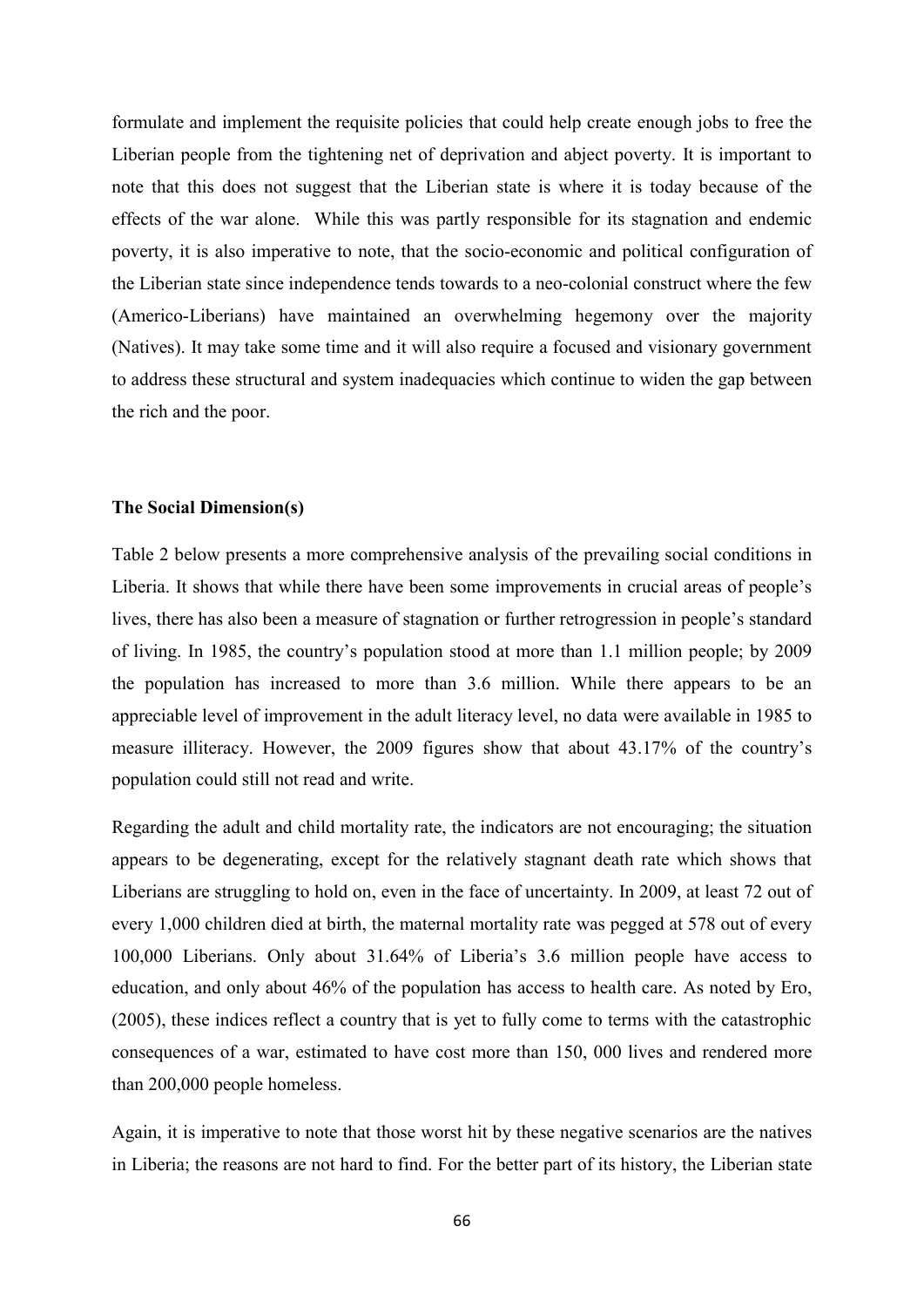has been characterized by socio-political and economic discrimination. This is reminiscent of the relationship which existed between the feudal lords (America-Liberians) and the serfs (natives); adding to this is the age-long distrust within Liberian society itself, (particularly among the natives) which is unrepentantly divided along ethnic lines. In states with these kinds of prevailing circumstances, it is more difficult for things to return to normal after two catastrophic civil wars. Certainly, considerable progress in socio-economic conditions will require more time.

| <b>Indicator</b>                                                                                 | 1985      | 2009   |
|--------------------------------------------------------------------------------------------------|-----------|--------|
| Population (in Millions)                                                                         | 1.1       | 3.62   |
| Adult literacy rate $(\% )$                                                                      | 54        | 63.74  |
| Illiteracy Rate $(\% )$                                                                          | <b>NA</b> | 43.17  |
| Adult mortality (probability of people dying between the ages of 18-<br>59 per 100,000)          | 578       | 994    |
| Child mortality (probability of children dying under the age of 5<br>years) per 1,000 population | 78        | 114.60 |
| Death rate $(\% )$ per 1,000 population                                                          | 10        | 10.97  |
| Life expectancy (years)                                                                          | 55        | 47     |
| Infant Mortality rate (%) (per 1,000 live Births)                                                | <b>NA</b> | 72     |
| Maternal Mortality Rate (per 100,000 live Births)                                                | <b>NA</b> | 578    |
| People with access to access to Education $(\%)$                                                 | NA        | 31.46  |
| People with access to health services $(\% )$                                                    | 39        | 46     |

**Table 2: Liberia's Social Human Development Indicators, 1985 – 2009** 

**Sources: United Nations Development Program, Liberia: Millennium Development Goals Report, 2010 (New York: Oxford University Press, 2010:1) and the Ministry of**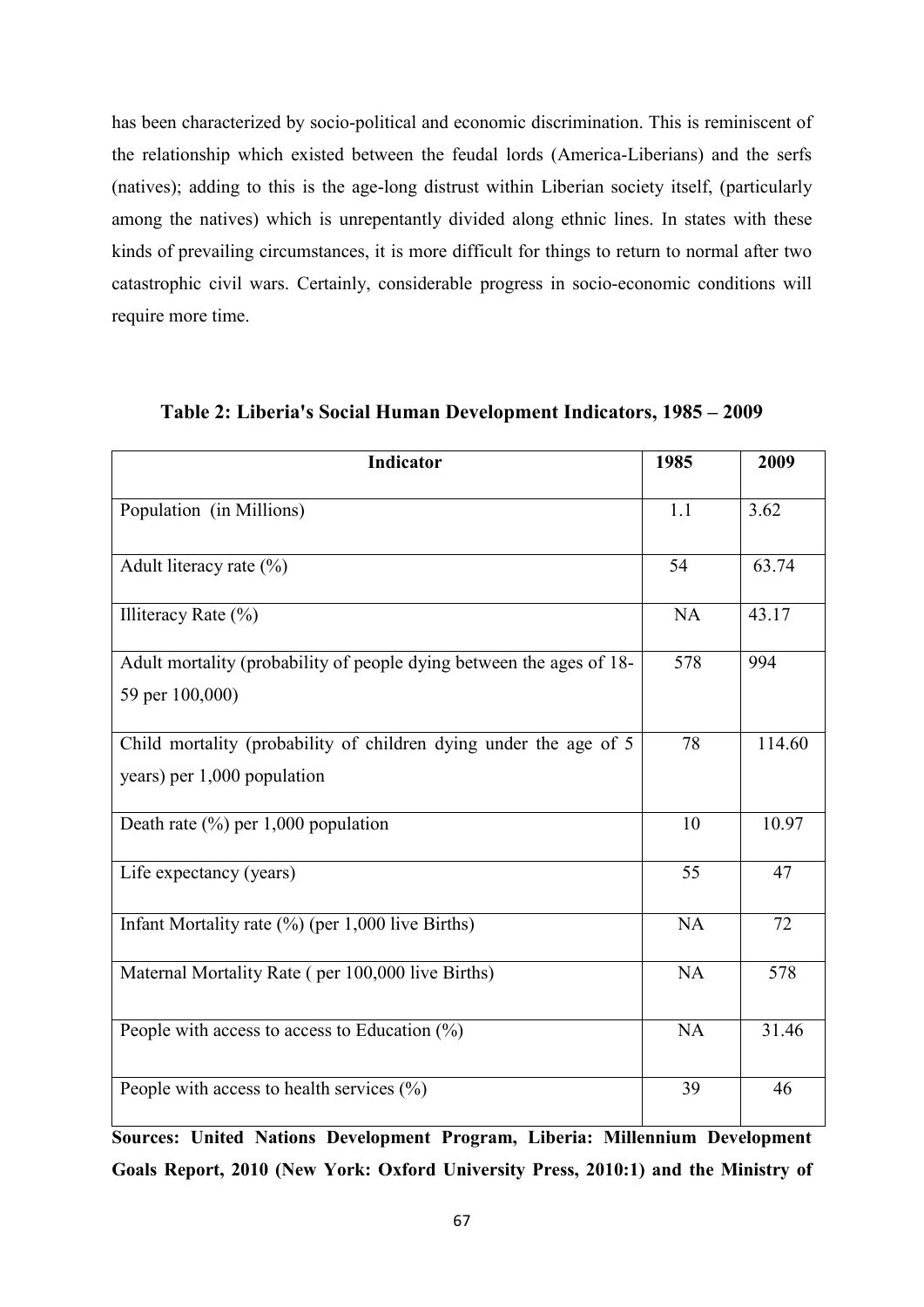# **Planning and Economic Affairs, Economic Surveys of Liberia, (Monrovia: Government Printing Office, 1986)**

#### **The Consequences of the Crisis**

As Zounmenou (2008:8), puts it, "the summary of the perennial human development crisis in Liberia is likeable to a termite that has eaten deep into the fabric of the Liberian society". The dimensions of the crisis, reflected in the areas outlined above, show that the country is yet to fully recover from the devastating effects of the post Doe and Taylor eras. The accumulative effects of years of redundancy and stagnation, decades of unmitigated poverty, a nearly non-existent health care system, a lack of portable water and a systemic culture of poor sanitation has made it practically impossible for the majority of Liberians to maximize their human potential that could see them live a healthy and economically productive life.

## **3.9 Conclusion**

This chapter has provided background information on the Liberian state and the *raison d'tre* for the crises. It identified the age-old distrust between the Americo Liberians and the Natives as one of the explanations for Samuel Doe's ascendancy to office in 1980. The Liberian conflict was caused by a combination of bad governance on the part of the Americo-Liberians and Samuel Doe, whose despotic, overbearing attitude and totalitarian leadership style was unbearable to the NPFL movement led by Charles Taylor. Doe"s government was allegedly characterized by political exclusion, marginalization, and tribalism and this led to several orchestrated demands for social change and political reform. Doe"s failure to accede to any of its demands led the rebel group under the auspices of the NPFL to take up arms against his regime.

This chapter has further revealed that the struggle for natural resources such as gold, diamonds and coal, which were exploited to sustain the struggle, was a major motivation for the protracted nature of the crisis. The war was also driven by selfish political ambitions and greed on the part of the warlords, as evidenced by the struggle for control over the mineralrich regions of Liberia. An appraisal of the arguments for and against Nigeria"s intervention in Liberia revealed that the combination of the personal leadership aspirations of Gen. Ibrahim Babangida, through the use of the army and the enforcement of the sanctity of Nigeria"s Afro-centric foreign policy, informed Nigeria"s intervention in the Liberian war.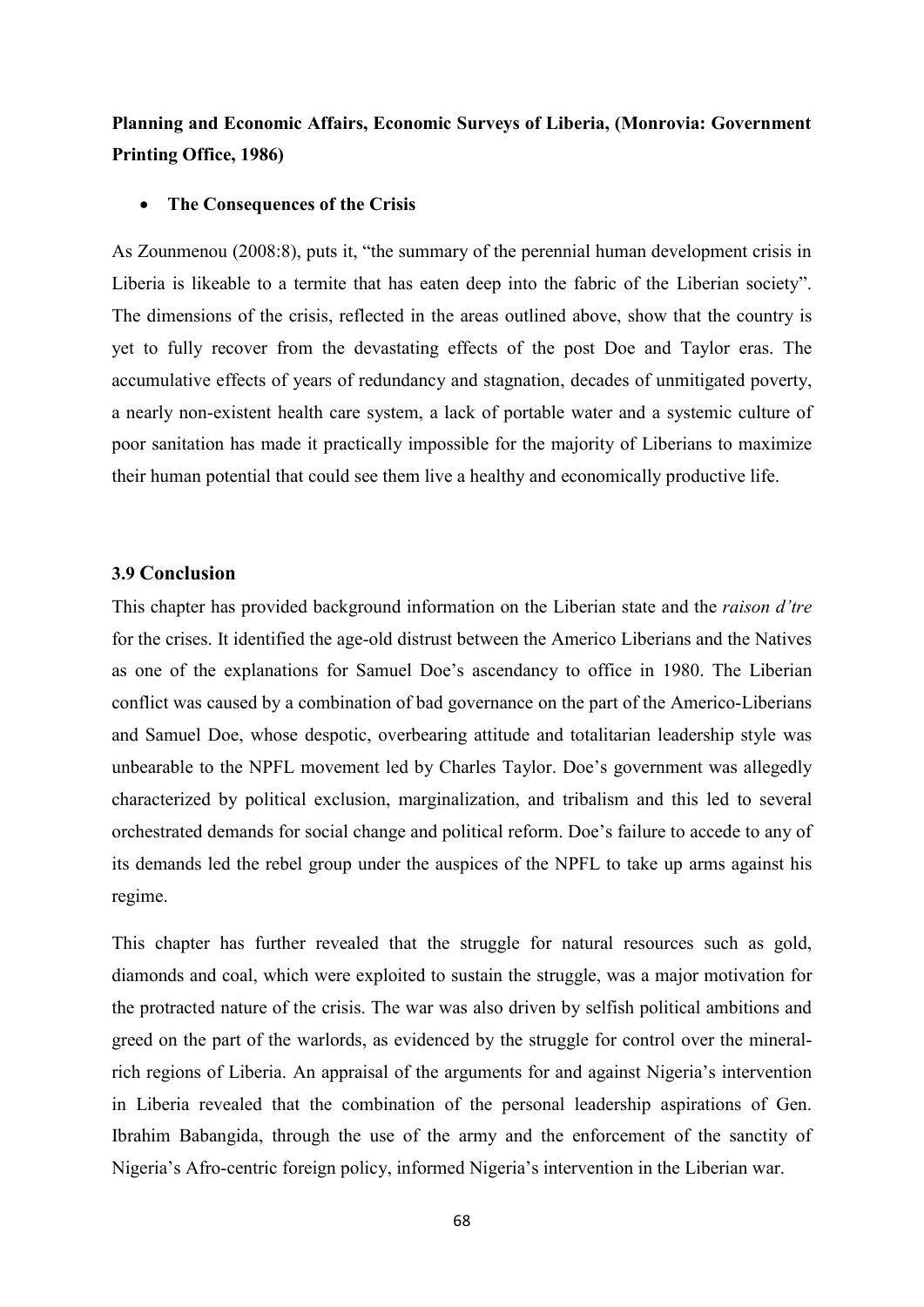This chapter also considered the roles played by various state and non-actors both in the resolution of the Liberian crisis and in the post-reconstruction efforts in Liberia. It concluded by providing selected socio-economic indices to emphasize that the Liberian state is still in a conflict recovery stage more than nine years after the war officially ended. It is submitted that for the Liberian state to be able to escape from humanitarian development catastrophe; a crisis that has been further exacerbated by the continuation of its neo-colonial construct, the country must endeavor to quickly embrace the part of "real" democratization. The alternative to doing so could be a return to its "dark days". The following chapter examines the nature of the Nigerian state, its foreign policy making instrument, and its contribution to peace building and conflict resolution in Africa. The chapter will also establish the (possible) nexus between this intervention and others that Nigeria has undertaken in Africa within the dictates of the country"s foreign policy.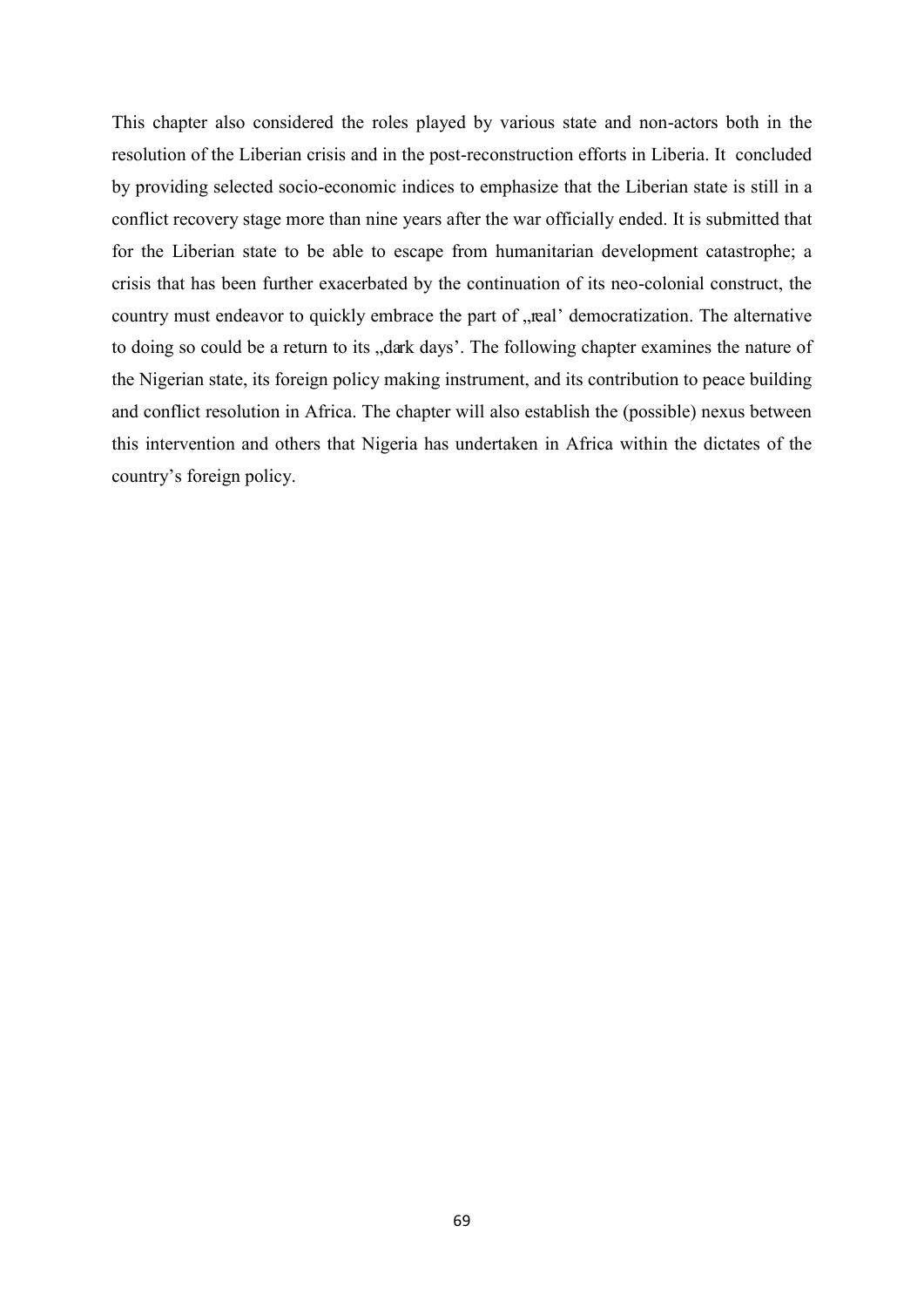## **CHAPTER FOUR**

# **The Nigerian State, its Foreign Policy Institutions and its History with Conflict Resolution in Africa**

## **4.1 Introduction**

1

Having undertaken a review of the nexus between Nigeria"s foreign policy and its role in the resolution of the Liberian crisis, this chapter interrogates Nigeria"s role in peace building and conflict resolution in Africa, particularly when considered from its foreign policy perspective. It also examines the history and nature of the Nigerian state, and the major instruments of its foreign policy formulation. The chapter will also provide a tabular representation of Nigeria"s involvement in conflict resolution in Africa and around the world. It concludes with an examination of how Nigeria"s rich history in conflict resolution in Africa can be channeled to the betterment and enhancement of its status as a regional hegemon in Africa and also to the well-being of its people both at home and abroad.

#### **4.2 Nigeria's Political History in Brief**

Nigeria's political history is deeply rooted in the events leading to her independence in 1960 and the subsequent amalgamation of the Northern and Southern Protectorates by Lord Lugard in 1914. The country"s first taste of political leadership was occasioned by the indirect rule system of government foisted on it by its British colonial masters. This saw a total of seven British Governor-Generals presiding over the affairs of the territory.<sup>19</sup> The only Nigerian to be appointed to that position was Sir Nnamdi Azikwe, whose authority was largely subservient to the British monarchy and who thus wielded only ceremonial powers between 1960 and 1963, when the country attained a republican status.

To date, Nigeria"s political experiment has taken it through six different republics spanning from 1960 to 2012. Sir Tafawa Balewa became Nigeria"s first Prime Minister on October 1, 1960; however, the life of that administration was cut short on 15 of January, 1966, in a foiled military coup led by Major Chukwuma Kaduna Nzeogwu. The major political beneficiary of that coup, General Aguiyi Ironsi served as Head of State until July 27, 1966

<sup>&</sup>lt;sup>19</sup> Nigeria's past Governor-Generals included: Sirs Lord Lugard, (1914-1919); Hugh Clifford (1919-1925); Graeme Thomson (1925-1935); Donald Cameron (1931-1935) Henry Bourdillon (1935-1943); Arthur Richards ( 1943-1948); John Macpherson (1948-1954; James Lyttleton (1954-1955) and James Robertson (1955-1960).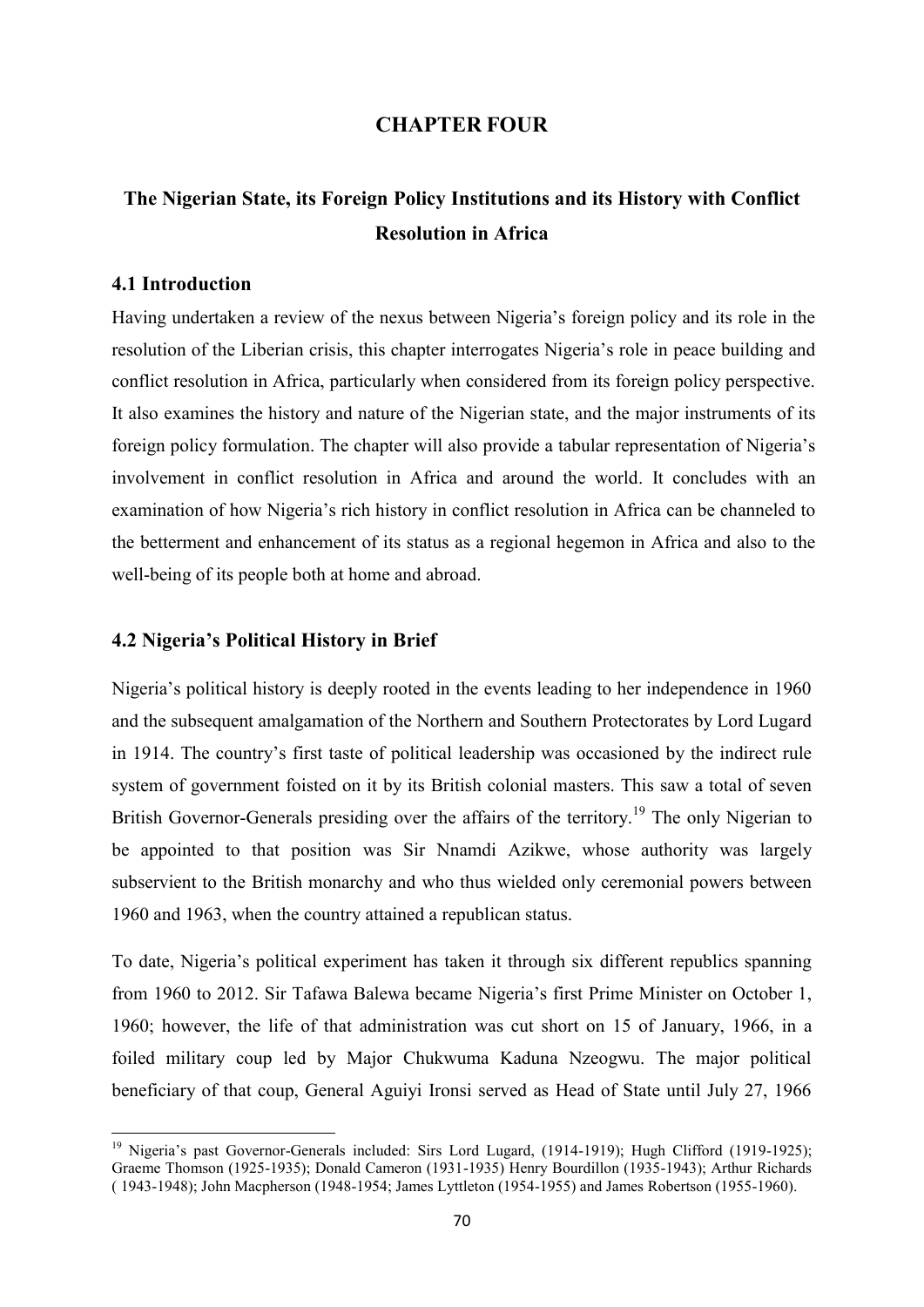when he was overthrown in a counter coup led by Gen. Yakubu Gowon. Gowon remained in office until 1975 when he was displaced by a bloodless coup spearheaded by Gen. Murtala Mohammed. Following the assassination of General Mohammed on February 13, 1976, General Olusegun Obasanjo assumed the mantle of leadership and successfully handed over the reins of power to a democratically elected government led by Alhaji Shehu Shagari on October 1, 1980. On 31 December 1983, barely three months into the second term of the Shagari administration, it was dethroned by Major-General Mohammadu Buhari, who announced that he had seized control of power from the civilian regime (See Anam-Ndu, 1979; and Ajetumobi, 1991).

The Buhari regime lasted from December 1983 to August 1985 before being over thrown by General Babangida, who assumed office first as Head of State and later announced himself as President and Commander in Chief. The Babangida regime spanned between August 27, 1985 and August 27, 1993 before he voluntarily *stepped aside* following widespread protests and demonstrations that greeted the annulment by the administration of the general election held in 1993. It is remarkable to note that Babangida, while stepping down from office in 1993, had announced the appointment of Ernest Shonekan, as head of what he described as an Interim National Government (ING). According to Fawole (2003) and Gambari (2008), Shonekan"s appointment was more of a mere preparatory stratagem intended to eventually pave the way for the emergence of General Sani Abacha. Following General Abacha"s controversial death in 1998, General Abdulsalam Abubakar, Abacha"s second in command took over and subsequently supervised the transition to civil rule.

The resultant effect of this was the election into office of Olusegun Obasanjo, a retired general and one time military head of state. Following Obasanjo"s return to power in 1999, he embarked on a series of face-saving visits ostensibly to restore the country"s lost glory in foreign relations and also to revive its shrinking status in Africa and indeed around the world. While it may be difficult to measure the level of success achieved by the Obasanjo administration with respect to enhancing Nigeria"s status amongst the community of nations, it is instructive to note that the Obasanjo administration between 1999 and 2003 succeeded in returning Nigeria to its traditional Afro-centric foreign policy posture. Under Obasanjo, Nigeria became very influential in the transformation of the Organization of African Unity to African Union in July 2001.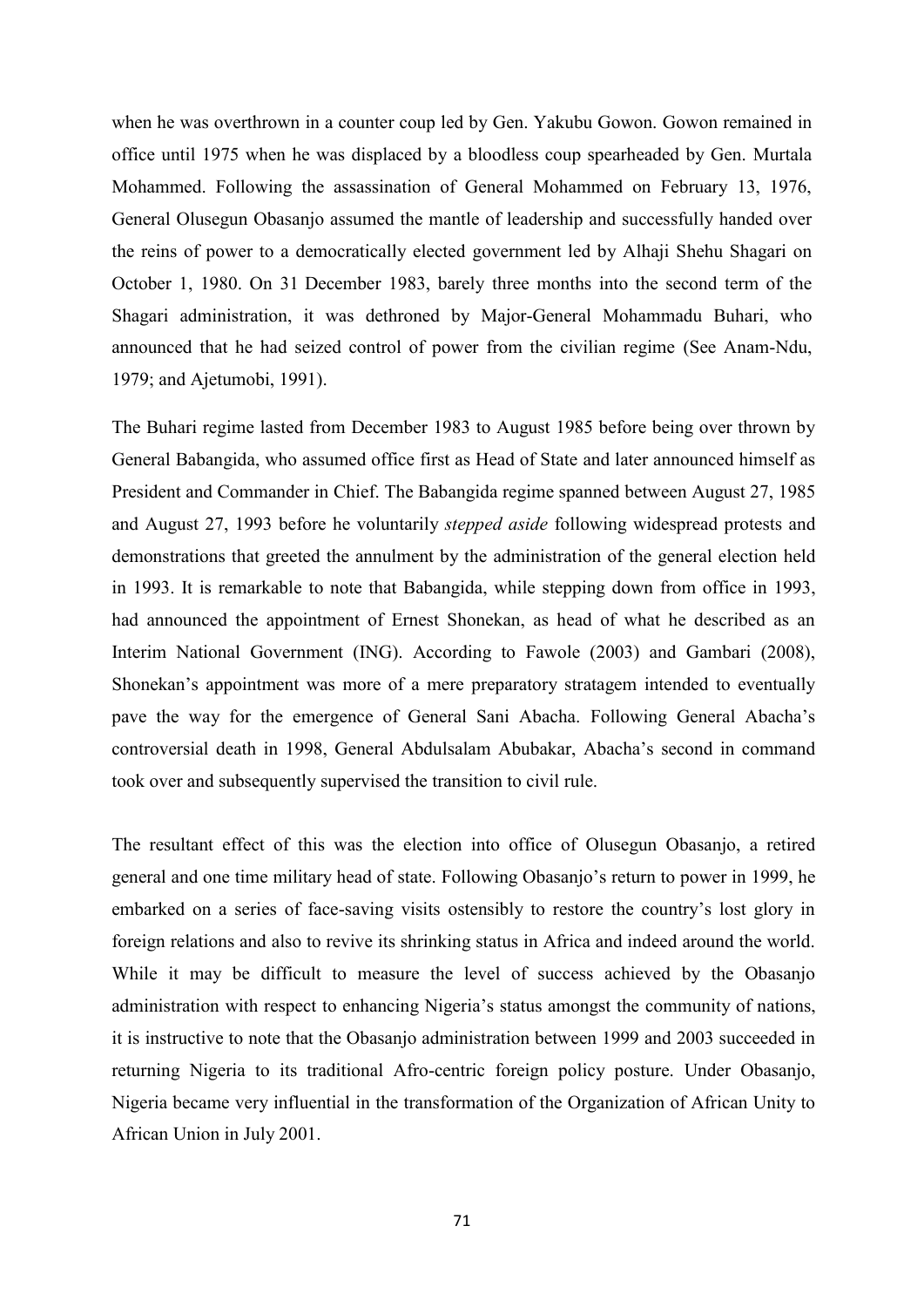Nigeria was also very instrumental in the formation of the New Partnership for African Development (NEPAD) in 2002, and was a key player in the restoration to office of President Fradique de Menezes of Sao-Tome and Principe who was deposed from office while on a state visit to Nigeria in 2003. Obasanjo subsequently won a second term in office and thus became the only former military Head of State to achieve this feat. Although scholars such as Fawole (2004); Osuntokun, (2008); Gambari, (2008) and Adebajo, (2008) have argued that fate and posterity had presented Obasanjo the singular opportunity to correct the "mistakes' he made while serving as military Head of state between 1976 and 1979, it is left to history to decide the extent to which Obasanjo was able to , right' his so called , wrongs'.

Fawole also similarly noted (2008:45) that by the end of Obasanjo's second term in office as civilian president in 2007, Obasanjo had succeeded in lifting Nigeria from the pariah state which it was prior to 1999 to a gradual but progressive path to normalcy. At the expiration of his term in May, 2007 and following a general election that was won by Umar Musa Yar' Adua, Nigeria returned to the foreign policy articulation termed by Ojo Maduekwe, (Obasanjo's former Minister for Foreign Affairs) as "Citizen Diplomacy' (Mbachu, 2007). However, it remains to be seen how aggressively the government is pursuing this objective. Following Yar" Adua"s death on May 5, 2010, Goodluck Jonathan, (Yar" Adua"s deputy) was mandated by constitutional provisions to assume the mantle of leadership first in an acting and later in a substantive capacity having won the presidential elections conducted in April, 2011.

Against this background information, a review of the major institutions, patterns and processes of foreign policy making in Nigeria is undertaken with a view to providing a clearer understanding of some of the underpinning philosophies behind Nigeria's involvement in conflict resolution in Africa.

## **4.3 Towards Understanding Nigeria's Foreign Policy Making Process**

Four main sources have been identified by Fawole (2004:8) as vital in explaining Nigeria"s foreign policy making. These sources include the role played by institutions such as the Nigerian constitution; the Presidency, the body responsible for the day-to-day running of the domestic and foreign affairs of the state); the National Assembly, which is constitutionally empowered to make laws for the country; the Ministry of Foreign Affairs and all other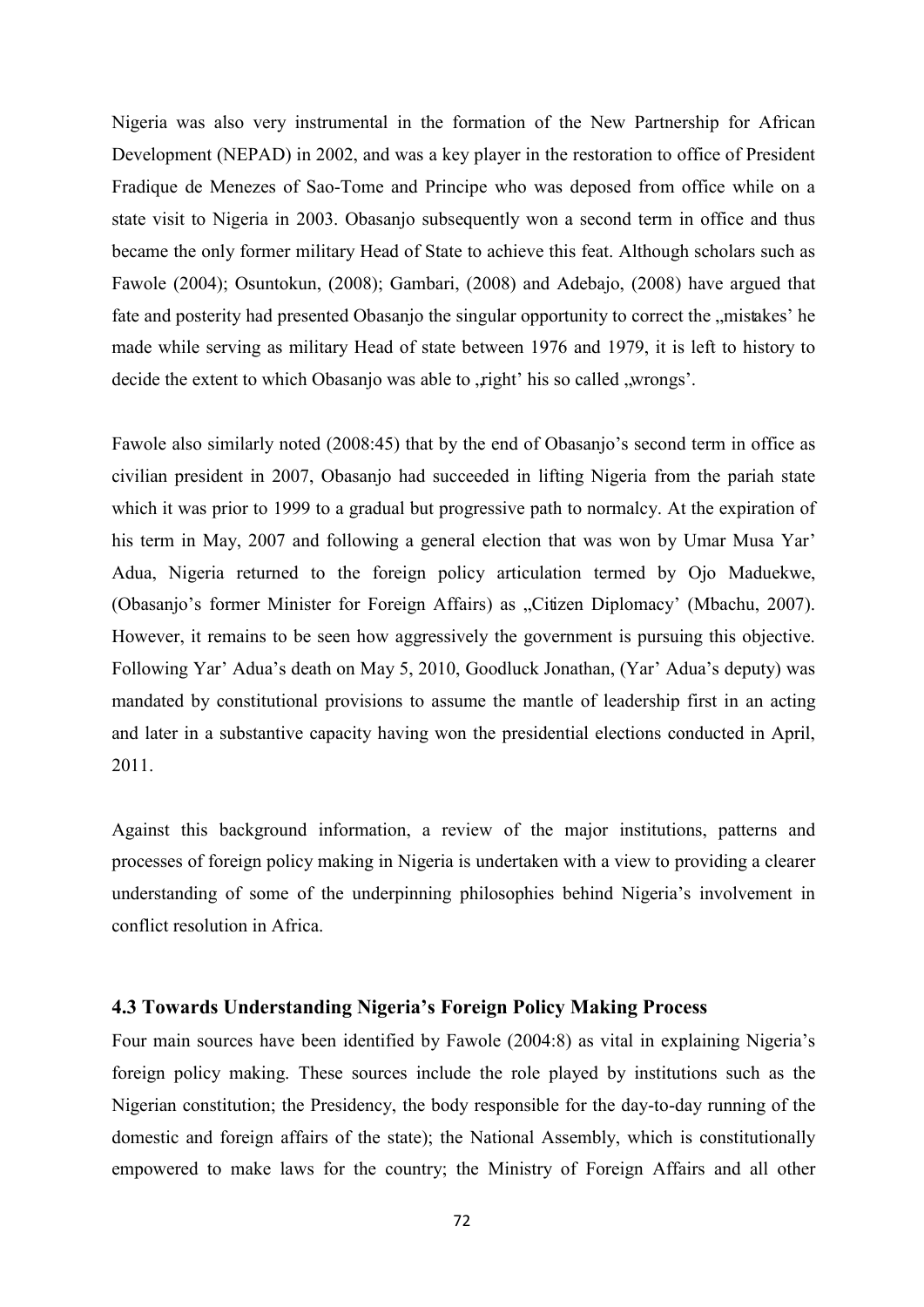agencies of government whose roles and duties are not expressly stated in the constitution. Although the roles of these ministries might not have been expressly defined by the constitution, their activities at various times, as observed by Fawole (2004:9), could be tangential to it. Each of these items is dealt with in the details presented below.

#### **The Constitution**

Nigeria presently operates under the provisions of the 1999 constitution, which is largely seen as an amendment to the 1979 version. The constitution came into effect in May 1999, following the country"s return to civilian rule and it thus recognized some state institutions and structures as having inextricable relationships with the conduct of foreign policy. Specifically, Section 19, sub section II of the 1999 constitution recognizes the broad principles encapsulated in Nigeria"s foreign policy as including the:

- (1) promotion and protection of the national interest;
- (2) promotion of African integration and support for African unity;
- (3) promotion of international cooperation for the consolidation of universal peace and mutual respect among all nations and the elimination of discrimination in all manifestations;
- (4) respect for international law and treaty as well seeking of settlement of international disputes by negotiation, mediation, conciliation, arbitration and adjudication; and
- (5) promotion of a just world order.

However, one noticeable flaw in the 1999 constitution pointed out by Fawole (2004:9) is its failure to spell out the actual content or direction of the Nigeria's foreign policy. This is evident in the preamble of the constitution where it is stated that:

*We the people of Nigeria firmly and solemnly resolved to promote inter-African Solidarity, World Peace, and International Cooperation and Understanding* (Constitution of the FRN, 1999).

Given this rather generalized conception of foreign policy in the 1999 constitution, the leadership of the country is thus called on to determine the shape and specific direction which Nigeria"s foreign policy should follow. As Fawole (2000) argued, "apart from the meaning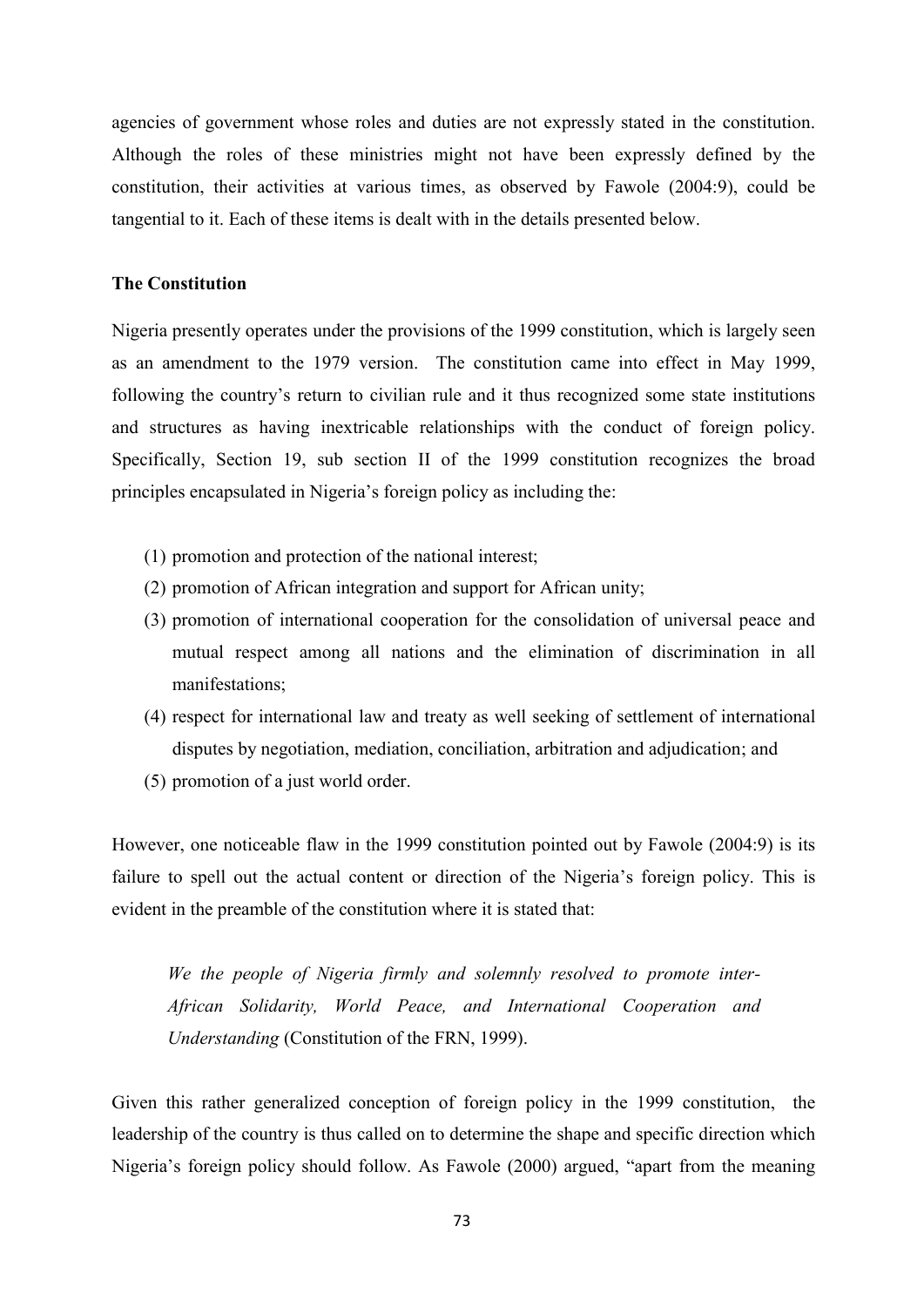and content of the national interest that are left to the imagination of discerning minds, three out of the four succeeding objectives as stated above are merely grand, idealistic, altruistic and largely unrealizable foreign policy objectives" (Fawole, 2000:281).

## **The Presidency**

**.** 

Nigeria is presently modelled after the American presidential system of government, whose emphasis is premised on a strong presidency. This system incorporates three principal arms of government (the Executive, Legislative and the Judiciary) and the system of government associated with it is usually known as federalism.<sup>20</sup> However in the Nigerian case, the country"s colonial antecedents and its long history of military rule have corrupted the idea behind the federalist political system. This has resulted in a political situation in which the presidency has become associated with so much power which has been described by Fawole (2004:11) as "an imperial presidency".<sup>21</sup> Top on the list of the responsibilities of the Presidency according to Section 2, sub-section (2) of the 1999 constitution includes; setting the agenda for domestic and foreign policies, sending bills to the national assembly, and assenting or withholding bills from the National Assembly. The president also runs the affairs of the state on a day-to-day basis.

Fawole (2004:12) equally notes that by virtue of the powers conferred by the constitution on the presidency with regards to foreign policy making, the president is expected to set an agenda according to his vision, his party manifesto and programmes and also in line with the dynamics of world politics. He is seen as the chief maker of both domestic and external policies and the principal actor on foreign matters. On behalf of the government and people of Nigeria, the president is expected to conduct diplomatic visits and sign bilateral and multilateral treaties and agreements with other sovereign nations. However, it is in important to note that in the history of Nigeria"s contemporary foreign relations, its foreign policy has

 $20$  Federalism according to Wheare (1946), refers to a system of government where power is shared among the federating or component units and thus creates a political order which allows these units some form of autonomy to act and make decisions on behalf of their subjects, except when the matter at hand clashes with the constitutional provisions of the country and that of the federal government.

 $21$  Fawole (2004) interprets an imperial presidency' to mean a political situation where the presidency, courtesy of its long years of military dictatorship, has been reduced to a mere unitary system of government in actual practice although not in nomenclature. Under this system, the presidency wields a near absolute and overbearing power and this is reflected in the responsibilities attached to the central government, including the politics of who gets "what", "how" and "when".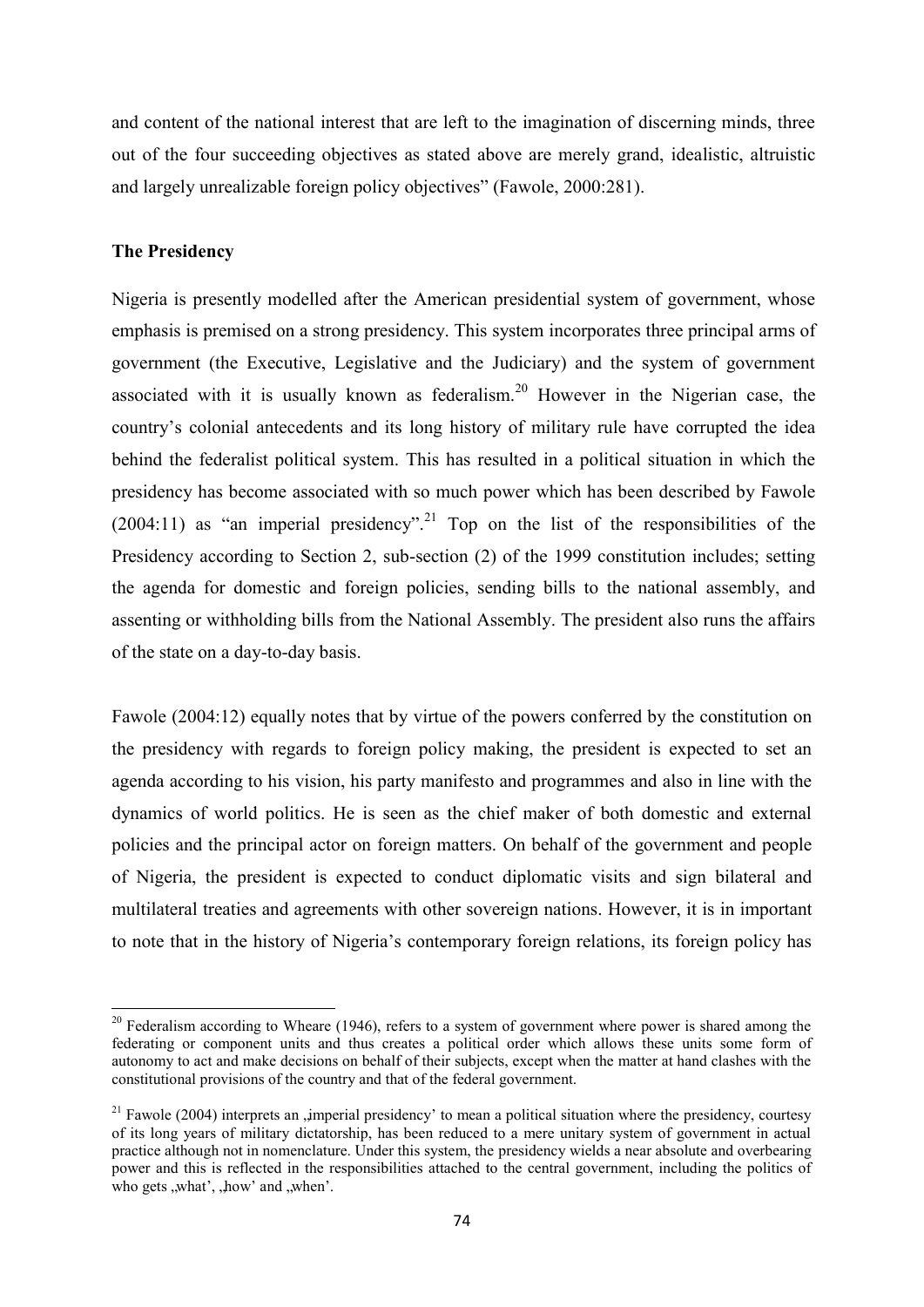always been dependent on the quality of the president, his/her ideological orientation and his/her ability to grasp the nuances of the dynamics of the ever changing diplomatic world.

This explains how the moderate, conservative, religious and moralistic foreign policy outlook of the Balewa regime, the quiet , gentlemanly' attitude of the Gowon administration, the arguably timid and unconfident foreign policy disposition of the government of Sheu Shagari, and the radical and ,aggressive' external policy approach of the Murtala-Obasanjo regime were brought to bear on their administration's approach to and in the pursuit of foreign policy issues. The same goes for the impressive, courageous and initiative taking foreign policy concentration of the Babangida regime, the reclusive foreign policy instinct of the Abacha regime and Abdul Salam"s quiet diplomacy.

It is also instructive to note, that regardless of the fact that Nigeria"s *presidentialism* is modelled on that of the United States of America, there is still a wide gap between what obtains in the American federal system and that of Nigeria. For instance, unlike in America, all the main coercive and key apparatus of state such as the police, army, and other security and intelligence agencies are under the command and control of the presidency.

As a consequence of this constitutional provision, the description of a serving governor under the Nigerian federal structure as the chief executive of a state could thus be interpreted as merely ceremonial. This is because the actual control of the security agencies whose title the Governor bears is constitutionally vested in the central government and it is also listed as its exclusive preserve. This may be regarded as a major defect of the Nigerian federal arrangement.

#### **The National Assembly**

The constitutional framework recognizing Nigeria"s Fourth Republic (1999 to date) is anchored on the provisions of the 1999 Constitution, The constitution provides for a bicameral Legislature; the Senate and the Federal House of Representatives. The Senate is composed of 109 members, chosen on an equal basis across the 36 states of Nigeria; while the House of Representatives is composed of 360 members representing federal constituencies chosen on a proportional representation basis. The members of the National Assembly are directly elected; citizens can seek election into both houses, as long as they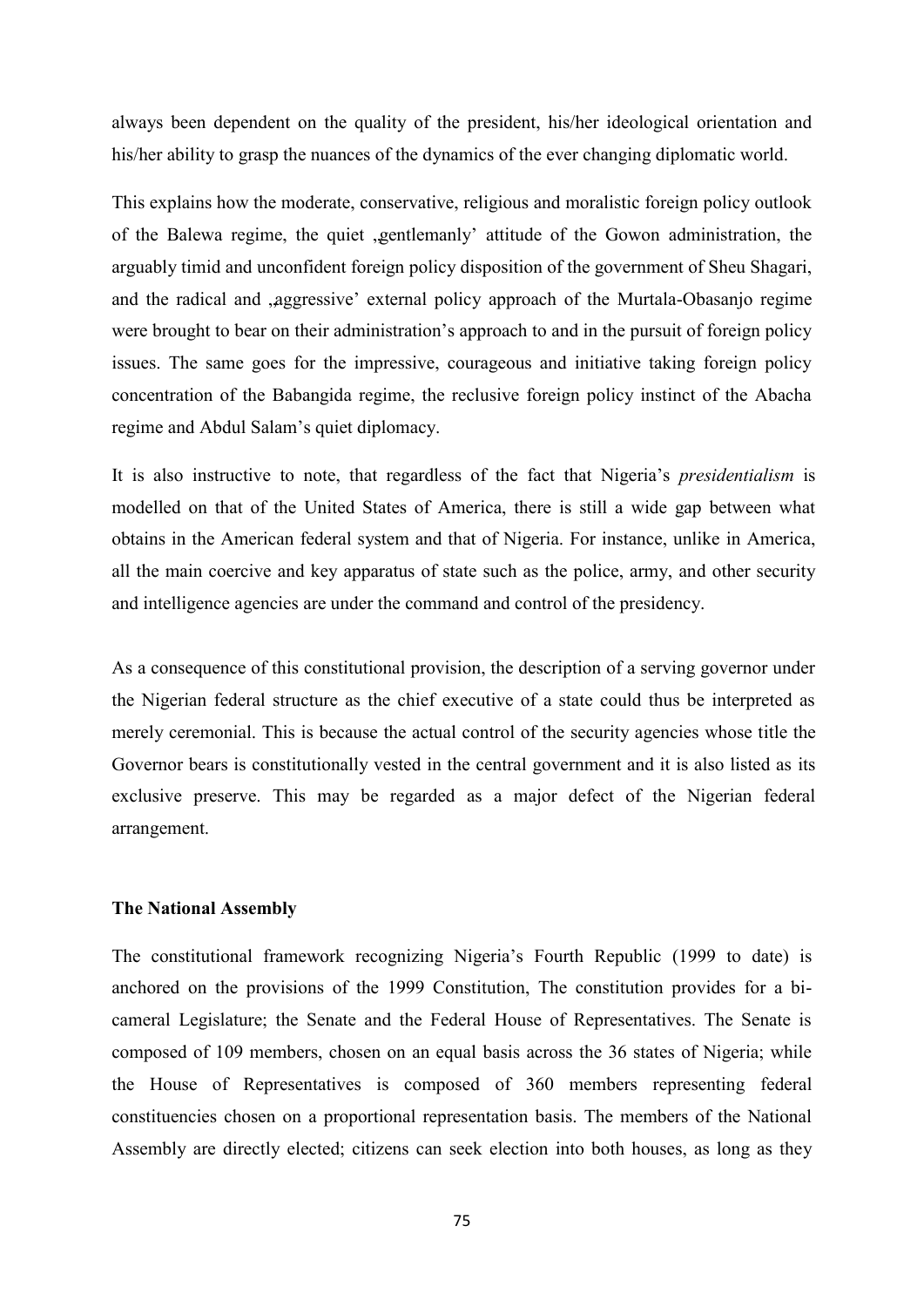meet the age and educational requirements (Section 4 of the 1999 Constitution of the Federal Republic of Nigeria).

In Nigeria, the constitutional responsibilities of the legislature include law making and influencing government policies through motions and resolutions. However, some responsibilities are the exclusive preserve of the Senate. These include the screening and confirmation of the members of the Federal Executive Council, otherwise known as Ministers and ambassadorial nominees. Both houses are constitutionally mandated to sit for a minimum of 181 days a year.

In terms of foreign policy making, the combined arms of the legislature perform a much greater function. Section 2, sub section (1) of the 1999 constitution confers on the National Assembly the power to make laws for the peace, order and good governance of the federation or any part thereof. Its powers over the direction and conduct of Nigeria"s foreign policy contained in Sections 80, 81 and 82 of the 1999 Constitution include its ability to control the national treasury. This implies that no funds can be withdrawn from the country"s Consolidated Revenue Fund without its approval; the executive arm of government makes its requests for funds to the legislature through budget proposals but it cannot embark on any spending until its gets confirmation from the legislature,

As Fawole (2008:14) notes, all ministries and parastatals including the Federal Ministry of Foreign Affairs have to defend their budget proposals before the committee on foreign policy of the National Assembly. Funds meant for foreign policy articulation and pursuit may be denied if such initiatives are found to be inconsistent with the nation"s national interest. The National Assembly, in terms of the provisions of Section 5(4a) wields sufficient influence over the executive, particularly when it comes to when the nation can go to war. Should such a request by the executive be turned down by the Assembly, the government through the executive cannot go to war except in emergency situations where the President needs to respond to any threat considered an affront to the country"s territorial sovereignty and that of its people.

Other areas where the National Assembly can exercise its authority on foreign policy matters include the ratification of both bilateral and multilateral treaties agreed to by the executive. This power is vested in the National Assembly by Sections 11 and 12; without the National Assembly"s ratification, such treaties are mere diplomatic parleys and as such are insignificant and non-binding on the state. Furthermore, the National Assembly exercises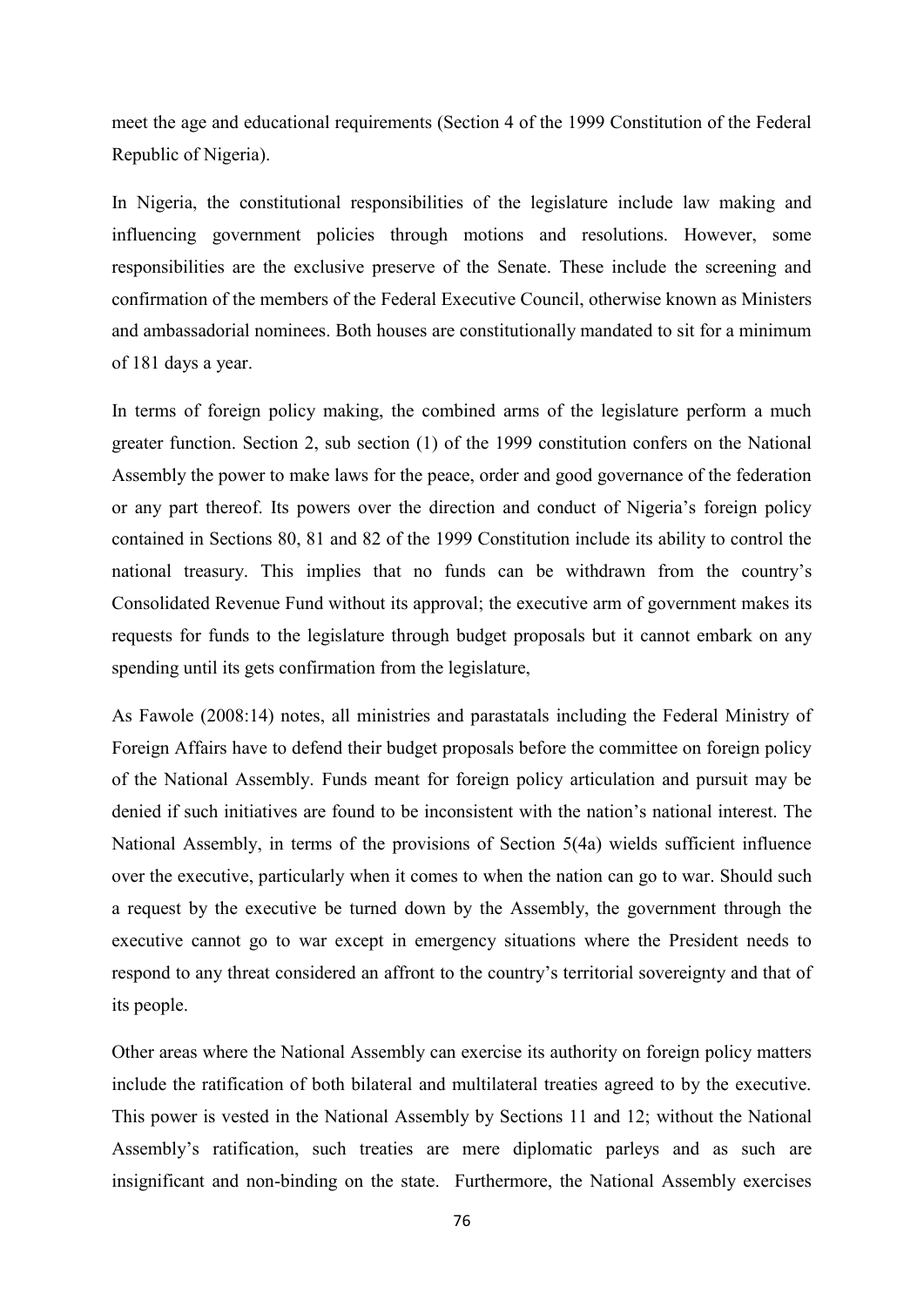some level of control in terms of granting or withholding approval for the Ministerial and Ambassadorial nominees appointed by the President acting under the provisions of Section 171 of the 1999 constitution (Fawole, 2004:15).

#### **The Ministry of Foreign Affairs**

The essential responsibility of the Ministry of Foreign Affairs (MFA) is conducting and managing external affairs; for this reason, the ministry is usually staffed by highly trained officers with practical, theoretical knowledge and a technical grasp of foreign affairs. In represents the main implementation arm of foreign policy and Nigeria"s High Commissions, embassies, and other diplomatic representations fall under its jurisdiction. It also services all of Nigeria"s 94 diplomatic missions including the country"s interest in international organizations such as the United Nations (UN), African Union (AU), the Economic Community of West African States (ECOWAS), and the Commonwealth (Fawole, 2004:17). It should be noted that the MFA is not the only ministry that performs a central role in the conduct of foreign policy. Several other ministries, parastatals and, other specialized agencies such as the ministries of Cooperation and Integration; Defense; Finance, Trade and Commerce; Industry and Agriculture, Petroleum Resources, and the National Intelligence Agency (NIA) work in concert with the MFA to ensure that Nigeria"s foreign policy specifics are well advanced within the community of nations.

In the practice of international diplomacy, states no longer leave their foreign policy concerns in the hands of individuals without the required background; modern diplomacy has become too complex an activity to be left to professional diplomats with narrow specializations to handle (Fawole, 2004:17). Emerging world trends go beyond mere political and diplomatic matters. This view is well articulated by Le Pere and Nieuwkerk (2002:188):

*The world can no longer be understood in the monochromatic colors of the Cold War- it is definitely more complex, driven by impulses which require a range of new and overlapping policy instruments and resources. Foreign policy now include issues as diverse as investment, migration, energy, inflation, food security, human rights, the natural environment and so on* (Nieuwkerk 2002:188).

Flowing from the above observation, one should take into cognizance the role that issues such as sub-regional security in West and Central Africa, regional economic integration,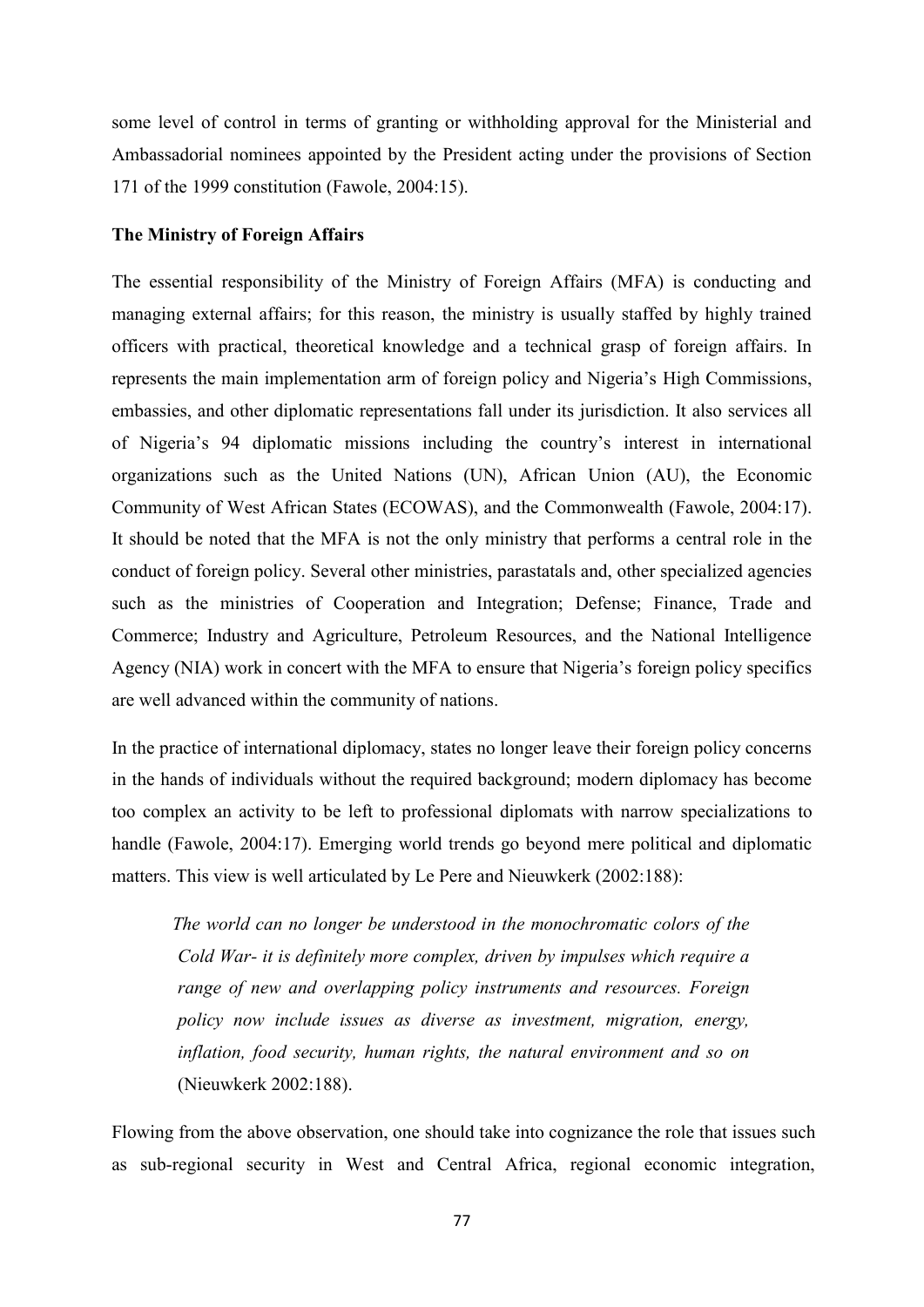information and communications technology, and international trade play in foreign policy articulation and propagation. Indeed, the world has now become a global village, and for a state to be able to compete favorably with its contemporaries on all of the issues raised above, it must involve other governmental infrastructure in the conduct of its foreign policy. This role is sacrosanct and requires a great deal of professionalism and diplomacy to protect the nation"s national interests.

The following section provides a brief discussion of the intrinsic relationship between the different regime types Nigeria has passed through and the foreign policy orientation of its governments particularly from the point of view of their level of commitment to Nigeria"s traditional Afro-centric posture.

## **4.4 Regime Type, Foreign Policy Orientation and Commitment to Afro-centrism**

Research by scholars such as Aluko (1981), Akinyemi (1989), Abegunrin (2003), Fawole (2003) and Akinterinwa (2010) has captured Nigeria"s national interest as: National selfpreservation, defending national sovereignty and independence, protecting the socioeconomic and political interests of Nigerians, ensuring the defense, preservation and promotion of democratic norms and values, enhancing Nigeria"s standing and status in Africa, and the promotion of world peace. Similarly, scholars such as Idang (1973:1-5), Ogunsanwo (1986:1-4) and Gambari (1989:2-7) argue that Nigeria"s national interest is best considered from the perspective of its regional and continental leadership drives. This ambition, according to these scholars represents the underpinning philosophy and overriding impetus which led to Nigeria's adoption of a policy of "four concentric circles" as espoused earlier.

Prominent among Nigeria's achievements were its contribution to the birth(s) of the Organization of African Unity (OAU) in 1963, and ECOWAS in 1975, the attainment of independence by Angola and Zimbabwe (formerly Rhodesia) in 1975 and 1980 respectively, Nigeria"s active participation in peacekeeping and conflict resolution in Africa including the frontline role it played in the resolution of the civil wars in Liberia, and Sierra Leone, and in the eventual demise of apartheid in Namibia in 1988 and later in South Africa in 1994, among others. However, despite these successes, this Africa-centered foreign policy was not without its flaws.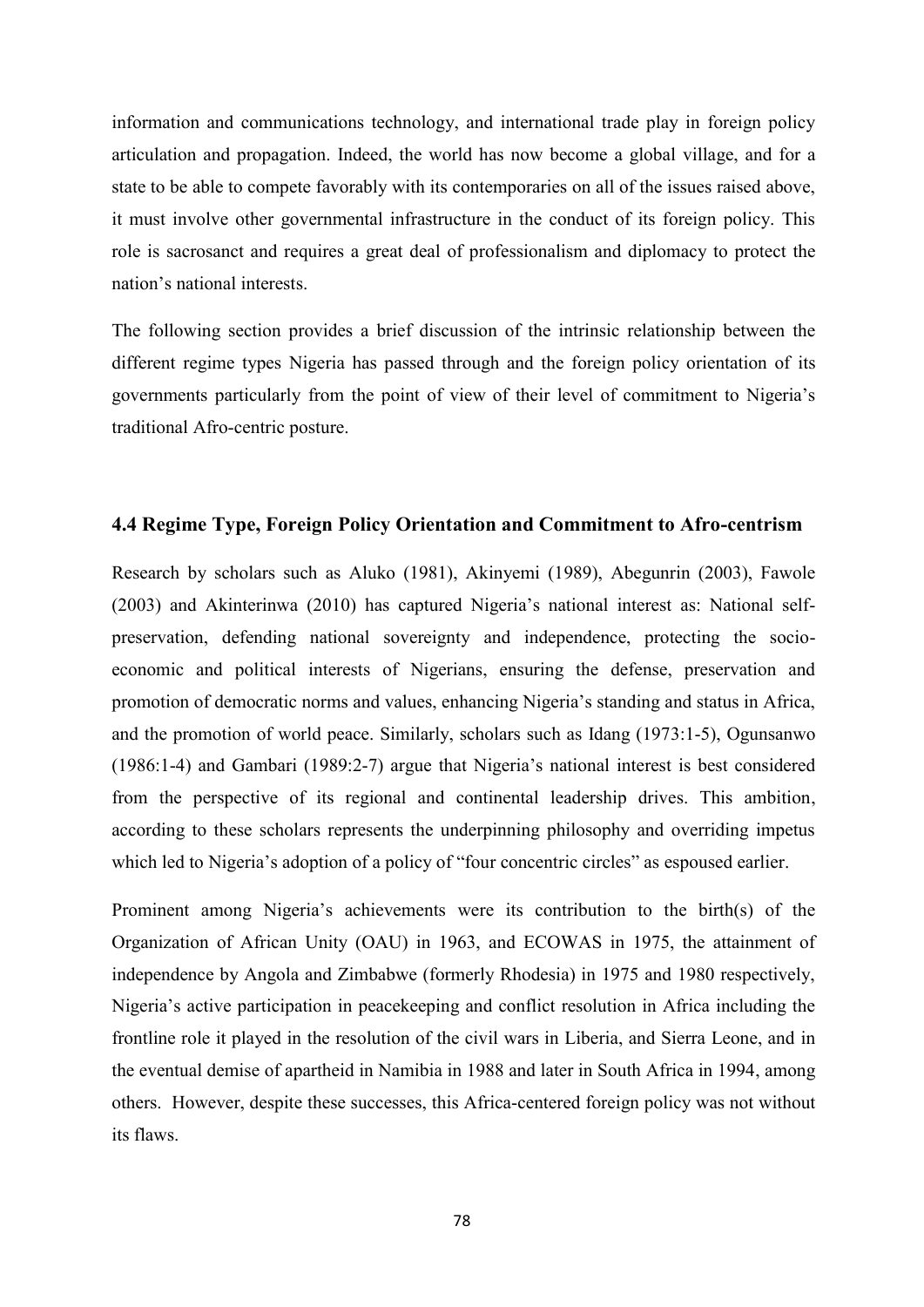These flaws, according to Aluko (1981), Abegunrin (2003), Fawole (2003), and Adebajo and Mustapha (2008), were soon to become evident in the downturn experienced by the country in its hitherto strong and viable economy and in the neglect of its own domestic responsibilities, specifically the fulfillment of the social obligations expected of a government to its people. The resultant effect of this was a steady decline in the nation"s oil revenue owing to a culture of poor maintenance, corruption and the extensive projects executed by Nigeria in other African countries. Notable among these were the cement and road facility built by the Gowon regime in Benin Republic, the sugar factory constructed in Senegal, the huge costs associated with funding the liberation movement in Southern Africa, the cost of prosecuting its civil war from 1967 to 1970 and the seeming failure of its leadership to take economic advantage of the in-roads it was creating courtesy of its interventionist policies in Africa, for the benefit and protection of its national interests.

The period between 1985 and 1998 in Nigeria"s foreign policy history and practice was described by Fawole (2003:127-146) as the beginning of ultra-nationalism, xenophobia and the beginning of isolationism in Africa, except for the short lived regime of Gen. Buhari (1984-1985) and that of Gen. Babangida (1985-1993), both of whom were noted for their radical ultra-nationalist and interventionist foreign policy orientation. The Babangida regime according to Osaghae, (2002) and Adebajo and Mustapha (2008, p.12), was particularly noted for its "zero tolerance' for conflict in West Africa; a policy which Babangida executed through the instrumentality of the Economic Community of West African States Monitoring Group (ECOMOG) as evidenced in Nigeria"s commanding role in the civil wars in Liberia and Sierra Leone.

The essential foreign policy thrust of the Babangida regime was anchored on the wings of the protection of the national interest, Afro-centrism, strengthening good neighborliness among its contiguous states and the pursuance of greater economic integration within the West African sub-region. Notable among the defining moments of that administration were the introduction of the Technical Aid Corps Scheme under the supervision of the then Minister of Foreign Affairs, Bolaji Akinyemi, the tactical adoption of "economic diplomacy"<sup>22</sup> as the

**.** 

<sup>&</sup>lt;sup>22</sup>Economic diplomacy according to Atah (2011) can be credited to Nigeria's former Minister of Foreign Affairs; Gen. Ike Nwachukwu. The idea seeks to facilitate the promotion of export trade, investment and increased financial assistance from friendly countries. The policy was said to have been inspired by the pressures that were exerted on the Nigerian economy as a result of the introduction of the Structural Adjustment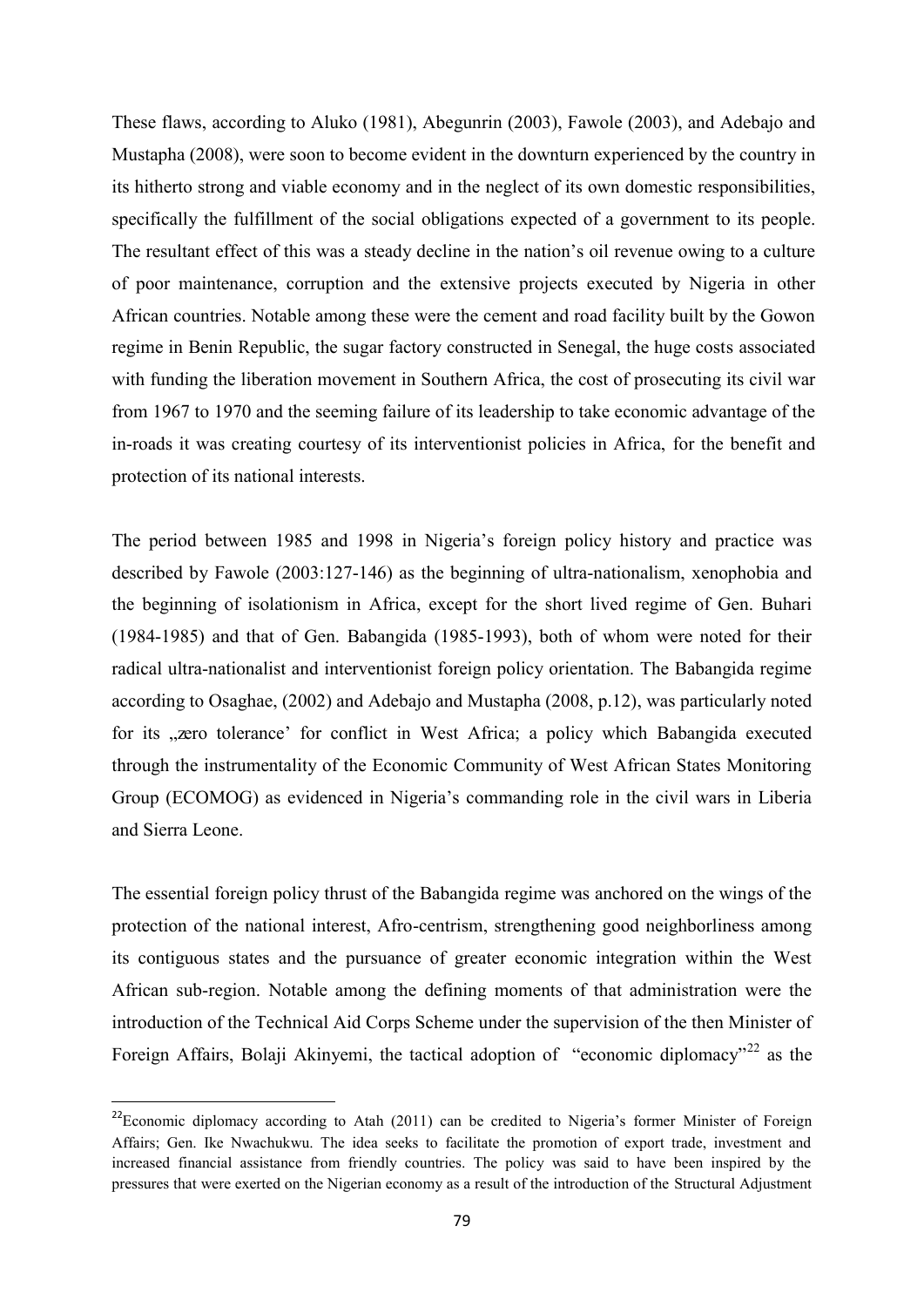country"s new foreign policy drive and the renewed bite which the administration gave to the campaign against apartheid in South Africa, as well as commencing diplomatic ties with Israel and the over bearing role it played in the resolution of the Liberian crisis.

However, the succeeding regime of General Abacha plunged Nigeria into what Osaghae  $(2002:194-196)$  and Fawole  $(2003:127)$  call "Nigeria's era of foreign policy isolationism"; a "feat" achieved courtesy of the dictatorial and totalitarian Gen. Sani Abacha. Abacha's style of foreign policy administration was characterized by a high degree of inconsistency and incoherence judging by its ambivalence and quickness to react to international issues without taking cognizance of the cost implications of such decisions. The junta dissipated needless energy on maintaining its monopoly on the country while fending off every attempt by the international community to categorize it as a pariah state. In the words of Osaghae  $(2002:194-196)$  "Abacha saw it more as a "struggle for survival" and the Nigerian state witnessed a foreign policy era in which "isolationism" was the rule rather than the "exception" thus seeing diplomacy being replaced by bull fighting. And the country was counting more enemies instead of making more friends"

A number of pro-democracy activists were detained and some unfortunately paid the supreme price with their lives, but the eventual execution of the late leader of the defunct Movement for the Survival of the Ogoni People (MOSSOP), Ken Saro–Wiwa despite widespread an international appeal for a state pardon appeared to be the turning point for the Abacha regime. Nigeria was subsequently suspended from the Commonwealth of Nations<sup>23</sup> and automatically became a pariah state within the community of nations. Thus all the previous gains the country had attained over the years were eroded courtesy of the reckless abandon with which Gen. Abacha ran the country.

**.** 

Program (SAP). The highpoints of the policy were the priority it placed on export promotion, the encouragement it gave to direct foreign investment, debt rescheduling, the embracement of neo-liberal measures and deep involvement in the interplay of the capitalist political economy.

<sup>&</sup>lt;sup>23</sup> The Commonwealth of Nations comprises of fifty four countries (54) excluding Mozambique and Rwanda which were not colonized by Great Britain. The group seeks to encourage member states to cooperate within a framework of common values and goals, as stipulated in the Singapore Declaration. These include the promotion of democracy, human rights, good governance, and the rule of law, individual liberty, egalitarianism, free trade, multilateralism, and world peace. The association is not political; rather it is an intergovernmental organization in which countries with diverse social, political and economic backgrounds are regarded as equal in status.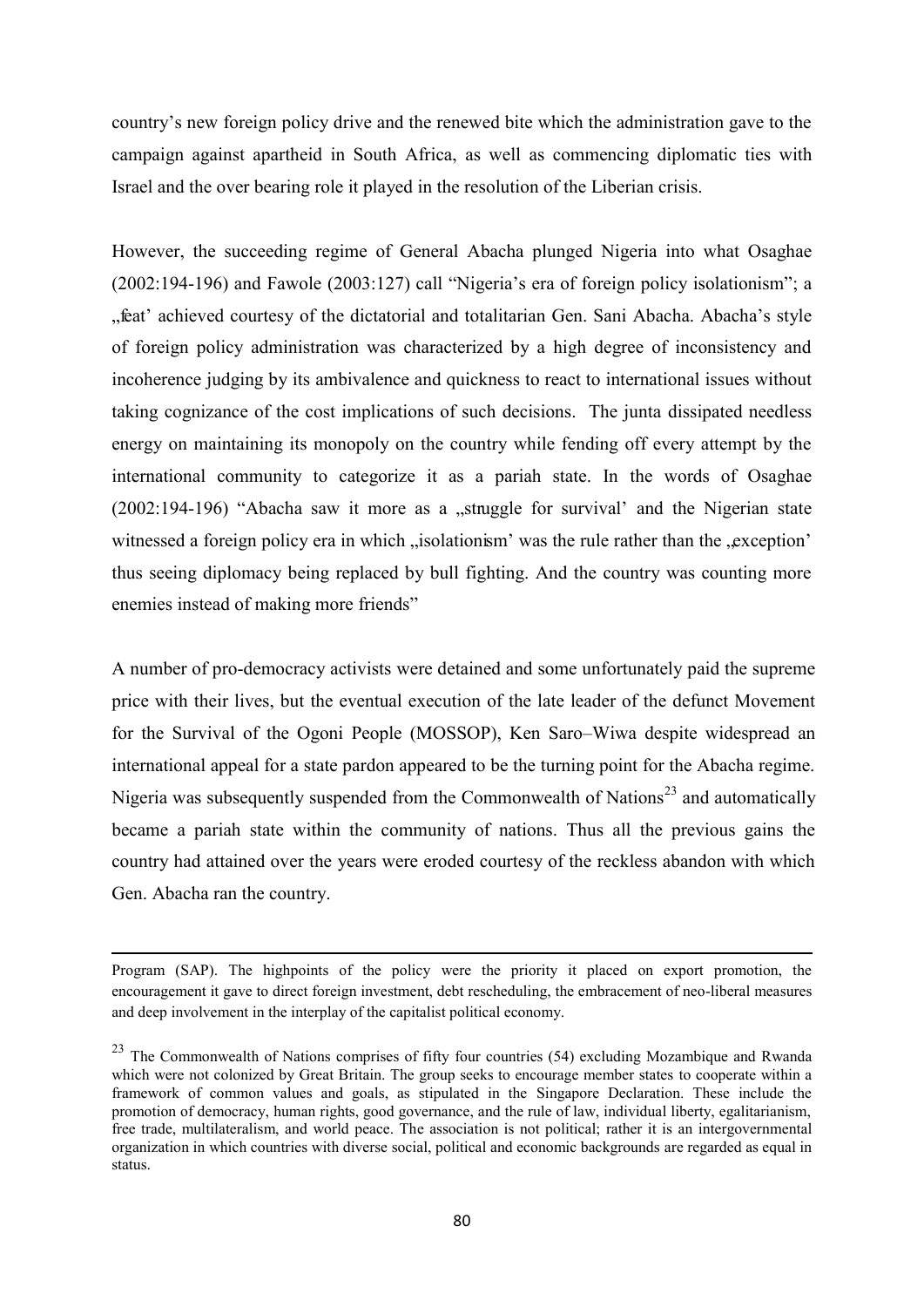Following the death of Gen. Abacha on June 8, 1998, General Abdul- Salami Abubakar took over the reins of power. He set himself the task of midwifing the re-birth of civilian rule in Nigeria and also made an appreciable impact in bringing some sanity into both the domestic terrain and the country"s external relations. He also succeeded in placing Nigeria back on track on the international scene by encouraging the country to participate in a number of privatization programmes, including investing in a nuber of export-oriented industries and the campaign for debt relief. On return to democracy on 29 May 1999, and the return to office of Olusegun Obasanjo as President, Nigeria undertook its foreign policy drive re-appraised, resulting in a shift from Afro-centrism to what Ojo Maduekwe termed citizen diplomacy - a policy which, according to Adebajo and Mustapha (2008:12) still awaits take-off.

#### **4.5 Nigeria Role's in Sub-regional Security**

As Rugumamu (2004:11) observed, Nigeria has undoubtedly played an unparalleled role in finding solutions to the plethora of conflicts that have occurred within its sub-region, as evidenced in the case of Liberia and Sierra Leone. Nigeria"s strong political will and financial support has helped to transform ECOWAS from its trade-based foundation to a securitybased Economic Community of West African States Monitoring Group (ECOMOG). This according to Ebohon and Obakhedo (2012:168), led to the formation of a sub-regional army which helped to contain the civil wars in Liberia and Sierra-Leone in the early 1990s. Agedah (1993:147) notes that the birth of ECOWAS was a product of the 13th Summit of the Economic Community of West African States (ECOWAS) held from August 6 -7, 1990 in Banjul, the Gambia. The meeting was led by Nigeria's former military leader, President Ibrahim Badamasi Babangida, who proposed to the Heads of State and Government of the 16 West African States present at the meeting the agenda for intervention.

Agedah (1993:147) further argued that Babangida"s proposal was premised on the need for West African leaders to develop a framework that could help remedy West Africa's most critical structural-functional defects. This included rethinking the political and security environment through which economic development could take place and as a result creating a more conducive atmosphere for the conduct of economic development. Babangida"s proposal was believed to have been further strengthened by the initial decision of ECOWAS to intervene in Liberia (1990-1997) following the refusal of the US to intervene, notwithstanding the historical ties they share. This, according to Gershoni (1993:21-43) and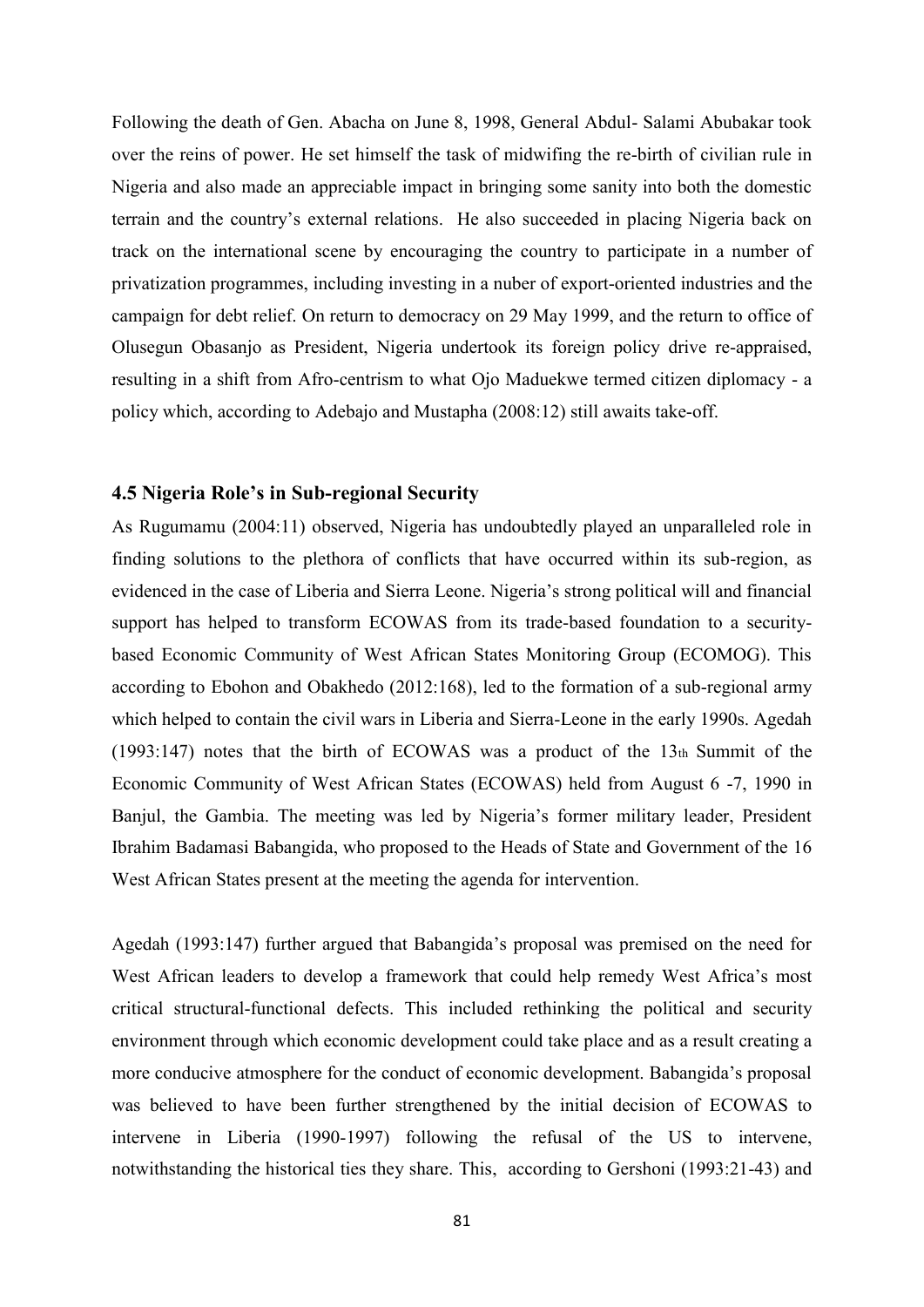Ellis (1999:16), was seen by most West African leaders as an avenue for the experimentation of the doctrine of *Pax Africana:* a term which according to them implies providing African solutions to African problems.

While attesting to Nigeria's decisive hegemonic role in Africa, Rugumamu (2004:11) also noted that, from the conception of ECOMOG to its eventual birth, Nigeria deployed huge financial resources to ensure the survival of the group including the contribution of a large contingent of troops. Ellis (1999); Francis (2001); Adebajo (2002a) and Adebajo (2002b) observe that between 1990 and 1997, Nigeria, in concert with other willing ECOWAS member states deployed more than 12,000 troops to the organization's mission in Liberia; this is aside from the commitment of other resources. Shoup (2007) also credited the ECOMOG with being responsible for the containment of the spill-over effect which the war was starting to have on Sierra Leone, particularly for its role in helping to repel the advances being made by the rebels towards the country until the United Nations forces arrived in 1998.

Furthermore, Nigeria's diplomatic, financial and military involvement in many of these subregional interventions have helped to shape their processes and outcomes in a decisive fashion; a development which has further earned valuable international *kudos* for the Nigerian military dictatorship (Ebohon and Obakhedo, 2012:168). Leatherwood (2001:24) notes that Nigeria played an exemplary role in the West African sub-region and argues that throughout the second term of the Clinton administration, the US was less concerned about curbing the spread of conflicts in Africa; Nigeria wasted no time in stepping up its game in this regard. According to Berman and Sams (2003:46), this implies that the US was more comfortable backing a regional 'anchor' or states, including Nigeria, that were "willing to take losses and sustain deployments" Once more, Abuja's military and financial contributions dwarfed other states' to the extent that it could "brush aside ... continued diplomatic efforts to resolve the crisis and pursued a military solution instead" (Berman and Sams (2003:46) cited in Ebohon and Obakhedo (2012:169)).

Consequently, as rightly observed by Fayemi (2004:19), the transformation of the war-like situation in both Liberia and Sierra Leone into what they are today, are testimony to the unprecedented post-conflict state reconstruction predicated on the massive inflow of international aid and the laying of an egalitarian economic reconstruction foundation instigated by Nigeria. In the view of Ebohon and Obakhedo (2012:169), Nigeria"s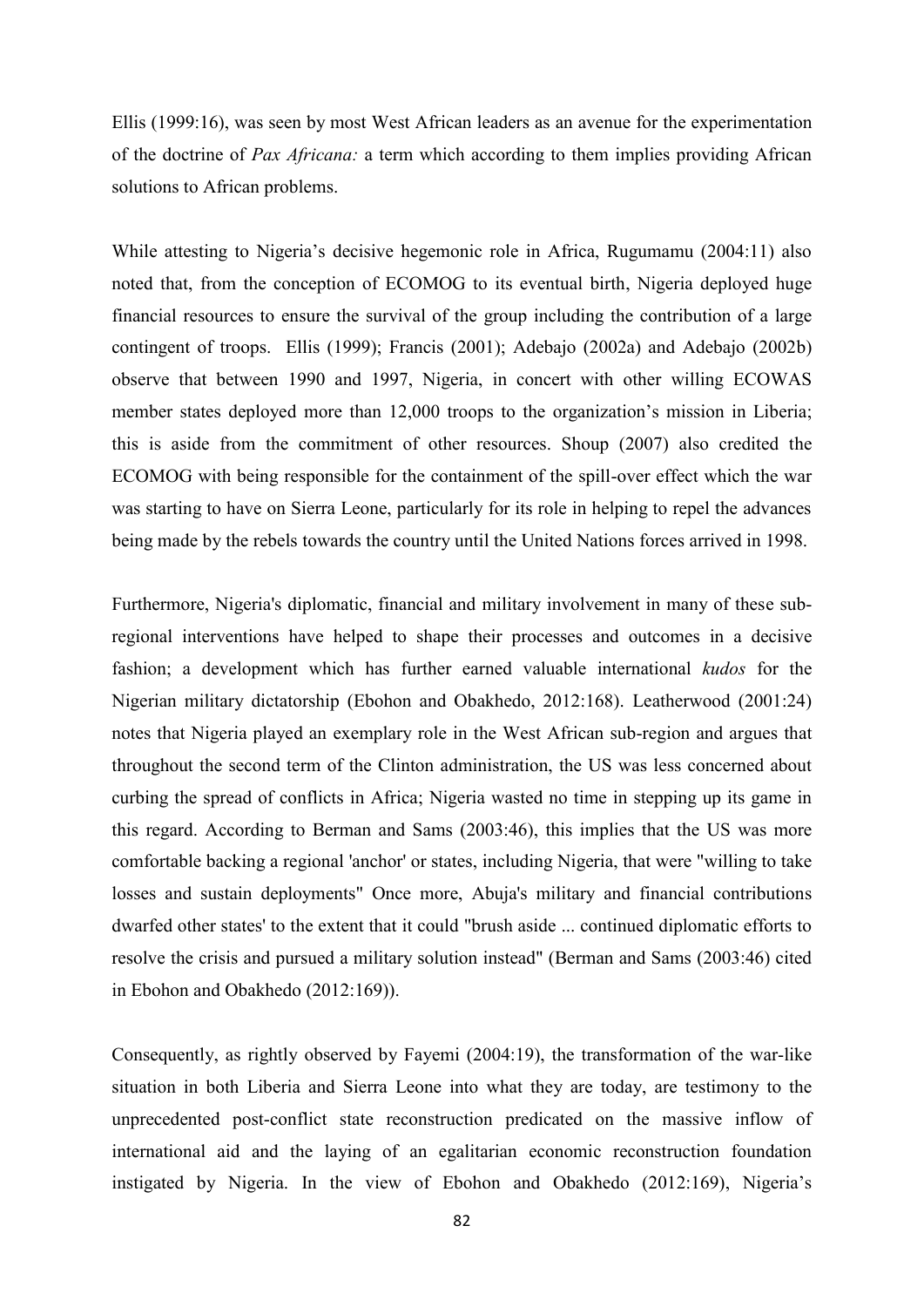commitment to peace and stability in Africa was subsequently carried on by the regimes which succeeded the Babangida administration. This was exemplified by continued attention to the fundamental issue of regional security through the maintenance of troops not only in the two war-torn countries (Liberia and Sierra-Leone) in the sub-region but also in Darfur, Sudan. A case in point was the Olusegun Obasanjo civilian administration (1999 – 2007); when Nigeria was relentless in its pursuit of the founding objectives of ECOWAS.

Ihonvbere (2004:5) averred that:

*Under the current administration, Nigeria's foreign policy has undergone significant refurbishing, reformation and transformation….At another level, the President's stature, credibility, power, influence, and understanding of the intricacies of foreign policy….this directly translates into respect for Nigeria. Whether you consider Sierra Leone, Liberia, ECOWAS, NEPAD…Nigeria's achievement in Liberia is unprecedented. Without American funds or subsidy and with unprecedented courage, Nigeria has brought peace to that country, stopped the killings and helped map out a new path to recovery, reconciliation and reconstruction. The world has acknowledged this feat. And I was present recently when President Blah of Liberia visited Nigeria to thank the President and the Nigerian people and described President Obasanjo as the "Father of the Liberian nation".* 

According to Ebohon and Obakhedo (2012:169), the international clout and personality of the Obasanjo civilian administration turned Nigeria into a key peace-broker for both the UN and the AU. They also noted that Obasanjo's activism within the ECOWAS sub-region and Africa as a whole has boosted international support for the doctrine of *Pax Africana*'. They remarked that this term was beginning to gain more popularity in Europe and in the US, where it is perceived as a useful tool for constructive disengagement. Based on the foregoing, a tabular illustration of Nigeria"s involvement in peacekeeping and conflict resolution is presented to facilitate an understanding of how much of a commitment Nigeria has brought to bear in its quest to guarantee peace and stability in West Africa, Africa and the rest of the world.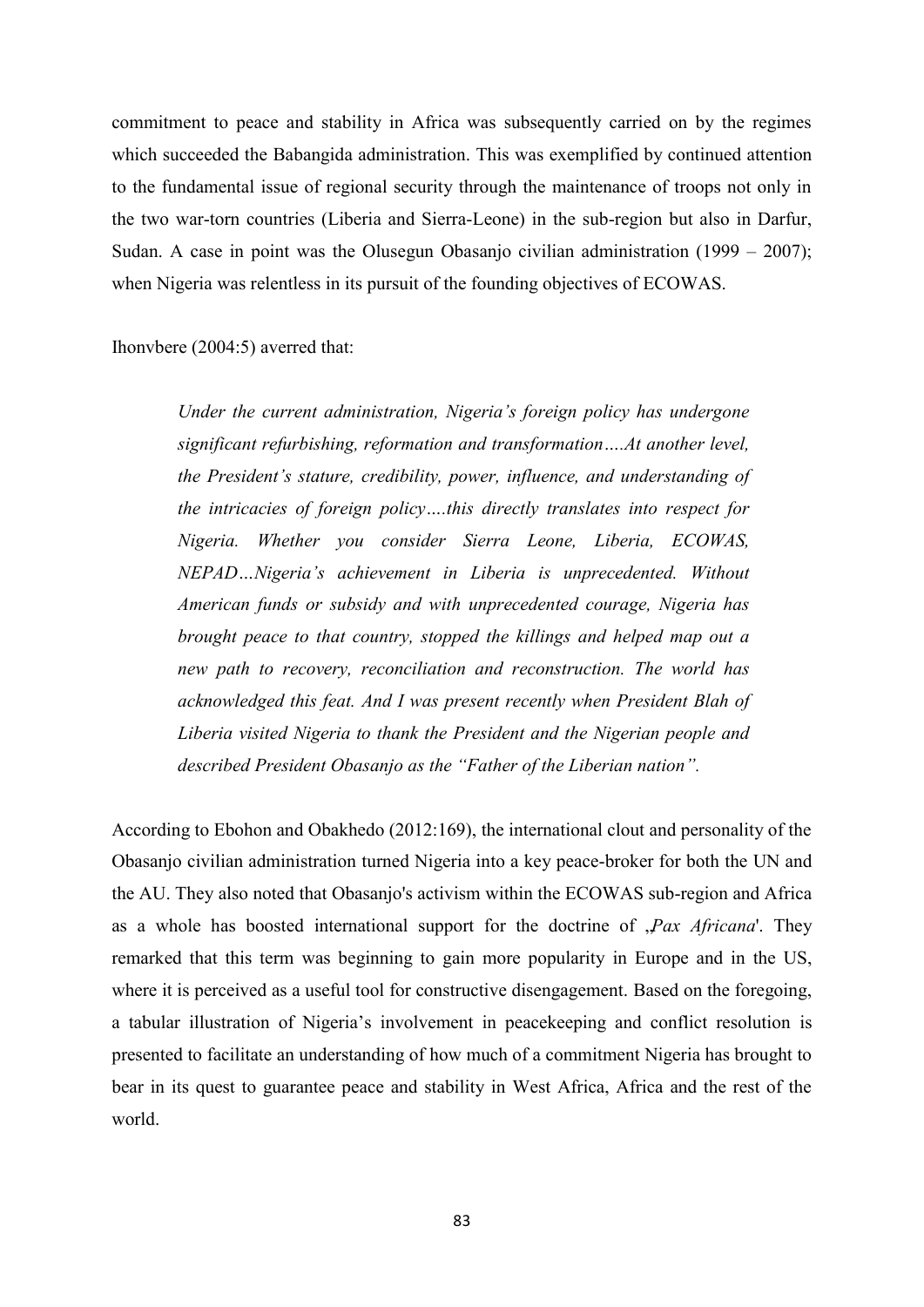# **A Taxonomy of Nigeria's Participation in Peace keeping around the World**

| <b>SN</b>           | Name/Acronym     | Operation                                           | <b>Start date</b> | <b>End date</b> |
|---------------------|------------------|-----------------------------------------------------|-------------------|-----------------|
| <b>Area/Country</b> |                  |                                                     |                   |                 |
| Congo               | <b>ONUC</b>      | <b>July 1960</b><br><b>United Nations Operation</b> |                   | June 1964       |
|                     |                  | in the Congo                                        |                   |                 |
| Guinea              | <b>UNSF</b>      | <b>United Nations Security</b>                      | October           | April           |
|                     |                  | Force in West New                                   | 1962              | 1963            |
|                     |                  | Guinea                                              |                   |                 |
| India-Pakistan      | <b>UNIPOM</b>    | United Nations India-                               | September         | March           |
|                     |                  | Pakistan Observation                                | 1965              | 1966            |
|                     |                  | Mission                                             |                   |                 |
| Lebanon             | <b>UNIFIL</b>    | <b>United Nations Interim</b>                       | March 1978        | Present         |
|                     |                  | Force in Lebanon                                    |                   |                 |
| Iran-Iraq           | <b>UNIIMOG</b>   | United Nations Iran-Iraq                            | August 1988       | February        |
|                     |                  | Military Observer Group                             |                   | 1991            |
| Namibia             | <b>UNTAG</b>     | <b>United Nations</b>                               | April 1989        | March           |
|                     |                  | <b>Transition Assistance</b>                        |                   | 1990            |
|                     |                  | Group                                               |                   |                 |
| Angola              | <b>UNAVEM I</b>  | <b>United Nations Angola</b>                        | January 1989      | June 1991       |
|                     |                  | Verification Mission I                              |                   |                 |
| Yugoslavia          | <b>UNPROFOR</b>  | <b>United Nations</b>                               | February          | March           |
|                     |                  | Protection Force                                    | 1992              | 1995            |
| Angola              | <b>UNAVEM II</b> | <b>United Nations Angola</b>                        | June 1991         | February        |
|                     |                  | Verification Mission II                             |                   | 1995            |
| Cambodia            | <b>UNTAC</b>     | <b>United Nations</b>                               | March 1992        | September       |
|                     |                  | <b>Transitional Authority in</b>                    |                   | 1993            |

**Table 3: Nigeria's Participation in Global Peace Missions, 1960 - 2011**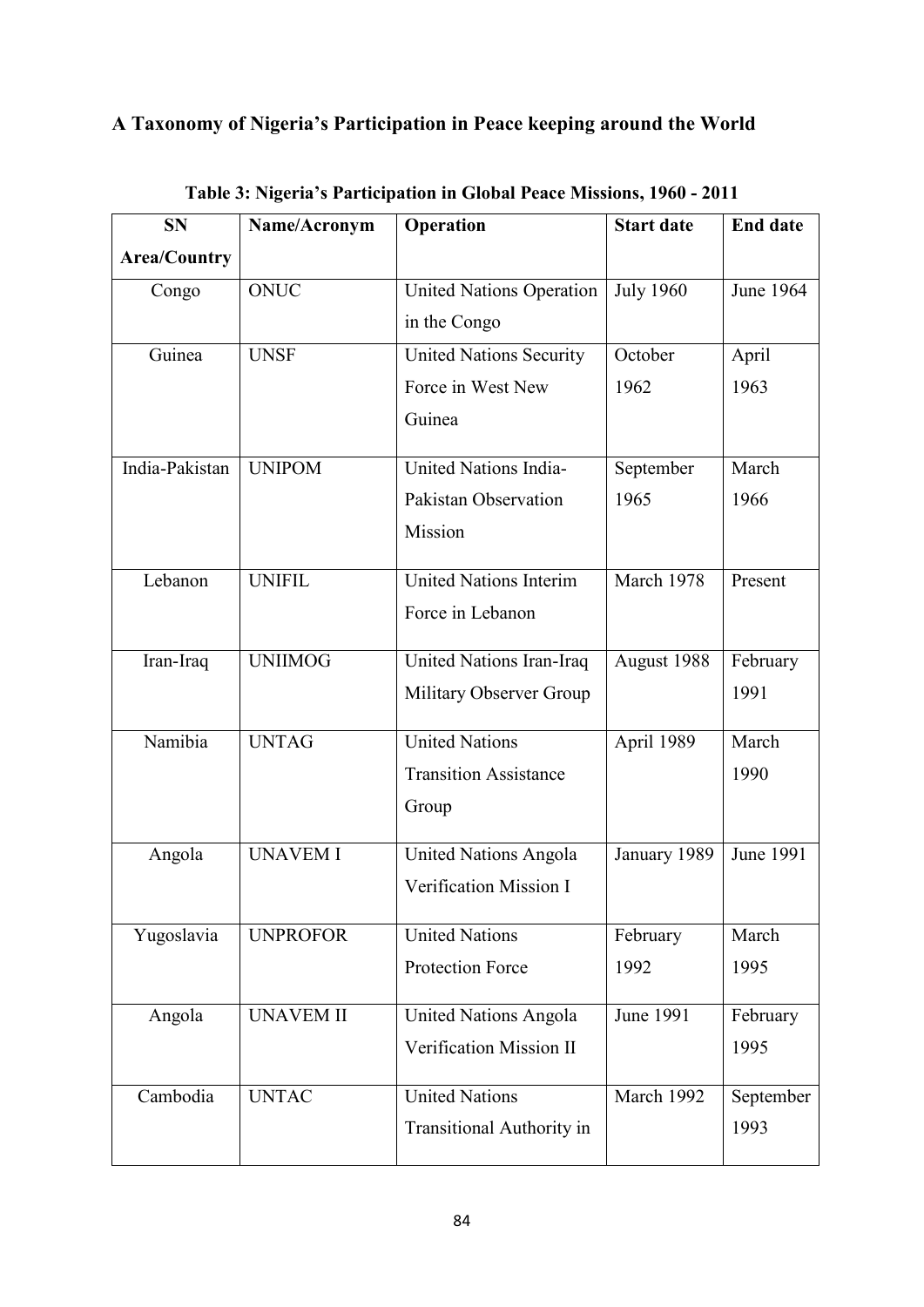|              |                   | Cambodia                        |            |           |
|--------------|-------------------|---------------------------------|------------|-----------|
| Mozambique   | <b>ONUMOZ</b>     | <b>United Nations Operation</b> | December   | December  |
|              |                   | in Mozambique                   | 1992       | 1994      |
| Sierra-Leone |                   | <b>Bilateral Special</b>        | 1991       | 1997      |
|              |                   | Protection Force in Sierra      |            |           |
|              |                   | Leone                           |            |           |
| Chad         |                   | Nigerian Neutral Force,         | 1979       |           |
|              |                   | Chad (Bilateral)                |            |           |
| Chad         |                   | <b>OAU</b> Peacekeeping         | 1981       | 1982      |
|              |                   | Force, Chad                     |            |           |
| Somalia      | <b>UNOSOM I</b>   | <b>United Nations Operation</b> | April 1992 | March     |
|              |                   | in Somalia I                    |            | 1993      |
| Somalia      | <b>UNOSOM II</b>  | <b>United Nations Operation</b> | March 1993 | March     |
|              |                   | in Somalia II                   |            | 1995      |
| Liberia      | <b>UNOMIL</b>     | <b>United Nations Observer</b>  | September  | September |
|              |                   | Mission in Liberia              | 1993       | 1997      |
|              |                   |                                 |            |           |
| Angola       | <b>UNAVEM III</b> | <b>United Nations Angola</b>    | February   | June 1997 |
|              |                   | Verification Mission III        | 1995       |           |
| Ouzo strip   | <b>UNASOG</b>     | <b>United Nations Aouzou</b>    | May 1994   | June 1994 |
|              |                   | <b>Strip Observer Group</b>     |            |           |
| Rwanda       | <b>UNAMIR</b>     | <b>United Nations</b>           | October    | March     |
|              |                   | <b>Assistance Mission for</b>   | 1993       | 1996      |
|              |                   | Rwanda                          |            |           |
| Sierra Leone |                   | <b>ECOMOG Task Force in</b>     | 1997       | 1999      |
|              |                   | Sierra Leone,                   |            |           |
|              |                   |                                 |            |           |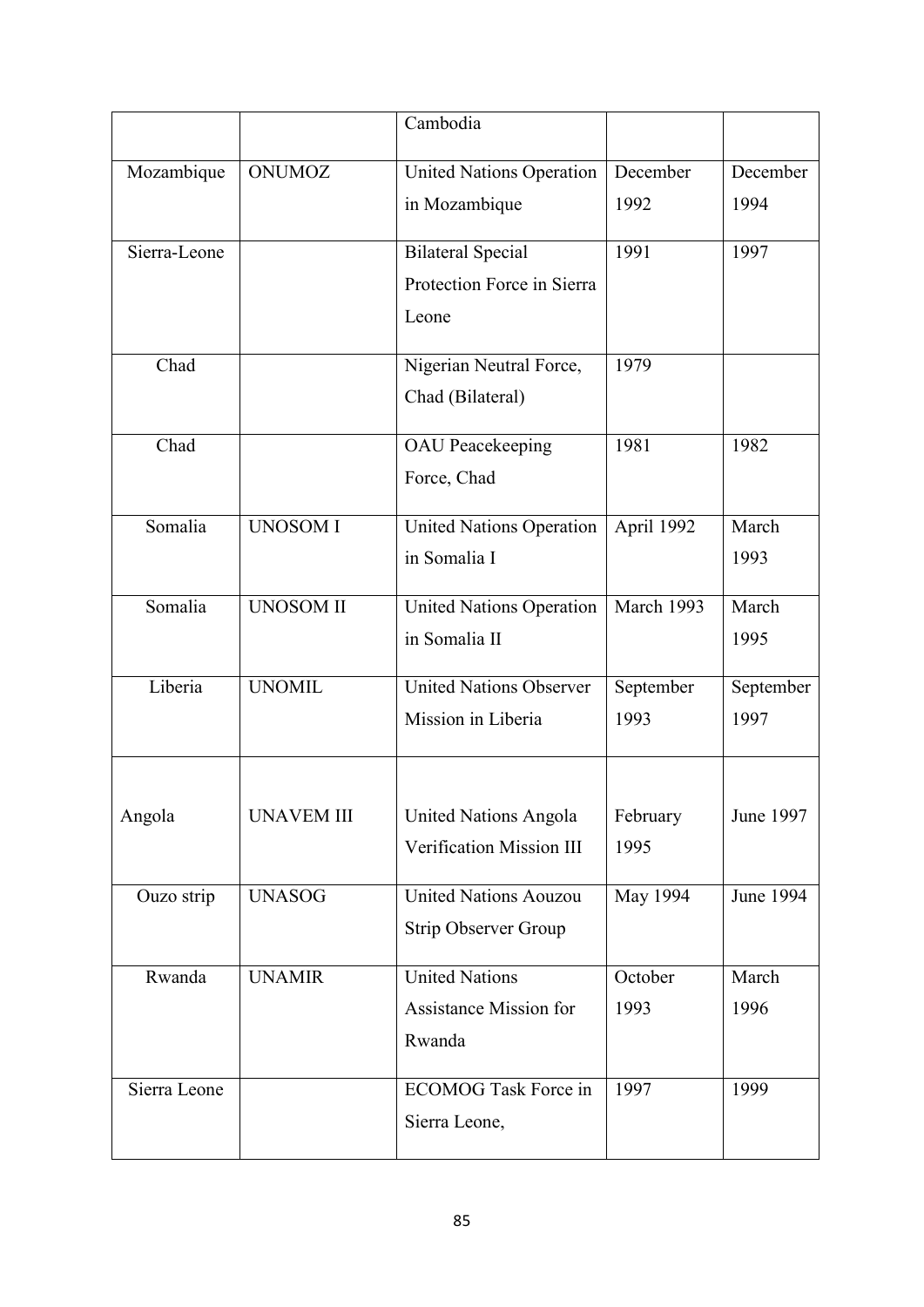| Sierra Leone            | <b>UNAMSIL</b> | <b>United Nations Mission</b> | October          | December         |
|-------------------------|----------------|-------------------------------|------------------|------------------|
|                         |                | in Sierra Leone               | 1999             | 2005             |
| Liberia                 | <b>ECOMIL</b>  | <b>LIBERIA</b><br>2003        |                  |                  |
| Congo                   | <b>MONUC</b>   | <b>United Nations</b>         | November         | June 2010        |
|                         |                | Organization Mission in       | 1999             |                  |
|                         |                | the Democratic Republic       |                  |                  |
|                         |                | of the Congo                  |                  |                  |
| Liberia                 | <b>UNMIL</b>   | <b>United Nations Mission</b> | September        | Present          |
|                         |                | in Liberia                    | 2003             |                  |
| Sudan                   | <b>AMIS</b>    | African Mission in            | 2004-            | 2008             |
|                         |                | Darfur                        |                  |                  |
| Sudan                   | <b>UNAMID</b>  | <b>African Union-United</b>   | <b>July 2007</b> | Present          |
|                         |                | Nations Hybrid                |                  |                  |
|                         |                | Operation in Darfur           |                  |                  |
| Sudan                   | <b>UNMIS</b>   | <b>United Nations Mission</b> | March 2005       | <b>July 2011</b> |
|                         |                | in the Sudan                  |                  |                  |
| Chad<br><b>MINURCAT</b> |                | <b>United Nations Mission</b> | September        | December         |
|                         |                | in the Central African        | 2007             | 2010             |
|                         |                | Republic and Chad             |                  |                  |
| South Sudan             | <b>UNMISS</b>  | <b>United Nations Mission</b> | <b>July 2011</b> |                  |
|                         |                | in the Republic of South      |                  |                  |
|                         |                | Sudan                         |                  |                  |

**(Source: Compiled by the Authors with references from the list of the United Nations**  Peace Keeping Operations from 1942-2012. <http://www.un.org/en/peacekeeping/documents/operationslist.pdf>**)**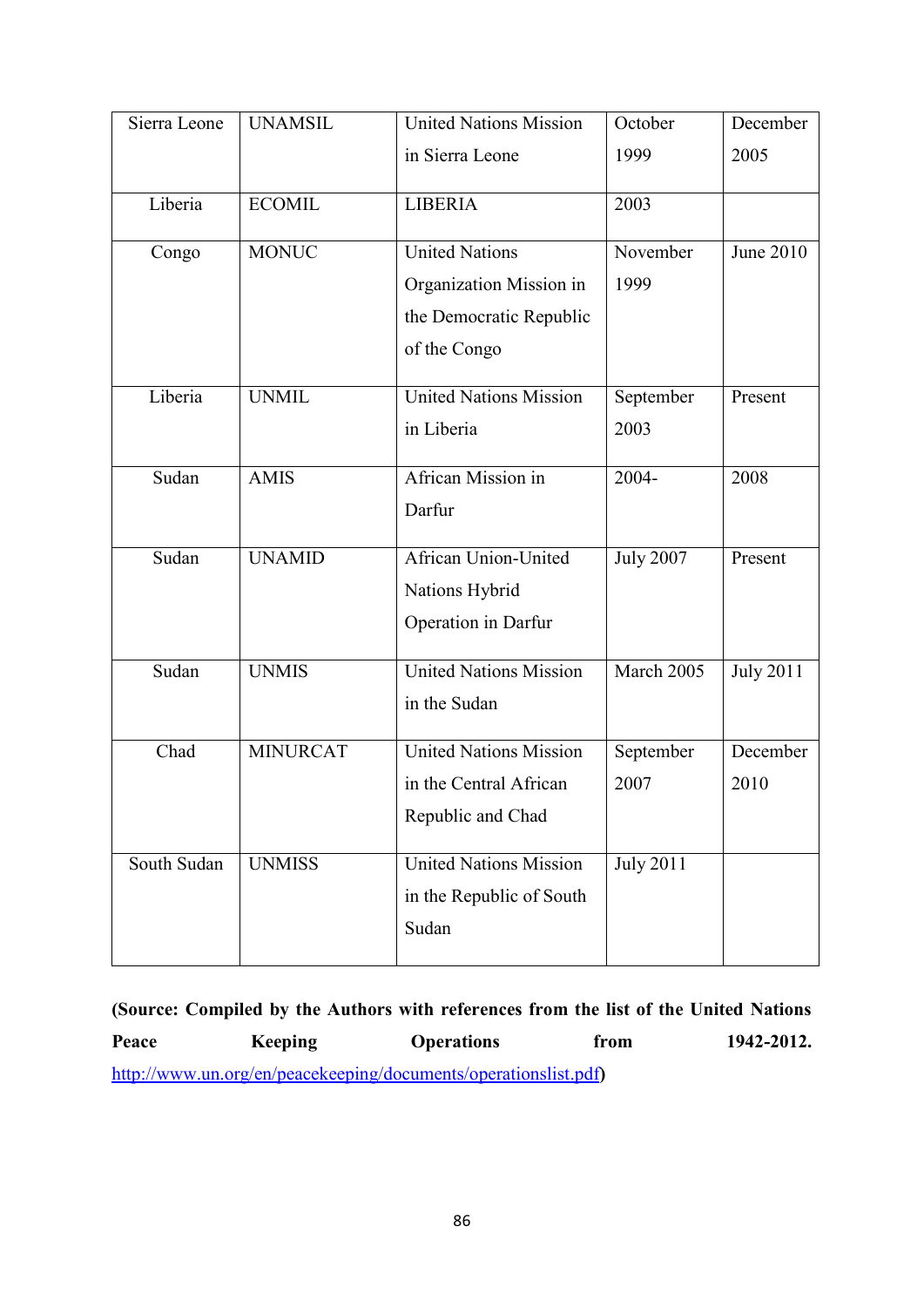**SN Name of Commanders Organization Operation Code Date Location** 1. Maj. Gen. J.T.U Aguiyi-Ironsi UN | ONUC | 1960-1964 | Congo 2. Brig. Gen Bilateral Ademulegun 1964 Tanganyika (Tanzania) 3. Col. J. Dongoyaro Bilateral HARMONY I 1979 Chad 4. Col. M. Magoro Bilateral HARMONY I 1979 Chad 5. Maj. Gen. G. Ejiga | OAU HARMONY II 1981-1982 Chad 6. Maj. Gen. E. Unimna\* UN UNAVEM I 1991 Angola 7. Maj. Gen. Chris Garba\*\* UN UNAVEM II&III 1992-1995 Angola 8. Maj. Gen. E. Opaleye UN UNAMIR 1993 Rwanda 9. Maj. Gen. J. ECOWAS Dogonyaro ECOMOG 1990-1991 Liberia 10. Maj. Gen. R. ECOWAS Kupolati ECOMOG 1992 Liberia 11. Maj. Gen. I. Bakut ECOWAS ECOMOG 1993 Liberia 12. Maj. Gen. A. Olurin ECOWAS ECOMOG 1994 Liberia 13. Maj. Gen. J. ECOWAS Inienger ECOMOG 1995 Liberia 14. | Maj. Gen. S. Malu | ECOWAS | ECOMOG | 1996-1997 | Liberia 15. Maj. Gen. T. ECOWAS ECOMOG 1998-1999 Liberia

**Table 4: Nigeria's Contribution of Peace Commanders and Chief Military Observers,** 

**1960 - 2009**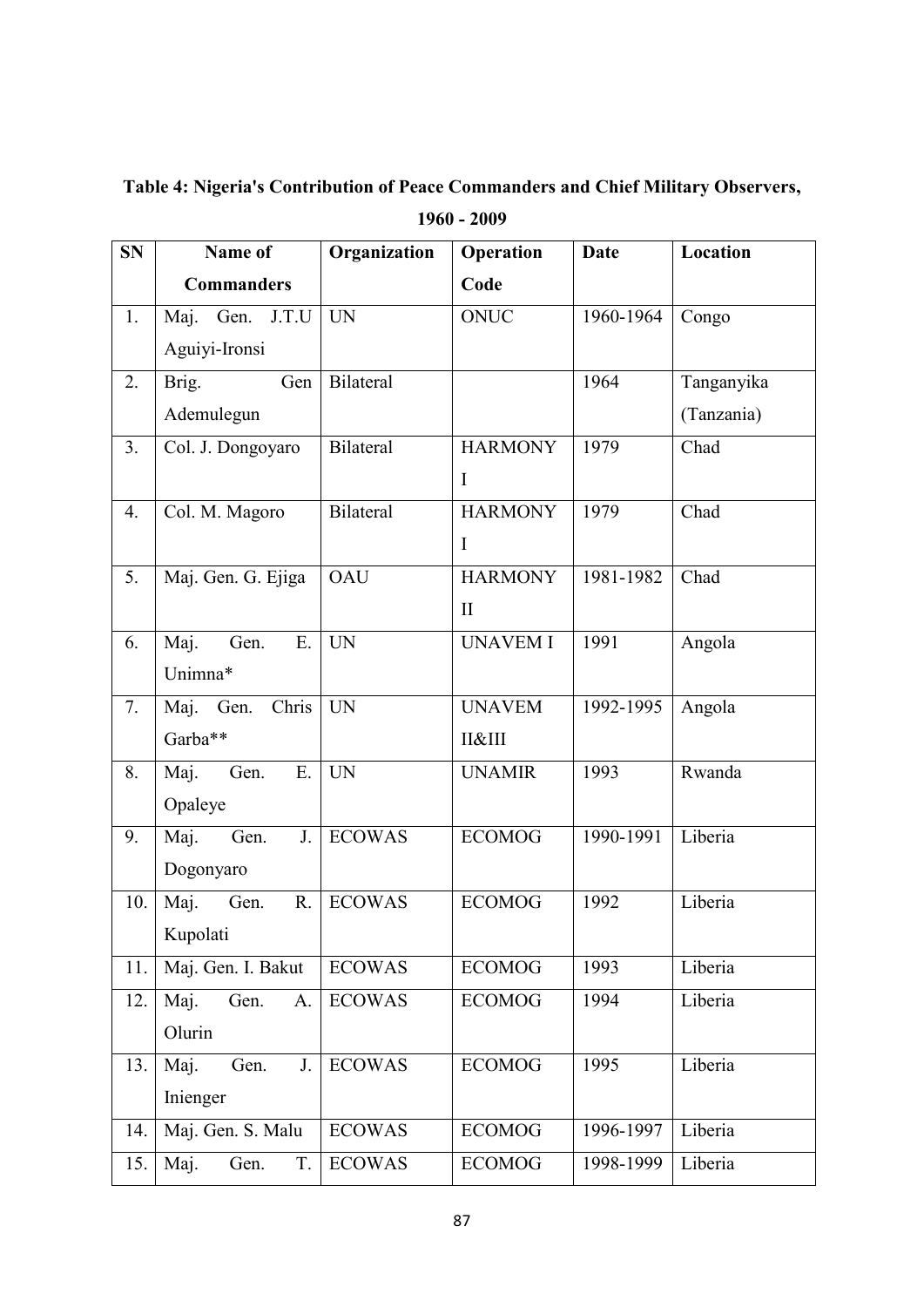|     | Shelpidi                                      |               |                |           |               |
|-----|-----------------------------------------------|---------------|----------------|-----------|---------------|
| 16. | Maj.<br>Gen.<br>G.<br>Mujakpero               | <b>ECOWAS</b> | <b>ECOMOG</b>  | 1999      | Liberia       |
| 17. | Maj.<br>G.<br>Gen.<br>Kpambe                  | <b>ECOWAS</b> | <b>ECOMOG</b>  | 1999-2000 | Liberia       |
| 18. | Maj. Gen. S. Iliya                            | <b>UN</b>     | <b>UNMONUC</b> | 2003-2005 | Congo (Zaire) |
| 19. | Maj.<br>Gen.<br>J.O.<br>Owonibi               | <b>UN</b>     | <b>UNMIL</b>   | 2003-2005 | Liberia       |
| 20. | F.<br>Maj.<br>Gen.<br>Okonkwo                 | AU            | <b>AMIS</b>    | 2005-2006 | Sudan         |
| 21. | $C_{\cdot}$<br>Maj.<br>Gen.<br><b>Ihekire</b> | AU            | <b>AMIS</b>    | 2006-2007 | Sudan         |
| 22. | $C_{\cdot}$<br>Maj.<br>Gen.<br>Obiakor        | <b>UN</b>     | <b>UNMIL</b>   | 2006-2009 | Liberia       |
| 23. | M.L.<br>Maj.<br>Gen.<br>Agwai                 | UN/AU         | <b>UNAMIS</b>  | 2007-2009 | Sudan         |

 **Source: Compiled by the Author.** 

\* Chief Military Observer

\*\* Chief Military Observer and later Force Commander

## **4.6 Conclusion - Where is the Citizen in Nigeria's Afro-centrism?**

This chapter has provided an historical appraisal of the Nigerian state. It is clear that Nigeria has been very aggressive in its pursuit of peace in West Africa and on the continent. As clearly demonstrated in the tables above, Nigeria has championed the cause of peace much more than most (if not all) of its contemporaries in Africa. Considering Africa"s endemic conflict profile and Nigeria"s role in its resolution, it could be argued that any study of conflicts in Africa would also require an examination of Nigeria"s catalytic role in conflict management on the continent, particularly given the country"s antecedents and experience in military operations and peacekeeping around the globe.

Nigeria has been actively involved in more than 42 global peace operations, committing more than 250,000 soldiers in the process, under the auspices of the ECOWAS, AU and the UN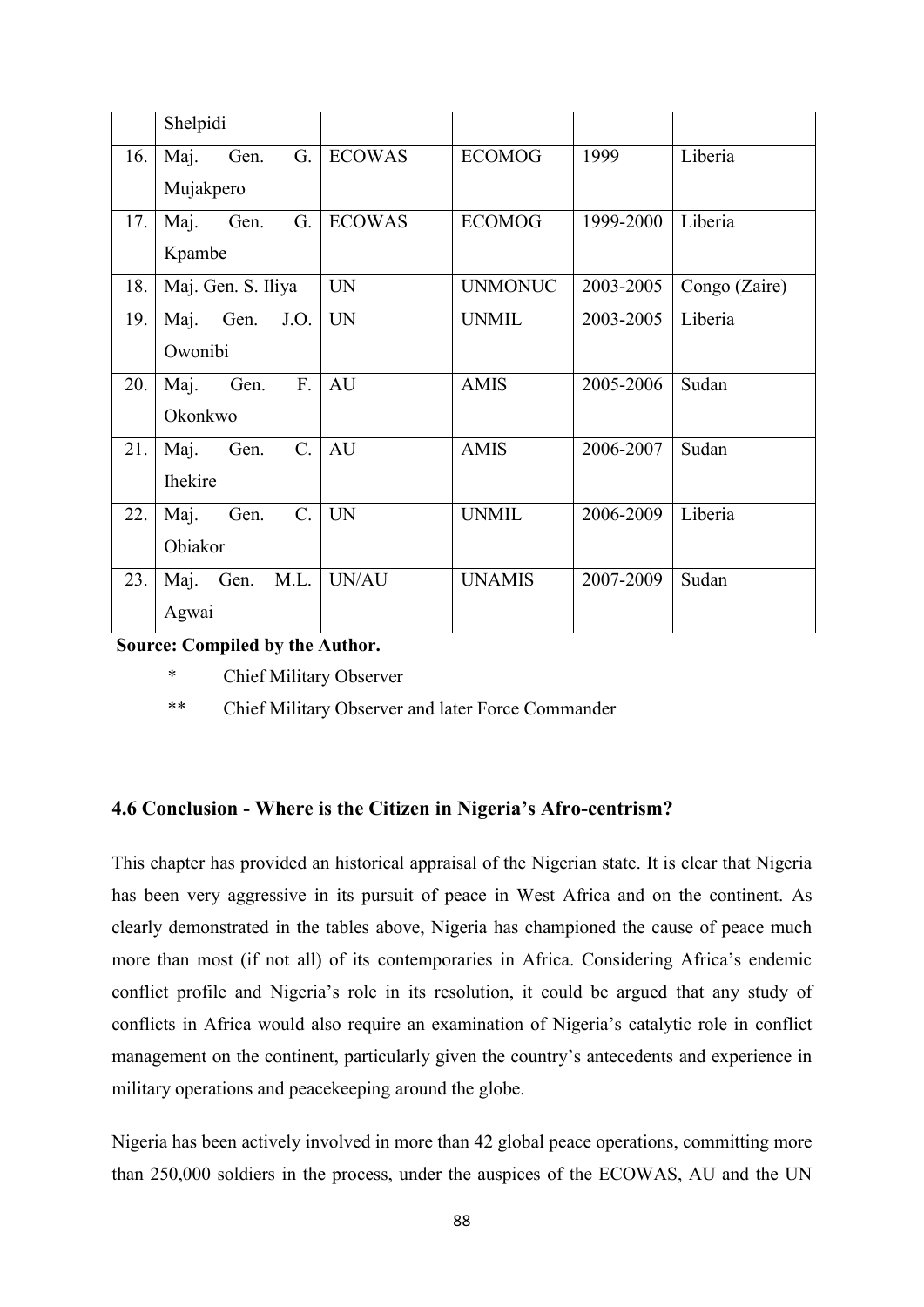(Oluyemi-Kusa, 2007:140). Nigeria also prides itself on its current global record of having the highest involvement of female peacekeepers that have been deployed to serve in several peacekeeping missions; the country has consistently ranked fourth out of a total of 118 UN troop contributing countries in the world (Oluyemi-Kusa, 2007:140). However, the question that arises is; what has been the cost of all these interventions for Nigeria and its people?

According to reports emanating from the Nigerian Ministry of Defense in 2011, the country lost more than 2,000 officers while trying to bring peace to a people it probably never had any historical or geographical contiguity with. This is asides the incalculable financial and material costs of participating in these missions. This is the price Nigeria has paid for freedom, peace and the dignity of the human race. More importantly, all of these interventions have been premised on the dictates of the country"s Africa-centered ideology and its foreign policy postulation unwavering commitment to peace, stability and a just world order.

Notwithstanding Nigeria"s commitment to peace keeping and conflict resolution in Africa, it remains to be seen how well this has protected the interests of Nigerians both at home and abroad. There is need for the Nigerian government to realize that having spent the larger part of its 52 year history for *Africa,* the country needs to begin to attach socio-economic considerations to its peace keeping missions. For instance, there is no law which says the Nigerian business community cannot benefit from the supply of humanitarian aid Nigeria provides to war-torn nations. It may also not be out of place if Nigerians get the necessary political support from the government with regards to taking up key positions in supranational institutions such as ECOWAS and the AU. Two key organizations, Nigeria has been actively involved with.

In ECOWAS for example, an institution Nigeria hosts and substantially funds, it is doubtful if its citizens get a fair share in terms of the employment opportunities available. One scholar sums up the above scenario in this way:

*…..not only did the country (Nigeria) donate substantially towards ECOWAS, set up costs including the Secretariat, it regularity paid its annual contribution of approximately 32.5% of the Community's budget which was subsequently revised upwards to 40%. In the ECOWAS Community Court of Justice only 7 percent of the staff are Nigerians, and it*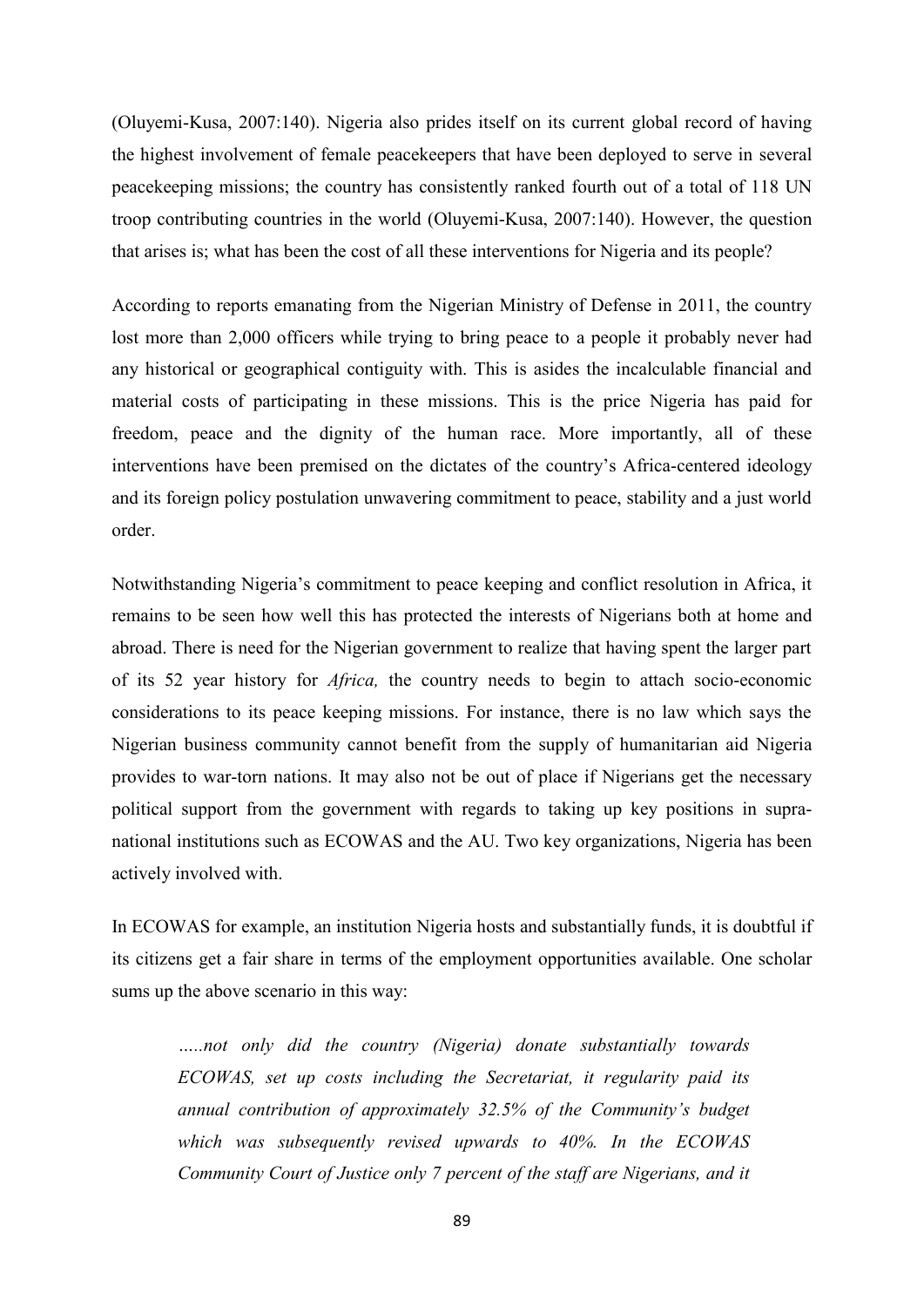*is situated here in Abuja. At the African Union since 2003 when Obasanjo fielded two female candidates from Nigeria for the same post, making the country look unserious, no Nigerian has been elected in the AU Commission for the last six years. A nation that has the largest population in Africa is not represented in the African Union Commission. Burkina Faso defeated Nigeria in 2007! Really, what manner of citizen diplomacy is it when the citizens lack representation?* (Onyearu 2009 cited in Monday, (2010:8).

Another case in point was that of Dr Ngozi Ugo, who was nominated for the position of UN Ombudsman and the deputy special representative of the Secretary-General in 2007. This position required the diplomatic endorsement of her home government - Nigeria. However, the Ministry of Foreign Affairs which should ordinarily be at the vanguard of this *good news* and the office of the Attorney-General of the Federation kept foot dragging until she eventually lost the post (Monday, 2010: 8). This calls into question the manner of the citizen diplomacy Nigeria claims to be practicing when it cannot defend the interest of its citizens. As Mahmood (2009:4) observed:

 *Dr. Ugo's presence in the UN System would have enhanced Nigeria's position for the UN permanent seat. Other more serious countries campaign for their citizens and that is why the highest ranking African in the UN system is a Tanzanian woman. Go to the Commonwealth Secretariat in London you may think you are in India's Ministry of Foreign Affairs because of the number of Indians there. And this is where our own Chief Anyaoku served for almost four decades. When is Nigeria going to stand and recognize its own? It is sad, unfortunate and indeed painful! (*Mahmood 2009:4*).*

These are just instances of the kind of citizen diplomacy the Nigerian government is making available to its people. A people who perhaps do not really understand the meaning of real governance until general elections are approaching, and politicians swarm around them, sweet talking them for votes through the instrumentalities of their possibly *ill-gotten* wealth and empty promises. In view of the forgoing, it is doubtful if the Nigerian government has ever been more concerned about its people, notwithstanding the take-off of its much "politicized" citizen diplomacy drive. Ever since its conception in year 2007, Nigerians at home and abroad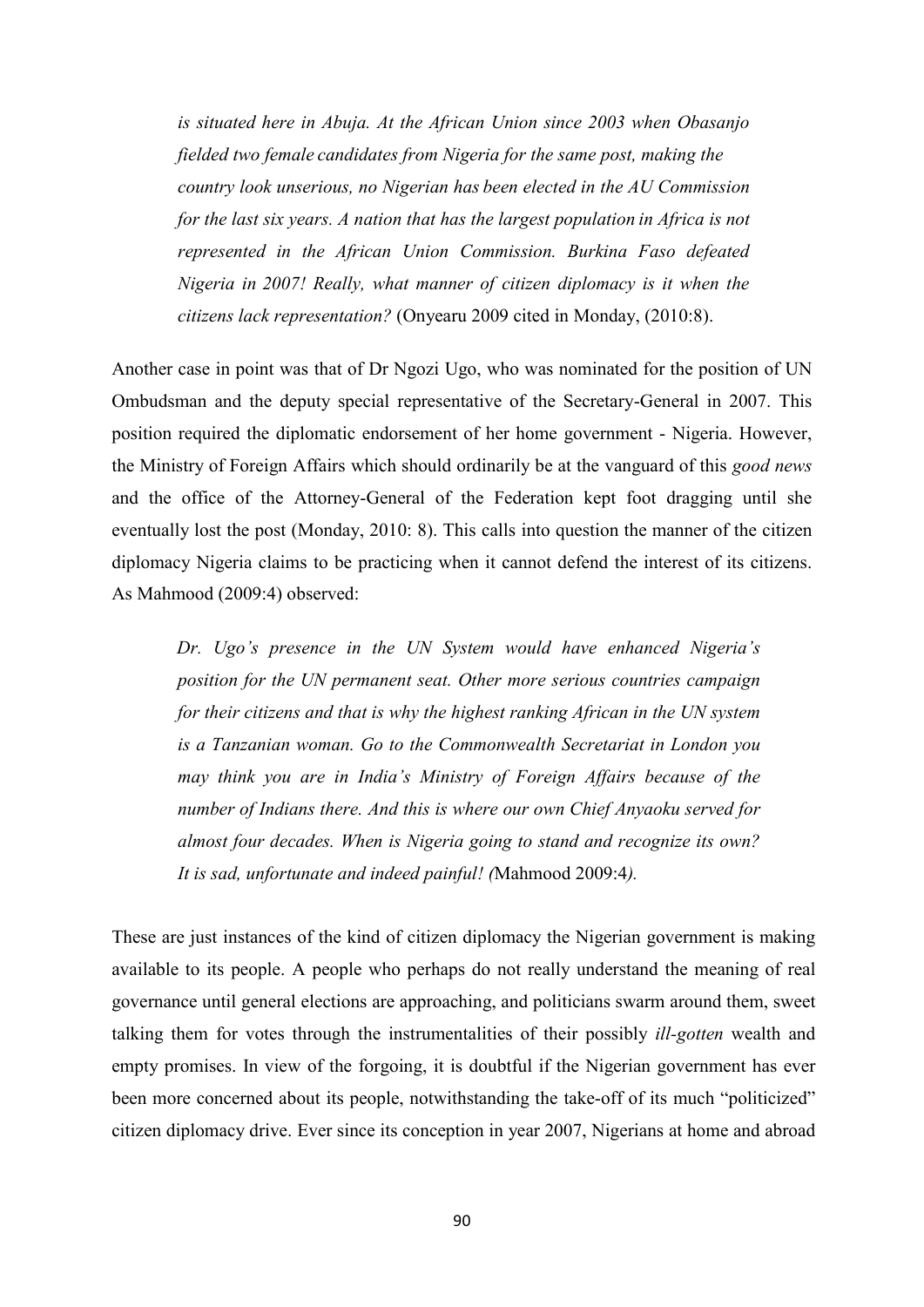are continually been subjected to all forms of discrimination and hate in their host countries and even at the home front.

The cases of the xenophobic attacks on its citizens by a section of the South-African population (in 2009) are sharp reminders of the agony its people face just by being citizens of the most populous Black nation in the world. At both the Lagos and Abuja offices of the High Commissions and Embassies of the major countries in Europe and in America, Nigerians are treated with disdain and disrespect, for merely wanting to visit to some of these countries. Including being beaten up by security agencies for what the "officers" (who incidentally are also Nigerians) call *non-compliance with protocol*, yet the Nigerian government has not in the recent time, particularly after the commencement of the citizen diplomacy approach, risen up to strongly condemn these attacks on its people or taken any diplomatic measure to stem this tide.

It is doubtful if the American, British or any other government committed to the well-being and the protection of the larger interest of its people will allow that type of treatment to be meted out to its citizens anywhere in the world. Sad enough, this is happening in Nigeria, worse still, on the people"s home soil. The only thing the Nigerian government has done is to watch with rapt attention, while its citizens continue to bear the brunt of this maltreatment and their governments' ineptitude. The neccesary question that may arise out of these occurencies may be; what manner of citizen diplomacy has the Nigerian government adopted in the last five years (2007-2012), when it can not use the same to resolve the multiplicity of home grown economic and diplomacy related issues confronting its people?

Another case in point is the plight of Nigerians who are still resident in the Bakkassi peninsula, an area which used to be part of Nigeria, but was ceded to Cameroon following the verdict of the International Court of Justice (ICJ) which awarded the oil rich region to that country (Cameroon). Following this development, it has been reported in some quarters that some Nigerians who have not fully left the region are being treated by the Cameroonian authorities in a manner that is not befitting of a people whose government has been more than cooperative, particularly judging by the way it accepted the ruling of the ICJ (The Punch, December 11, 2012)). These are just a few examples of the way the Nigerian government pursues its citizen diplomacy drive.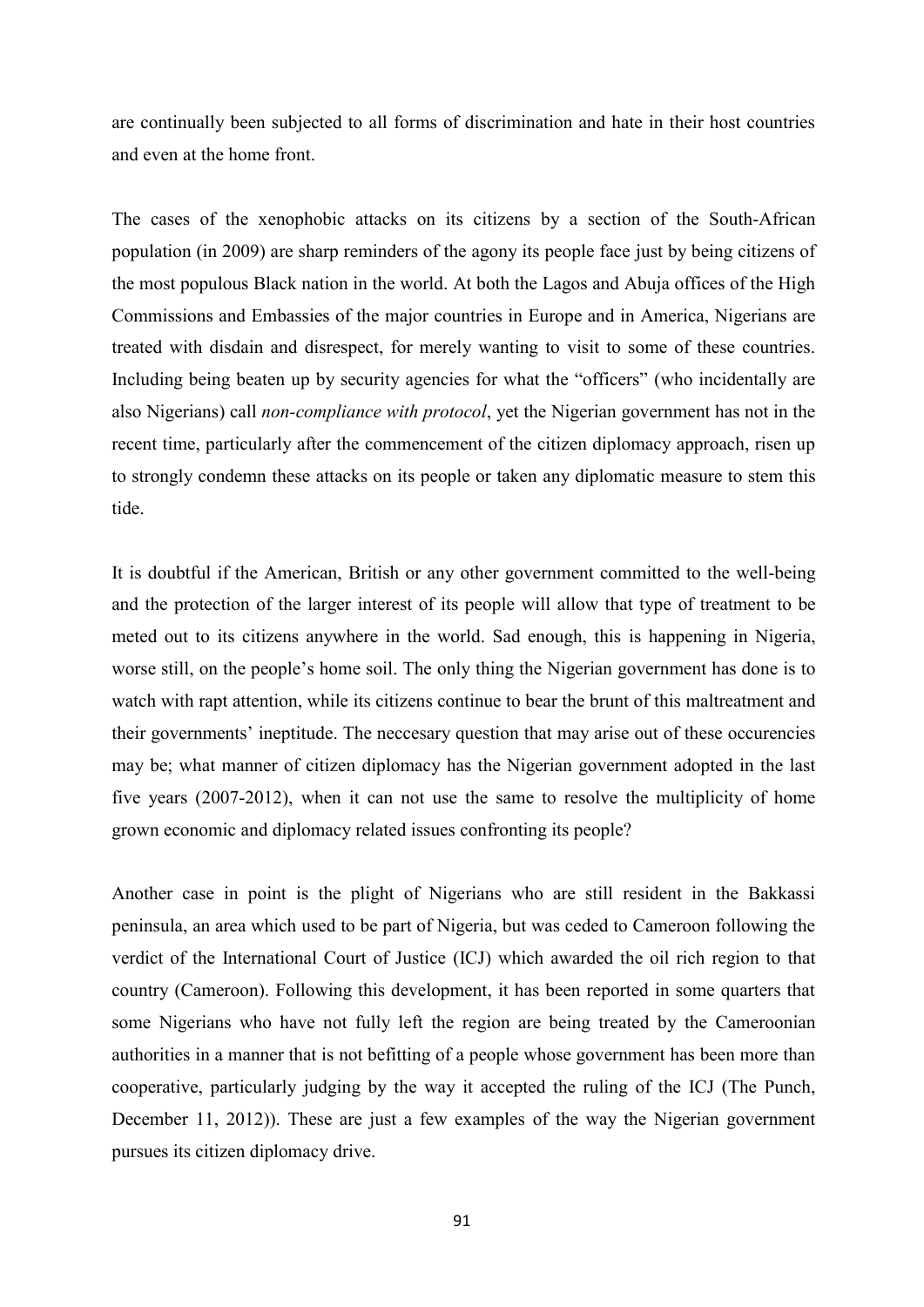In the concluding chapter, attempts shall be made towards providing a way forward on the path Nigeria could follow, if it is to achieve a balance between its national interests, its hegemonic aspirations and how it can effectively articulate the *widely* proclaimed citizen diplomacy approach for the betterment of its people and Nigeria as a whole.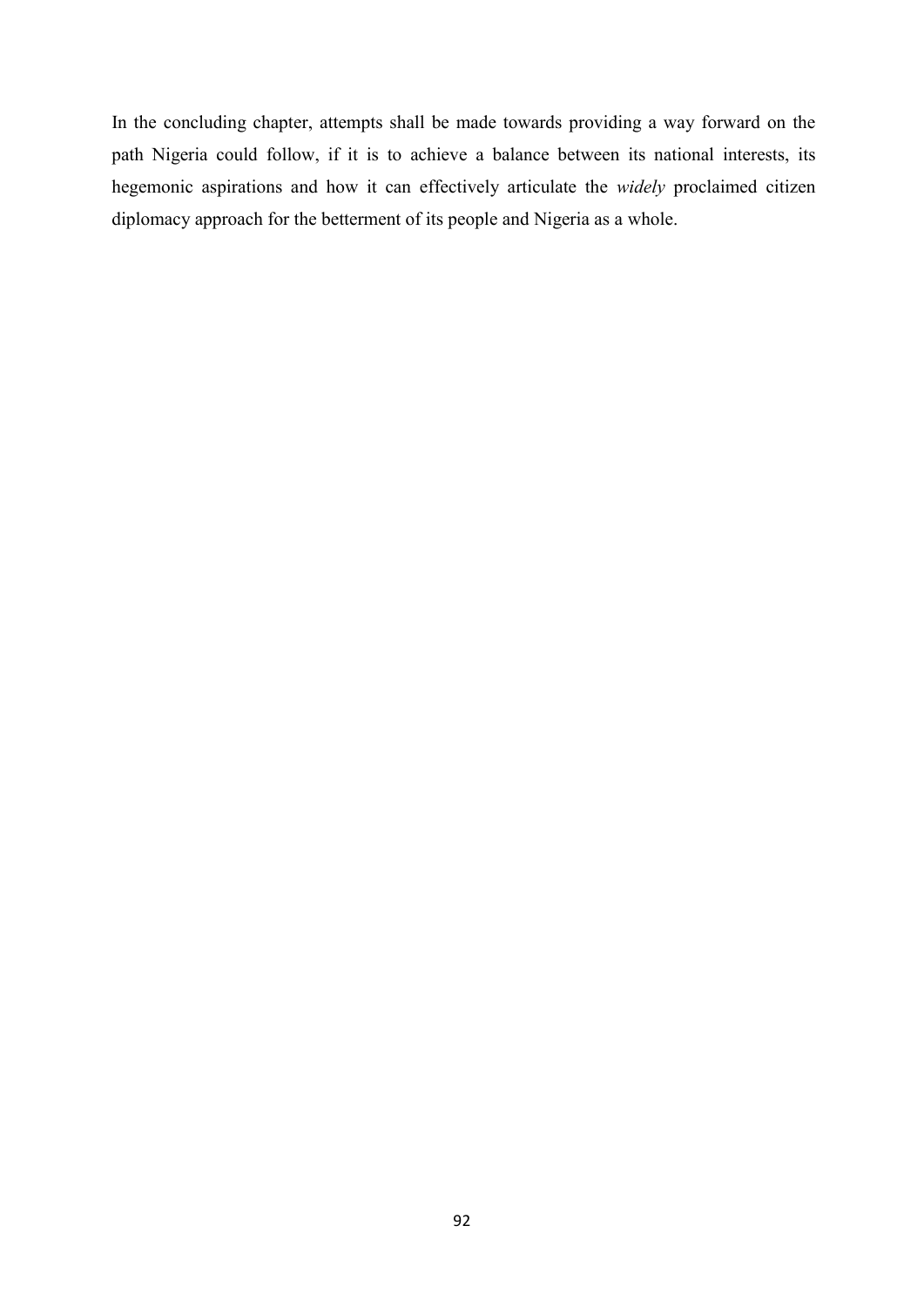## **CHAPTER FIVE**

#### **Summary, Recommendations and Conclusion**

#### **5.1 Summary of findings**

**.** 

This research study has interrogated the essential issues that have influenced Nigeria"s conflict resolution mechanisms in Africa, particularly from the perspective of its foreign policy over a period of 50 years. It was found that Nigeria has committed substantial resources to guarantee sub-regional peace and security in West Africa. The study has revealed that there is an inextricable connection between Nigeria"s foreign policy and its interventionist role in Africa. Aside from the constitutional provision which recognizes Nigeria"s Africa-centered ideology, the country"s involvement in conflicts in Africa have often been influenced by the leadership style and political ideology of the individual in power.

The study has further revealed that the national uproar arising from Nigeria's ailing economy and the plethora of its unresolved homegrown socio-economic and political woes was a contributory factor to the Babangida administration's search for a reprieve elsewhere, thus necessitating the country"s intervention in Liberia. The Liberian mission was financed and executed by Nigeria at a time when its foreign debt stood at \$35 billion (in 1995), thus calling into question the economic rationality attached to that intervention. It is debatable whether any other Western nation, especially after the Somali-intervention, could have matched such a huge level of commitment<sup>24</sup>. Some would argue that the assumption of such a role by Nigeria was an avenue for the regime at that time to score political points did not necessarily arise out of a genuine commitment to Liberia"s peace and stability.

The study has further observed that the claim by the Babangida administration that it went to Liberia mainly to protect Nigeria's national interest, remains largely unproven, especially when considered from the perspective of how well the Nigerian authorities succeeded in

<sup>&</sup>lt;sup>24</sup> Further analysis of the cost of Nigeria's involvement in Liberia suggests that Nigeria accounted for more than 70% of the force and 80% of the funding, thus expending close to \$11 billion in the process on an exercise that has been argued to have negated institutional procedure. For instance, it has been said that the Liberian mission was shrouded in controversies such as the questionable legitimacy of ECOMOG, the issue of poor diplomacy, concerns over inadequate funding and logistics, and the unclear mandate assigned to the ECOMOG forces.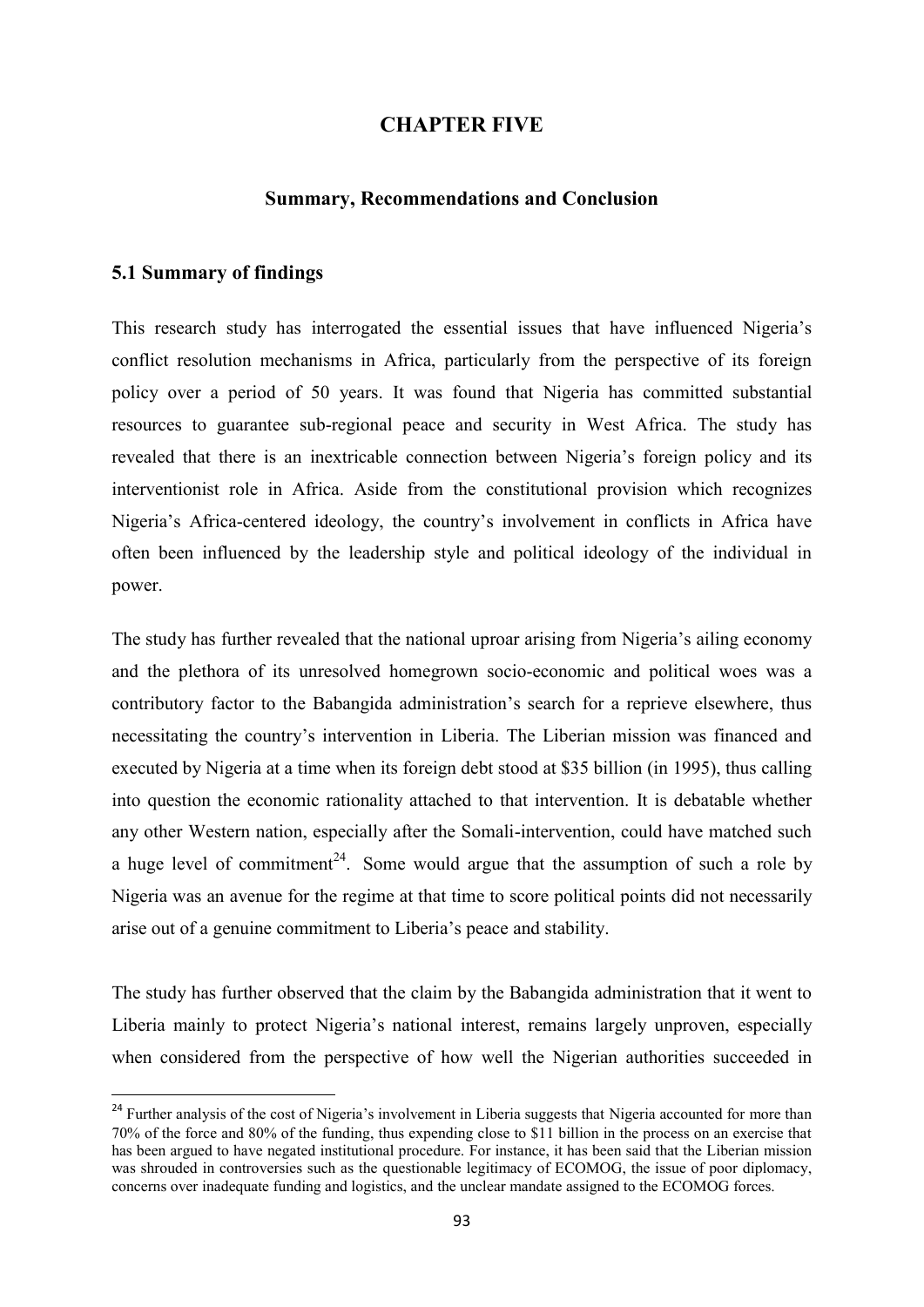achieving this feat. For example, despite its traditional relations with the country, the United States did not waste time evacuating its citizens from Liberia, while Nigeria, with no relationship with Liberia other than the ECOWAS bond waited and allowed its people to be massacred and taken as hostages before the Babangida administration came to their rescue.

The first chapter of this dissertation outlined the premises on which its other parts of thesis would be built. The second chapter undertook a review of Nigeria's foreign policy, including its centrifugal and centripetal determinants and the constitutional interpretation of these provisions. The notion of conflict and its accompanying variants were examined. The third chapter interrogated the underlying reasons informing Nigeria's interventionist role in Liberia. This included a contextualization of the Liberian state; including the roles played by different actors in the seven-year war. The fourth chapter focused on the Nigerian state and the major institutions responsible for its foreign policy formulation. The chapter concluded with an appraisal of Nigeria's contribution to peacekeeping missions around the globe. The fifth chapter is devoted to the key findings arising from the research study and the policy recommendations.

In terms of the practical application of the qualitative research methodology adopted for the study, through the instrumentality of the content analysis approach, the study interrogated Nigeria"s conflict resolution in Africa largely from the perspective of its foreign policy approach. The data were gathered through secondary sources, were subjected to empirical analysis and were also updated to conform to current trends within the purview of existing literature. Theoretically, the adoption of the Realist approach assisted in understanding the underpinning reasons behind Nigeria"s interventionist role in West Africa and in Africa in general, particularly when considered from the perspective of the three notions of survival, self-help and statism. The study revealed that Nigeria's sojourn in Liberia was predicated on the need to ensure the continuity of the Liberian state whose existence at that point in time was severely under threat; furthermore, there was a need to protect any ECOWAS member state from disintegration. The study has shown that Nigeria, like every other state-actor is guided by the triple notion of statism, survival and self-help; a core element embedded in structural realism. This has led to Nigeria becoming a colossus on the African continent, championing the cause of conflict resolution. Whether Nigeria succeeded in protecting its national interest in most of these interventions will be shaped and judged by events in the years to come.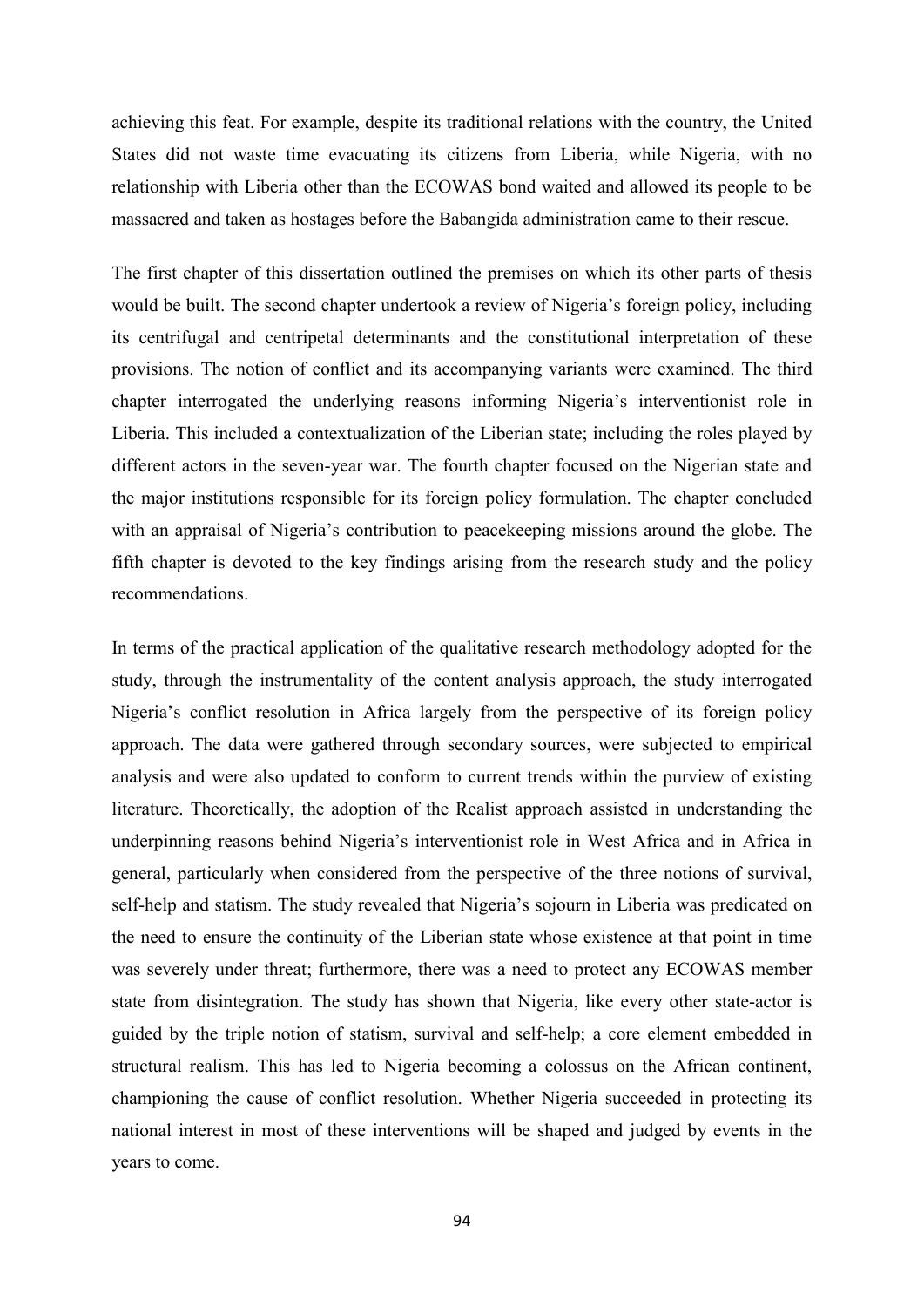Nigeria"s Afrocentric foreign policy prompted its leadership of the ECOWAS / ECOMOGled intervention in Liberia; this framework was later adopted for the missions in Sierra Leone, Guinea-Bissau and Cote D"Ivoire. These missions helped to create conditions that further highlight the Africa's potential to prevent, manage and resolve its problems on its own. If well managed, this could brighten the prospects of an African solution to African problems.

## **5.2 Recommendations**

This study has demonstrated that Nigeria"s interventionist role in the West African sub-region and in Africa is a consequence of the dictates of its foreign policy as it pertains to its doctrine of four concentric circles and Afro-centrism. It is within this purview that this study offers the following recommendations, which if well-articulated, could help to strike a balance between the notions of public good (which appears to be the philosophical justification for its intervention in conflicts) and the sanctity of its national interest when it comes to conflict resolution.

- 1. There is an urgent need for the Nigerian state to redefine its responsibilities and priorities at the international level to align with the domestic needs of its citizenry before considering any external intervention.
- 2. Given the declining state of Nigeria"s economy over the last 32 years, (1980- 2012), it is becoming crystal clear that the country, to all intents and purpose, no longer has the strength it had at the time when this Africa-centered policy was conceived. To this end, it is recommended that Nigeria should situate future interventions within the context of economic sustainability and the benefits attached to such interventions.
- 3. It is also suggested that the country"s foreign policy, which ought to be a dynamic instrument of negotiation and interest articulation, be periodically reviewed to align with emerging trends in international politics and the international system.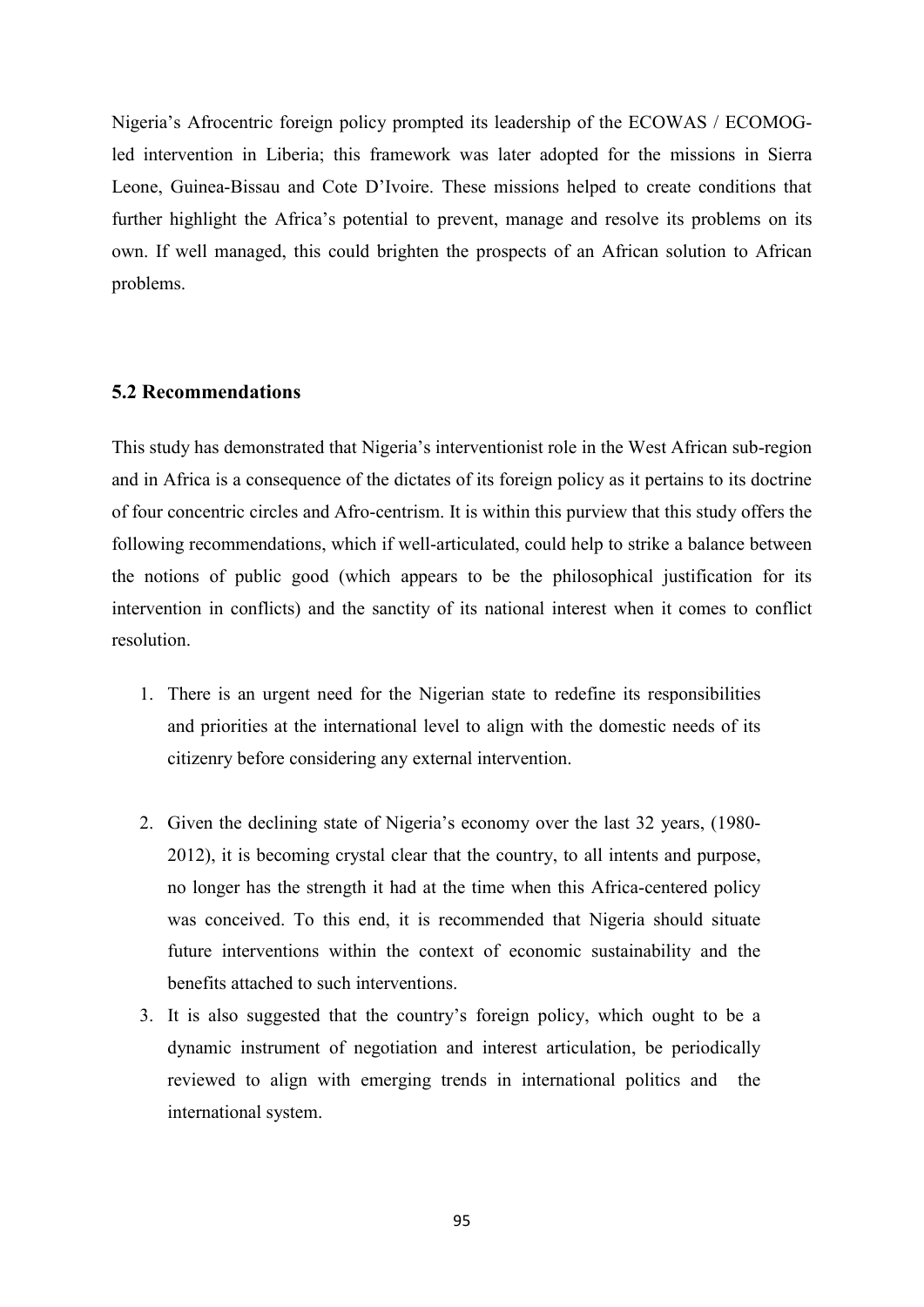- 4. Nigeria should also consider a redefinition of its national interest and make it more people oriented. After all, a government is not seen as responsible if it increasingly fails to provide for its people, a source of national identity and sense of belonging; this can only be brought about by an improvement in their standard of living and in the fulfillment of the basic obligations expected of government. As long as Nigerians continue to sleep on the streets owing to the failure of the government to provide shelter for them; the unemployment rate continues to sky-rocket; the gap between the rich and the poor continues to widen and critical infrastructure (such as good roads, a stable electricity supply, affordable health care; quality education etc.) continue to elude them, the rationality of continuing with an approach that was conceived at a time when Nigeria's socio-economic and political environment was convivial and conducive for such interventions is called into question.
- 5. It is also advised that Nigeria re-consider the widely held underpinning interventionist philosophy that assumes that a threat to international peace and security from any part of the continent represents a threat Nigeria. The way in which America, China, Russia, the United Kingdom etc. make use of their foreign policy should serve as a guideline for Nigeria. The nation must discontinue what this study terms "a charity of foreign policy diplomacy' or intervening in conflicts for hegemonic reasons without consideration of the national interests at stake. The world has long since moved from this stage.
- 6. It is recommended that the Nigerian Ministry of Foreign Affairs be restructured and strengthened. If this done effectively, it will enable Nigeria"s foreign policy goals to be translated into a more specific national interest and program of action, potent enough to respond in a timely manner to changes in the external environment.
- 7. It is also submitted that for there to be an element of economic rationality in Nigeria's interventionist missions in the sub-region, the country must insist on sharing the burden of peacekeeping in line with the ECOWAS security mechanism agreed on in 1999. What happened in Liberia; where the country was responsible for more than 80% of the total cost of funding that mission,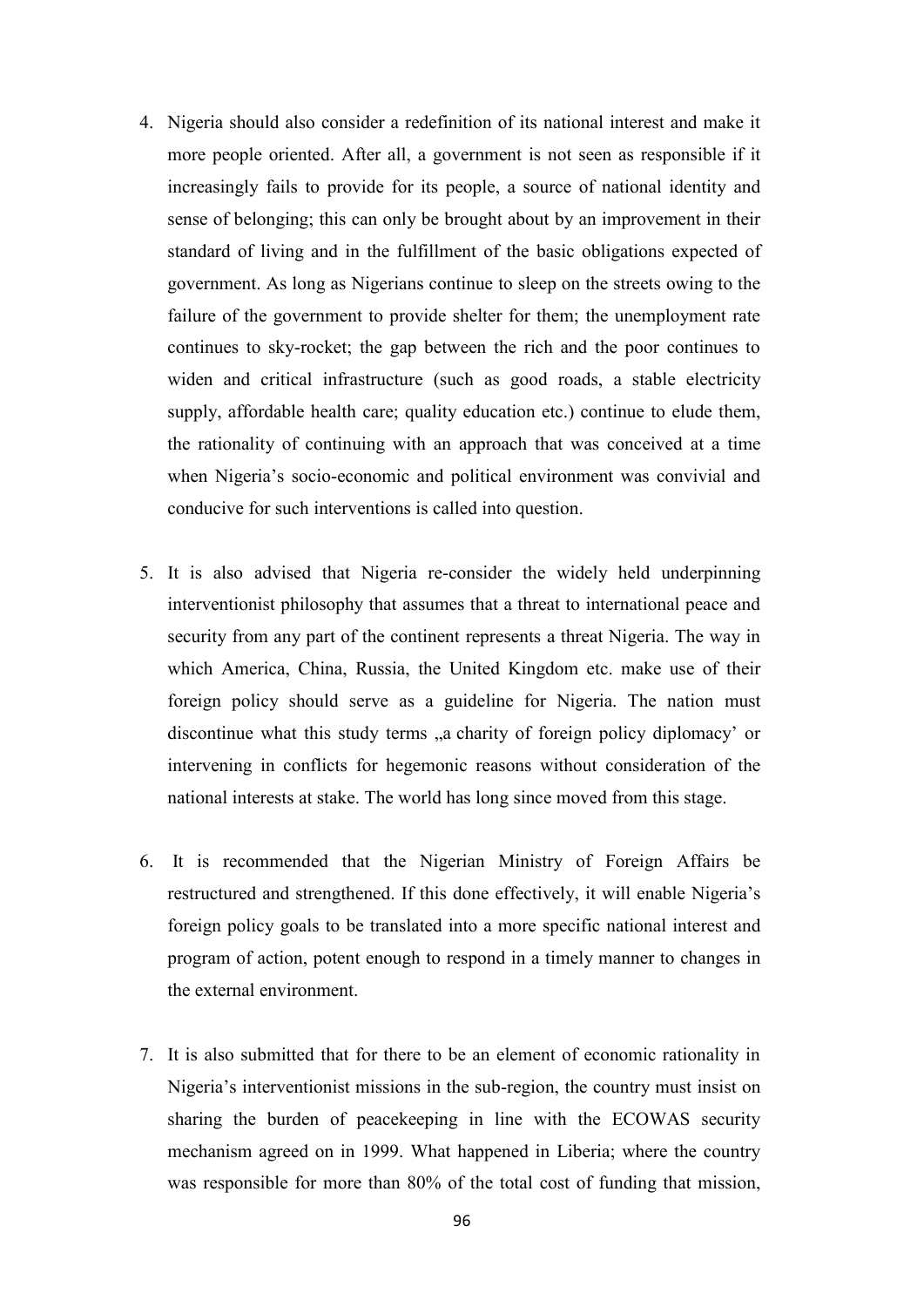cannot be allowed to repeat itself. This is particularly pertinent in the light of the fact that the ECOWAS is preparing for another ground assault in Mali, ostensibly to restore the democratically elected government that was overthrown by the military on March 27, 2012.

8. Finally, with regards to the African continent, it is advised that Nigeria, courtesy of being one of the planners and executors of institutions such as the OAU, ECOWAS, and the AU, among others, should take the lead in the building of more viable and effective economic communities in Africa. This would go a long way to reduce the plethora of conflicts the continent incessantly plays host to. After all, most of these conflicts are a function of agitations arising from economic stagnation and the inability of governments in the conflict zones to meet the basic expectations of their people. Nigeria should direct the path of the New Partnership for Africa's Development (NEPAD) towards poverty eradication on the continent.

## **Conclusion**

There is no denying the fact that, since independence, Nigeria has pursued international peace aimed at achieving regional and global objectives; however, it remains to be seen whether this has paid off in terms of tangible and psychological benefits for Nigerians. Over the years, Nigerians have not been the net beneficiaries of their country"s foreign policy. In terms of who gains, it appears that the nation's foreign policy has been too externally oriented, thus implying a lack of domestic focus. This failure constitutes a major weakness of the nation"s foreign policy and it is the considered opinion of this researcher that a re-definition of Nigeria"s foreign policy objectives has become imperative in order to bridge the discord between foreign policy and local expectation. Nigeria should endeavor to reconstruct the goals and values of her foreign policy to include what Nigerians as individuals can specifically gain from the nation's peacekeeping efforts.

For instance, while it may be true that Nigeria's voyage into Liberia, was borne out of its commitment to and respect for its notion of four concentric circles and the larger foreign policy dictate of Afro-centrism, it remains to be seen how well the intervention paid off for the government and the Nigerian people in terms of post-civil war events in Liberia. It is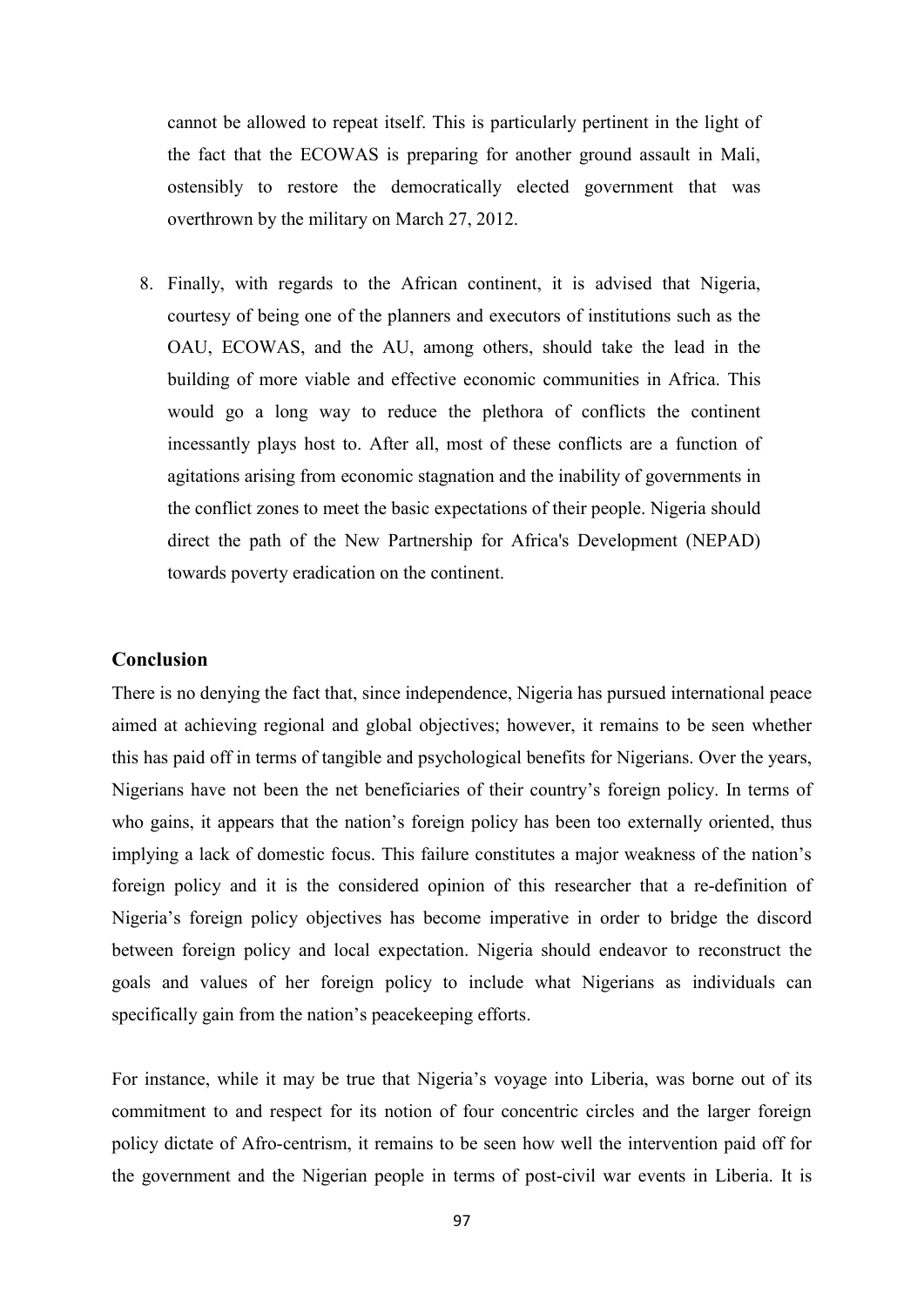questionable whether Nigerians were sufficiently protected in Liberia, despite the fact that their government was paying the price for Liberia"s peace and stability. A case in point was the killing of two Nigerian journalists in 1990 (Tayo Awotunsin of *The Champion Newspaper* and Chris Imodibie of *The Guardian*) while on professional assignments in Liberia by forces loyal to the late Liberian war lord, Samuel Doe. The Nigerian government"s response was a laughable ultimatum issued to the leadership of the country to either produce the killers of the journalist or be prepared to face dire consequences. The rest is of the story is history.

It is also not out of place to ask how well the Nigerian government has taken care of the men and women of the armed forces who paid the supreme price for freedom and peace in Liberia; including the present state of the Nigeria/Liberia diplomatic relations. Worthy of mention in particular, is the diplomatic row which ensued between Nigeria and Liberia over the latter"s expression of its willingness to allow the US army to make use of its territory as a base for AFRICOM<sup>25</sup>, notwithstanding Nigeria's strong opposition to the plan. There are many such questions, the answers to which may lie in Nigeria taking drastic and focused steps toward the adoption of a foreign policy approach that takes into cognizance the wellbeing of Nigerians in future intervention.

Arising from the above analysis, and taking cognizance of the governments' proposed gravitation towards citizen diplomacy, it is advised that the government takes into consideration the welfare and well-being of its people in future intervention. The people must be the government's top priority. It is not just enough for the government to say it is shifting its foreign policy focus towards citizen diplomacy. Domestic considerations have an intrinsic place in foreign policy formulation. A foreign policy must be pursued as a continuation of a nation's domestic policy and Nigeria's domestic policy should be centered on peopleoriented governance.

**.** 

<sup>&</sup>lt;sup>25</sup> According to the United States' Department of Defense, the United States Africa Command, also known as U.S. AFRICOM, is one of nine Unified Combatant Commands of the U.S. Department of Defense (DOD) which focuses on Africa and is responsible to the Secretary of Defense for U.S. military relations in all 54 African countries. Its main priority is to enable the Department of Defense, in conjunction with other components of the U.S. government to achieve a more stable environment where political and economic growth that furthers, protects and defends the national security interests of the United States can take place. This is intended to be achieved through the strengthening of the defense capabilities of African states and regional organizations and, when directed to do so, is also empowered to conduct military operations, in order to deter and defeat transnational threats and to provide a security environment conducive to good governance and development.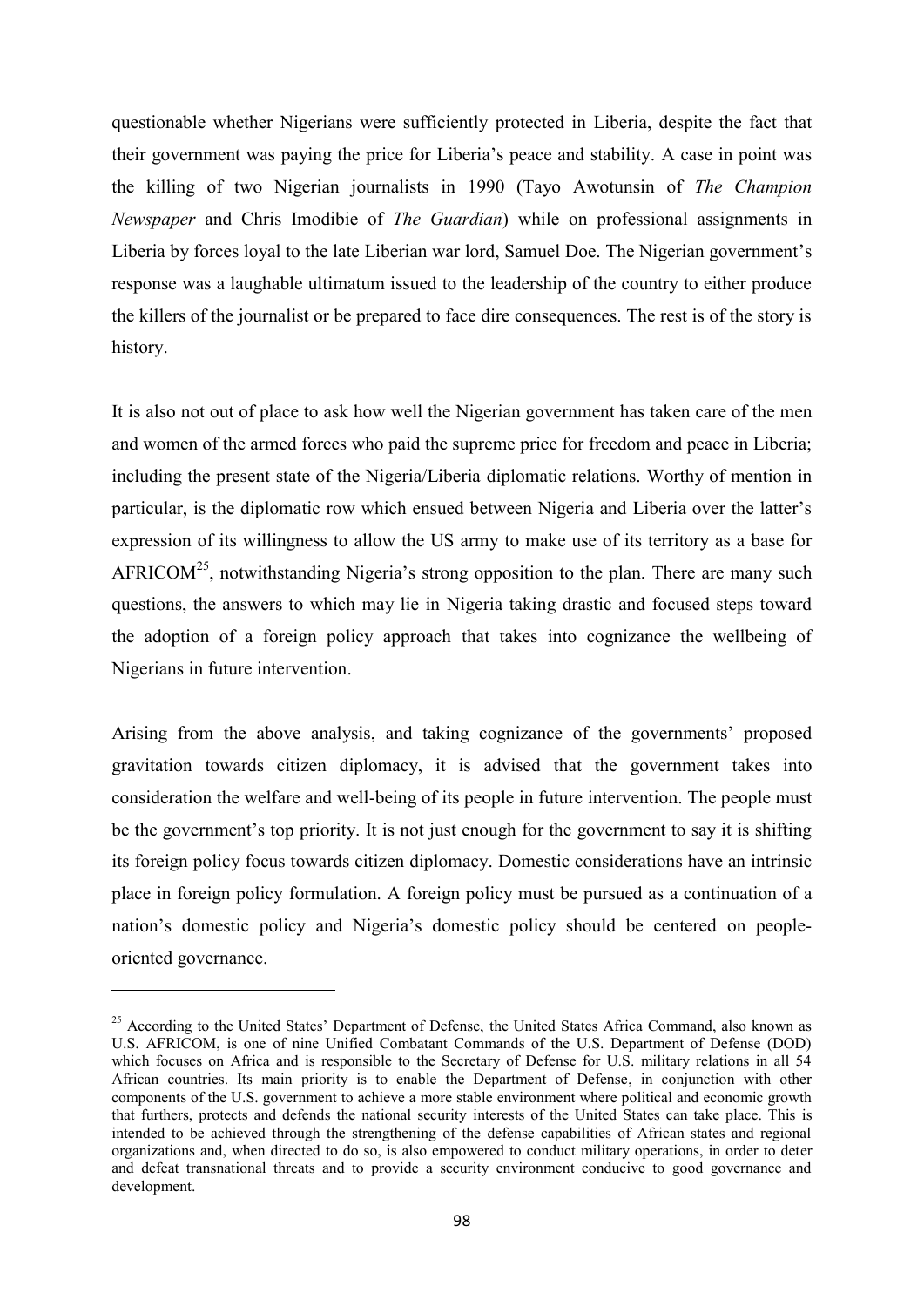As Akinterinwa (2010) suggested, government must use its foreign policy to immediately address issues such as the refusal to grant entry visas to Nigerians who have legitimate documentation and reasons for wanting to travel, the shabby treatment Nigerians are confronted with at home and abroad and for Nigerian business entrepreneurs to benefit from the country"s regional and sub-regional peace initiatives, particularly with regard to humanitarian aid that could be locally sourced. The welfare of Nigerians and the alleviation of mass poverty should be prioritized in the nation"s foreign policy considerations. It is important that Nigerians be made the centerpiece of the country"s foreign policy; this needs to be demonstrated both in theory and in practice.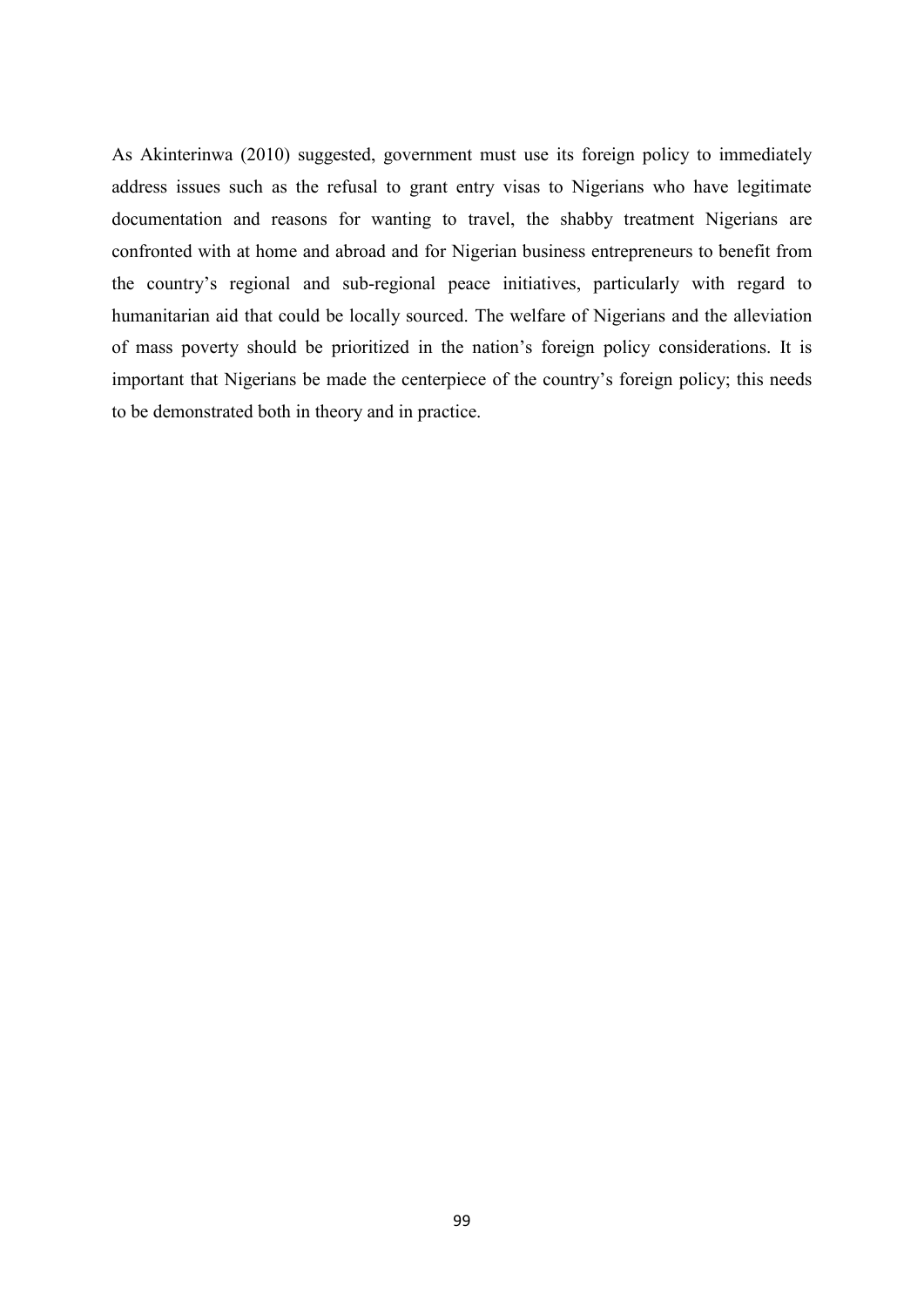# **6 BIBLIOGRAPHY**

#### **Primary Sources: Text Books**

Abegurin, O. (2003): Nigerian foreign Policy under Military Rule, 1966-1999, Greenwood Publishing Group. Inc. USA.

Adebajo, A. (2002): Liberia's Civil War: Nigeria, ECOMOG, and Regional Security in West Africa, Published by Lynne Reinner, Boulder C.O.

Adebajo, A. (2008): Mad dogs and Glory: Nigeria"s Interventions in Liberia and Sierra-Leone cited in Gulliver"s Troubles, Nigeria"s foreign Policy after the Cold War (Adebajo and Mustapha (eds.)), Published by the University of KwaZulu-Natal Press, South Africa.

Adebajo, A and Ismail, R. (2004): West Africa"s Security Challenges: Building Peace in a Troubled Region, London: Lynne Reinner Publishers.

Adebayo, A. (ed.) (1999): Comprehending and Mastering African Conflicts: The Search for Sustainable Peace and Good Governance (London: Zed Books, 1999)

Adedeji, A. G., and I. S. Zabadi (2004): the Regional Dimension of Peace Operations in the 21st Century. Lagos, Planet Press Limited.

Agedah, D. (ed.) (1993): the Military in Politics: From Aguiyi-Ironsi to Ibrahim Babangida, Perception Communications Ltd: Lagos.27

Ajayi, K. (1998): "Nigeria's Peace Keeping role in Liberia and Sierra Leone" in Kolawole (ed.) Issues in Nigerian government and Politics*.* Akure, Steebal` Publishers

Akinterinwa, B. (2010): Nigerian Citizen Diplomacy: Theoretical Genesis and Empirical Exegesis, Ibadan, Bolytag International Publishers.

Akinyemi A. B. (1989): "The Colonial Legacy and Major Themes in Nigeria"s Foreign Policy" In International Relations. Vol.10 of Nigeria since Independence: The first 25 years, ed. A.B. Akinyemi, et al. (Ibadan, Nigeria: Heinemann, 1989).

 Aluko O. (1977): "The Determinant of the Foreign Policies of African States", (ed.) the Foreign Polices of African States (1977) P. London: Hodder and Stoughton.

Aluko, O. (1981): Essays on Nigeria"s Foreign Policy. London, Allen and Unwin.

Austin, A. (2004), Early Warning and the Field: A Cargo Cult Science' in *Berghof* 

*Handbook*. Berlin: Berghof Research Center for Constructive Conflict Management.

Babbie, E. (2008): The Basics of Social Research  $(4<sup>th</sup> Ed.)$ . Belmont, CA: Thomson Higher Education.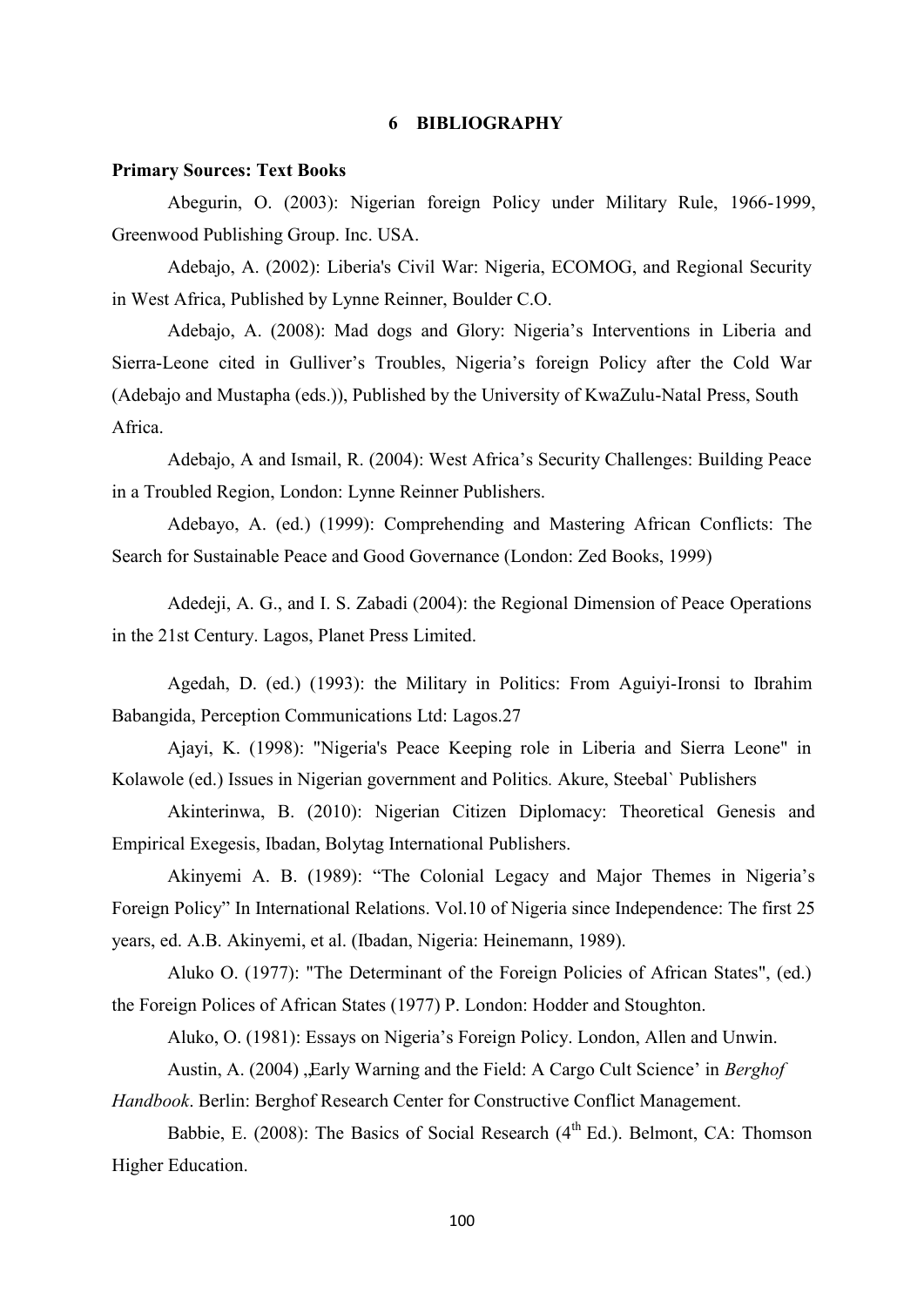Betts, R.K (2001): The delusion of Impartial Intervention, in Crocker, Hampson and Aall; Washington D.C. United States Institutes of Peace Press.

Berman, E.G and Sams, K.E. (2003): "The Peacekeeping Potential of African Regional Organizations" in Boulden, J. (ed.), Dealing with Conflict in Africa: The United Nations and Regional Organizations, Macmillan: Houndsmill.

Bull, H. (1966): "International Theory' the Case for a Classical Approach, Published by the John Hopkins University Press, USA.

Burton, J.W. (1984): Global Conflict: The Domestic Sources of International Crisis (Brighton, Sussex, UK: Wheatsheaf Books).

Burton, J. W. (1990): A Human Needs Approach to Problems in South Africa University of Port Elizabeth Press. South Africa.

Childs, J. R (1948) American Foreign Service, New York: Holt.

Coser, L. (1956): The Functions of Social Conflict, The free Press, Philadelphia.

Crab, C. (1972): American Foreign Policy in the Nuclear Age,  $3<sup>rd</sup>$  (ed.), New York, Published by Harper and Row.

Crocker, C.A. (2001): "Intervention', Toward Best Practices and Holistic View Washington D.C. United States Institutes of Peace Press.

Crocker, C.A, Hampson, F. & Aall, P. R. (2007): Leashing the Dogs of War, Conflict Management in a Divided World, United States Institute of Peace Press.

Deutsch, M. (1973): The Resolution of Conflict, New Haven, Yale University Press.

Dunn, D.E. (1998): Liberia's Internal Responses to ECOMOG's Interventionist Efforts in Magyar and Conteh-Morgan, eds. Peacekeeping in Africa.

Dunne, T. & Schmidt, (2005): "Realism' in Baylis and Smith (ed.), the Globalization of World Politics (Third Edition): Oxford University Press

Dorn .W. (2004): Early and Late Warning by the UN Secretary-General of Threats to the Peace: Article 99 Revisited in Schnabel and Carment, Conflict Prevention from Rhetoric to Reality, Lexington Books.

Ellis, S. (1999): The Mask of Anarchy: The Destruction of Liberia and the Religious Dimension of an African Civil War, London: Hurst.

Falola, T. (1999): The History of Nigeria, Greenwood Press, West-Port CT.

Fawole, W.A. (2000): "The Constitution and Nigeria's Foreign Policy" Nigerian Forum.

Fawole, W.A. (2003): Understanding Nigeria's Foreign Policy since 1999, Institutions, Structures, Processes and Performance, OAU, Press.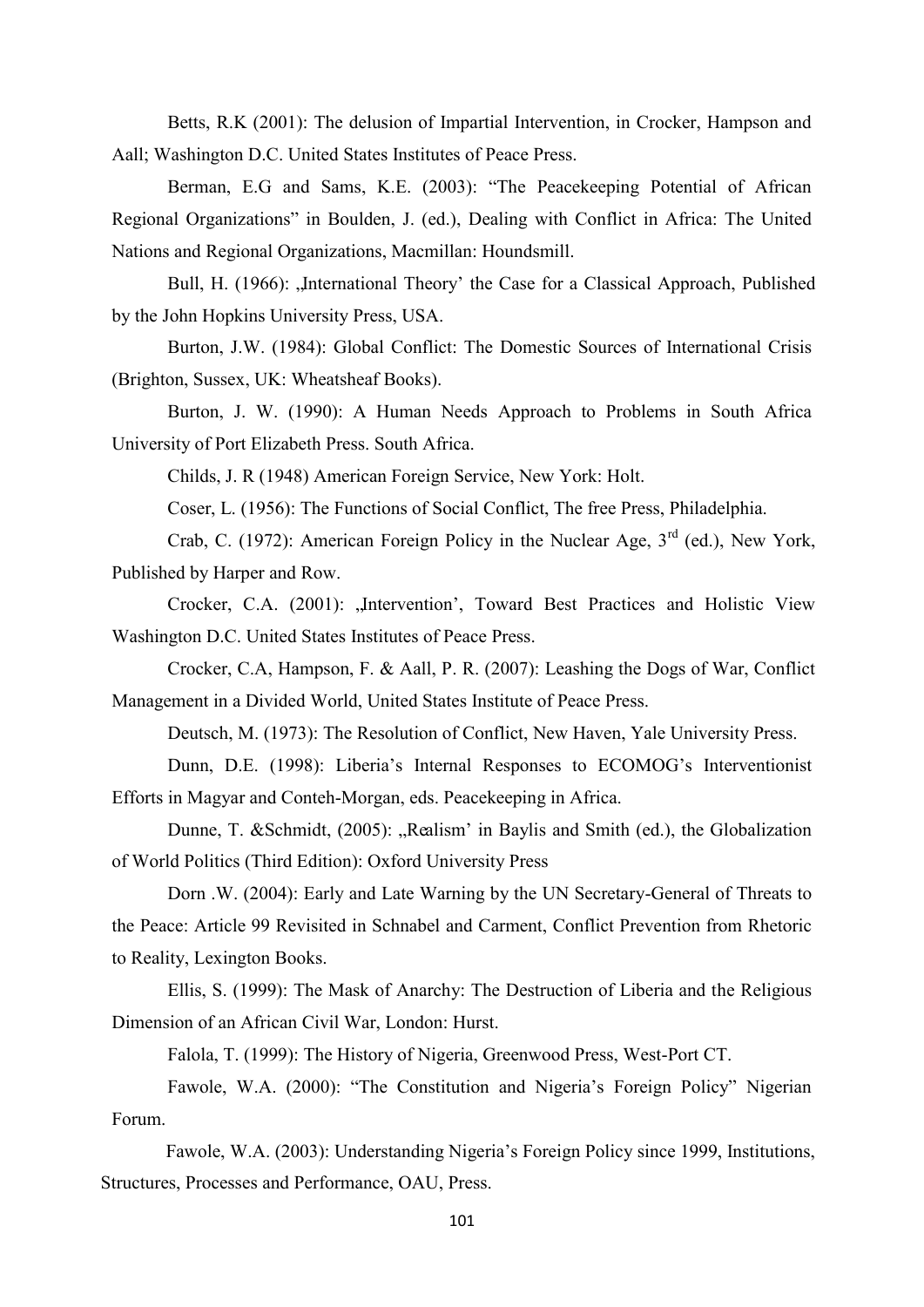Fawole, W.A. (2004): Understanding Nigeria's Foreign Policy Under Civilian Rule Since 1999: Institutions, Structures, Processes and Performance, College Press Publishers.

Fawole, A. (2008): Militaries, Militias and Mullahs: National Security Issues in Nigeria"s foreign Policy cited in Gulliver"s Troubles, Nigeria"s foreign Policy after the Cold War (Adebajo and Mustapha (eds)), Published by the University of KwaZulu-Natal Press, South Africa.

Fisher, S, (2000): Working with Conflict: Skills & Strategies for Action (London: Zed Books).

Francis, D.J. (2001): The Politics of Economic Regionalism; Sierra Leone in ECOWAS. Ashgate: Aldershot.

Gambari, I.A. (2008): From Balewa to Obasanjo, the Theory and practice of Nigeria"s foreign policy cited in "Gulliver's Trouble' Nigeria's Foreign Policy after the Cold War, Published by the University of Kwazulu-Natal Press.

Galtung, J. (1964): Peace and Conflict, Development and Civilization," London, SAGE Publication Limited.

Galtung, J. (1992): The Way is the Goal: Gandhi Today. Ahmedabad: Peace Research Centre, Gujarat Vidyapith.

Ghali, B.B. (1992): An Agenda for Peace, United Nations, New York.

Golwa, J. (2009): ECOWAS and Conflict Resolution in Africa cited in ECOWAS: Milestones in Regional Integration, Ogwu and Alli (eds).

Hadden, L.R. (2006): The Geology of Liberia: a Selected Bibliography of Liberian Geology, Geography and Earth Science, Prepared by the US Geological Survey Library

Handrieder, W.F. (1967): Compatibility and Consensus" A Proposal for the Conceptual Linkage of External and Internal Dimensions of Foreign Policy, New York.

Himes, J. S. (1980): Conflict and Conflict Management. Athens: The University of Georgia Press.

Hoffman, S. (2001): The debate about intervention in Crocker, Hampson and Aall; Washington D.C. United States Institutes of Peace Press.

Idang, G. (1973): Nigeria: Internal Politics and Foreign Policy, (1960-1966). University Press, Ibadan.

Idisi, C. O. and Idise, G. E. (eds.), (1996): Dynamic Cases in International Relations, Uto Publications: Lagos, Benin, Kaduna.

Iweriebor, E.G. (1996): Radical Politics in Nigeria: The Significance of the Zikist Movement, 1945- 1950. (Zaria: Ahmadu Bello University Press).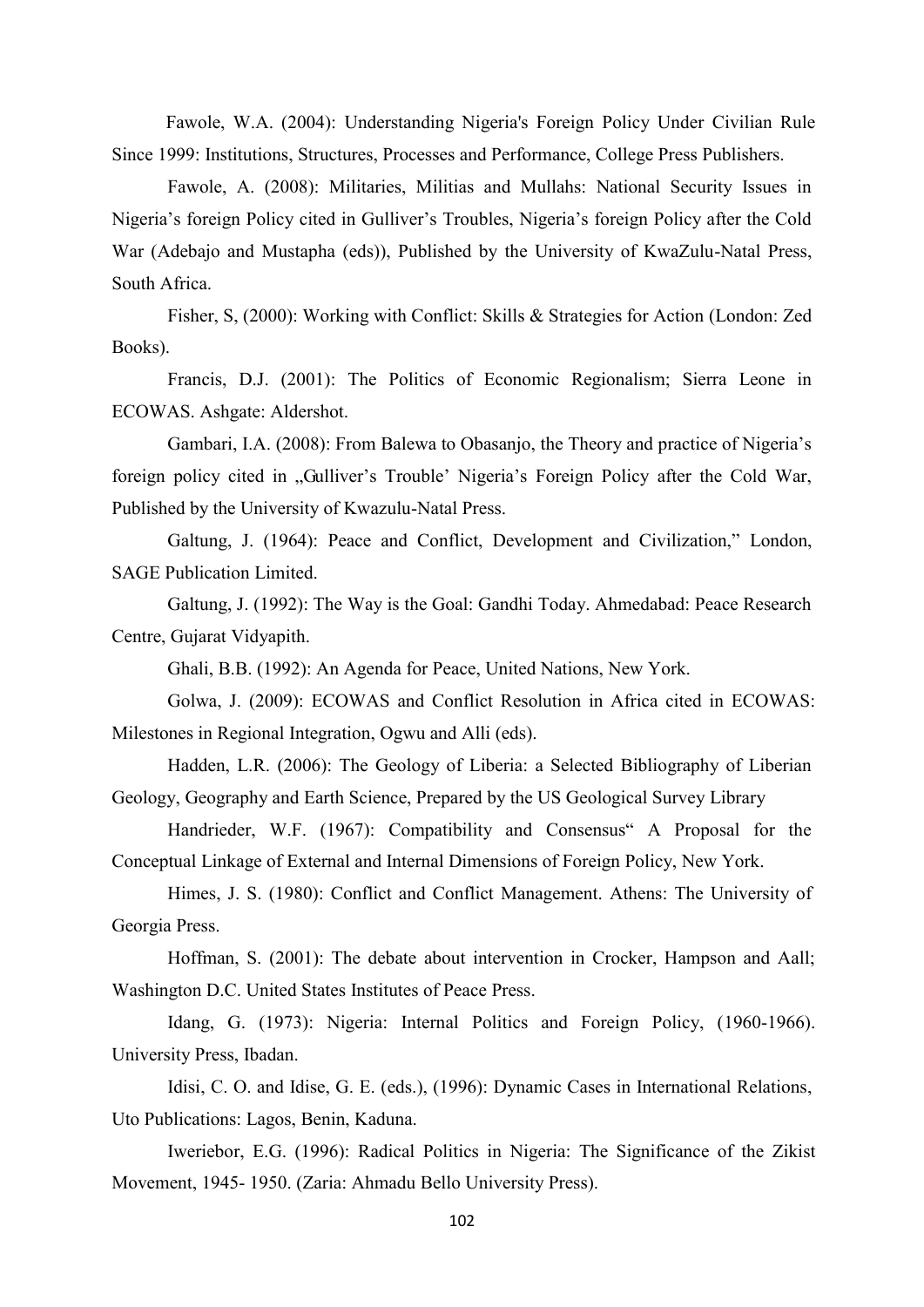James, I. (1990): "ECOMOG under Attack' in M. A. Vogt, "Nigeria's Defense Policy: An Overview", in A. E. Ekoko and M. A. Vogt, eds., Nigerian Defense Policy: Issues and Problems, Lagos: Malthouse Press, Ltd

Kupolati, R.M. (1990): "Strategic Doctrines: Joint Operations: in M. A. Vogt, "Nigeria's Defense Policy: An Overview", in A. E. Ekoko and M. A. Vogt, eds., Nigerian Defense Policy: Issues and Problems, Lagos: Malthouse Press, Ltd

Keohane, R. (1980): "The Theory of Hegemonic Stability and Changes in International Economic Regimes" in O. Holsti, and A. George, (eds.), Change in the International System, Westview Press: Boulder Co.

Krummenacher, H. (2007): Making prevention rhetoric work: the need for effective political Early Warning in Dominique Wisler and Eltayeb Haj Ateya, (ed.) Conflict Early Warning for Sudan, Peace Research Institute, University of Khartoum Coginta, Geneva, Switzerland, and Retrieved from http://www.ciian.org/assets/forms/EWSystemforSudan.pdf Accessed on 01 December, 2012, 9.

Lederach, J. P. (1997): Building Peace: Sustainable Reconciliation in Divided Societies, Washington, D.C: United States Institute of Peace Press.

Learche, C and Said, A. (1979): Concepts of International Politics.  $2<sup>nd</sup>$  ed. Englewood Cliffs, N.J.: Prentice-Hall.

Lenther, H. (1974): Foreign Policy Analysis, Columbus, Oh Merrill Publishing.

Macridis, R. (1962): Foreign Policy in World Politics, Englewood Cliffs, N.J. Prentice-Hall.

Martin, M. (2011): the Fate of Africa: A History of the Continent since Independence, Public Affairs; Rev Upd. Edition, 2011

Maslow, A. (1943): A theory of Motivation, cited in Future Visions: The Unpublished works of Abraham Maslow (Ed: Edward Hoffman) CA: Sage Publications, 1996.

Mays, T. (1998): "Nigerian Foreign Policy and Its Participation in ECOMOG", in Karl P. Magyar and Earl Conteh-Morgan, eds., Peacekeeping in Africa: ECOMOG in Liberia, London: Macmillan.

McCarthy, C. (1999): "Regional Integration in sub-Saharan Africa: Past, Present, and Future" in Oyejide et al (eds.) Regional Integration and Trade Liberalization in sub-Saharan Africa, McMillan Press: London.

McDermott, G. (1973): The Diplomacy and its Apparatus. London: Plume Press / Ward Lock Ltd.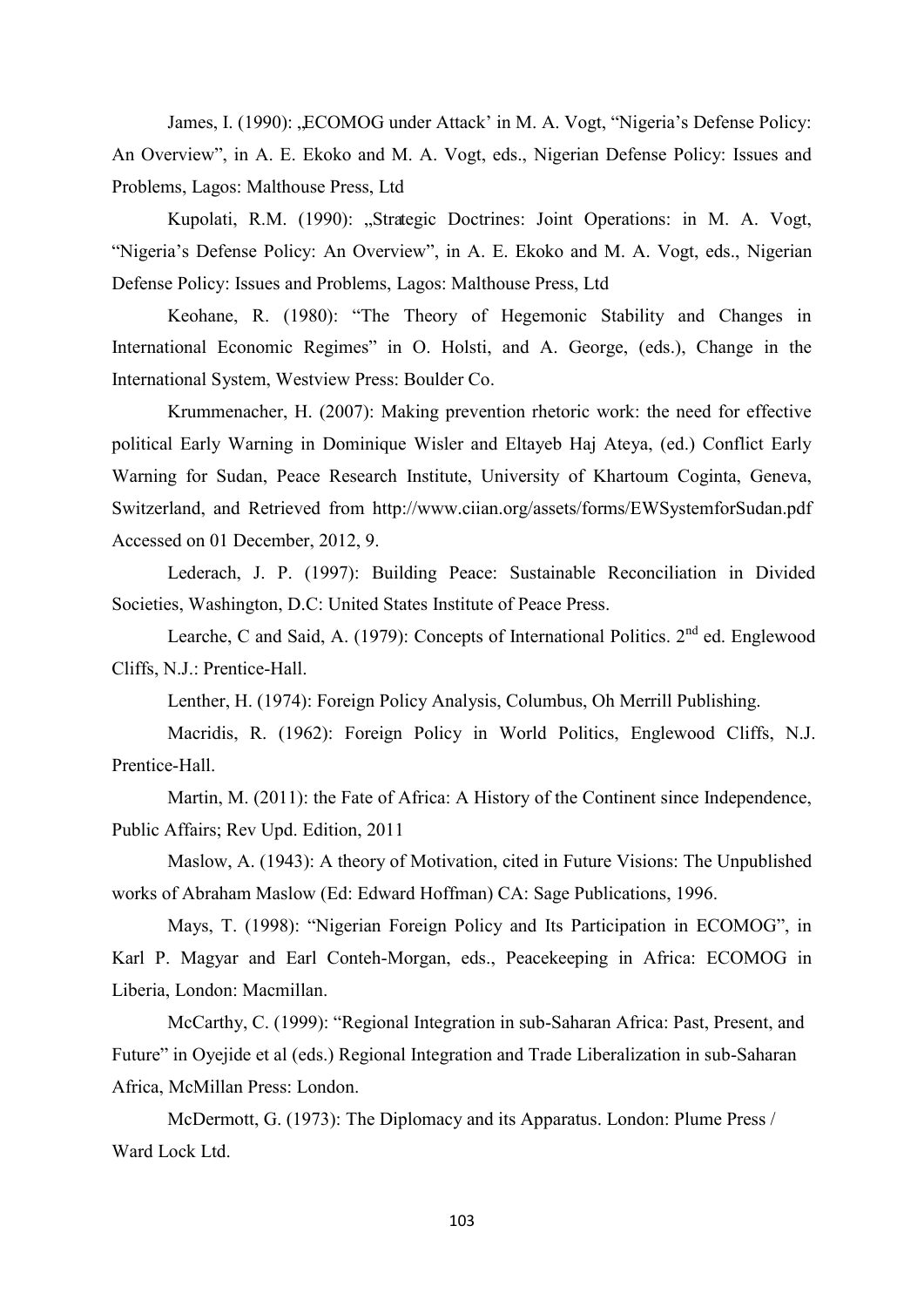McGarry, J. & O"Leary, B. (1993): The Politics of Ethnic Conflict Regulation (London: Routledge, 1993).

Meinecke, F. (1957): Machiavellism: The Doctrine of Raison d'État and its Place in Modern History. London: Routledge and Kegan Paul, Ltd.

Miall, H. (2004): "Conflict Transformation: A Multi-Dimensional Task", Berghof Handbook of Conflict Transformation, www.berghof-center.org

Miller, C. (2005): A Glossary of Terms and Concepts in Peace and Conflict Studies, 2<sup>nd</sup>, (Ed), published by the University for Peace, Ethiopia.

Mingst, K. (2004): Essentials of International Relations (3rd Edition), New York: W.W.W. Norton & Company.

Morgenthau, H. [(1948)] 1955): Politics among Nations: The Struggle for Power and Peace (5th Edition) New York: Alfred A. Knopf.

Murphy, S.D. (1996): Humanitarian Intervention, the United Nations in an Evolving World Order in Humanitarian Intervention: Ethical, Legal and Political Dimensions cited in J. L. Holzgrefe & Roberto Keohane eds., 2003.

Nwolise, O.B.S (1992): "The Internationalization of the Liberian Crisis and its Effects on West Africa" in M.A. Vogt etal (eds.) The Liberian Crisis and ECOMOG: A Bold Attempt at Regional Peace Keeping. Gabumo Publishing Co. Ltd.

Okereke, C.N. (2006): "The Anambra Crisis as an Open sore of Nigeria's Democracy", available online at www.aspanet.org.

Oluyemi-Kusa, D. (2007): Sacrifices of the Nigerian Nation and Armed Forces in Peace Missions since 1960," in Alex Ogomudia (ed.), Peace Support Operations, Command and Professionalism: Challenges for the Nigerian Armed Forces in the 21<sup>st</sup> Century and Beyond *(Ibadan: Gold Press, 2007).* 

Osaghae, E.E. (1998): "Crippled Giant': Nigeria since Independence. Hurst and Company Publishers, USA

Osuntokun, A. (2008): Gulliver and the Lilliputians: Nigeria and its Neighbours, cited in Gulliver's Troubles, Nigeria's foreign Policy after the Cold War (Adebajo and Mustapha (eds)), Published by the University of KwaZulu-Natal Press, South Africa.

Othman, S. (1989): "Nigeria: Power for Profit- Class, Corporatism and Factionalism in the Military" in Donal Cruise O"Brien et al. eds., Contemporary West African States (Cambridge University Press).

Patton, M.Q. (2002): Qualitative Research and Evaluation Methods, Thousand Oaks, CA: Sage.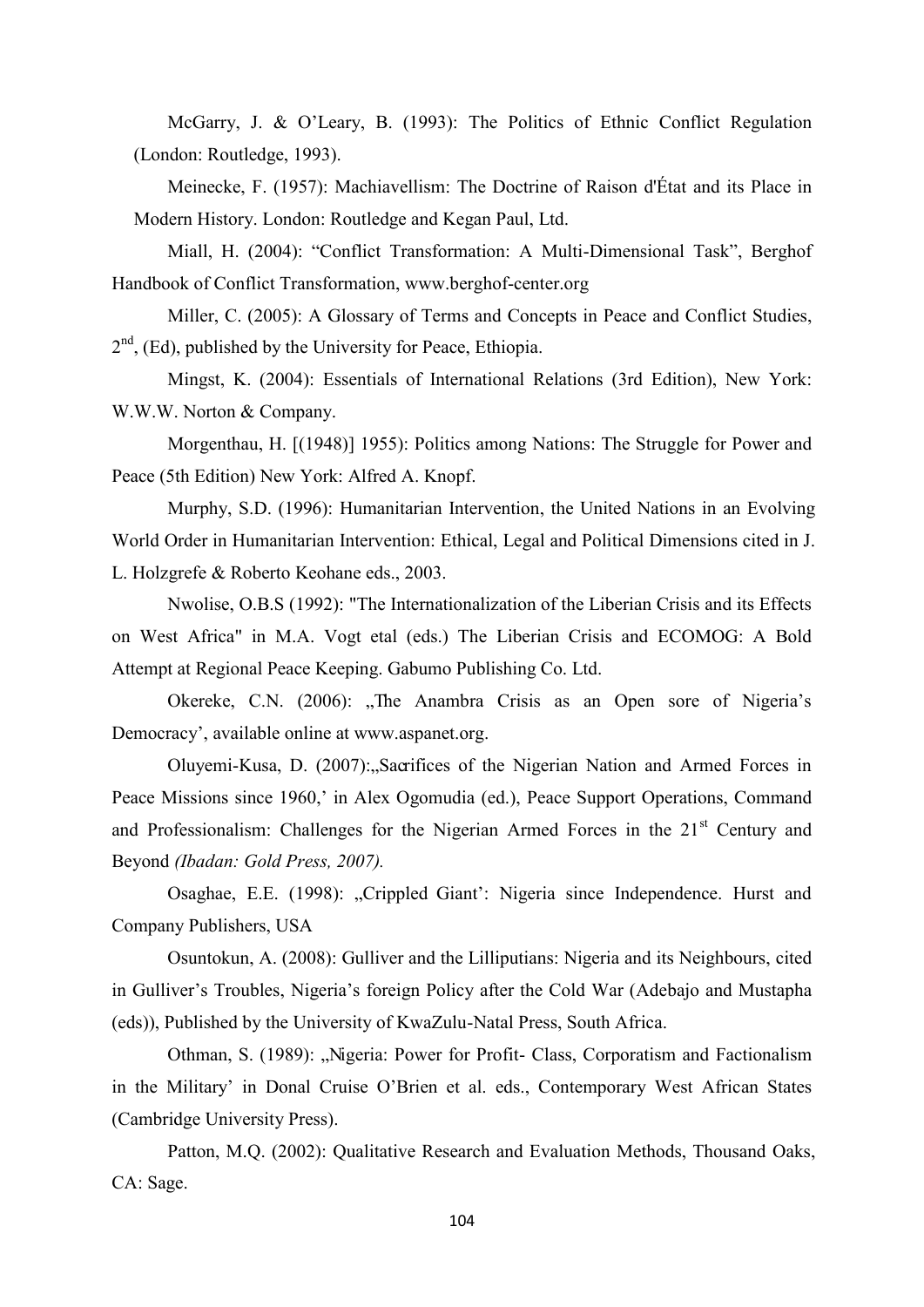Pere, L. & Nieuwkerk, A. (2002): "Facing the New Millennium, South Africa's foreign policy in a Globalizing World", cited in Korwa Gombe , Adar and Rok Ajulu (eds), Globalization and Emerging Trends in African Foreign Policy Making Process: A Comparative Perspective of Southern Africa, Aldershot Ashgate Publishing Limited.

Plischke, E. (1961): Conduct of America Diplomacy. Princeton, New Jersey: D. Van Nostrand Company Inc.

Reimann, C. (2004): "Assessing the State-of-the-Art in Conflict Management: handbook.net/articles/reimann\_handbook.pdf).

Rhoodie, N. J. (1991): Socio-political Conflict in South Africa cited in Nieuwmeijer, l. and Cloete, F. (Eds.), the Dynamics of Negotiation in South Africa, Pretoria, HSRC Publishers

Robinson, W. (1986) "National interest" in Rosenau, James N (ed.) Politics and Foreign Policy: A Reader in Research and Theory. New York: The Free Press.

Rubin, J. Z., Pruitt, D.G. (1986): Social Conflict: Escalation, Stalemate, and Settlement, New York, McGraw-Hill, Inc.

Rugumamu, S. (1997): Lethal Aid: The Illusion of Socialism and Self-Reliance in Tanzania, Africa World Press: Trenton NJ.

Satow, E. (1966): A Guide to Diplomatic Practice, London: Longmans, Green and Co. Ltd.

Shank, G. (2002): Qualitative Research, a personal skills approach. New Jersey: Merril Prentice Hall.

Soyinka, W. (1996): The Open Sore of a Continent: A Personal Narrative of the Nigerian Crisis (Oxford and New York: Oxford University Press).

Snodderly, D. (2011): Glossary of Terms for Conflict Management and Peacebuilding Published by the United States Institute of Peace, Washington D.C.

Wallenstein, P. (2002): Understanding Conflict Resolution: War, Peace and the Global System (London; Thousand Oaks, CA; & New Delhi: Sage Publications,).

# **References: Unpublished Thesis**

Naidoo, V. (2010): Between Scylla and Charybdis, South Africa's Foreign Policy Dilemma in Southern Africa. Unpublished Ph.D. Thesis, UKZN, South Africa.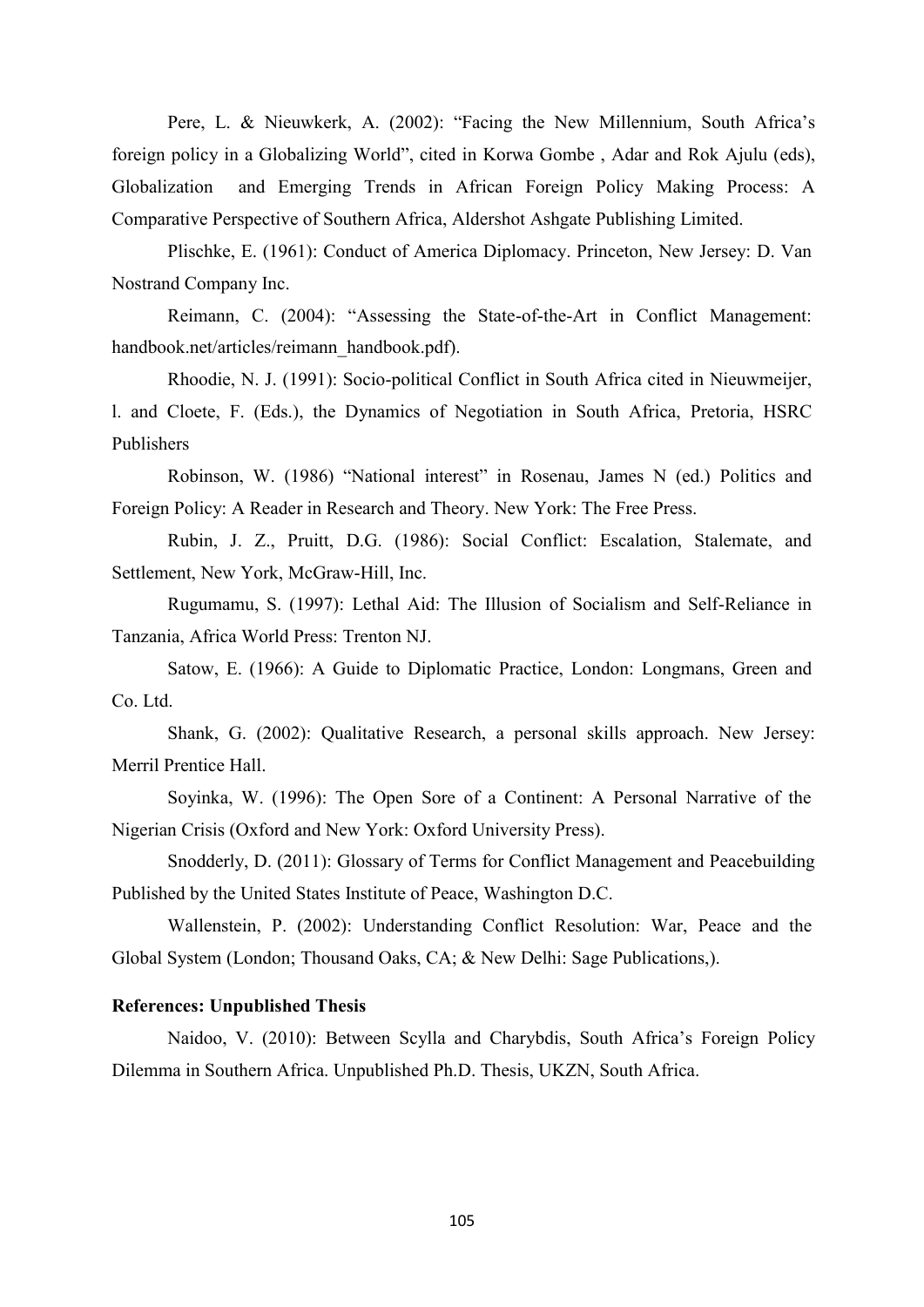### **References: Journal Publications and Articles**

Adeleke, A. (1995), the Politics and Diplomacy of Peacekeeping in West Africa: The ECOWAS Operation in Liberia, Journal of Modern African Studies, Volume 33/Issue 04/December 1995.

Adelman, H. (1998): "Defining Humanitarian Early Warning', in S. Schmeidl and H. Adelman (eds), Early Warning and Early Response, Columbian International Affairs Online, available on http://www.ciaonet.org/book/schmeidl/schmeidl01.html, accessed on 5 December, 2012.

Agagu, A.A. (2005): The Nigerian State and Development: A Theoretical and Empirical Exploration in Agagu AA, Ola RF (Eds) Development Agenda of the Nigerian State, Ibadan FIAG (Nigeria) Publishers.

Ajetumobi, S. (1991): Political Leadership and Political Decay- a Synopsis of Post-Independent Nigeria in Tyoden SG (Eds) Leadership, Democracy and the Poor. Proceeding of the Annual Conference of the Nigerian Political Science Association, Held at Bwari, Abuja FCT. Aug, 1991.

Akande, L. (2005): UN Mandates Taylor's Arrest in Liberia, available on http://www.globalpolicy.org/component/content/article/165/29583.html.

Ake, C. (2001): The Nigerian State and Development: A Theoretical and Empirical Exploration in Agagu AA. Ola, RF (Eds) Development Agenda of the Nigerian State, Ibadan. FIAG (Nig) Publishers

Akindele S.T (1995): Intergovernmental Relations in Nigeria: A Theoretical Appraisal of the Involvement of Local Governments" in Awotokun AM (Ed) 1995) New Trends in Nigerian Local Government. Ife: OAU Press and Department of Local Government Studies, O.A.U.

Akindele S.T (2002): The Concepts Of Democracy And Governance: A Theoretical And Empirical X-Ray Of Their Linkage And Practical Application Within The Nigerian Political Landscape, J. Of Soci. Sci: Interdisciplinary Reflection of Contemporary Society, Sambalpur, India, 30(6)

Anam-Ndu E.A (1979): The Leadership Question in Nigeria: A perspective Exploration, Lagos: Geo-Ken Associates Limited.

Aning, E.K. (1994): "Managing Regional Security in West Africa: ECOWAS, ECOMOG and Liberia", Working Study 94. (Copenhagen; Center for Development Research)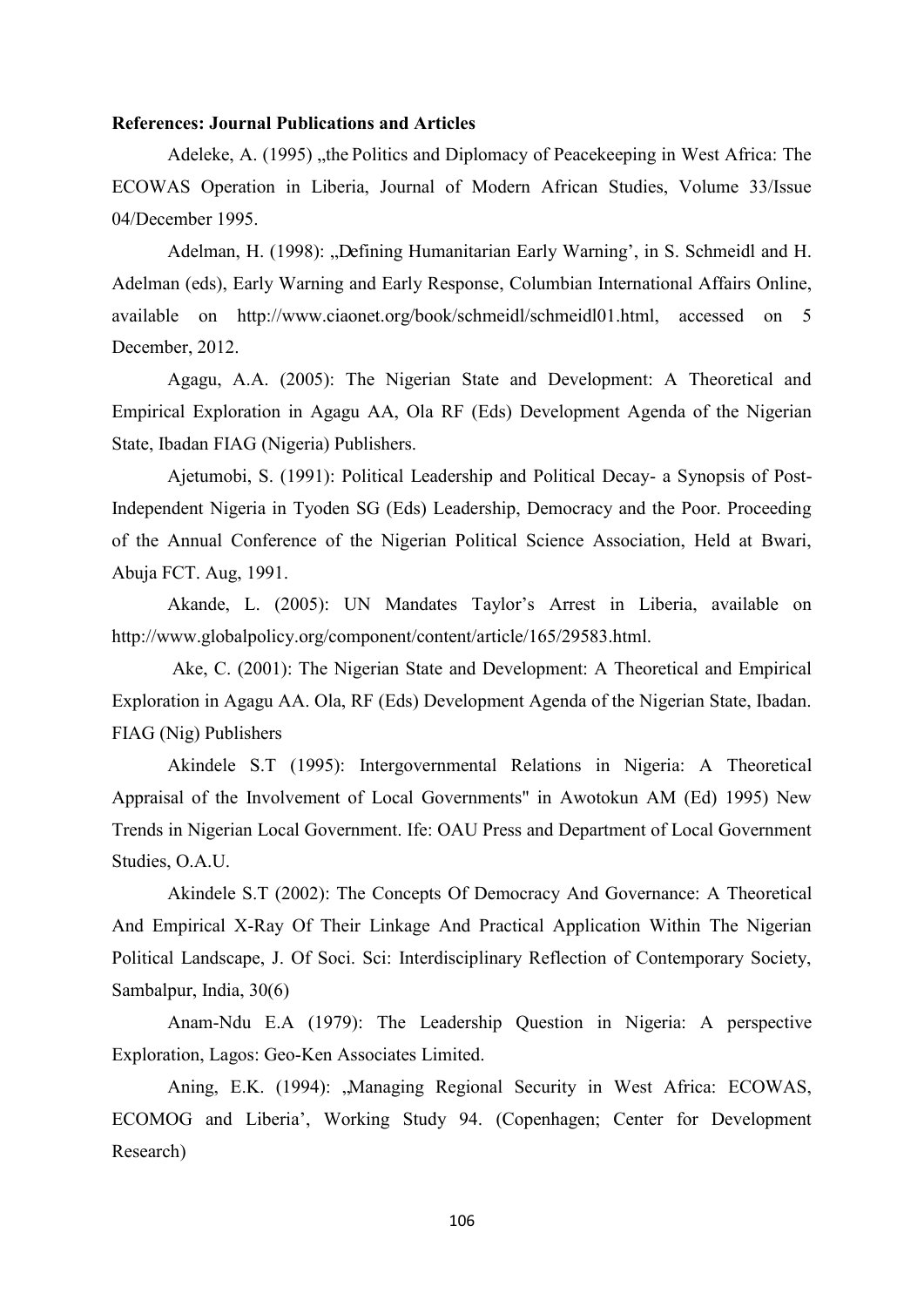Ebohon, S.I and Obakhedo, N.O. (2012): Nigeria and Regional Economic Reconstruction" European Journal of Social Sciences ISSN 1450-2267 Vol.29 No.1 (2012), pp. 160-174, Retrieved from http://www.europeanjournalofsocialsciences.com on December 3, 2012.

Ero, C. (1995): ECOWAS and Sub-regional Peacekeeping in Liberia, Journal of Humanitarian Assistance, Published by the Feinstein International Center.

Eso, H. (2003): Nigeria: The saving of Liberia, The Impartial Observer, http://www.kwenu.com/publication/hankeso/saving\_liberia.html

Eze, O.C. (2007): "Citizen Diplomacy, Legal Perspective, National/ International Dimension". Being a Study Presented at the One-Day Seminar on Citizen Diplomacy, Organized by the Nigerian Institute of International Affairs, Lagos.

Eze, O.C. (1984): Human Rights in African Nigerian Institute of International Affairs in Association with Macmillan Nigerian Publishers, Lagos.

Fayemi, J. K', (2004): "Governing Insecurity in Post-Conflict States: the Case of Sierra Leone and Liberia" in A. Bryden, and H. Hanggi, (eds.), Reform and Reconstruction of the Security Sector, Miinster: Lit Verlag, available at www.dcaf.ch/\_docs/hm\_ssr\_yearbook2004\_8.pdf accessed on 01/06/2007

Fink, C.F. (1968): Some Conceptual Difficulties in the Theory of Social Conflict, Journal of Conflict Resolution, Vol.12, pp.412-460.

Hamad, Ahmad, Azem, (2005): "The Reconceptualization of Conflict Management", Peace, Conflict and Development: An Interdisciplinary Journal, Vol. 7, July 2005, available from http://www.peacestudiesjournal.org.uk.

Ihonvbere, J. O. (2004): "The Obasanjo Second Term in Office: Reinventing and Repositioning Nigeria for Growth, Stability and Democracy," West Africa Review: Issue 6, retrieved from www.westafricareview.com/issue6/ihonvbere.html/ accessed 05/12/2012.

Janusz, R. (2006): Supranationalism as a Challenge for the European Union in the globalized world, A study presented by the Global Jean Monnet Conference, ECSA-World Conference , Brussels.

Kuna, M.K. (2006): the Role of Nigeria in Peace Building, Conflict Resolution, and Peace Keeping since 1960 Kano: Department of Sociology, Usman Danfodiyo University, Nigeria.

Lee, J.S. (1997): Defining the national interest, Domestic sources of the French European Monetary Policy during the Mitterrand era, New York.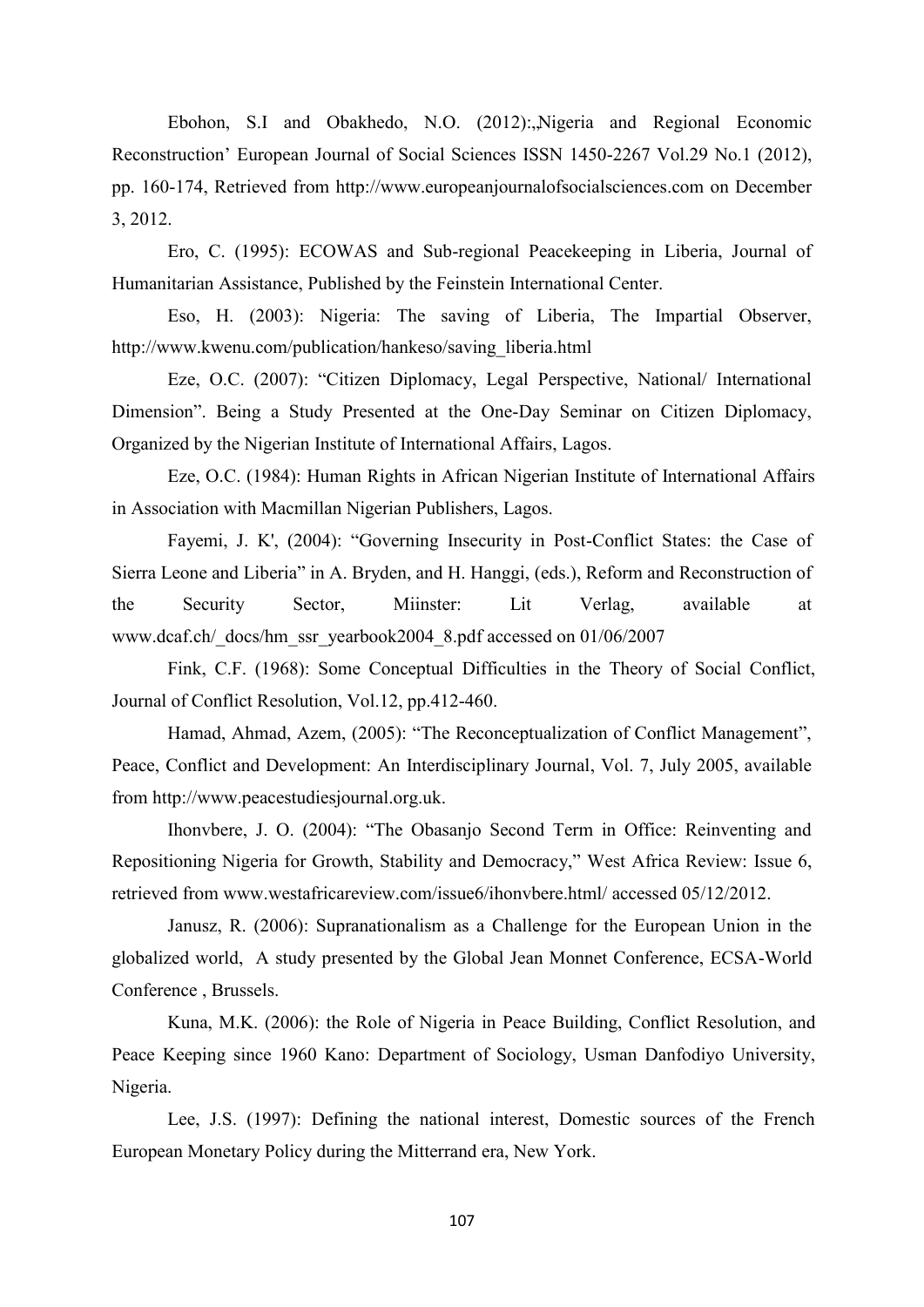Leatherwood, D. (2001): The Hazards of Strange Bedfellows: The United States, Nigeria and Peacekeeping in West Africa, National Defense University Award-Winning paper, Washington, D.C.

Malan, M. (2009): Security Sector Reform, Mixed Results from Humble beginnings. U.S Army Strategic Studies, Carlisle, P.A.

Mashudu, G.R. (2011): Post-cold War Military Intervention in Africa, Scientia Militaria, South African Journal of Military Studies, Vol.39, No.1, Faculty of Military Science, Stellenbosch University.

Mbachu, O. (2007): "Citizen Diplomacy: The Challenges for Nigerian Defense and Security in the 21st Century". Being A Study presented at a Seminar on Citizen Diplomacy organized by the Nigerian Institute of International Affairs, Lagos.

Michelle, M. (2003): Peace building" available online www.beyondintractability.org/essay/peacebuilding, Accessed 2012/06/10.

Mahmood, A. (2009): "What Manner of Citizen Diplomacy? "Available on http:// 209.85.129.123/search?Q–cache:vikknolovt:www.leadershipnigeria.com/index.php/c accessed on 2 December, 2012

Monday, D. (2012): Citizen Diplomacy in President Umar Musa Yar "Adua's Nigeria, 2007- 2009, an Assessment, International Journal of Politics and Good Governance Volume 1, No. 1.3 Quarter III 2010 ISSN No. 0976 – 1195, available online at http://onlineresearchjou90rnals.com/ijopagg/art/59.pdf, accessed on 12 December, 2012.

Nmoma, V. (2006): Round 2 of the Liberian Civil crisis: US and Liberia, Presumed Historical Ties, Journal of Third World Studies, available on http://findarticles.com/p/articles/mi\_qa3821/is\_200604/ai\_n17179248/.

Obiekwe, K. (2009): In Search of Appropriate Peace-making / Peace building Paradigm in dealing with Africa's Intrastate Violence: Considering Lederach's Faith-based Conflict Transformation and Peace building Approach Journal of Peace, Conflict and Development, Issue 13, February 2009.

Ofuatey-Kodjoe, W. (1994): Regional Organizations and the Resolution of Internal Conflicts, the Ralph Bunche Institute on the United Nations, Occasional Working Study, Series XVII.

Ogunbadejo ,O.(1980): Nigeria's Foreign Policy under Military Rule 1966-79 International Journal, Vol. 35, No. 4, Africa's Prospects, Published by: Canadian International Council.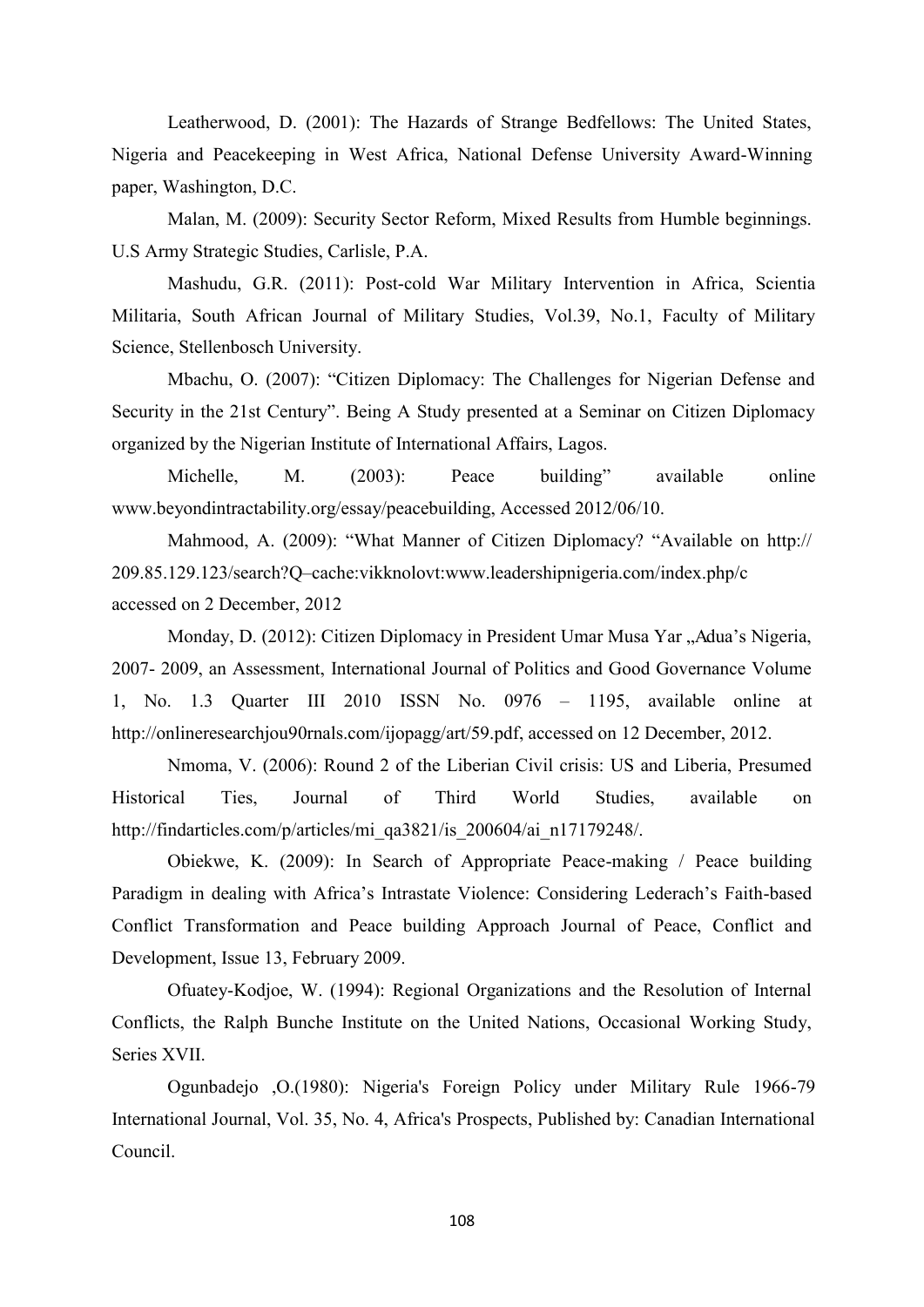Ogunbanbi, R.O (1986) "Foreign Service: The Nigerian Ambassador and His Tasks", Nigerian Journal of International Affairs 12 (1 & 2)

Ogunsanwo, A. (1986): "Our Friends' "Their Friends': Nigeria's External Relations (1960-1985). Alfa Communications, Yaba, Lagos.

Okocha, C and Nzeshi, O (2007) "Nigeria to Adopt Citizenship Diplomacy". Available on the internet at http://209.85.129.132/search?q=cache: wel89qwlwuwj:nigeranbronds.blogspot.com/2007/o

Omede, A.J. (1995): "Nigeria's military-security role in Liberia' African Journal of International Affairs and Development.

Omoigwi, N (2001): "The Palace of Coup August  $27<sup>th</sup>$ , 1985', Urhobo Historical Society available on line at www.wadoo.org

Osaghae, E.E. (1996): Ethnicity, Class and the Struggle for State Power in Liberia. Dakar, CODESRIA.

Peen Rodt, A. (2011): The African Mission in Burundi, the Successful Management of Violent Ethno-Political Conflict? Ethno politics Study.

Reno, W. (1995): "Re-invention of an African Patrimonial State: Charles Taylor's Liberia" Third World Quarterly, Volume 16.

Schirch, L. (2008): Peace building- State of the field, Peace Prints: South Asian Journal of Peacebuilding.

Sesay, M. (1996): "Civil War and Collective Intervention in Liberia,' Journal of African Political Economy, Volume 23.

Sesay, A. (2006): "The Limits of 'Try Africa First': The OAU/African Union and the Challenges of Conflict Management and Peace Building in Africa", Ile-Ife, (mimeo). Shoup, A., Online News Hour (2009), www.bhhs.bhusd.org/ accessed 05/12/2012

Tarr, B. (1998): "Extra-African Interests in the Liberian Conflict "in Magyar and Conteh-Morgan, eds. Peacekeeping in Africa.

Taylor, J. (2000): Diana, Self Interest and the British National Identity, Greenwood Press, United Kingdom.

Tuck, C. (2000): "Every Car or Moving Object Gone': the ECOMOG Intervention in Liberia, African Studies Quarterly Volume 4, Issue 1, spring 2000.

Trotsky, L. (1936): The Revolution Betrayed, available on www.marxists.org

Walraven, K.V. (1999): The Pretence of Peacekeeping: ECOMOG, West Africa and Liberia, 1990 -1998 (The Hague, Netherlands Institute of International Relations).